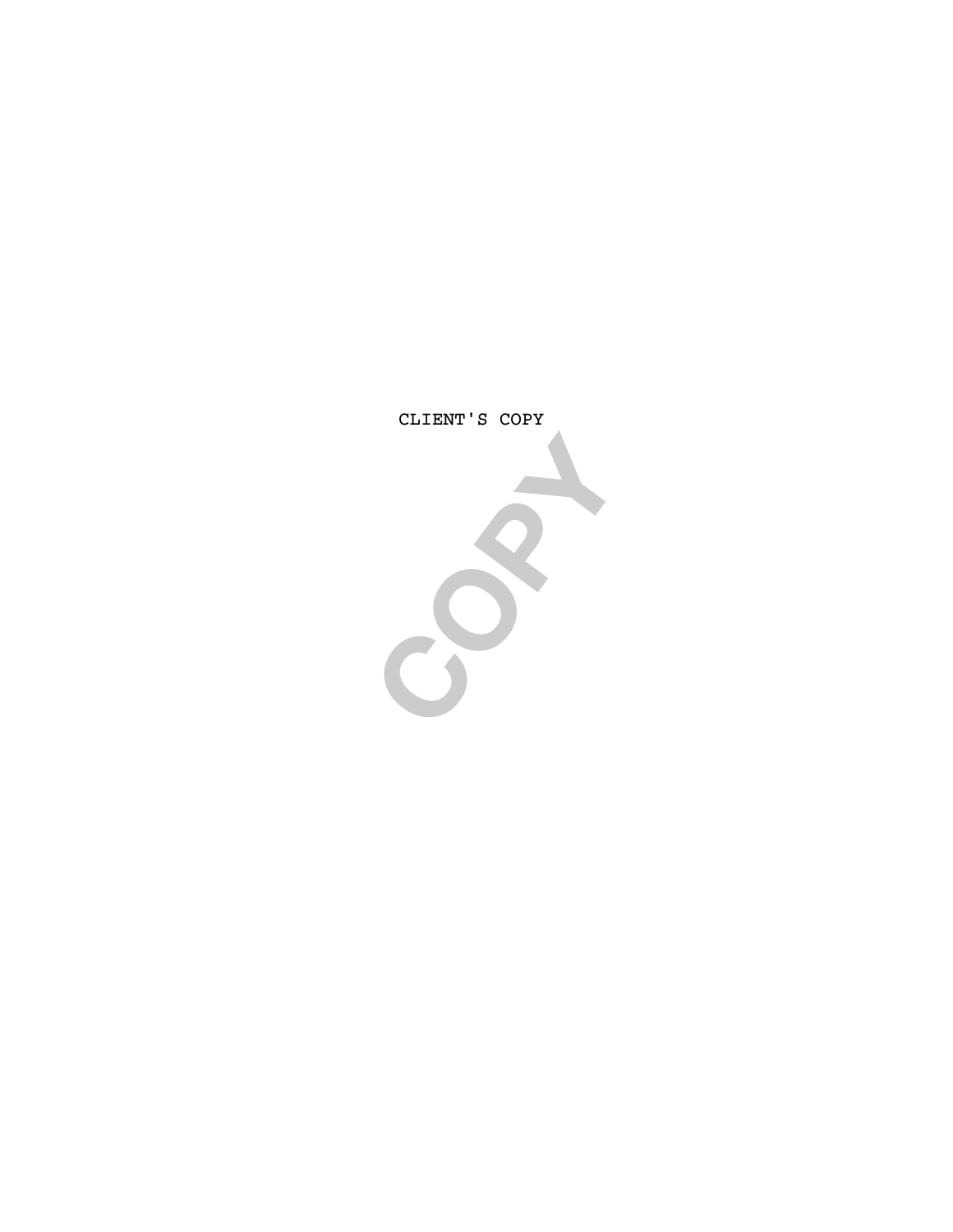| Form |  |  |
|------|--|--|

## EXTENDED TO NOVEMBER 15, 2021

**990** Return of Organization Exempt From Income Tax <br>
Under section 501(c), 527, or 4947(a)(1) of the Internal Revenue Code (except private foundations)<br> **PO20** 

**▶ Do not enter social security numbers on this form as it may be made public. Open to Public**<br>
inspection and the latest information. Inspection **| Go to www.irs.gov/Form990 for instructions and the latest information. Inspection**



Department of the Treasury Internal Revenue Service

|                                                                                                                                                                                                                                                                                                                                                                                                                                                                                                                                                                                                                   |                                      | A For the 2020 calendar year, or tax year beginning                                                                                                                                                                                                                                                                                                                                                                                                                                                                                                                                                                                                                                                                                                                                                                                                                                                                                                                                                                                                                                                                                                                                                                                                                                                                                                                                                                                                                                                                                                                                                                                                                                                                                                                                                                                                                                                                                                                                                                                                                                                                                                                                                                             |              |    |
|-------------------------------------------------------------------------------------------------------------------------------------------------------------------------------------------------------------------------------------------------------------------------------------------------------------------------------------------------------------------------------------------------------------------------------------------------------------------------------------------------------------------------------------------------------------------------------------------------------------------|--------------------------------------|---------------------------------------------------------------------------------------------------------------------------------------------------------------------------------------------------------------------------------------------------------------------------------------------------------------------------------------------------------------------------------------------------------------------------------------------------------------------------------------------------------------------------------------------------------------------------------------------------------------------------------------------------------------------------------------------------------------------------------------------------------------------------------------------------------------------------------------------------------------------------------------------------------------------------------------------------------------------------------------------------------------------------------------------------------------------------------------------------------------------------------------------------------------------------------------------------------------------------------------------------------------------------------------------------------------------------------------------------------------------------------------------------------------------------------------------------------------------------------------------------------------------------------------------------------------------------------------------------------------------------------------------------------------------------------------------------------------------------------------------------------------------------------------------------------------------------------------------------------------------------------------------------------------------------------------------------------------------------------------------------------------------------------------------------------------------------------------------------------------------------------------------------------------------------------------------------------------------------------|--------------|----|
|                                                                                                                                                                                                                                                                                                                                                                                                                                                                                                                                                                                                                   | <b>B</b> Check if applicable:        | <b>C</b> Name of organization                                                                                                                                                                                                                                                                                                                                                                                                                                                                                                                                                                                                                                                                                                                                                                                                                                                                                                                                                                                                                                                                                                                                                                                                                                                                                                                                                                                                                                                                                                                                                                                                                                                                                                                                                                                                                                                                                                                                                                                                                                                                                                                                                                                                   |              |    |
|                                                                                                                                                                                                                                                                                                                                                                                                                                                                                                                                                                                                                   | Address<br> change                   | WORLD MEDICAL RELIEF INCORPORATED                                                                                                                                                                                                                                                                                                                                                                                                                                                                                                                                                                                                                                                                                                                                                                                                                                                                                                                                                                                                                                                                                                                                                                                                                                                                                                                                                                                                                                                                                                                                                                                                                                                                                                                                                                                                                                                                                                                                                                                                                                                                                                                                                                                               |              |    |
|                                                                                                                                                                                                                                                                                                                                                                                                                                                                                                                                                                                                                   | Name<br> change<br>Initial           |                                                                                                                                                                                                                                                                                                                                                                                                                                                                                                                                                                                                                                                                                                                                                                                                                                                                                                                                                                                                                                                                                                                                                                                                                                                                                                                                                                                                                                                                                                                                                                                                                                                                                                                                                                                                                                                                                                                                                                                                                                                                                                                                                                                                                                 |              |    |
|                                                                                                                                                                                                                                                                                                                                                                                                                                                                                                                                                                                                                   | return                               |                                                                                                                                                                                                                                                                                                                                                                                                                                                                                                                                                                                                                                                                                                                                                                                                                                                                                                                                                                                                                                                                                                                                                                                                                                                                                                                                                                                                                                                                                                                                                                                                                                                                                                                                                                                                                                                                                                                                                                                                                                                                                                                                                                                                                                 |              |    |
|                                                                                                                                                                                                                                                                                                                                                                                                                                                                                                                                                                                                                   | Final<br> return/<br>termin-<br>ated |                                                                                                                                                                                                                                                                                                                                                                                                                                                                                                                                                                                                                                                                                                                                                                                                                                                                                                                                                                                                                                                                                                                                                                                                                                                                                                                                                                                                                                                                                                                                                                                                                                                                                                                                                                                                                                                                                                                                                                                                                                                                                                                                                                                                                                 |              |    |
|                                                                                                                                                                                                                                                                                                                                                                                                                                                                                                                                                                                                                   | Amended                              |                                                                                                                                                                                                                                                                                                                                                                                                                                                                                                                                                                                                                                                                                                                                                                                                                                                                                                                                                                                                                                                                                                                                                                                                                                                                                                                                                                                                                                                                                                                                                                                                                                                                                                                                                                                                                                                                                                                                                                                                                                                                                                                                                                                                                                 |              |    |
|                                                                                                                                                                                                                                                                                                                                                                                                                                                                                                                                                                                                                   | return<br>Applica-<br>Ition          |                                                                                                                                                                                                                                                                                                                                                                                                                                                                                                                                                                                                                                                                                                                                                                                                                                                                                                                                                                                                                                                                                                                                                                                                                                                                                                                                                                                                                                                                                                                                                                                                                                                                                                                                                                                                                                                                                                                                                                                                                                                                                                                                                                                                                                 |              |    |
|                                                                                                                                                                                                                                                                                                                                                                                                                                                                                                                                                                                                                   | pending                              |                                                                                                                                                                                                                                                                                                                                                                                                                                                                                                                                                                                                                                                                                                                                                                                                                                                                                                                                                                                                                                                                                                                                                                                                                                                                                                                                                                                                                                                                                                                                                                                                                                                                                                                                                                                                                                                                                                                                                                                                                                                                                                                                                                                                                                 |              |    |
|                                                                                                                                                                                                                                                                                                                                                                                                                                                                                                                                                                                                                   |                                      |                                                                                                                                                                                                                                                                                                                                                                                                                                                                                                                                                                                                                                                                                                                                                                                                                                                                                                                                                                                                                                                                                                                                                                                                                                                                                                                                                                                                                                                                                                                                                                                                                                                                                                                                                                                                                                                                                                                                                                                                                                                                                                                                                                                                                                 |              |    |
|                                                                                                                                                                                                                                                                                                                                                                                                                                                                                                                                                                                                                   |                                      |                                                                                                                                                                                                                                                                                                                                                                                                                                                                                                                                                                                                                                                                                                                                                                                                                                                                                                                                                                                                                                                                                                                                                                                                                                                                                                                                                                                                                                                                                                                                                                                                                                                                                                                                                                                                                                                                                                                                                                                                                                                                                                                                                                                                                                 |              |    |
|                                                                                                                                                                                                                                                                                                                                                                                                                                                                                                                                                                                                                   |                                      |                                                                                                                                                                                                                                                                                                                                                                                                                                                                                                                                                                                                                                                                                                                                                                                                                                                                                                                                                                                                                                                                                                                                                                                                                                                                                                                                                                                                                                                                                                                                                                                                                                                                                                                                                                                                                                                                                                                                                                                                                                                                                                                                                                                                                                 |              |    |
|                                                                                                                                                                                                                                                                                                                                                                                                                                                                                                                                                                                                                   |                                      | <b>Summary</b>                                                                                                                                                                                                                                                                                                                                                                                                                                                                                                                                                                                                                                                                                                                                                                                                                                                                                                                                                                                                                                                                                                                                                                                                                                                                                                                                                                                                                                                                                                                                                                                                                                                                                                                                                                                                                                                                                                                                                                                                                                                                                                                                                                                                                  |              |    |
|                                                                                                                                                                                                                                                                                                                                                                                                                                                                                                                                                                                                                   |                                      |                                                                                                                                                                                                                                                                                                                                                                                                                                                                                                                                                                                                                                                                                                                                                                                                                                                                                                                                                                                                                                                                                                                                                                                                                                                                                                                                                                                                                                                                                                                                                                                                                                                                                                                                                                                                                                                                                                                                                                                                                                                                                                                                                                                                                                 |              |    |
|                                                                                                                                                                                                                                                                                                                                                                                                                                                                                                                                                                                                                   |                                      |                                                                                                                                                                                                                                                                                                                                                                                                                                                                                                                                                                                                                                                                                                                                                                                                                                                                                                                                                                                                                                                                                                                                                                                                                                                                                                                                                                                                                                                                                                                                                                                                                                                                                                                                                                                                                                                                                                                                                                                                                                                                                                                                                                                                                                 |              |    |
|                                                                                                                                                                                                                                                                                                                                                                                                                                                                                                                                                                                                                   | 2                                    |                                                                                                                                                                                                                                                                                                                                                                                                                                                                                                                                                                                                                                                                                                                                                                                                                                                                                                                                                                                                                                                                                                                                                                                                                                                                                                                                                                                                                                                                                                                                                                                                                                                                                                                                                                                                                                                                                                                                                                                                                                                                                                                                                                                                                                 |              |    |
|                                                                                                                                                                                                                                                                                                                                                                                                                                                                                                                                                                                                                   | 3                                    |                                                                                                                                                                                                                                                                                                                                                                                                                                                                                                                                                                                                                                                                                                                                                                                                                                                                                                                                                                                                                                                                                                                                                                                                                                                                                                                                                                                                                                                                                                                                                                                                                                                                                                                                                                                                                                                                                                                                                                                                                                                                                                                                                                                                                                 | $\mathbf{3}$ | 14 |
| Part I<br>Briefly describe the organization's mission or most significant activities: TO FACILITATE THE DISTRIBUTION<br>1<br><b>Activities &amp; Governance</b><br>OF SURPLUS MEDICAL RESOURCES LOCALLY AND INTERNATIONALLY.<br>Check this box $\blacktriangleright \Box$ if the organization discontinued its operations or disposed of more than 25% of its net assets.<br>$\overline{4}$<br>4<br>$\overline{5}$<br>5<br>$6\phantom{1}$<br>6<br>7a<br>7 a Total unrelated business revenue from Part VIII, column (C), line 12 <b>Column 2016</b><br>7 <sub>b</sub><br><b>Current Year</b><br><b>Prior Year</b> | 14                                   |                                                                                                                                                                                                                                                                                                                                                                                                                                                                                                                                                                                                                                                                                                                                                                                                                                                                                                                                                                                                                                                                                                                                                                                                                                                                                                                                                                                                                                                                                                                                                                                                                                                                                                                                                                                                                                                                                                                                                                                                                                                                                                                                                                                                                                 |              |    |
|                                                                                                                                                                                                                                                                                                                                                                                                                                                                                                                                                                                                                   |                                      |                                                                                                                                                                                                                                                                                                                                                                                                                                                                                                                                                                                                                                                                                                                                                                                                                                                                                                                                                                                                                                                                                                                                                                                                                                                                                                                                                                                                                                                                                                                                                                                                                                                                                                                                                                                                                                                                                                                                                                                                                                                                                                                                                                                                                                 |              |    |
|                                                                                                                                                                                                                                                                                                                                                                                                                                                                                                                                                                                                                   |                                      |                                                                                                                                                                                                                                                                                                                                                                                                                                                                                                                                                                                                                                                                                                                                                                                                                                                                                                                                                                                                                                                                                                                                                                                                                                                                                                                                                                                                                                                                                                                                                                                                                                                                                                                                                                                                                                                                                                                                                                                                                                                                                                                                                                                                                                 |              |    |
|                                                                                                                                                                                                                                                                                                                                                                                                                                                                                                                                                                                                                   |                                      |                                                                                                                                                                                                                                                                                                                                                                                                                                                                                                                                                                                                                                                                                                                                                                                                                                                                                                                                                                                                                                                                                                                                                                                                                                                                                                                                                                                                                                                                                                                                                                                                                                                                                                                                                                                                                                                                                                                                                                                                                                                                                                                                                                                                                                 |              |    |
|                                                                                                                                                                                                                                                                                                                                                                                                                                                                                                                                                                                                                   |                                      |                                                                                                                                                                                                                                                                                                                                                                                                                                                                                                                                                                                                                                                                                                                                                                                                                                                                                                                                                                                                                                                                                                                                                                                                                                                                                                                                                                                                                                                                                                                                                                                                                                                                                                                                                                                                                                                                                                                                                                                                                                                                                                                                                                                                                                 |              |    |
|                                                                                                                                                                                                                                                                                                                                                                                                                                                                                                                                                                                                                   |                                      |                                                                                                                                                                                                                                                                                                                                                                                                                                                                                                                                                                                                                                                                                                                                                                                                                                                                                                                                                                                                                                                                                                                                                                                                                                                                                                                                                                                                                                                                                                                                                                                                                                                                                                                                                                                                                                                                                                                                                                                                                                                                                                                                                                                                                                 |              |    |
|                                                                                                                                                                                                                                                                                                                                                                                                                                                                                                                                                                                                                   | 8                                    |                                                                                                                                                                                                                                                                                                                                                                                                                                                                                                                                                                                                                                                                                                                                                                                                                                                                                                                                                                                                                                                                                                                                                                                                                                                                                                                                                                                                                                                                                                                                                                                                                                                                                                                                                                                                                                                                                                                                                                                                                                                                                                                                                                                                                                 |              |    |
| Revenue                                                                                                                                                                                                                                                                                                                                                                                                                                                                                                                                                                                                           | 9                                    |                                                                                                                                                                                                                                                                                                                                                                                                                                                                                                                                                                                                                                                                                                                                                                                                                                                                                                                                                                                                                                                                                                                                                                                                                                                                                                                                                                                                                                                                                                                                                                                                                                                                                                                                                                                                                                                                                                                                                                                                                                                                                                                                                                                                                                 |              |    |
|                                                                                                                                                                                                                                                                                                                                                                                                                                                                                                                                                                                                                   | 10                                   |                                                                                                                                                                                                                                                                                                                                                                                                                                                                                                                                                                                                                                                                                                                                                                                                                                                                                                                                                                                                                                                                                                                                                                                                                                                                                                                                                                                                                                                                                                                                                                                                                                                                                                                                                                                                                                                                                                                                                                                                                                                                                                                                                                                                                                 |              |    |
|                                                                                                                                                                                                                                                                                                                                                                                                                                                                                                                                                                                                                   | 11                                   | 38-1575570<br>Doing business as<br>Number and street (or P.O. box if mail is not delivered to street address)<br>Room/suite<br>E Telephone number<br>$(313) 866 - 5333$<br>21725 MELROSE AVE.<br>34, 283, 052.<br>G Gross receipts \$<br>City or town, state or province, country, and ZIP or foreign postal code<br>48075<br>SOUTHFIELD, MI<br>H(a) Is this a group return<br>F Name and address of principal officer: GEORGE V. SAMSON<br>$\sqrt{}$ Yes $\boxed{\text{X}}$ No<br>for subordinates?<br>SAME AS C ABOVE<br>H(b) Are all subordinates included? Ves<br>J No<br>Tax-exempt status: $X \over 301(c)(3)$<br>$501(c)$ (<br>$4947(a)(1)$ or<br>527<br>$\sqrt{\frac{1}{1}}$ (insert no.)<br>If "No," attach a list. See instructions<br>J Website: WWW.WORLDMEDICALRELIEF.ORG<br>$H(c)$ Group exemption number $\blacktriangleright$<br><b>K</b> Form of organization: $\boxed{\mathbf{X}}$ Corporation<br>Trust<br>Association<br>Other $\blacktriangleright$<br>L Year of formation: $1953$ M State of legal domicile: MT<br>$\overline{24}$<br>1320<br>Ο.<br>$\overline{0}$ .<br>35, 399, 135.<br>33, 533, 319.<br>679, 362.<br>691,747.<br>Program service revenue (Part VIII, line 2g)<br>25,384.<br>15,390.<br>Investment income (Part VIII, column (A), lines 3, 4, and 7d)<br>44,763.<br>45,416.<br>Other revenue (Part VIII, column (A), lines 5, 6d, 8c, 9c, 10c, and 11e)<br>36, 161, 029.<br>34, 273, 487.<br>Total revenue - add lines 8 through 11 (must equal Part VIII, column (A), line 12)<br>35,050,317.<br>33,067,903.<br>Grants and similar amounts paid (Part IX, column (A), lines 1-3)<br>0.<br>Benefits paid to or for members (Part IX, column (A), line 4)<br>720,692.<br>722, 122.<br>Salaries, other compensation, employee benefits (Part IX, column (A), lines 5-10)<br>0.<br>0.<br>16a Professional fundraising fees (Part IX, column (A), line 11e)<br>81,033.<br><b>b</b> Total fundraising expenses (Part IX, column (D), line 25) $\blacktriangleright$<br>378, 329.<br>442,340.<br>36, 149, 338.<br>34, 232, 365.<br>18 Total expenses. Add lines 13-17 (must equal Part IX, column (A), line 25)<br>11,691.<br>41,122.<br><b>Beginning of Current Year</b><br><b>End of Year</b> |              |    |
|                                                                                                                                                                                                                                                                                                                                                                                                                                                                                                                                                                                                                   | 12                                   |                                                                                                                                                                                                                                                                                                                                                                                                                                                                                                                                                                                                                                                                                                                                                                                                                                                                                                                                                                                                                                                                                                                                                                                                                                                                                                                                                                                                                                                                                                                                                                                                                                                                                                                                                                                                                                                                                                                                                                                                                                                                                                                                                                                                                                 |              |    |
|                                                                                                                                                                                                                                                                                                                                                                                                                                                                                                                                                                                                                   | 13<br>14                             |                                                                                                                                                                                                                                                                                                                                                                                                                                                                                                                                                                                                                                                                                                                                                                                                                                                                                                                                                                                                                                                                                                                                                                                                                                                                                                                                                                                                                                                                                                                                                                                                                                                                                                                                                                                                                                                                                                                                                                                                                                                                                                                                                                                                                                 |              |    |
|                                                                                                                                                                                                                                                                                                                                                                                                                                                                                                                                                                                                                   | 15                                   |                                                                                                                                                                                                                                                                                                                                                                                                                                                                                                                                                                                                                                                                                                                                                                                                                                                                                                                                                                                                                                                                                                                                                                                                                                                                                                                                                                                                                                                                                                                                                                                                                                                                                                                                                                                                                                                                                                                                                                                                                                                                                                                                                                                                                                 |              |    |
| Expenses                                                                                                                                                                                                                                                                                                                                                                                                                                                                                                                                                                                                          |                                      | and ending<br>D Employer identification number<br>2,738,112.<br>2,724,617.<br>307,459.<br>311,425.<br>2,426,687.<br>2,417,158.<br>Under penalties of perjury, I declare that I have examined this return, including accompanying schedules and statements, and to the best of my knowledge and belief, it is<br>true, correct, and complete. Declaration of preparer (other than officer) is based on all information of which preparer has any knowledge.                                                                                                                                                                                                                                                                                                                                                                                                                                                                                                                                                                                                                                                                                                                                                                                                                                                                                                                                                                                                                                                                                                                                                                                                                                                                                                                                                                                                                                                                                                                                                                                                                                                                                                                                                                      |              |    |
|                                                                                                                                                                                                                                                                                                                                                                                                                                                                                                                                                                                                                   |                                      |                                                                                                                                                                                                                                                                                                                                                                                                                                                                                                                                                                                                                                                                                                                                                                                                                                                                                                                                                                                                                                                                                                                                                                                                                                                                                                                                                                                                                                                                                                                                                                                                                                                                                                                                                                                                                                                                                                                                                                                                                                                                                                                                                                                                                                 |              |    |
|                                                                                                                                                                                                                                                                                                                                                                                                                                                                                                                                                                                                                   | 17                                   |                                                                                                                                                                                                                                                                                                                                                                                                                                                                                                                                                                                                                                                                                                                                                                                                                                                                                                                                                                                                                                                                                                                                                                                                                                                                                                                                                                                                                                                                                                                                                                                                                                                                                                                                                                                                                                                                                                                                                                                                                                                                                                                                                                                                                                 |              |    |
|                                                                                                                                                                                                                                                                                                                                                                                                                                                                                                                                                                                                                   |                                      |                                                                                                                                                                                                                                                                                                                                                                                                                                                                                                                                                                                                                                                                                                                                                                                                                                                                                                                                                                                                                                                                                                                                                                                                                                                                                                                                                                                                                                                                                                                                                                                                                                                                                                                                                                                                                                                                                                                                                                                                                                                                                                                                                                                                                                 |              |    |
|                                                                                                                                                                                                                                                                                                                                                                                                                                                                                                                                                                                                                   |                                      | 19 Revenue less expenses. Subtract line 18 from line 12                                                                                                                                                                                                                                                                                                                                                                                                                                                                                                                                                                                                                                                                                                                                                                                                                                                                                                                                                                                                                                                                                                                                                                                                                                                                                                                                                                                                                                                                                                                                                                                                                                                                                                                                                                                                                                                                                                                                                                                                                                                                                                                                                                         |              |    |
| Net Assets or                                                                                                                                                                                                                                                                                                                                                                                                                                                                                                                                                                                                     |                                      |                                                                                                                                                                                                                                                                                                                                                                                                                                                                                                                                                                                                                                                                                                                                                                                                                                                                                                                                                                                                                                                                                                                                                                                                                                                                                                                                                                                                                                                                                                                                                                                                                                                                                                                                                                                                                                                                                                                                                                                                                                                                                                                                                                                                                                 |              |    |
|                                                                                                                                                                                                                                                                                                                                                                                                                                                                                                                                                                                                                   | 20                                   | Total assets (Part X, line 16)                                                                                                                                                                                                                                                                                                                                                                                                                                                                                                                                                                                                                                                                                                                                                                                                                                                                                                                                                                                                                                                                                                                                                                                                                                                                                                                                                                                                                                                                                                                                                                                                                                                                                                                                                                                                                                                                                                                                                                                                                                                                                                                                                                                                  |              |    |
|                                                                                                                                                                                                                                                                                                                                                                                                                                                                                                                                                                                                                   | 21                                   | Total liabilities (Part X, line 26)                                                                                                                                                                                                                                                                                                                                                                                                                                                                                                                                                                                                                                                                                                                                                                                                                                                                                                                                                                                                                                                                                                                                                                                                                                                                                                                                                                                                                                                                                                                                                                                                                                                                                                                                                                                                                                                                                                                                                                                                                                                                                                                                                                                             |              |    |
|                                                                                                                                                                                                                                                                                                                                                                                                                                                                                                                                                                                                                   | 22                                   |                                                                                                                                                                                                                                                                                                                                                                                                                                                                                                                                                                                                                                                                                                                                                                                                                                                                                                                                                                                                                                                                                                                                                                                                                                                                                                                                                                                                                                                                                                                                                                                                                                                                                                                                                                                                                                                                                                                                                                                                                                                                                                                                                                                                                                 |              |    |
|                                                                                                                                                                                                                                                                                                                                                                                                                                                                                                                                                                                                                   | Part II                              | <b>Signature Block</b>                                                                                                                                                                                                                                                                                                                                                                                                                                                                                                                                                                                                                                                                                                                                                                                                                                                                                                                                                                                                                                                                                                                                                                                                                                                                                                                                                                                                                                                                                                                                                                                                                                                                                                                                                                                                                                                                                                                                                                                                                                                                                                                                                                                                          |              |    |
|                                                                                                                                                                                                                                                                                                                                                                                                                                                                                                                                                                                                                   |                                      |                                                                                                                                                                                                                                                                                                                                                                                                                                                                                                                                                                                                                                                                                                                                                                                                                                                                                                                                                                                                                                                                                                                                                                                                                                                                                                                                                                                                                                                                                                                                                                                                                                                                                                                                                                                                                                                                                                                                                                                                                                                                                                                                                                                                                                 |              |    |
|                                                                                                                                                                                                                                                                                                                                                                                                                                                                                                                                                                                                                   |                                      |                                                                                                                                                                                                                                                                                                                                                                                                                                                                                                                                                                                                                                                                                                                                                                                                                                                                                                                                                                                                                                                                                                                                                                                                                                                                                                                                                                                                                                                                                                                                                                                                                                                                                                                                                                                                                                                                                                                                                                                                                                                                                                                                                                                                                                 |              |    |
|                                                                                                                                                                                                                                                                                                                                                                                                                                                                                                                                                                                                                   |                                      | Signature of officer                                                                                                                                                                                                                                                                                                                                                                                                                                                                                                                                                                                                                                                                                                                                                                                                                                                                                                                                                                                                                                                                                                                                                                                                                                                                                                                                                                                                                                                                                                                                                                                                                                                                                                                                                                                                                                                                                                                                                                                                                                                                                                                                                                                                            | Date         |    |
| Sign                                                                                                                                                                                                                                                                                                                                                                                                                                                                                                                                                                                                              |                                      |                                                                                                                                                                                                                                                                                                                                                                                                                                                                                                                                                                                                                                                                                                                                                                                                                                                                                                                                                                                                                                                                                                                                                                                                                                                                                                                                                                                                                                                                                                                                                                                                                                                                                                                                                                                                                                                                                                                                                                                                                                                                                                                                                                                                                                 |              |    |

| வரா             |                                                                                 |                      |                                       |
|-----------------|---------------------------------------------------------------------------------|----------------------|---------------------------------------|
| Here            | SAMSON, PRESIDENT/CEO<br>GEORGE V.                                              |                      |                                       |
|                 | Type or print name and title                                                    |                      |                                       |
|                 | Print/Type preparer's name                                                      | Preparer's signature | <b>PTIN</b><br>Date<br>Check          |
| Paid            | MICHAEL B. BOISVENU,<br>CPA                                                     |                      | P01355707<br>$11/06/21$ self-employed |
| Preparer        | BOISVENU & COMPANY, P.C.<br>Firm's name                                         |                      | Firm's EIN $\, 38 - 2857129$          |
| Use Only        | Firm's address 30600 TELEGRAPH ROAD, SUITE 1300                                 |                      |                                       |
|                 | BINGHAM FARMS, MI 48025                                                         |                      | Phone no. ( $248$ ) $647 - 7200$      |
|                 | May the IRS discuss this return with the preparer shown above? See instructions |                      | $\mathbf{X}$ Yes<br><b>No</b>         |
| 032001 12-23-20 | LHA For Paperwork Reduction Act Notice, see the separate instructions.          |                      | Form 990 (2020)                       |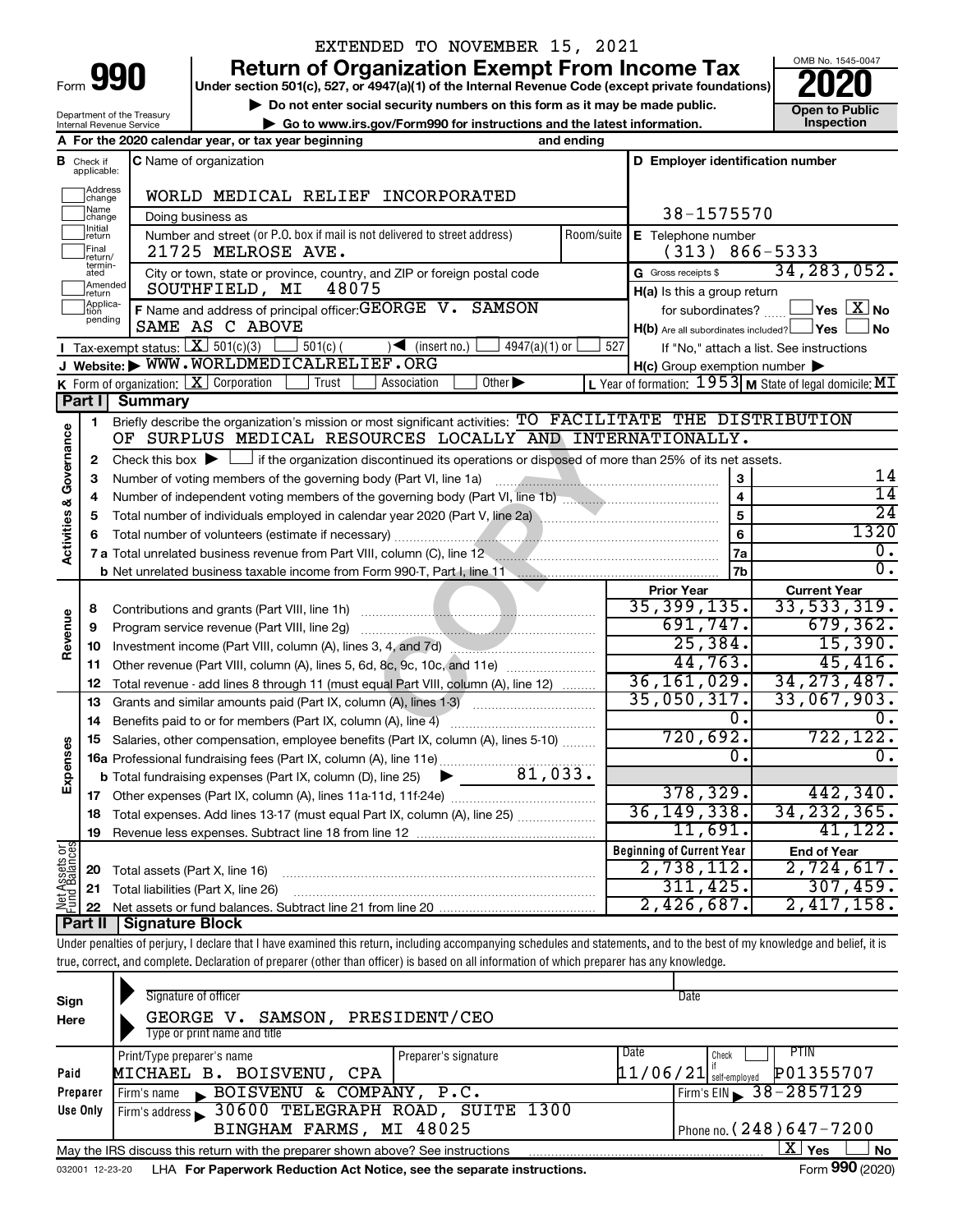|                | Part III   Statement of Program Service Accomplishments                                                                                                                                                                                                                                                                                                                            |
|----------------|------------------------------------------------------------------------------------------------------------------------------------------------------------------------------------------------------------------------------------------------------------------------------------------------------------------------------------------------------------------------------------|
|                | Check if Schedule O contains a response or note to any line in this Part III                                                                                                                                                                                                                                                                                                       |
| 1.             | Briefly describe the organization's mission:                                                                                                                                                                                                                                                                                                                                       |
|                | TO OBTAIN CONTRIBUTIONS OF MEDICAL AND DENTAL SUPPLIES, EQUIPMENT, AND<br>PRESCRIPTION DRUGS FOR DISTRIBUTION TO INDIVIDUALS, CLINICS, AND                                                                                                                                                                                                                                         |
|                | HOSPITALS THROUGHOUT THE WORLD FOR THE BENEFIT OF INDIGENT PERSONS.                                                                                                                                                                                                                                                                                                                |
|                |                                                                                                                                                                                                                                                                                                                                                                                    |
| $\overline{2}$ | Did the organization undertake any significant program services during the year which were not listed on the                                                                                                                                                                                                                                                                       |
|                | $ {\mathsf Y}\mathsf{es}\ \boxed{{\mathsf X}}$ No<br>prior Form 990 or 990-EZ?                                                                                                                                                                                                                                                                                                     |
|                | If "Yes," describe these new services on Schedule O.                                                                                                                                                                                                                                                                                                                               |
| 3              | $ {\mathsf Y}\mathsf{es}^- \overline{{\mathsf X}} $ No<br>Did the organization cease conducting, or make significant changes in how it conducts, any program services?                                                                                                                                                                                                             |
|                | If "Yes," describe these changes on Schedule O.                                                                                                                                                                                                                                                                                                                                    |
| 4              | Describe the organization's program service accomplishments for each of its three largest program services, as measured by expenses.                                                                                                                                                                                                                                               |
|                | Section 501(c)(3) and 501(c)(4) organizations are required to report the amount of grants and allocations to others, the total expenses, and                                                                                                                                                                                                                                       |
|                | revenue, if any, for each program service reported.<br>30,705,378. ) (Revenue \$<br>596, 673.                                                                                                                                                                                                                                                                                      |
| 4a             | $31,036,723$ . including grants of \$<br>(Expenses \$<br>(Code:<br>INTERNATIONAL PROGRAMS SHIPPED MEDICAL SUPPLIES, EQUIPMENT, AND                                                                                                                                                                                                                                                 |
|                | PRESCRIPTION DRUGS THROUGHOUT THE WORLD FOR THE BENEFIT OF INDIGENT                                                                                                                                                                                                                                                                                                                |
|                | ACTIVITY FOR THE YEAR CONSISTED OF 58 SHIPMENTS TO 17<br>PERSONS.                                                                                                                                                                                                                                                                                                                  |
|                | THIS WAS ACCOMPLISHED WITH THE HELP OF OVER 1,500<br>COUNTRIES.                                                                                                                                                                                                                                                                                                                    |
|                | VOLUNTEERS PROVIDING MORE THAN 13,500 HOURS OF SERVICE.                                                                                                                                                                                                                                                                                                                            |
|                |                                                                                                                                                                                                                                                                                                                                                                                    |
|                |                                                                                                                                                                                                                                                                                                                                                                                    |
|                |                                                                                                                                                                                                                                                                                                                                                                                    |
|                |                                                                                                                                                                                                                                                                                                                                                                                    |
|                |                                                                                                                                                                                                                                                                                                                                                                                    |
|                |                                                                                                                                                                                                                                                                                                                                                                                    |
|                |                                                                                                                                                                                                                                                                                                                                                                                    |
|                | LOCAL MEDICAL RELIEF PROGRAMS PROVIDED PRESCRIPTION DRUGS, DURABLE<br>MEDICAL EQUIPMENT, AND MEDICAL SUPPLIES TO NEEDY AREA CITIZENS.<br><b>DURING</b><br>2020, THESE PROGRAMS FILLED 6,805 PRESCRIPTIONS, LOANED 361 PIECES OF<br>EQUIPMENT, AND FILLED 511 MEDICAL SUPPLY ORDERS FOR THE BENEFIT OF<br>APPROXIMATELY 25, 200 INDIVIDUALS.<br>THIS WAS ACCOMPLISHED WITH THE HELP |
|                | OF OVER 1,500 VOLUNTEERS PROVIDING MORE THAN 13,500 HOURS OF SERVICE.                                                                                                                                                                                                                                                                                                              |
|                |                                                                                                                                                                                                                                                                                                                                                                                    |
|                |                                                                                                                                                                                                                                                                                                                                                                                    |
|                |                                                                                                                                                                                                                                                                                                                                                                                    |
|                |                                                                                                                                                                                                                                                                                                                                                                                    |
|                |                                                                                                                                                                                                                                                                                                                                                                                    |
| 4c             | ) (Revenue \$<br>(Code:<br>(Expenses \$<br>including grants of \$                                                                                                                                                                                                                                                                                                                  |
|                |                                                                                                                                                                                                                                                                                                                                                                                    |
|                |                                                                                                                                                                                                                                                                                                                                                                                    |
|                |                                                                                                                                                                                                                                                                                                                                                                                    |
|                |                                                                                                                                                                                                                                                                                                                                                                                    |
|                |                                                                                                                                                                                                                                                                                                                                                                                    |
|                |                                                                                                                                                                                                                                                                                                                                                                                    |
|                |                                                                                                                                                                                                                                                                                                                                                                                    |
|                |                                                                                                                                                                                                                                                                                                                                                                                    |
|                |                                                                                                                                                                                                                                                                                                                                                                                    |
|                |                                                                                                                                                                                                                                                                                                                                                                                    |
|                |                                                                                                                                                                                                                                                                                                                                                                                    |
|                |                                                                                                                                                                                                                                                                                                                                                                                    |
| 4d             | Other program services (Describe on Schedule O.)                                                                                                                                                                                                                                                                                                                                   |
|                | (Expenses \$<br>(Revenue \$<br>including grants of \$                                                                                                                                                                                                                                                                                                                              |
| 4е             | 34,059,423.<br>Total program service expenses<br>Form 990 (2020)                                                                                                                                                                                                                                                                                                                   |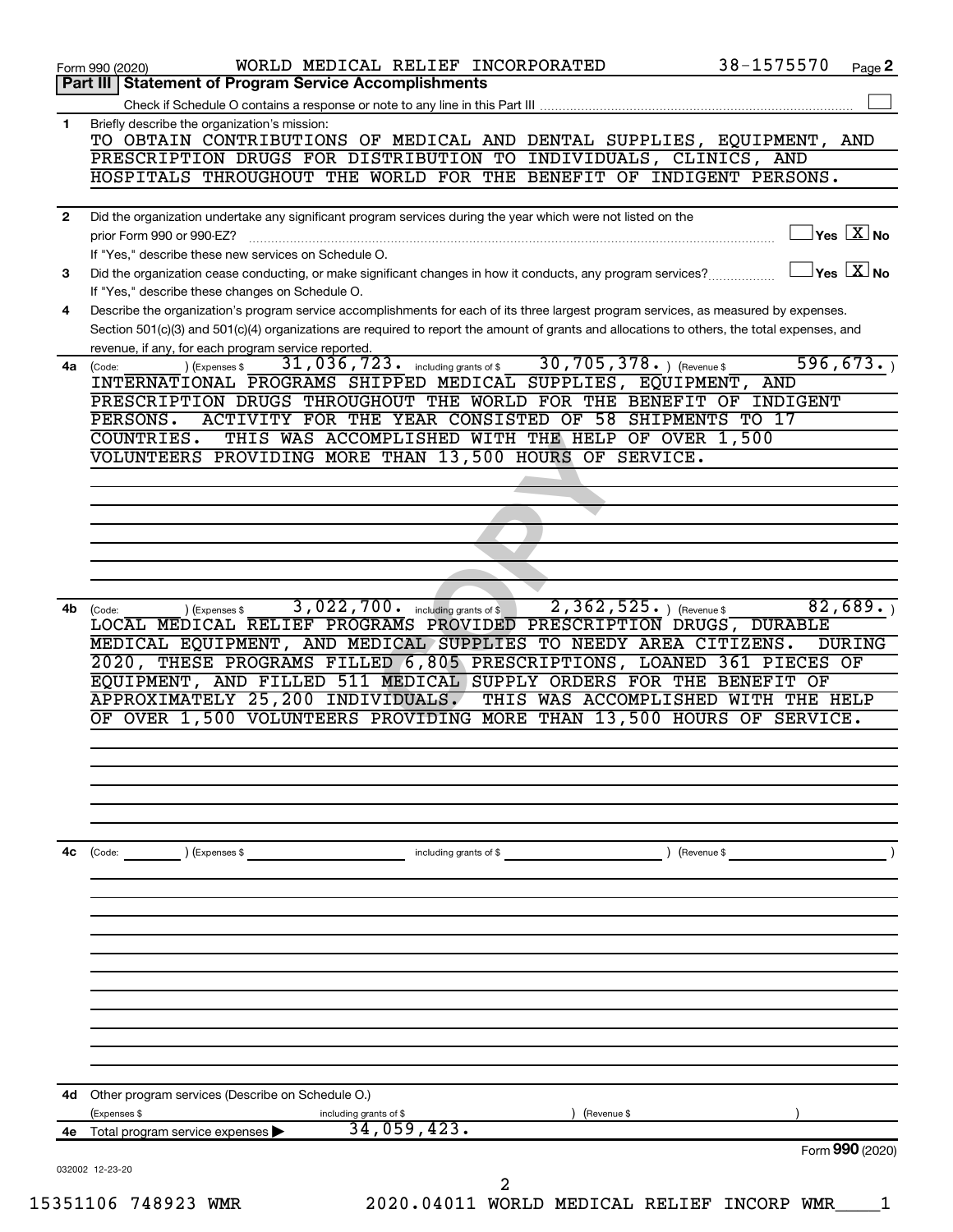|  | Form 990 (2020) |
|--|-----------------|
|  |                 |

**Part IV Checklist of Required Schedules**

Form 990 (2020) WORLD MEDICAL RELIEF INCORPORATED 38-1575570 <sub>Page</sub>

|                                                                                                                                                                                                                                                                                                                                                                                                                                                                                                                                                                                                                                                                                                                                                                                                                                                                                                                                                                                                                                                                                                                                                                                                                                                                                                                                                                                                                                                                                                                                                                                                                                                                                                                                                                                                                                                                                                                                                                                                                                                                                                                                                                                                                                                                                                                                                                                                                                                                                                                                                                                                                                                                                                                                                                                                                                                                                                                                                                                                                                                                                  |                                                                                                                                  |                 | Yes | No                      |
|----------------------------------------------------------------------------------------------------------------------------------------------------------------------------------------------------------------------------------------------------------------------------------------------------------------------------------------------------------------------------------------------------------------------------------------------------------------------------------------------------------------------------------------------------------------------------------------------------------------------------------------------------------------------------------------------------------------------------------------------------------------------------------------------------------------------------------------------------------------------------------------------------------------------------------------------------------------------------------------------------------------------------------------------------------------------------------------------------------------------------------------------------------------------------------------------------------------------------------------------------------------------------------------------------------------------------------------------------------------------------------------------------------------------------------------------------------------------------------------------------------------------------------------------------------------------------------------------------------------------------------------------------------------------------------------------------------------------------------------------------------------------------------------------------------------------------------------------------------------------------------------------------------------------------------------------------------------------------------------------------------------------------------------------------------------------------------------------------------------------------------------------------------------------------------------------------------------------------------------------------------------------------------------------------------------------------------------------------------------------------------------------------------------------------------------------------------------------------------------------------------------------------------------------------------------------------------------------------------------------------------------------------------------------------------------------------------------------------------------------------------------------------------------------------------------------------------------------------------------------------------------------------------------------------------------------------------------------------------------------------------------------------------------------------------------------------------|----------------------------------------------------------------------------------------------------------------------------------|-----------------|-----|-------------------------|
| 1                                                                                                                                                                                                                                                                                                                                                                                                                                                                                                                                                                                                                                                                                                                                                                                                                                                                                                                                                                                                                                                                                                                                                                                                                                                                                                                                                                                                                                                                                                                                                                                                                                                                                                                                                                                                                                                                                                                                                                                                                                                                                                                                                                                                                                                                                                                                                                                                                                                                                                                                                                                                                                                                                                                                                                                                                                                                                                                                                                                                                                                                                | Is the organization described in section 501(c)(3) or 4947(a)(1) (other than a private foundation)?                              |                 |     |                         |
|                                                                                                                                                                                                                                                                                                                                                                                                                                                                                                                                                                                                                                                                                                                                                                                                                                                                                                                                                                                                                                                                                                                                                                                                                                                                                                                                                                                                                                                                                                                                                                                                                                                                                                                                                                                                                                                                                                                                                                                                                                                                                                                                                                                                                                                                                                                                                                                                                                                                                                                                                                                                                                                                                                                                                                                                                                                                                                                                                                                                                                                                                  | If "Yes," complete Schedule A                                                                                                    | 1               | х   |                         |
| 2                                                                                                                                                                                                                                                                                                                                                                                                                                                                                                                                                                                                                                                                                                                                                                                                                                                                                                                                                                                                                                                                                                                                                                                                                                                                                                                                                                                                                                                                                                                                                                                                                                                                                                                                                                                                                                                                                                                                                                                                                                                                                                                                                                                                                                                                                                                                                                                                                                                                                                                                                                                                                                                                                                                                                                                                                                                                                                                                                                                                                                                                                |                                                                                                                                  | $\overline{2}$  |     | $\overline{\mathbf{X}}$ |
| 3                                                                                                                                                                                                                                                                                                                                                                                                                                                                                                                                                                                                                                                                                                                                                                                                                                                                                                                                                                                                                                                                                                                                                                                                                                                                                                                                                                                                                                                                                                                                                                                                                                                                                                                                                                                                                                                                                                                                                                                                                                                                                                                                                                                                                                                                                                                                                                                                                                                                                                                                                                                                                                                                                                                                                                                                                                                                                                                                                                                                                                                                                | Did the organization engage in direct or indirect political campaign activities on behalf of or in opposition to candidates for  |                 |     |                         |
|                                                                                                                                                                                                                                                                                                                                                                                                                                                                                                                                                                                                                                                                                                                                                                                                                                                                                                                                                                                                                                                                                                                                                                                                                                                                                                                                                                                                                                                                                                                                                                                                                                                                                                                                                                                                                                                                                                                                                                                                                                                                                                                                                                                                                                                                                                                                                                                                                                                                                                                                                                                                                                                                                                                                                                                                                                                                                                                                                                                                                                                                                  | public office? If "Yes," complete Schedule C, Part I                                                                             | 3               |     | х                       |
| 4                                                                                                                                                                                                                                                                                                                                                                                                                                                                                                                                                                                                                                                                                                                                                                                                                                                                                                                                                                                                                                                                                                                                                                                                                                                                                                                                                                                                                                                                                                                                                                                                                                                                                                                                                                                                                                                                                                                                                                                                                                                                                                                                                                                                                                                                                                                                                                                                                                                                                                                                                                                                                                                                                                                                                                                                                                                                                                                                                                                                                                                                                | Section 501(c)(3) organizations. Did the organization engage in lobbying activities, or have a section 501(h) election in effect | 4               |     | х                       |
|                                                                                                                                                                                                                                                                                                                                                                                                                                                                                                                                                                                                                                                                                                                                                                                                                                                                                                                                                                                                                                                                                                                                                                                                                                                                                                                                                                                                                                                                                                                                                                                                                                                                                                                                                                                                                                                                                                                                                                                                                                                                                                                                                                                                                                                                                                                                                                                                                                                                                                                                                                                                                                                                                                                                                                                                                                                                                                                                                                                                                                                                                  |                                                                                                                                  |                 |     |                         |
|                                                                                                                                                                                                                                                                                                                                                                                                                                                                                                                                                                                                                                                                                                                                                                                                                                                                                                                                                                                                                                                                                                                                                                                                                                                                                                                                                                                                                                                                                                                                                                                                                                                                                                                                                                                                                                                                                                                                                                                                                                                                                                                                                                                                                                                                                                                                                                                                                                                                                                                                                                                                                                                                                                                                                                                                                                                                                                                                                                                                                                                                                  |                                                                                                                                  | 5               |     | х                       |
|                                                                                                                                                                                                                                                                                                                                                                                                                                                                                                                                                                                                                                                                                                                                                                                                                                                                                                                                                                                                                                                                                                                                                                                                                                                                                                                                                                                                                                                                                                                                                                                                                                                                                                                                                                                                                                                                                                                                                                                                                                                                                                                                                                                                                                                                                                                                                                                                                                                                                                                                                                                                                                                                                                                                                                                                                                                                                                                                                                                                                                                                                  | provide advice on the distribution or investment of amounts in such funds or accounts? If "Yes," complete Schedule D, Part I     | 6               |     | х                       |
| 7                                                                                                                                                                                                                                                                                                                                                                                                                                                                                                                                                                                                                                                                                                                                                                                                                                                                                                                                                                                                                                                                                                                                                                                                                                                                                                                                                                                                                                                                                                                                                                                                                                                                                                                                                                                                                                                                                                                                                                                                                                                                                                                                                                                                                                                                                                                                                                                                                                                                                                                                                                                                                                                                                                                                                                                                                                                                                                                                                                                                                                                                                | Did the organization receive or hold a conservation easement, including easements to preserve open space,                        |                 |     |                         |
|                                                                                                                                                                                                                                                                                                                                                                                                                                                                                                                                                                                                                                                                                                                                                                                                                                                                                                                                                                                                                                                                                                                                                                                                                                                                                                                                                                                                                                                                                                                                                                                                                                                                                                                                                                                                                                                                                                                                                                                                                                                                                                                                                                                                                                                                                                                                                                                                                                                                                                                                                                                                                                                                                                                                                                                                                                                                                                                                                                                                                                                                                  | the environment, historic land areas, or historic structures? If "Yes," complete Schedule D, Part II.                            | $\overline{7}$  |     | х                       |
| 8                                                                                                                                                                                                                                                                                                                                                                                                                                                                                                                                                                                                                                                                                                                                                                                                                                                                                                                                                                                                                                                                                                                                                                                                                                                                                                                                                                                                                                                                                                                                                                                                                                                                                                                                                                                                                                                                                                                                                                                                                                                                                                                                                                                                                                                                                                                                                                                                                                                                                                                                                                                                                                                                                                                                                                                                                                                                                                                                                                                                                                                                                | Did the organization maintain collections of works of art, historical treasures, or other similar assets? If "Yes," complete     | 8               |     | х                       |
|                                                                                                                                                                                                                                                                                                                                                                                                                                                                                                                                                                                                                                                                                                                                                                                                                                                                                                                                                                                                                                                                                                                                                                                                                                                                                                                                                                                                                                                                                                                                                                                                                                                                                                                                                                                                                                                                                                                                                                                                                                                                                                                                                                                                                                                                                                                                                                                                                                                                                                                                                                                                                                                                                                                                                                                                                                                                                                                                                                                                                                                                                  |                                                                                                                                  |                 |     |                         |
|                                                                                                                                                                                                                                                                                                                                                                                                                                                                                                                                                                                                                                                                                                                                                                                                                                                                                                                                                                                                                                                                                                                                                                                                                                                                                                                                                                                                                                                                                                                                                                                                                                                                                                                                                                                                                                                                                                                                                                                                                                                                                                                                                                                                                                                                                                                                                                                                                                                                                                                                                                                                                                                                                                                                                                                                                                                                                                                                                                                                                                                                                  | amounts not listed in Part X; or provide credit counseling, debt management, credit repair, or debt negotiation services?        |                 |     | x                       |
|                                                                                                                                                                                                                                                                                                                                                                                                                                                                                                                                                                                                                                                                                                                                                                                                                                                                                                                                                                                                                                                                                                                                                                                                                                                                                                                                                                                                                                                                                                                                                                                                                                                                                                                                                                                                                                                                                                                                                                                                                                                                                                                                                                                                                                                                                                                                                                                                                                                                                                                                                                                                                                                                                                                                                                                                                                                                                                                                                                                                                                                                                  |                                                                                                                                  |                 |     |                         |
|                                                                                                                                                                                                                                                                                                                                                                                                                                                                                                                                                                                                                                                                                                                                                                                                                                                                                                                                                                                                                                                                                                                                                                                                                                                                                                                                                                                                                                                                                                                                                                                                                                                                                                                                                                                                                                                                                                                                                                                                                                                                                                                                                                                                                                                                                                                                                                                                                                                                                                                                                                                                                                                                                                                                                                                                                                                                                                                                                                                                                                                                                  |                                                                                                                                  |                 | х   |                         |
|                                                                                                                                                                                                                                                                                                                                                                                                                                                                                                                                                                                                                                                                                                                                                                                                                                                                                                                                                                                                                                                                                                                                                                                                                                                                                                                                                                                                                                                                                                                                                                                                                                                                                                                                                                                                                                                                                                                                                                                                                                                                                                                                                                                                                                                                                                                                                                                                                                                                                                                                                                                                                                                                                                                                                                                                                                                                                                                                                                                                                                                                                  | If the organization's answer to any of the following questions is "Yes," then complete Schedule D, Parts VI, VII, VIII, IX, or X |                 |     |                         |
|                                                                                                                                                                                                                                                                                                                                                                                                                                                                                                                                                                                                                                                                                                                                                                                                                                                                                                                                                                                                                                                                                                                                                                                                                                                                                                                                                                                                                                                                                                                                                                                                                                                                                                                                                                                                                                                                                                                                                                                                                                                                                                                                                                                                                                                                                                                                                                                                                                                                                                                                                                                                                                                                                                                                                                                                                                                                                                                                                                                                                                                                                  |                                                                                                                                  |                 |     |                         |
|                                                                                                                                                                                                                                                                                                                                                                                                                                                                                                                                                                                                                                                                                                                                                                                                                                                                                                                                                                                                                                                                                                                                                                                                                                                                                                                                                                                                                                                                                                                                                                                                                                                                                                                                                                                                                                                                                                                                                                                                                                                                                                                                                                                                                                                                                                                                                                                                                                                                                                                                                                                                                                                                                                                                                                                                                                                                                                                                                                                                                                                                                  | Part VI                                                                                                                          | 11a             | х   |                         |
|                                                                                                                                                                                                                                                                                                                                                                                                                                                                                                                                                                                                                                                                                                                                                                                                                                                                                                                                                                                                                                                                                                                                                                                                                                                                                                                                                                                                                                                                                                                                                                                                                                                                                                                                                                                                                                                                                                                                                                                                                                                                                                                                                                                                                                                                                                                                                                                                                                                                                                                                                                                                                                                                                                                                                                                                                                                                                                                                                                                                                                                                                  |                                                                                                                                  |                 |     |                         |
|                                                                                                                                                                                                                                                                                                                                                                                                                                                                                                                                                                                                                                                                                                                                                                                                                                                                                                                                                                                                                                                                                                                                                                                                                                                                                                                                                                                                                                                                                                                                                                                                                                                                                                                                                                                                                                                                                                                                                                                                                                                                                                                                                                                                                                                                                                                                                                                                                                                                                                                                                                                                                                                                                                                                                                                                                                                                                                                                                                                                                                                                                  |                                                                                                                                  | 11b             |     | х                       |
|                                                                                                                                                                                                                                                                                                                                                                                                                                                                                                                                                                                                                                                                                                                                                                                                                                                                                                                                                                                                                                                                                                                                                                                                                                                                                                                                                                                                                                                                                                                                                                                                                                                                                                                                                                                                                                                                                                                                                                                                                                                                                                                                                                                                                                                                                                                                                                                                                                                                                                                                                                                                                                                                                                                                                                                                                                                                                                                                                                                                                                                                                  |                                                                                                                                  |                 |     |                         |
|                                                                                                                                                                                                                                                                                                                                                                                                                                                                                                                                                                                                                                                                                                                                                                                                                                                                                                                                                                                                                                                                                                                                                                                                                                                                                                                                                                                                                                                                                                                                                                                                                                                                                                                                                                                                                                                                                                                                                                                                                                                                                                                                                                                                                                                                                                                                                                                                                                                                                                                                                                                                                                                                                                                                                                                                                                                                                                                                                                                                                                                                                  |                                                                                                                                  | 11c             |     | х                       |
|                                                                                                                                                                                                                                                                                                                                                                                                                                                                                                                                                                                                                                                                                                                                                                                                                                                                                                                                                                                                                                                                                                                                                                                                                                                                                                                                                                                                                                                                                                                                                                                                                                                                                                                                                                                                                                                                                                                                                                                                                                                                                                                                                                                                                                                                                                                                                                                                                                                                                                                                                                                                                                                                                                                                                                                                                                                                                                                                                                                                                                                                                  |                                                                                                                                  |                 |     |                         |
|                                                                                                                                                                                                                                                                                                                                                                                                                                                                                                                                                                                                                                                                                                                                                                                                                                                                                                                                                                                                                                                                                                                                                                                                                                                                                                                                                                                                                                                                                                                                                                                                                                                                                                                                                                                                                                                                                                                                                                                                                                                                                                                                                                                                                                                                                                                                                                                                                                                                                                                                                                                                                                                                                                                                                                                                                                                                                                                                                                                                                                                                                  |                                                                                                                                  | 11d             |     | x                       |
|                                                                                                                                                                                                                                                                                                                                                                                                                                                                                                                                                                                                                                                                                                                                                                                                                                                                                                                                                                                                                                                                                                                                                                                                                                                                                                                                                                                                                                                                                                                                                                                                                                                                                                                                                                                                                                                                                                                                                                                                                                                                                                                                                                                                                                                                                                                                                                                                                                                                                                                                                                                                                                                                                                                                                                                                                                                                                                                                                                                                                                                                                  |                                                                                                                                  | 11e             |     | $\overline{\mathtt{x}}$ |
|                                                                                                                                                                                                                                                                                                                                                                                                                                                                                                                                                                                                                                                                                                                                                                                                                                                                                                                                                                                                                                                                                                                                                                                                                                                                                                                                                                                                                                                                                                                                                                                                                                                                                                                                                                                                                                                                                                                                                                                                                                                                                                                                                                                                                                                                                                                                                                                                                                                                                                                                                                                                                                                                                                                                                                                                                                                                                                                                                                                                                                                                                  |                                                                                                                                  |                 |     | x                       |
|                                                                                                                                                                                                                                                                                                                                                                                                                                                                                                                                                                                                                                                                                                                                                                                                                                                                                                                                                                                                                                                                                                                                                                                                                                                                                                                                                                                                                                                                                                                                                                                                                                                                                                                                                                                                                                                                                                                                                                                                                                                                                                                                                                                                                                                                                                                                                                                                                                                                                                                                                                                                                                                                                                                                                                                                                                                                                                                                                                                                                                                                                  |                                                                                                                                  |                 |     |                         |
|                                                                                                                                                                                                                                                                                                                                                                                                                                                                                                                                                                                                                                                                                                                                                                                                                                                                                                                                                                                                                                                                                                                                                                                                                                                                                                                                                                                                                                                                                                                                                                                                                                                                                                                                                                                                                                                                                                                                                                                                                                                                                                                                                                                                                                                                                                                                                                                                                                                                                                                                                                                                                                                                                                                                                                                                                                                                                                                                                                                                                                                                                  | Schedule D, Parts XI and XII                                                                                                     | 12a             | х   |                         |
|                                                                                                                                                                                                                                                                                                                                                                                                                                                                                                                                                                                                                                                                                                                                                                                                                                                                                                                                                                                                                                                                                                                                                                                                                                                                                                                                                                                                                                                                                                                                                                                                                                                                                                                                                                                                                                                                                                                                                                                                                                                                                                                                                                                                                                                                                                                                                                                                                                                                                                                                                                                                                                                                                                                                                                                                                                                                                                                                                                                                                                                                                  |                                                                                                                                  |                 |     |                         |
|                                                                                                                                                                                                                                                                                                                                                                                                                                                                                                                                                                                                                                                                                                                                                                                                                                                                                                                                                                                                                                                                                                                                                                                                                                                                                                                                                                                                                                                                                                                                                                                                                                                                                                                                                                                                                                                                                                                                                                                                                                                                                                                                                                                                                                                                                                                                                                                                                                                                                                                                                                                                                                                                                                                                                                                                                                                                                                                                                                                                                                                                                  |                                                                                                                                  | 12b             |     | ▵                       |
|                                                                                                                                                                                                                                                                                                                                                                                                                                                                                                                                                                                                                                                                                                                                                                                                                                                                                                                                                                                                                                                                                                                                                                                                                                                                                                                                                                                                                                                                                                                                                                                                                                                                                                                                                                                                                                                                                                                                                                                                                                                                                                                                                                                                                                                                                                                                                                                                                                                                                                                                                                                                                                                                                                                                                                                                                                                                                                                                                                                                                                                                                  |                                                                                                                                  | 13              |     | $\overline{\textbf{x}}$ |
|                                                                                                                                                                                                                                                                                                                                                                                                                                                                                                                                                                                                                                                                                                                                                                                                                                                                                                                                                                                                                                                                                                                                                                                                                                                                                                                                                                                                                                                                                                                                                                                                                                                                                                                                                                                                                                                                                                                                                                                                                                                                                                                                                                                                                                                                                                                                                                                                                                                                                                                                                                                                                                                                                                                                                                                                                                                                                                                                                                                                                                                                                  |                                                                                                                                  | 14a             |     | x                       |
|                                                                                                                                                                                                                                                                                                                                                                                                                                                                                                                                                                                                                                                                                                                                                                                                                                                                                                                                                                                                                                                                                                                                                                                                                                                                                                                                                                                                                                                                                                                                                                                                                                                                                                                                                                                                                                                                                                                                                                                                                                                                                                                                                                                                                                                                                                                                                                                                                                                                                                                                                                                                                                                                                                                                                                                                                                                                                                                                                                                                                                                                                  |                                                                                                                                  |                 |     |                         |
|                                                                                                                                                                                                                                                                                                                                                                                                                                                                                                                                                                                                                                                                                                                                                                                                                                                                                                                                                                                                                                                                                                                                                                                                                                                                                                                                                                                                                                                                                                                                                                                                                                                                                                                                                                                                                                                                                                                                                                                                                                                                                                                                                                                                                                                                                                                                                                                                                                                                                                                                                                                                                                                                                                                                                                                                                                                                                                                                                                                                                                                                                  |                                                                                                                                  |                 |     |                         |
|                                                                                                                                                                                                                                                                                                                                                                                                                                                                                                                                                                                                                                                                                                                                                                                                                                                                                                                                                                                                                                                                                                                                                                                                                                                                                                                                                                                                                                                                                                                                                                                                                                                                                                                                                                                                                                                                                                                                                                                                                                                                                                                                                                                                                                                                                                                                                                                                                                                                                                                                                                                                                                                                                                                                                                                                                                                                                                                                                                                                                                                                                  |                                                                                                                                  | 14b             |     | х                       |
|                                                                                                                                                                                                                                                                                                                                                                                                                                                                                                                                                                                                                                                                                                                                                                                                                                                                                                                                                                                                                                                                                                                                                                                                                                                                                                                                                                                                                                                                                                                                                                                                                                                                                                                                                                                                                                                                                                                                                                                                                                                                                                                                                                                                                                                                                                                                                                                                                                                                                                                                                                                                                                                                                                                                                                                                                                                                                                                                                                                                                                                                                  |                                                                                                                                  |                 | х   |                         |
|                                                                                                                                                                                                                                                                                                                                                                                                                                                                                                                                                                                                                                                                                                                                                                                                                                                                                                                                                                                                                                                                                                                                                                                                                                                                                                                                                                                                                                                                                                                                                                                                                                                                                                                                                                                                                                                                                                                                                                                                                                                                                                                                                                                                                                                                                                                                                                                                                                                                                                                                                                                                                                                                                                                                                                                                                                                                                                                                                                                                                                                                                  |                                                                                                                                  |                 |     |                         |
|                                                                                                                                                                                                                                                                                                                                                                                                                                                                                                                                                                                                                                                                                                                                                                                                                                                                                                                                                                                                                                                                                                                                                                                                                                                                                                                                                                                                                                                                                                                                                                                                                                                                                                                                                                                                                                                                                                                                                                                                                                                                                                                                                                                                                                                                                                                                                                                                                                                                                                                                                                                                                                                                                                                                                                                                                                                                                                                                                                                                                                                                                  |                                                                                                                                  | 16              |     | X.                      |
|                                                                                                                                                                                                                                                                                                                                                                                                                                                                                                                                                                                                                                                                                                                                                                                                                                                                                                                                                                                                                                                                                                                                                                                                                                                                                                                                                                                                                                                                                                                                                                                                                                                                                                                                                                                                                                                                                                                                                                                                                                                                                                                                                                                                                                                                                                                                                                                                                                                                                                                                                                                                                                                                                                                                                                                                                                                                                                                                                                                                                                                                                  | Did the organization report a total of more than \$15,000 of expenses for professional fundraising services on Part IX,          |                 |     |                         |
|                                                                                                                                                                                                                                                                                                                                                                                                                                                                                                                                                                                                                                                                                                                                                                                                                                                                                                                                                                                                                                                                                                                                                                                                                                                                                                                                                                                                                                                                                                                                                                                                                                                                                                                                                                                                                                                                                                                                                                                                                                                                                                                                                                                                                                                                                                                                                                                                                                                                                                                                                                                                                                                                                                                                                                                                                                                                                                                                                                                                                                                                                  |                                                                                                                                  | 17              |     | X.                      |
|                                                                                                                                                                                                                                                                                                                                                                                                                                                                                                                                                                                                                                                                                                                                                                                                                                                                                                                                                                                                                                                                                                                                                                                                                                                                                                                                                                                                                                                                                                                                                                                                                                                                                                                                                                                                                                                                                                                                                                                                                                                                                                                                                                                                                                                                                                                                                                                                                                                                                                                                                                                                                                                                                                                                                                                                                                                                                                                                                                                                                                                                                  | Did the organization report more than \$15,000 total of fundraising event gross income and contributions on Part VIII, lines     |                 |     |                         |
|                                                                                                                                                                                                                                                                                                                                                                                                                                                                                                                                                                                                                                                                                                                                                                                                                                                                                                                                                                                                                                                                                                                                                                                                                                                                                                                                                                                                                                                                                                                                                                                                                                                                                                                                                                                                                                                                                                                                                                                                                                                                                                                                                                                                                                                                                                                                                                                                                                                                                                                                                                                                                                                                                                                                                                                                                                                                                                                                                                                                                                                                                  |                                                                                                                                  | 18              | х   |                         |
|                                                                                                                                                                                                                                                                                                                                                                                                                                                                                                                                                                                                                                                                                                                                                                                                                                                                                                                                                                                                                                                                                                                                                                                                                                                                                                                                                                                                                                                                                                                                                                                                                                                                                                                                                                                                                                                                                                                                                                                                                                                                                                                                                                                                                                                                                                                                                                                                                                                                                                                                                                                                                                                                                                                                                                                                                                                                                                                                                                                                                                                                                  | Did the organization report more than \$15,000 of gross income from gaming activities on Part VIII, line 9a? If "Yes,"           |                 |     |                         |
|                                                                                                                                                                                                                                                                                                                                                                                                                                                                                                                                                                                                                                                                                                                                                                                                                                                                                                                                                                                                                                                                                                                                                                                                                                                                                                                                                                                                                                                                                                                                                                                                                                                                                                                                                                                                                                                                                                                                                                                                                                                                                                                                                                                                                                                                                                                                                                                                                                                                                                                                                                                                                                                                                                                                                                                                                                                                                                                                                                                                                                                                                  |                                                                                                                                  | 19              |     | x                       |
|                                                                                                                                                                                                                                                                                                                                                                                                                                                                                                                                                                                                                                                                                                                                                                                                                                                                                                                                                                                                                                                                                                                                                                                                                                                                                                                                                                                                                                                                                                                                                                                                                                                                                                                                                                                                                                                                                                                                                                                                                                                                                                                                                                                                                                                                                                                                                                                                                                                                                                                                                                                                                                                                                                                                                                                                                                                                                                                                                                                                                                                                                  |                                                                                                                                  | 20a             |     | $\overline{\textbf{X}}$ |
|                                                                                                                                                                                                                                                                                                                                                                                                                                                                                                                                                                                                                                                                                                                                                                                                                                                                                                                                                                                                                                                                                                                                                                                                                                                                                                                                                                                                                                                                                                                                                                                                                                                                                                                                                                                                                                                                                                                                                                                                                                                                                                                                                                                                                                                                                                                                                                                                                                                                                                                                                                                                                                                                                                                                                                                                                                                                                                                                                                                                                                                                                  |                                                                                                                                  | 20 <sub>b</sub> |     |                         |
| Is the organization a section 501(c)(4), 501(c)(5), or 501(c)(6) organization that receives membership dues, assessments, or<br>5<br>Did the organization maintain any donor advised funds or any similar funds or accounts for which donors have the right to<br>6<br>Schedule D, Part III<br>Did the organization report an amount in Part X, line 21, for escrow or custodial account liability, serve as a custodian for<br>9<br>If "Yes," complete Schedule D, Part IV<br>Did the organization, directly or through a related organization, hold assets in donor-restricted endowments<br>10<br>11<br>as applicable.<br>a Did the organization report an amount for land, buildings, and equipment in Part X, line 10? If "Yes," complete Schedule D,<br><b>b</b> Did the organization report an amount for investments - other securities in Part X, line 12, that is 5% or more of its total<br>assets reported in Part X, line 16? If "Yes," complete Schedule D, Part VII<br>c Did the organization report an amount for investments - program related in Part X, line 13, that is 5% or more of its total<br>assets reported in Part X, line 16? If "Yes," complete Schedule D, Part VIII<br>d Did the organization report an amount for other assets in Part X, line 15, that is 5% or more of its total assets reported in<br>Part X, line 16? If "Yes," complete Schedule D, Part IX<br>e Did the organization report an amount for other liabilities in Part X, line 25? If "Yes," complete Schedule D, Part X<br>Did the organization's separate or consolidated financial statements for the tax year include a footnote that addresses<br>f.<br>the organization's liability for uncertain tax positions under FIN 48 (ASC 740)? If "Yes," complete Schedule D, Part X<br>12a Did the organization obtain separate, independent audited financial statements for the tax year? If "Yes," complete<br><b>b</b> Was the organization included in consolidated, independent audited financial statements for the tax year?<br>If "Yes," and if the organization answered "No" to line 12a, then completing Schedule D, Parts XI and XII is optional<br>Is the organization a school described in section 170(b)(1)(A)(ii)? If "Yes," complete Schedule E<br>13<br>14a Did the organization maintain an office, employees, or agents outside of the United States?<br><b>b</b> Did the organization have aggregate revenues or expenses of more than \$10,000 from grantmaking, fundraising, business,<br>investment, and program service activities outside the United States, or aggregate foreign investments valued at \$100,000<br>Did the organization report on Part IX, column (A), line 3, more than \$5,000 of grants or other assistance to or for any<br>15<br>Did the organization report on Part IX, column (A), line 3, more than \$5,000 of aggregate grants or other assistance to<br>16<br>17<br>18<br>19<br>Did the organization report more than \$5,000 of grants or other assistance to any domestic organization or<br>21<br>032003 12-23-20 |                                                                                                                                  |                 |     |                         |
|                                                                                                                                                                                                                                                                                                                                                                                                                                                                                                                                                                                                                                                                                                                                                                                                                                                                                                                                                                                                                                                                                                                                                                                                                                                                                                                                                                                                                                                                                                                                                                                                                                                                                                                                                                                                                                                                                                                                                                                                                                                                                                                                                                                                                                                                                                                                                                                                                                                                                                                                                                                                                                                                                                                                                                                                                                                                                                                                                                                                                                                                                  | 9<br>10<br>11f<br>15<br>21                                                                                                       |                 |     | х                       |
|                                                                                                                                                                                                                                                                                                                                                                                                                                                                                                                                                                                                                                                                                                                                                                                                                                                                                                                                                                                                                                                                                                                                                                                                                                                                                                                                                                                                                                                                                                                                                                                                                                                                                                                                                                                                                                                                                                                                                                                                                                                                                                                                                                                                                                                                                                                                                                                                                                                                                                                                                                                                                                                                                                                                                                                                                                                                                                                                                                                                                                                                                  |                                                                                                                                  |                 |     | Form 990 (2020)         |

032003 12-23-20

15351106 748923 WMR 2020.04011 WORLD MEDICAL RELIEF INCORP WMR\_\_\_\_1 3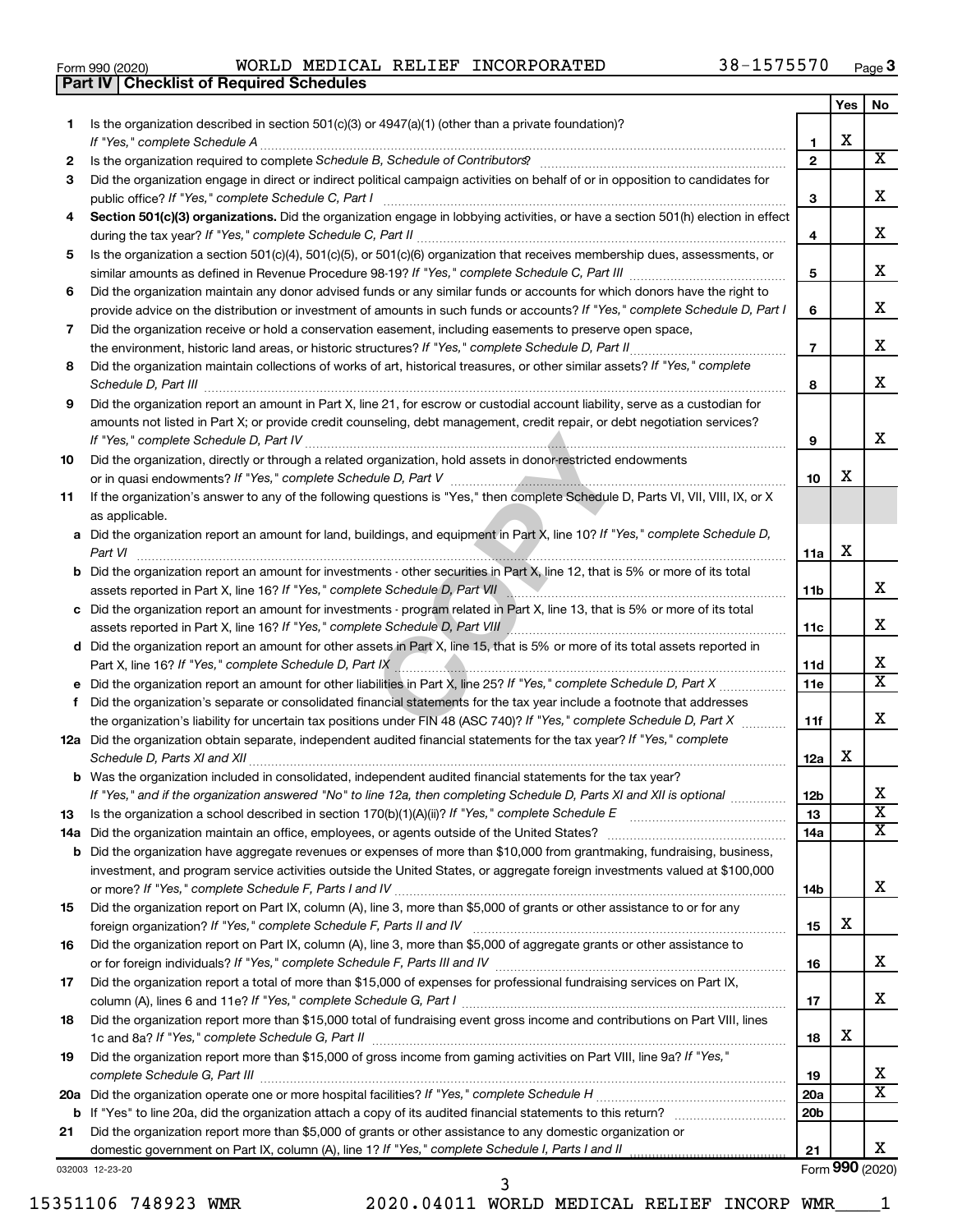|  | Form 990 (2020) |
|--|-----------------|
|  |                 |

*(continued)* **Part IV Checklist of Required Schedules**

|          |                                                                                                                                                                                                                                                                                    |                 | Yes   No |                         |
|----------|------------------------------------------------------------------------------------------------------------------------------------------------------------------------------------------------------------------------------------------------------------------------------------|-----------------|----------|-------------------------|
| 22       | Did the organization report more than \$5,000 of grants or other assistance to or for domestic individuals on                                                                                                                                                                      | 22              | X        |                         |
| 23       | Did the organization answer "Yes" to Part VII, Section A, line 3, 4, or 5 about compensation of the organization's current                                                                                                                                                         |                 |          |                         |
|          | and former officers, directors, trustees, key employees, and highest compensated employees? If "Yes," complete<br>Schedule J <b>www.communication.communication.communication.com</b>                                                                                              | 23              |          | x                       |
|          | 24a Did the organization have a tax-exempt bond issue with an outstanding principal amount of more than \$100,000 as of the                                                                                                                                                        |                 |          |                         |
|          | last day of the year, that was issued after December 31, 2002? If "Yes," answer lines 24b through 24d and complete                                                                                                                                                                 | 24a             |          | x                       |
|          |                                                                                                                                                                                                                                                                                    | 24 <sub>b</sub> |          |                         |
|          | c Did the organization maintain an escrow account other than a refunding escrow at any time during the year to defease                                                                                                                                                             | 24c             |          |                         |
|          |                                                                                                                                                                                                                                                                                    | 24d             |          |                         |
|          | 25a Section 501(c)(3), 501(c)(4), and 501(c)(29) organizations. Did the organization engage in an excess benefit                                                                                                                                                                   |                 |          |                         |
|          | transaction with a disqualified person during the year? If "Yes," complete Schedule L, Part I manufaction with a disqualified person during the year? If "Yes," complete Schedule L, Part I                                                                                        | 25a             |          | x                       |
|          | <b>b</b> Is the organization aware that it engaged in an excess benefit transaction with a disqualified person in a prior year, and<br>that the transaction has not been reported on any of the organization's prior Forms 990 or 990-EZ? If "Yes," complete<br>Schedule L, Part I | 25b             |          | x                       |
| 26       | Did the organization report any amount on Part X, line 5 or 22, for receivables from or payables to any current<br>or former officer, director, trustee, key employee, creator or founder, substantial contributor, or 35%                                                         |                 |          |                         |
|          |                                                                                                                                                                                                                                                                                    | 26              |          | X                       |
| 27       | Did the organization provide a grant or other assistance to any current or former officer, director, trustee, key employee,                                                                                                                                                        |                 |          |                         |
|          | creator or founder, substantial contributor or employee thereof, a grant selection committee member, or to a 35% controlled                                                                                                                                                        |                 |          |                         |
|          | entity (including an employee thereof) or family member of any of these persons? If "Yes," complete Schedule L, Part III                                                                                                                                                           | 27              |          | x                       |
| 28       | Was the organization a party to a business transaction with one of the following parties (see Schedule L, Part IV<br>instructions, for applicable filing thresholds, conditions, and exceptions):                                                                                  |                 |          |                         |
|          | a A current or former officer, director, trustee, key employee, creator or founder, or substantial contributor? If                                                                                                                                                                 | 28a             |          | х                       |
|          |                                                                                                                                                                                                                                                                                    | 28 <sub>b</sub> |          | $\overline{\texttt{x}}$ |
|          | c A 35% controlled entity of one or more individuals and/or organizations described in lines 28a or 28b?/f                                                                                                                                                                         | 28c             |          | х                       |
| 29       |                                                                                                                                                                                                                                                                                    | 29              | х        |                         |
| 30       | Did the organization receive contributions of art, historical treasures, or other similar assets, or qualified conservation                                                                                                                                                        | 30              |          | х                       |
| 31       | Did the organization liquidate, terminate, or dissolve and cease operations? If "Yes," complete Schedule N, Part I                                                                                                                                                                 | 31              |          | $\overline{\texttt{x}}$ |
| 32       | Did the organization sell, exchange, dispose of, or transfer more than 25% of its net assets? If "Yes," complete                                                                                                                                                                   | 32              |          | Х                       |
| 33       | Did the organization own 100% of an entity disregarded as separate from the organization under Regulations                                                                                                                                                                         |                 |          |                         |
| 34       | Was the organization related to any tax-exempt or taxable entity? If "Yes," complete Schedule R, Part II, III, or IV, and                                                                                                                                                          | 33              |          | x                       |
|          | Part V, line 1                                                                                                                                                                                                                                                                     | 34              | х        |                         |
|          |                                                                                                                                                                                                                                                                                    | 35a             |          | X                       |
|          | b If "Yes" to line 35a, did the organization receive any payment from or engage in any transaction with a controlled entity                                                                                                                                                        | 35b             |          |                         |
| 36       | Section 501(c)(3) organizations. Did the organization make any transfers to an exempt non-charitable related organization?                                                                                                                                                         | 36              |          | x                       |
|          |                                                                                                                                                                                                                                                                                    |                 |          |                         |
|          | Did the organization conduct more than 5% of its activities through an entity that is not a related organization                                                                                                                                                                   | 37              |          |                         |
| 37<br>38 | Did the organization complete Schedule O and provide explanations in Schedule O for Part VI, lines 11b and 19?                                                                                                                                                                     |                 | X        |                         |
|          | Part V<br><b>Statements Regarding Other IRS Filings and Tax Compliance</b>                                                                                                                                                                                                         | 38              |          |                         |
|          | Check if Schedule O contains a response or note to any line in this Part V <b>COLOGIT ACCO CONVICTS</b> (Check if Schedule O contains a response or note to any line in this Part V                                                                                                |                 |          |                         |
|          |                                                                                                                                                                                                                                                                                    |                 | Yes $ $  |                         |
|          | 6<br>1a<br>0                                                                                                                                                                                                                                                                       |                 |          |                         |
|          | 1 <sub>b</sub>                                                                                                                                                                                                                                                                     |                 |          |                         |
|          | c Did the organization comply with backup withholding rules for reportable payments to vendors and reportable gaming                                                                                                                                                               | 1c              |          | x<br>No                 |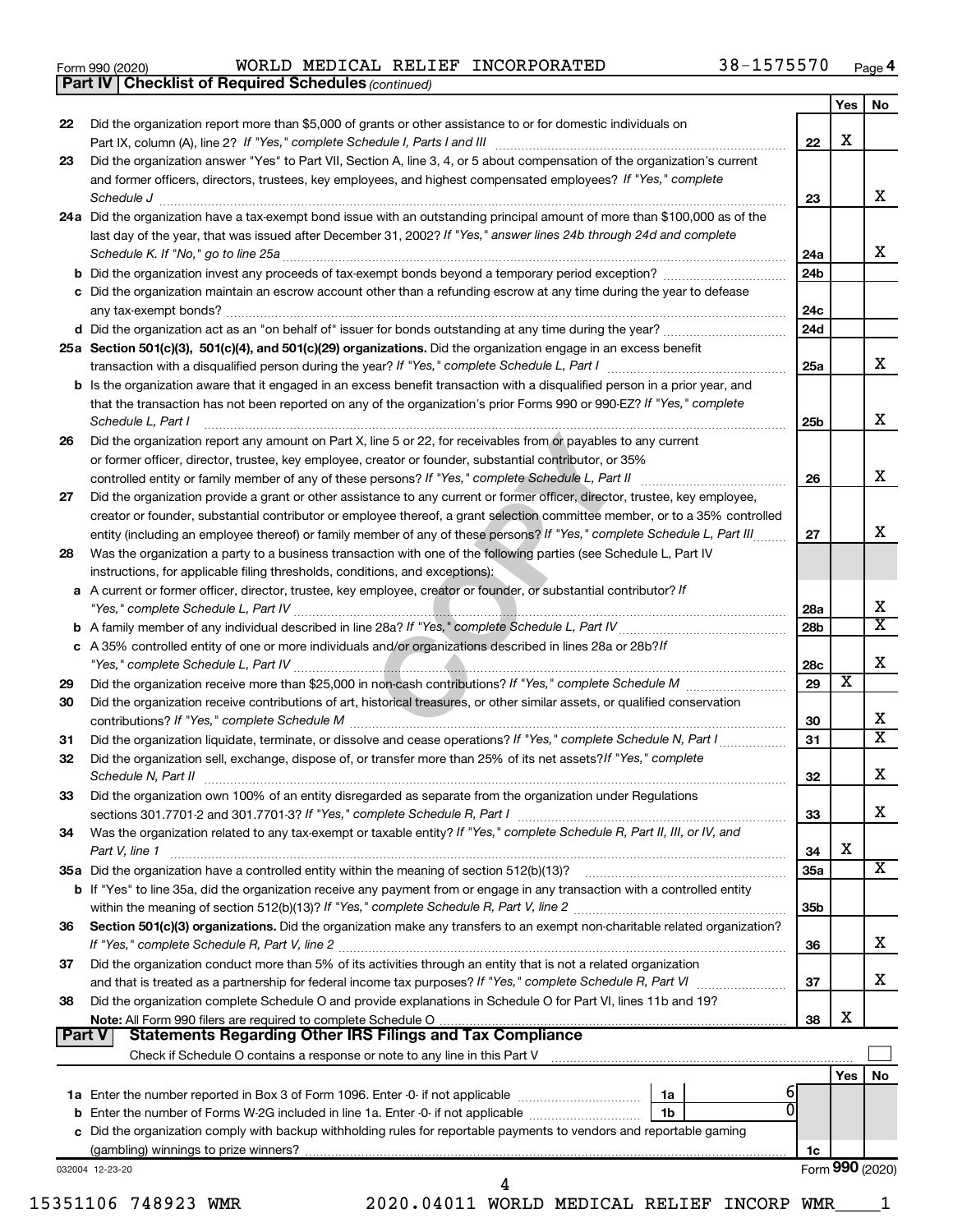| Form 990 (2020) |  |  |  |  | WORLD MEDICAL RELIEF INCORPORATED | 38-1575570 | Page |  |
|-----------------|--|--|--|--|-----------------------------------|------------|------|--|
|-----------------|--|--|--|--|-----------------------------------|------------|------|--|

**Part V Statements Regarding Other IRS Filings and Tax Compliance**

*(continued)*

| 2a Enter the number of employees reported on Form W-3, Transmittal of Wage and Tax Statements,<br>24<br>filed for the calendar year ending with or within the year covered by this return<br>2a<br>х<br>2 <sub>b</sub><br><b>Note:</b> If the sum of lines 1a and 2a is greater than 250, you may be required to e-file (see instructions) <i></i><br>3a Did the organization have unrelated business gross income of \$1,000 or more during the year?<br>За<br>3b<br>4a At any time during the calendar year, did the organization have an interest in, or a signature or other authority over, a<br>financial account in a foreign country (such as a bank account, securities account, or other financial account)?<br>4a<br><b>b</b> If "Yes," enter the name of the foreign country<br>See instructions for filing requirements for FinCEN Form 114, Report of Foreign Bank and Financial Accounts (FBAR).<br>5a<br>5b<br>5c<br>6a Does the organization have annual gross receipts that are normally greater than \$100,000, and did the organization solicit<br>any contributions that were not tax deductible as charitable contributions?<br>6a<br>b If "Yes," did the organization include with every solicitation an express statement that such contributions or gifts<br>were not tax deductible?<br>6b<br>Organizations that may receive deductible contributions under section 170(c).<br>7<br>Did the organization receive a payment in excess of \$75 made partly as a contribution and partly for goods and services provided to the payor?<br>7a<br>7b<br>c Did the organization sell, exchange, or otherwise dispose of tangible personal property for which it was required<br>to file Form 8282?<br>7c<br>7d<br>Did the organization receive any funds, directly or indirectly, to pay premiums on a personal benefit contract?<br>7e<br>7f<br>Ť.<br>If the organization received a contribution of qualified intellectual property, did the organization file Form 8899 as required?<br>7g<br>g<br>7h<br>If the organization received a contribution of cars, boats, airplanes, or other vehicles, did the organization file a Form 1098-C?<br>h.<br>Sponsoring organizations maintaining donor advised funds. Did a donor advised fund maintained by the<br>8<br>8<br>sponsoring organization have excess business holdings at any time during the year?<br>9<br>Sponsoring organizations maintaining donor advised funds.<br><b>9a</b><br>Did the sponsoring organization make any taxable distributions under section 4966?<br>a<br>Did the sponsoring organization make a distribution to a donor, donor advisor, or related person? [[[[[[[[[[[<br>9b<br>b<br>10<br>Section 501(c)(7) organizations. Enter:<br>10a<br>а<br>10 <sub>b</sub><br>Gross receipts, included on Form 990, Part VIII, line 12, for public use of club facilities<br>b<br>Section 501(c)(12) organizations. Enter:<br>11<br>I.I<br>11a<br><b>b</b> Gross income from other sources (Do not net amounts due or paid to other sources against<br>amounts due or received from them.)<br>11b<br>12a Section 4947(a)(1) non-exempt charitable trusts. Is the organization filing Form 990 in lieu of Form 1041?<br>12a<br><b>b</b> If "Yes," enter the amount of tax-exempt interest received or accrued during the year<br>12b<br>Section 501(c)(29) qualified nonprofit health insurance issuers.<br>13<br>1За<br>Note: See the instructions for additional information the organization must report on Schedule O.<br><b>b</b> Enter the amount of reserves the organization is required to maintain by the states in which the<br>13b<br>13c<br>14a Did the organization receive any payments for indoor tanning services during the tax year?<br>14a<br><b>b</b> If "Yes," has it filed a Form 720 to report these payments? If "No," provide an explanation on Schedule O<br>14b<br>Is the organization subject to the section 4960 tax on payment(s) of more than \$1,000,000 in remuneration or<br>15<br>15<br>If "Yes," see instructions and file Form 4720, Schedule N.<br>Is the organization an educational institution subject to the section 4968 excise tax on net investment income?<br>16<br>16<br>If "Yes," complete Form 4720, Schedule O. |  | Yes | No                      |
|---------------------------------------------------------------------------------------------------------------------------------------------------------------------------------------------------------------------------------------------------------------------------------------------------------------------------------------------------------------------------------------------------------------------------------------------------------------------------------------------------------------------------------------------------------------------------------------------------------------------------------------------------------------------------------------------------------------------------------------------------------------------------------------------------------------------------------------------------------------------------------------------------------------------------------------------------------------------------------------------------------------------------------------------------------------------------------------------------------------------------------------------------------------------------------------------------------------------------------------------------------------------------------------------------------------------------------------------------------------------------------------------------------------------------------------------------------------------------------------------------------------------------------------------------------------------------------------------------------------------------------------------------------------------------------------------------------------------------------------------------------------------------------------------------------------------------------------------------------------------------------------------------------------------------------------------------------------------------------------------------------------------------------------------------------------------------------------------------------------------------------------------------------------------------------------------------------------------------------------------------------------------------------------------------------------------------------------------------------------------------------------------------------------------------------------------------------------------------------------------------------------------------------------------------------------------------------------------------------------------------------------------------------------------------------------------------------------------------------------------------------------------------------------------------------------------------------------------------------------------------------------------------------------------------------------------------------------------------------------------------------------------------------------------------------------------------------------------------------------------------------------------------------------------------------------------------------------------------------------------------------------------------------------------------------------------------------------------------------------------------------------------------------------------------------------------------------------------------------------------------------------------------------------------------------------------------------------------------------------------------------------------------------------------------------------------------------------------------------------------------------------------------------------------------------------------------------------------------------------------------------------------------------------------------------------------------------------------------------------------------------------------------------------------------------------------------------------------------------------------------------------------------------------------------------------------------------------------------------------------------------------|--|-----|-------------------------|
|                                                                                                                                                                                                                                                                                                                                                                                                                                                                                                                                                                                                                                                                                                                                                                                                                                                                                                                                                                                                                                                                                                                                                                                                                                                                                                                                                                                                                                                                                                                                                                                                                                                                                                                                                                                                                                                                                                                                                                                                                                                                                                                                                                                                                                                                                                                                                                                                                                                                                                                                                                                                                                                                                                                                                                                                                                                                                                                                                                                                                                                                                                                                                                                                                                                                                                                                                                                                                                                                                                                                                                                                                                                                                                                                                                                                                                                                                                                                                                                                                                                                                                                                                                                                                                                               |  |     |                         |
|                                                                                                                                                                                                                                                                                                                                                                                                                                                                                                                                                                                                                                                                                                                                                                                                                                                                                                                                                                                                                                                                                                                                                                                                                                                                                                                                                                                                                                                                                                                                                                                                                                                                                                                                                                                                                                                                                                                                                                                                                                                                                                                                                                                                                                                                                                                                                                                                                                                                                                                                                                                                                                                                                                                                                                                                                                                                                                                                                                                                                                                                                                                                                                                                                                                                                                                                                                                                                                                                                                                                                                                                                                                                                                                                                                                                                                                                                                                                                                                                                                                                                                                                                                                                                                                               |  |     |                         |
|                                                                                                                                                                                                                                                                                                                                                                                                                                                                                                                                                                                                                                                                                                                                                                                                                                                                                                                                                                                                                                                                                                                                                                                                                                                                                                                                                                                                                                                                                                                                                                                                                                                                                                                                                                                                                                                                                                                                                                                                                                                                                                                                                                                                                                                                                                                                                                                                                                                                                                                                                                                                                                                                                                                                                                                                                                                                                                                                                                                                                                                                                                                                                                                                                                                                                                                                                                                                                                                                                                                                                                                                                                                                                                                                                                                                                                                                                                                                                                                                                                                                                                                                                                                                                                                               |  |     |                         |
|                                                                                                                                                                                                                                                                                                                                                                                                                                                                                                                                                                                                                                                                                                                                                                                                                                                                                                                                                                                                                                                                                                                                                                                                                                                                                                                                                                                                                                                                                                                                                                                                                                                                                                                                                                                                                                                                                                                                                                                                                                                                                                                                                                                                                                                                                                                                                                                                                                                                                                                                                                                                                                                                                                                                                                                                                                                                                                                                                                                                                                                                                                                                                                                                                                                                                                                                                                                                                                                                                                                                                                                                                                                                                                                                                                                                                                                                                                                                                                                                                                                                                                                                                                                                                                                               |  |     |                         |
|                                                                                                                                                                                                                                                                                                                                                                                                                                                                                                                                                                                                                                                                                                                                                                                                                                                                                                                                                                                                                                                                                                                                                                                                                                                                                                                                                                                                                                                                                                                                                                                                                                                                                                                                                                                                                                                                                                                                                                                                                                                                                                                                                                                                                                                                                                                                                                                                                                                                                                                                                                                                                                                                                                                                                                                                                                                                                                                                                                                                                                                                                                                                                                                                                                                                                                                                                                                                                                                                                                                                                                                                                                                                                                                                                                                                                                                                                                                                                                                                                                                                                                                                                                                                                                                               |  |     | x                       |
|                                                                                                                                                                                                                                                                                                                                                                                                                                                                                                                                                                                                                                                                                                                                                                                                                                                                                                                                                                                                                                                                                                                                                                                                                                                                                                                                                                                                                                                                                                                                                                                                                                                                                                                                                                                                                                                                                                                                                                                                                                                                                                                                                                                                                                                                                                                                                                                                                                                                                                                                                                                                                                                                                                                                                                                                                                                                                                                                                                                                                                                                                                                                                                                                                                                                                                                                                                                                                                                                                                                                                                                                                                                                                                                                                                                                                                                                                                                                                                                                                                                                                                                                                                                                                                                               |  |     |                         |
|                                                                                                                                                                                                                                                                                                                                                                                                                                                                                                                                                                                                                                                                                                                                                                                                                                                                                                                                                                                                                                                                                                                                                                                                                                                                                                                                                                                                                                                                                                                                                                                                                                                                                                                                                                                                                                                                                                                                                                                                                                                                                                                                                                                                                                                                                                                                                                                                                                                                                                                                                                                                                                                                                                                                                                                                                                                                                                                                                                                                                                                                                                                                                                                                                                                                                                                                                                                                                                                                                                                                                                                                                                                                                                                                                                                                                                                                                                                                                                                                                                                                                                                                                                                                                                                               |  |     |                         |
|                                                                                                                                                                                                                                                                                                                                                                                                                                                                                                                                                                                                                                                                                                                                                                                                                                                                                                                                                                                                                                                                                                                                                                                                                                                                                                                                                                                                                                                                                                                                                                                                                                                                                                                                                                                                                                                                                                                                                                                                                                                                                                                                                                                                                                                                                                                                                                                                                                                                                                                                                                                                                                                                                                                                                                                                                                                                                                                                                                                                                                                                                                                                                                                                                                                                                                                                                                                                                                                                                                                                                                                                                                                                                                                                                                                                                                                                                                                                                                                                                                                                                                                                                                                                                                                               |  |     | x                       |
|                                                                                                                                                                                                                                                                                                                                                                                                                                                                                                                                                                                                                                                                                                                                                                                                                                                                                                                                                                                                                                                                                                                                                                                                                                                                                                                                                                                                                                                                                                                                                                                                                                                                                                                                                                                                                                                                                                                                                                                                                                                                                                                                                                                                                                                                                                                                                                                                                                                                                                                                                                                                                                                                                                                                                                                                                                                                                                                                                                                                                                                                                                                                                                                                                                                                                                                                                                                                                                                                                                                                                                                                                                                                                                                                                                                                                                                                                                                                                                                                                                                                                                                                                                                                                                                               |  |     |                         |
|                                                                                                                                                                                                                                                                                                                                                                                                                                                                                                                                                                                                                                                                                                                                                                                                                                                                                                                                                                                                                                                                                                                                                                                                                                                                                                                                                                                                                                                                                                                                                                                                                                                                                                                                                                                                                                                                                                                                                                                                                                                                                                                                                                                                                                                                                                                                                                                                                                                                                                                                                                                                                                                                                                                                                                                                                                                                                                                                                                                                                                                                                                                                                                                                                                                                                                                                                                                                                                                                                                                                                                                                                                                                                                                                                                                                                                                                                                                                                                                                                                                                                                                                                                                                                                                               |  |     |                         |
|                                                                                                                                                                                                                                                                                                                                                                                                                                                                                                                                                                                                                                                                                                                                                                                                                                                                                                                                                                                                                                                                                                                                                                                                                                                                                                                                                                                                                                                                                                                                                                                                                                                                                                                                                                                                                                                                                                                                                                                                                                                                                                                                                                                                                                                                                                                                                                                                                                                                                                                                                                                                                                                                                                                                                                                                                                                                                                                                                                                                                                                                                                                                                                                                                                                                                                                                                                                                                                                                                                                                                                                                                                                                                                                                                                                                                                                                                                                                                                                                                                                                                                                                                                                                                                                               |  |     | x                       |
|                                                                                                                                                                                                                                                                                                                                                                                                                                                                                                                                                                                                                                                                                                                                                                                                                                                                                                                                                                                                                                                                                                                                                                                                                                                                                                                                                                                                                                                                                                                                                                                                                                                                                                                                                                                                                                                                                                                                                                                                                                                                                                                                                                                                                                                                                                                                                                                                                                                                                                                                                                                                                                                                                                                                                                                                                                                                                                                                                                                                                                                                                                                                                                                                                                                                                                                                                                                                                                                                                                                                                                                                                                                                                                                                                                                                                                                                                                                                                                                                                                                                                                                                                                                                                                                               |  |     | $\overline{\texttt{x}}$ |
|                                                                                                                                                                                                                                                                                                                                                                                                                                                                                                                                                                                                                                                                                                                                                                                                                                                                                                                                                                                                                                                                                                                                                                                                                                                                                                                                                                                                                                                                                                                                                                                                                                                                                                                                                                                                                                                                                                                                                                                                                                                                                                                                                                                                                                                                                                                                                                                                                                                                                                                                                                                                                                                                                                                                                                                                                                                                                                                                                                                                                                                                                                                                                                                                                                                                                                                                                                                                                                                                                                                                                                                                                                                                                                                                                                                                                                                                                                                                                                                                                                                                                                                                                                                                                                                               |  |     |                         |
|                                                                                                                                                                                                                                                                                                                                                                                                                                                                                                                                                                                                                                                                                                                                                                                                                                                                                                                                                                                                                                                                                                                                                                                                                                                                                                                                                                                                                                                                                                                                                                                                                                                                                                                                                                                                                                                                                                                                                                                                                                                                                                                                                                                                                                                                                                                                                                                                                                                                                                                                                                                                                                                                                                                                                                                                                                                                                                                                                                                                                                                                                                                                                                                                                                                                                                                                                                                                                                                                                                                                                                                                                                                                                                                                                                                                                                                                                                                                                                                                                                                                                                                                                                                                                                                               |  |     |                         |
|                                                                                                                                                                                                                                                                                                                                                                                                                                                                                                                                                                                                                                                                                                                                                                                                                                                                                                                                                                                                                                                                                                                                                                                                                                                                                                                                                                                                                                                                                                                                                                                                                                                                                                                                                                                                                                                                                                                                                                                                                                                                                                                                                                                                                                                                                                                                                                                                                                                                                                                                                                                                                                                                                                                                                                                                                                                                                                                                                                                                                                                                                                                                                                                                                                                                                                                                                                                                                                                                                                                                                                                                                                                                                                                                                                                                                                                                                                                                                                                                                                                                                                                                                                                                                                                               |  |     | x                       |
|                                                                                                                                                                                                                                                                                                                                                                                                                                                                                                                                                                                                                                                                                                                                                                                                                                                                                                                                                                                                                                                                                                                                                                                                                                                                                                                                                                                                                                                                                                                                                                                                                                                                                                                                                                                                                                                                                                                                                                                                                                                                                                                                                                                                                                                                                                                                                                                                                                                                                                                                                                                                                                                                                                                                                                                                                                                                                                                                                                                                                                                                                                                                                                                                                                                                                                                                                                                                                                                                                                                                                                                                                                                                                                                                                                                                                                                                                                                                                                                                                                                                                                                                                                                                                                                               |  |     |                         |
|                                                                                                                                                                                                                                                                                                                                                                                                                                                                                                                                                                                                                                                                                                                                                                                                                                                                                                                                                                                                                                                                                                                                                                                                                                                                                                                                                                                                                                                                                                                                                                                                                                                                                                                                                                                                                                                                                                                                                                                                                                                                                                                                                                                                                                                                                                                                                                                                                                                                                                                                                                                                                                                                                                                                                                                                                                                                                                                                                                                                                                                                                                                                                                                                                                                                                                                                                                                                                                                                                                                                                                                                                                                                                                                                                                                                                                                                                                                                                                                                                                                                                                                                                                                                                                                               |  |     |                         |
|                                                                                                                                                                                                                                                                                                                                                                                                                                                                                                                                                                                                                                                                                                                                                                                                                                                                                                                                                                                                                                                                                                                                                                                                                                                                                                                                                                                                                                                                                                                                                                                                                                                                                                                                                                                                                                                                                                                                                                                                                                                                                                                                                                                                                                                                                                                                                                                                                                                                                                                                                                                                                                                                                                                                                                                                                                                                                                                                                                                                                                                                                                                                                                                                                                                                                                                                                                                                                                                                                                                                                                                                                                                                                                                                                                                                                                                                                                                                                                                                                                                                                                                                                                                                                                                               |  |     |                         |
|                                                                                                                                                                                                                                                                                                                                                                                                                                                                                                                                                                                                                                                                                                                                                                                                                                                                                                                                                                                                                                                                                                                                                                                                                                                                                                                                                                                                                                                                                                                                                                                                                                                                                                                                                                                                                                                                                                                                                                                                                                                                                                                                                                                                                                                                                                                                                                                                                                                                                                                                                                                                                                                                                                                                                                                                                                                                                                                                                                                                                                                                                                                                                                                                                                                                                                                                                                                                                                                                                                                                                                                                                                                                                                                                                                                                                                                                                                                                                                                                                                                                                                                                                                                                                                                               |  |     | х                       |
|                                                                                                                                                                                                                                                                                                                                                                                                                                                                                                                                                                                                                                                                                                                                                                                                                                                                                                                                                                                                                                                                                                                                                                                                                                                                                                                                                                                                                                                                                                                                                                                                                                                                                                                                                                                                                                                                                                                                                                                                                                                                                                                                                                                                                                                                                                                                                                                                                                                                                                                                                                                                                                                                                                                                                                                                                                                                                                                                                                                                                                                                                                                                                                                                                                                                                                                                                                                                                                                                                                                                                                                                                                                                                                                                                                                                                                                                                                                                                                                                                                                                                                                                                                                                                                                               |  |     |                         |
|                                                                                                                                                                                                                                                                                                                                                                                                                                                                                                                                                                                                                                                                                                                                                                                                                                                                                                                                                                                                                                                                                                                                                                                                                                                                                                                                                                                                                                                                                                                                                                                                                                                                                                                                                                                                                                                                                                                                                                                                                                                                                                                                                                                                                                                                                                                                                                                                                                                                                                                                                                                                                                                                                                                                                                                                                                                                                                                                                                                                                                                                                                                                                                                                                                                                                                                                                                                                                                                                                                                                                                                                                                                                                                                                                                                                                                                                                                                                                                                                                                                                                                                                                                                                                                                               |  |     |                         |
|                                                                                                                                                                                                                                                                                                                                                                                                                                                                                                                                                                                                                                                                                                                                                                                                                                                                                                                                                                                                                                                                                                                                                                                                                                                                                                                                                                                                                                                                                                                                                                                                                                                                                                                                                                                                                                                                                                                                                                                                                                                                                                                                                                                                                                                                                                                                                                                                                                                                                                                                                                                                                                                                                                                                                                                                                                                                                                                                                                                                                                                                                                                                                                                                                                                                                                                                                                                                                                                                                                                                                                                                                                                                                                                                                                                                                                                                                                                                                                                                                                                                                                                                                                                                                                                               |  |     | x                       |
|                                                                                                                                                                                                                                                                                                                                                                                                                                                                                                                                                                                                                                                                                                                                                                                                                                                                                                                                                                                                                                                                                                                                                                                                                                                                                                                                                                                                                                                                                                                                                                                                                                                                                                                                                                                                                                                                                                                                                                                                                                                                                                                                                                                                                                                                                                                                                                                                                                                                                                                                                                                                                                                                                                                                                                                                                                                                                                                                                                                                                                                                                                                                                                                                                                                                                                                                                                                                                                                                                                                                                                                                                                                                                                                                                                                                                                                                                                                                                                                                                                                                                                                                                                                                                                                               |  |     | x                       |
|                                                                                                                                                                                                                                                                                                                                                                                                                                                                                                                                                                                                                                                                                                                                                                                                                                                                                                                                                                                                                                                                                                                                                                                                                                                                                                                                                                                                                                                                                                                                                                                                                                                                                                                                                                                                                                                                                                                                                                                                                                                                                                                                                                                                                                                                                                                                                                                                                                                                                                                                                                                                                                                                                                                                                                                                                                                                                                                                                                                                                                                                                                                                                                                                                                                                                                                                                                                                                                                                                                                                                                                                                                                                                                                                                                                                                                                                                                                                                                                                                                                                                                                                                                                                                                                               |  |     | $\mathbf x$             |
|                                                                                                                                                                                                                                                                                                                                                                                                                                                                                                                                                                                                                                                                                                                                                                                                                                                                                                                                                                                                                                                                                                                                                                                                                                                                                                                                                                                                                                                                                                                                                                                                                                                                                                                                                                                                                                                                                                                                                                                                                                                                                                                                                                                                                                                                                                                                                                                                                                                                                                                                                                                                                                                                                                                                                                                                                                                                                                                                                                                                                                                                                                                                                                                                                                                                                                                                                                                                                                                                                                                                                                                                                                                                                                                                                                                                                                                                                                                                                                                                                                                                                                                                                                                                                                                               |  |     |                         |
|                                                                                                                                                                                                                                                                                                                                                                                                                                                                                                                                                                                                                                                                                                                                                                                                                                                                                                                                                                                                                                                                                                                                                                                                                                                                                                                                                                                                                                                                                                                                                                                                                                                                                                                                                                                                                                                                                                                                                                                                                                                                                                                                                                                                                                                                                                                                                                                                                                                                                                                                                                                                                                                                                                                                                                                                                                                                                                                                                                                                                                                                                                                                                                                                                                                                                                                                                                                                                                                                                                                                                                                                                                                                                                                                                                                                                                                                                                                                                                                                                                                                                                                                                                                                                                                               |  |     |                         |
|                                                                                                                                                                                                                                                                                                                                                                                                                                                                                                                                                                                                                                                                                                                                                                                                                                                                                                                                                                                                                                                                                                                                                                                                                                                                                                                                                                                                                                                                                                                                                                                                                                                                                                                                                                                                                                                                                                                                                                                                                                                                                                                                                                                                                                                                                                                                                                                                                                                                                                                                                                                                                                                                                                                                                                                                                                                                                                                                                                                                                                                                                                                                                                                                                                                                                                                                                                                                                                                                                                                                                                                                                                                                                                                                                                                                                                                                                                                                                                                                                                                                                                                                                                                                                                                               |  |     |                         |
|                                                                                                                                                                                                                                                                                                                                                                                                                                                                                                                                                                                                                                                                                                                                                                                                                                                                                                                                                                                                                                                                                                                                                                                                                                                                                                                                                                                                                                                                                                                                                                                                                                                                                                                                                                                                                                                                                                                                                                                                                                                                                                                                                                                                                                                                                                                                                                                                                                                                                                                                                                                                                                                                                                                                                                                                                                                                                                                                                                                                                                                                                                                                                                                                                                                                                                                                                                                                                                                                                                                                                                                                                                                                                                                                                                                                                                                                                                                                                                                                                                                                                                                                                                                                                                                               |  |     |                         |
|                                                                                                                                                                                                                                                                                                                                                                                                                                                                                                                                                                                                                                                                                                                                                                                                                                                                                                                                                                                                                                                                                                                                                                                                                                                                                                                                                                                                                                                                                                                                                                                                                                                                                                                                                                                                                                                                                                                                                                                                                                                                                                                                                                                                                                                                                                                                                                                                                                                                                                                                                                                                                                                                                                                                                                                                                                                                                                                                                                                                                                                                                                                                                                                                                                                                                                                                                                                                                                                                                                                                                                                                                                                                                                                                                                                                                                                                                                                                                                                                                                                                                                                                                                                                                                                               |  |     |                         |
|                                                                                                                                                                                                                                                                                                                                                                                                                                                                                                                                                                                                                                                                                                                                                                                                                                                                                                                                                                                                                                                                                                                                                                                                                                                                                                                                                                                                                                                                                                                                                                                                                                                                                                                                                                                                                                                                                                                                                                                                                                                                                                                                                                                                                                                                                                                                                                                                                                                                                                                                                                                                                                                                                                                                                                                                                                                                                                                                                                                                                                                                                                                                                                                                                                                                                                                                                                                                                                                                                                                                                                                                                                                                                                                                                                                                                                                                                                                                                                                                                                                                                                                                                                                                                                                               |  |     |                         |
|                                                                                                                                                                                                                                                                                                                                                                                                                                                                                                                                                                                                                                                                                                                                                                                                                                                                                                                                                                                                                                                                                                                                                                                                                                                                                                                                                                                                                                                                                                                                                                                                                                                                                                                                                                                                                                                                                                                                                                                                                                                                                                                                                                                                                                                                                                                                                                                                                                                                                                                                                                                                                                                                                                                                                                                                                                                                                                                                                                                                                                                                                                                                                                                                                                                                                                                                                                                                                                                                                                                                                                                                                                                                                                                                                                                                                                                                                                                                                                                                                                                                                                                                                                                                                                                               |  |     |                         |
|                                                                                                                                                                                                                                                                                                                                                                                                                                                                                                                                                                                                                                                                                                                                                                                                                                                                                                                                                                                                                                                                                                                                                                                                                                                                                                                                                                                                                                                                                                                                                                                                                                                                                                                                                                                                                                                                                                                                                                                                                                                                                                                                                                                                                                                                                                                                                                                                                                                                                                                                                                                                                                                                                                                                                                                                                                                                                                                                                                                                                                                                                                                                                                                                                                                                                                                                                                                                                                                                                                                                                                                                                                                                                                                                                                                                                                                                                                                                                                                                                                                                                                                                                                                                                                                               |  |     |                         |
|                                                                                                                                                                                                                                                                                                                                                                                                                                                                                                                                                                                                                                                                                                                                                                                                                                                                                                                                                                                                                                                                                                                                                                                                                                                                                                                                                                                                                                                                                                                                                                                                                                                                                                                                                                                                                                                                                                                                                                                                                                                                                                                                                                                                                                                                                                                                                                                                                                                                                                                                                                                                                                                                                                                                                                                                                                                                                                                                                                                                                                                                                                                                                                                                                                                                                                                                                                                                                                                                                                                                                                                                                                                                                                                                                                                                                                                                                                                                                                                                                                                                                                                                                                                                                                                               |  |     |                         |
|                                                                                                                                                                                                                                                                                                                                                                                                                                                                                                                                                                                                                                                                                                                                                                                                                                                                                                                                                                                                                                                                                                                                                                                                                                                                                                                                                                                                                                                                                                                                                                                                                                                                                                                                                                                                                                                                                                                                                                                                                                                                                                                                                                                                                                                                                                                                                                                                                                                                                                                                                                                                                                                                                                                                                                                                                                                                                                                                                                                                                                                                                                                                                                                                                                                                                                                                                                                                                                                                                                                                                                                                                                                                                                                                                                                                                                                                                                                                                                                                                                                                                                                                                                                                                                                               |  |     |                         |
|                                                                                                                                                                                                                                                                                                                                                                                                                                                                                                                                                                                                                                                                                                                                                                                                                                                                                                                                                                                                                                                                                                                                                                                                                                                                                                                                                                                                                                                                                                                                                                                                                                                                                                                                                                                                                                                                                                                                                                                                                                                                                                                                                                                                                                                                                                                                                                                                                                                                                                                                                                                                                                                                                                                                                                                                                                                                                                                                                                                                                                                                                                                                                                                                                                                                                                                                                                                                                                                                                                                                                                                                                                                                                                                                                                                                                                                                                                                                                                                                                                                                                                                                                                                                                                                               |  |     |                         |
|                                                                                                                                                                                                                                                                                                                                                                                                                                                                                                                                                                                                                                                                                                                                                                                                                                                                                                                                                                                                                                                                                                                                                                                                                                                                                                                                                                                                                                                                                                                                                                                                                                                                                                                                                                                                                                                                                                                                                                                                                                                                                                                                                                                                                                                                                                                                                                                                                                                                                                                                                                                                                                                                                                                                                                                                                                                                                                                                                                                                                                                                                                                                                                                                                                                                                                                                                                                                                                                                                                                                                                                                                                                                                                                                                                                                                                                                                                                                                                                                                                                                                                                                                                                                                                                               |  |     |                         |
|                                                                                                                                                                                                                                                                                                                                                                                                                                                                                                                                                                                                                                                                                                                                                                                                                                                                                                                                                                                                                                                                                                                                                                                                                                                                                                                                                                                                                                                                                                                                                                                                                                                                                                                                                                                                                                                                                                                                                                                                                                                                                                                                                                                                                                                                                                                                                                                                                                                                                                                                                                                                                                                                                                                                                                                                                                                                                                                                                                                                                                                                                                                                                                                                                                                                                                                                                                                                                                                                                                                                                                                                                                                                                                                                                                                                                                                                                                                                                                                                                                                                                                                                                                                                                                                               |  |     |                         |
|                                                                                                                                                                                                                                                                                                                                                                                                                                                                                                                                                                                                                                                                                                                                                                                                                                                                                                                                                                                                                                                                                                                                                                                                                                                                                                                                                                                                                                                                                                                                                                                                                                                                                                                                                                                                                                                                                                                                                                                                                                                                                                                                                                                                                                                                                                                                                                                                                                                                                                                                                                                                                                                                                                                                                                                                                                                                                                                                                                                                                                                                                                                                                                                                                                                                                                                                                                                                                                                                                                                                                                                                                                                                                                                                                                                                                                                                                                                                                                                                                                                                                                                                                                                                                                                               |  |     |                         |
|                                                                                                                                                                                                                                                                                                                                                                                                                                                                                                                                                                                                                                                                                                                                                                                                                                                                                                                                                                                                                                                                                                                                                                                                                                                                                                                                                                                                                                                                                                                                                                                                                                                                                                                                                                                                                                                                                                                                                                                                                                                                                                                                                                                                                                                                                                                                                                                                                                                                                                                                                                                                                                                                                                                                                                                                                                                                                                                                                                                                                                                                                                                                                                                                                                                                                                                                                                                                                                                                                                                                                                                                                                                                                                                                                                                                                                                                                                                                                                                                                                                                                                                                                                                                                                                               |  |     |                         |
|                                                                                                                                                                                                                                                                                                                                                                                                                                                                                                                                                                                                                                                                                                                                                                                                                                                                                                                                                                                                                                                                                                                                                                                                                                                                                                                                                                                                                                                                                                                                                                                                                                                                                                                                                                                                                                                                                                                                                                                                                                                                                                                                                                                                                                                                                                                                                                                                                                                                                                                                                                                                                                                                                                                                                                                                                                                                                                                                                                                                                                                                                                                                                                                                                                                                                                                                                                                                                                                                                                                                                                                                                                                                                                                                                                                                                                                                                                                                                                                                                                                                                                                                                                                                                                                               |  |     |                         |
|                                                                                                                                                                                                                                                                                                                                                                                                                                                                                                                                                                                                                                                                                                                                                                                                                                                                                                                                                                                                                                                                                                                                                                                                                                                                                                                                                                                                                                                                                                                                                                                                                                                                                                                                                                                                                                                                                                                                                                                                                                                                                                                                                                                                                                                                                                                                                                                                                                                                                                                                                                                                                                                                                                                                                                                                                                                                                                                                                                                                                                                                                                                                                                                                                                                                                                                                                                                                                                                                                                                                                                                                                                                                                                                                                                                                                                                                                                                                                                                                                                                                                                                                                                                                                                                               |  |     |                         |
|                                                                                                                                                                                                                                                                                                                                                                                                                                                                                                                                                                                                                                                                                                                                                                                                                                                                                                                                                                                                                                                                                                                                                                                                                                                                                                                                                                                                                                                                                                                                                                                                                                                                                                                                                                                                                                                                                                                                                                                                                                                                                                                                                                                                                                                                                                                                                                                                                                                                                                                                                                                                                                                                                                                                                                                                                                                                                                                                                                                                                                                                                                                                                                                                                                                                                                                                                                                                                                                                                                                                                                                                                                                                                                                                                                                                                                                                                                                                                                                                                                                                                                                                                                                                                                                               |  |     |                         |
|                                                                                                                                                                                                                                                                                                                                                                                                                                                                                                                                                                                                                                                                                                                                                                                                                                                                                                                                                                                                                                                                                                                                                                                                                                                                                                                                                                                                                                                                                                                                                                                                                                                                                                                                                                                                                                                                                                                                                                                                                                                                                                                                                                                                                                                                                                                                                                                                                                                                                                                                                                                                                                                                                                                                                                                                                                                                                                                                                                                                                                                                                                                                                                                                                                                                                                                                                                                                                                                                                                                                                                                                                                                                                                                                                                                                                                                                                                                                                                                                                                                                                                                                                                                                                                                               |  |     |                         |
|                                                                                                                                                                                                                                                                                                                                                                                                                                                                                                                                                                                                                                                                                                                                                                                                                                                                                                                                                                                                                                                                                                                                                                                                                                                                                                                                                                                                                                                                                                                                                                                                                                                                                                                                                                                                                                                                                                                                                                                                                                                                                                                                                                                                                                                                                                                                                                                                                                                                                                                                                                                                                                                                                                                                                                                                                                                                                                                                                                                                                                                                                                                                                                                                                                                                                                                                                                                                                                                                                                                                                                                                                                                                                                                                                                                                                                                                                                                                                                                                                                                                                                                                                                                                                                                               |  |     |                         |
|                                                                                                                                                                                                                                                                                                                                                                                                                                                                                                                                                                                                                                                                                                                                                                                                                                                                                                                                                                                                                                                                                                                                                                                                                                                                                                                                                                                                                                                                                                                                                                                                                                                                                                                                                                                                                                                                                                                                                                                                                                                                                                                                                                                                                                                                                                                                                                                                                                                                                                                                                                                                                                                                                                                                                                                                                                                                                                                                                                                                                                                                                                                                                                                                                                                                                                                                                                                                                                                                                                                                                                                                                                                                                                                                                                                                                                                                                                                                                                                                                                                                                                                                                                                                                                                               |  |     |                         |
|                                                                                                                                                                                                                                                                                                                                                                                                                                                                                                                                                                                                                                                                                                                                                                                                                                                                                                                                                                                                                                                                                                                                                                                                                                                                                                                                                                                                                                                                                                                                                                                                                                                                                                                                                                                                                                                                                                                                                                                                                                                                                                                                                                                                                                                                                                                                                                                                                                                                                                                                                                                                                                                                                                                                                                                                                                                                                                                                                                                                                                                                                                                                                                                                                                                                                                                                                                                                                                                                                                                                                                                                                                                                                                                                                                                                                                                                                                                                                                                                                                                                                                                                                                                                                                                               |  |     | x                       |
|                                                                                                                                                                                                                                                                                                                                                                                                                                                                                                                                                                                                                                                                                                                                                                                                                                                                                                                                                                                                                                                                                                                                                                                                                                                                                                                                                                                                                                                                                                                                                                                                                                                                                                                                                                                                                                                                                                                                                                                                                                                                                                                                                                                                                                                                                                                                                                                                                                                                                                                                                                                                                                                                                                                                                                                                                                                                                                                                                                                                                                                                                                                                                                                                                                                                                                                                                                                                                                                                                                                                                                                                                                                                                                                                                                                                                                                                                                                                                                                                                                                                                                                                                                                                                                                               |  |     |                         |
|                                                                                                                                                                                                                                                                                                                                                                                                                                                                                                                                                                                                                                                                                                                                                                                                                                                                                                                                                                                                                                                                                                                                                                                                                                                                                                                                                                                                                                                                                                                                                                                                                                                                                                                                                                                                                                                                                                                                                                                                                                                                                                                                                                                                                                                                                                                                                                                                                                                                                                                                                                                                                                                                                                                                                                                                                                                                                                                                                                                                                                                                                                                                                                                                                                                                                                                                                                                                                                                                                                                                                                                                                                                                                                                                                                                                                                                                                                                                                                                                                                                                                                                                                                                                                                                               |  |     |                         |
|                                                                                                                                                                                                                                                                                                                                                                                                                                                                                                                                                                                                                                                                                                                                                                                                                                                                                                                                                                                                                                                                                                                                                                                                                                                                                                                                                                                                                                                                                                                                                                                                                                                                                                                                                                                                                                                                                                                                                                                                                                                                                                                                                                                                                                                                                                                                                                                                                                                                                                                                                                                                                                                                                                                                                                                                                                                                                                                                                                                                                                                                                                                                                                                                                                                                                                                                                                                                                                                                                                                                                                                                                                                                                                                                                                                                                                                                                                                                                                                                                                                                                                                                                                                                                                                               |  |     | x                       |
|                                                                                                                                                                                                                                                                                                                                                                                                                                                                                                                                                                                                                                                                                                                                                                                                                                                                                                                                                                                                                                                                                                                                                                                                                                                                                                                                                                                                                                                                                                                                                                                                                                                                                                                                                                                                                                                                                                                                                                                                                                                                                                                                                                                                                                                                                                                                                                                                                                                                                                                                                                                                                                                                                                                                                                                                                                                                                                                                                                                                                                                                                                                                                                                                                                                                                                                                                                                                                                                                                                                                                                                                                                                                                                                                                                                                                                                                                                                                                                                                                                                                                                                                                                                                                                                               |  |     |                         |
|                                                                                                                                                                                                                                                                                                                                                                                                                                                                                                                                                                                                                                                                                                                                                                                                                                                                                                                                                                                                                                                                                                                                                                                                                                                                                                                                                                                                                                                                                                                                                                                                                                                                                                                                                                                                                                                                                                                                                                                                                                                                                                                                                                                                                                                                                                                                                                                                                                                                                                                                                                                                                                                                                                                                                                                                                                                                                                                                                                                                                                                                                                                                                                                                                                                                                                                                                                                                                                                                                                                                                                                                                                                                                                                                                                                                                                                                                                                                                                                                                                                                                                                                                                                                                                                               |  |     | х                       |
|                                                                                                                                                                                                                                                                                                                                                                                                                                                                                                                                                                                                                                                                                                                                                                                                                                                                                                                                                                                                                                                                                                                                                                                                                                                                                                                                                                                                                                                                                                                                                                                                                                                                                                                                                                                                                                                                                                                                                                                                                                                                                                                                                                                                                                                                                                                                                                                                                                                                                                                                                                                                                                                                                                                                                                                                                                                                                                                                                                                                                                                                                                                                                                                                                                                                                                                                                                                                                                                                                                                                                                                                                                                                                                                                                                                                                                                                                                                                                                                                                                                                                                                                                                                                                                                               |  |     |                         |

Form (2020) **990**

032005 12-23-20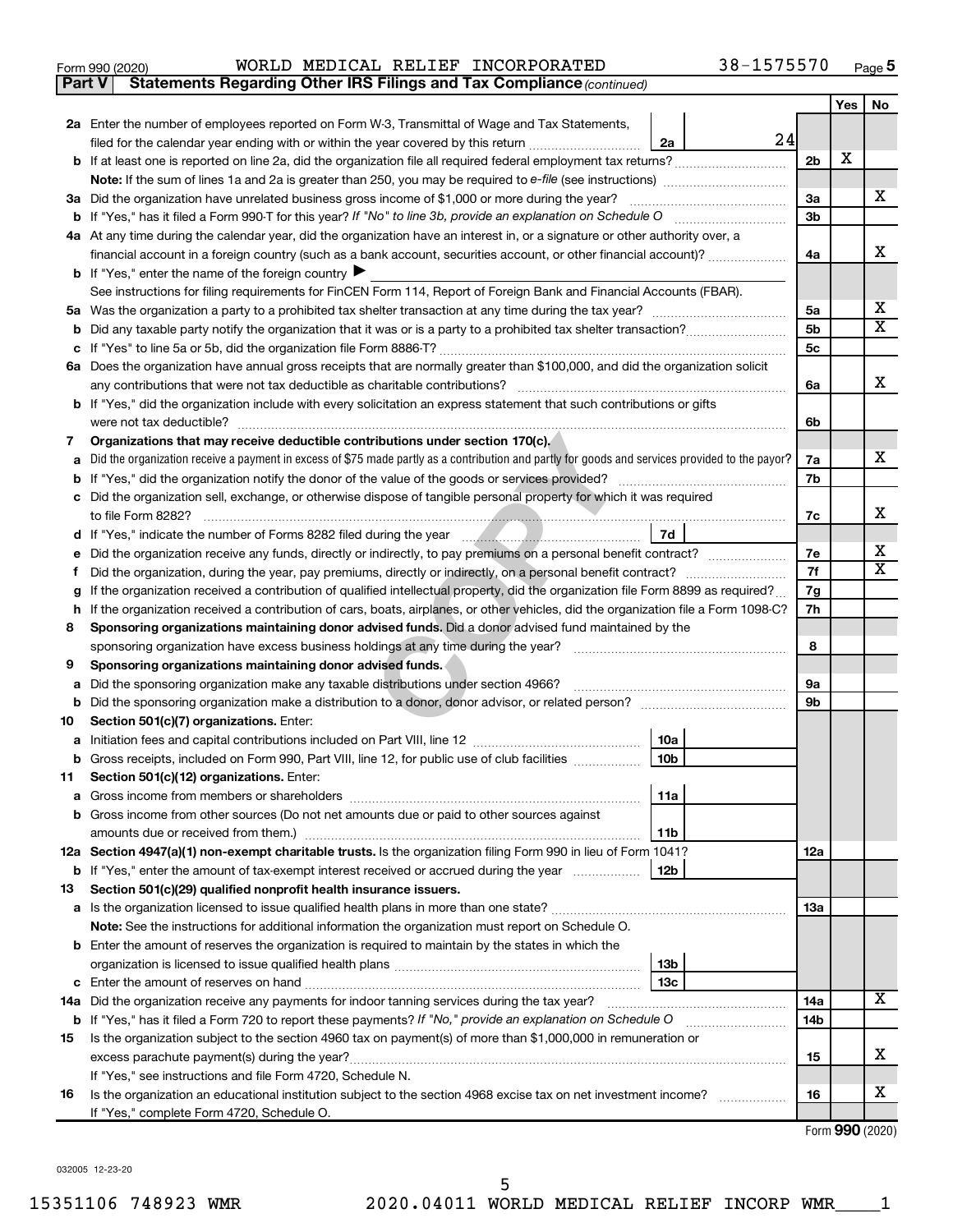| Form 990 (2020) |  |
|-----------------|--|
|-----------------|--|

#### Form 990 (2020) WORLD MEDICAL RELIEF INCORPORATED 38-1575570 <sub>Page</sub>

**Part VI** Governance, Management, and Disclosure For each "Yes" response to lines 2 through 7b below, and for a "No" response *to line 8a, 8b, or 10b below, describe the circumstances, processes, or changes on Schedule O. See instructions.*

|    |                                                                                                                                                  |          |                 |                         | $\boxed{\textbf{X}}$                               |
|----|--------------------------------------------------------------------------------------------------------------------------------------------------|----------|-----------------|-------------------------|----------------------------------------------------|
|    | <b>Section A. Governing Body and Management</b>                                                                                                  |          |                 |                         |                                                    |
|    |                                                                                                                                                  |          |                 | Yes                     | No                                                 |
|    | 1a Enter the number of voting members of the governing body at the end of the tax year                                                           | 14<br>1a |                 |                         |                                                    |
|    | If there are material differences in voting rights among members of the governing body, or if the governing                                      |          |                 |                         |                                                    |
|    | body delegated broad authority to an executive committee or similar committee, explain on Schedule O.                                            |          |                 |                         |                                                    |
|    | <b>b</b> Enter the number of voting members included on line 1a, above, who are independent                                                      | 14<br>1b |                 |                         |                                                    |
| 2  | Did any officer, director, trustee, or key employee have a family relationship or a business relationship with any other                         |          |                 |                         |                                                    |
|    |                                                                                                                                                  |          | 2               |                         | x                                                  |
| 3  | Did the organization delegate control over management duties customarily performed by or under the direct supervision                            |          |                 |                         |                                                    |
|    |                                                                                                                                                  |          | 3               |                         | х<br>$\overline{\textbf{x}}$                       |
| 4  | Did the organization make any significant changes to its governing documents since the prior Form 990 was filed?                                 |          | 4               |                         |                                                    |
| 5  |                                                                                                                                                  |          | 5               |                         | $\overline{\textbf{x}}$<br>$\overline{\texttt{x}}$ |
| 6  |                                                                                                                                                  |          | 6               |                         |                                                    |
| 7a | Did the organization have members, stockholders, or other persons who had the power to elect or appoint one or                                   |          |                 |                         |                                                    |
|    |                                                                                                                                                  |          | 7a              |                         | х                                                  |
|    | <b>b</b> Are any governance decisions of the organization reserved to (or subject to approval by) members, stockholders, or                      |          |                 |                         |                                                    |
|    | persons other than the governing body?                                                                                                           |          | 7b              |                         | x                                                  |
| 8  | Did the organization contemporaneously document the meetings held or written actions undertaken during the year by the following:                |          |                 |                         |                                                    |
|    |                                                                                                                                                  |          | 8a              | х                       |                                                    |
|    |                                                                                                                                                  |          | 8b              |                         |                                                    |
| 9  | Is there any officer, director, trustee, or key employee listed in Part VII, Section A, who cannot be reached at the                             |          |                 |                         |                                                    |
|    |                                                                                                                                                  |          | 9               |                         |                                                    |
|    | Section B. Policies (This Section B requests information about policies not required by the Internal Revenue Code.)                              |          |                 |                         |                                                    |
|    |                                                                                                                                                  |          |                 | Yes                     |                                                    |
|    |                                                                                                                                                  |          | 10a             |                         |                                                    |
|    | <b>b</b> If "Yes," did the organization have written policies and procedures governing the activities of such chapters, affiliates,              |          |                 |                         |                                                    |
|    | and branches to ensure their operations are consistent with the organization's exempt purposes? www.communition                                  |          | 10 <sub>b</sub> |                         |                                                    |
|    | 11a Has the organization provided a complete copy of this Form 990 to all members of its governing body before filing the form?                  |          | 11a             | X                       |                                                    |
|    | <b>b</b> Describe in Schedule O the process, if any, used by the organization to review this Form 990.                                           |          |                 |                         |                                                    |
|    |                                                                                                                                                  |          | 12a             | х                       |                                                    |
|    |                                                                                                                                                  |          | 12 <sub>b</sub> | $\overline{\textbf{x}}$ |                                                    |
| b  | c Did the organization regularly and consistently monitor and enforce compliance with the policy? If "Yes," describe                             |          |                 |                         |                                                    |
|    |                                                                                                                                                  |          |                 | X                       |                                                    |
|    | in Schedule O how this was done manufactured and continuum and contact the was done manufactured and contact t                                   |          | 12c             | $\overline{\textbf{x}}$ |                                                    |
| 13 |                                                                                                                                                  |          | 13              | $\overline{\textbf{x}}$ |                                                    |
| 14 | Did the organization have a written document retention and destruction policy? [11] manufaction manufaction in                                   |          | 14              |                         |                                                    |
| 15 | Did the process for determining compensation of the following persons include a review and approval by independent                               |          |                 |                         |                                                    |
|    | persons, comparability data, and contemporaneous substantiation of the deliberation and decision?                                                |          |                 |                         |                                                    |
|    |                                                                                                                                                  |          | 15a             | х                       |                                                    |
|    |                                                                                                                                                  |          | 15b             |                         |                                                    |
|    |                                                                                                                                                  |          |                 |                         |                                                    |
|    | If "Yes" to line 15a or 15b, describe the process in Schedule O (see instructions).                                                              |          |                 |                         |                                                    |
|    | 16a Did the organization invest in, contribute assets to, or participate in a joint venture or similar arrangement with a                        |          |                 |                         |                                                    |
|    | taxable entity during the year?                                                                                                                  |          | 16a             |                         |                                                    |
|    | b If "Yes," did the organization follow a written policy or procedure requiring the organization to evaluate its participation                   |          |                 |                         |                                                    |
|    | in joint venture arrangements under applicable federal tax law, and take steps to safeguard the organization's                                   |          |                 |                         |                                                    |
|    | exempt status with respect to such arrangements?                                                                                                 |          | 16b             |                         |                                                    |
|    | <b>Section C. Disclosure</b>                                                                                                                     |          |                 |                         |                                                    |
| 17 | List the states with which a copy of this Form 990 is required to be filed $\blacktriangleright\text{MI}$                                        |          |                 |                         |                                                    |
| 18 | Section 6104 requires an organization to make its Forms 1023 (1024 or 1024-A, if applicable), 990, and 990-T (Section 501(c)(3)s only) available |          |                 |                         |                                                    |
|    | for public inspection. Indicate how you made these available. Check all that apply.                                                              |          |                 |                         |                                                    |
|    | $\lfloor x \rfloor$ Upon request<br>  X   Own website<br>Another's website<br>Other (explain on Schedule O)                                      |          |                 |                         |                                                    |
| 19 | Describe on Schedule O whether (and if so, how) the organization made its governing documents, conflict of interest policy, and financial        |          |                 |                         |                                                    |
|    | statements available to the public during the tax year.                                                                                          |          |                 |                         |                                                    |
| 20 |                                                                                                                                                  |          |                 |                         |                                                    |
|    | State the name, address, and telephone number of the person who possesses the organization's books and records                                   |          |                 |                         |                                                    |
|    | DAVID BAZZY - (586) 248-1520                                                                                                                     |          |                 |                         |                                                    |
|    | 21725 MELROSE AVE., SOUTHFIELD, MI<br>48075<br>032006 12-23-20                                                                                   |          |                 | Form 990 (2020)         |                                                    |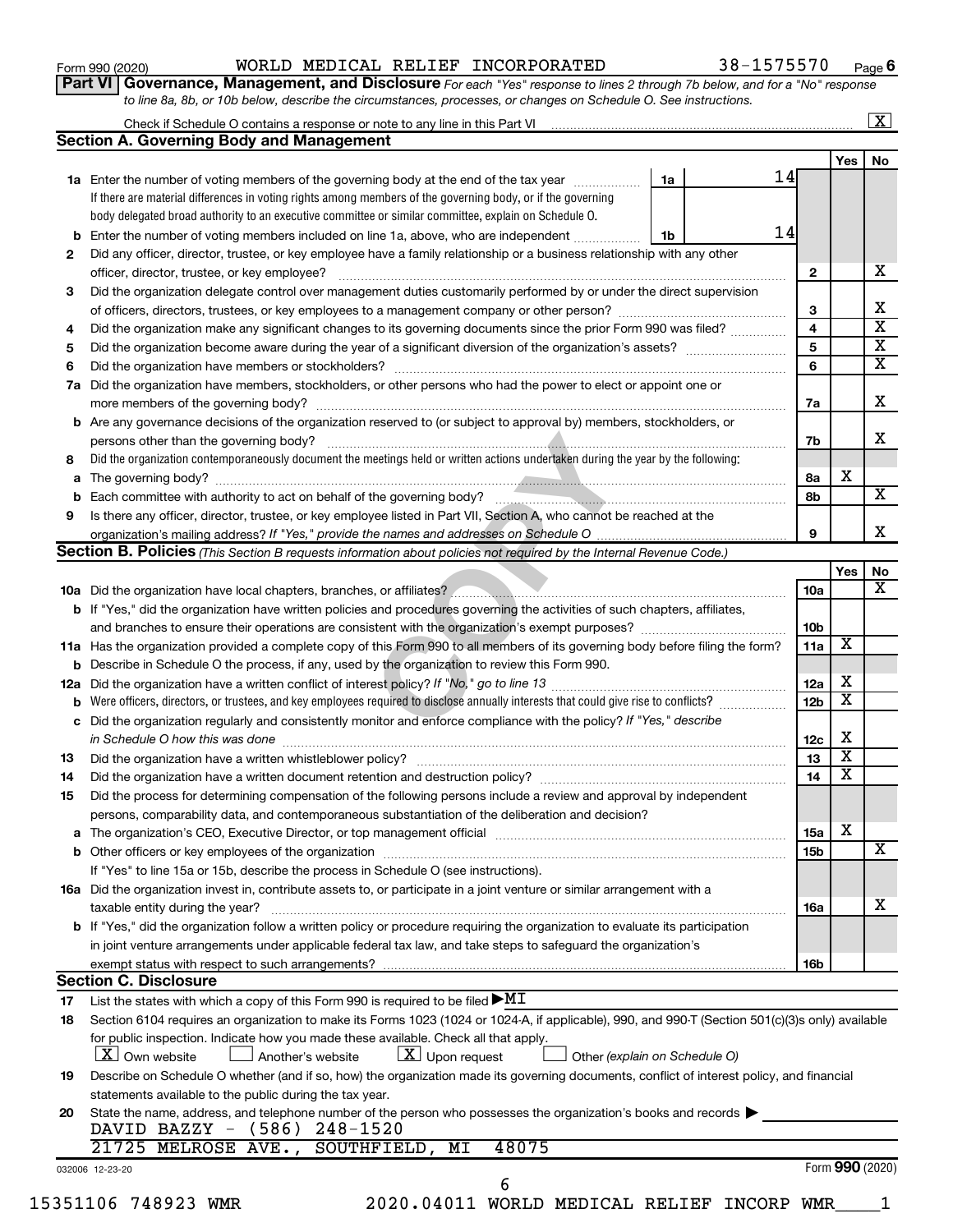$\Box$ 

| Part VII Compensation of Officers, Directors, Trustees, Key Employees, Highest Compensated |  |  |  |  |
|--------------------------------------------------------------------------------------------|--|--|--|--|
| <b>Employees, and Independent Contractors</b>                                              |  |  |  |  |

Check if Schedule O contains a response or note to any line in this Part VII

**Section A. Officers, Directors, Trustees, Key Employees, and Highest Compensated Employees**

**1a**  Complete this table for all persons required to be listed. Report compensation for the calendar year ending with or within the organization's tax year.  $\bullet$  List all of the organization's current officers, directors, trustees (whether individuals or organizations), regardless of amount of compensation.

Enter -0- in columns (D), (E), and (F) if no compensation was paid.

**•** List all of the organization's current key employees, if any. See instructions for definition of "key employee."

• List the organization's five *current* highest compensated employees (other than an officer, director, trustee, or key employee) who received reportable compensation (Box 5 of Form W-2 and/or Box 7 of Form 1099-MISC) of more than \$100,000 from the organization and any related organizations.

 $\bullet$  List all of the organization's former officers, key employees, and highest compensated employees who received more than \$100,000 of reportable compensation from the organization and any related organizations.

**•** List all of the organization's former directors or trustees that received, in the capacity as a former director or trustee of the organization, more than \$10,000 of reportable compensation from the organization and any related organizations.

See instructions for the order in which to list the persons above.

Check this box if neither the organization nor any related organization compensated any current officer, director, or trustee.  $\Box$ 

| (A)                              | (B)                  |                                         |                       | (C)                                                              |              |                                  |        | (D)                             | (E)             | (F)                      |
|----------------------------------|----------------------|-----------------------------------------|-----------------------|------------------------------------------------------------------|--------------|----------------------------------|--------|---------------------------------|-----------------|--------------------------|
| Name and title                   | Average              | Position<br>(do not check more than one |                       |                                                                  |              |                                  |        | Reportable                      | Reportable      | Estimated                |
|                                  | hours per            |                                         |                       | box, unless person is both an<br>officer and a director/trustee) |              |                                  |        | compensation                    | compensation    | amount of                |
|                                  | week                 |                                         |                       |                                                                  |              |                                  |        | from                            | from related    | other                    |
|                                  | (list any            |                                         |                       |                                                                  |              |                                  |        | the                             | organizations   | compensation             |
|                                  | hours for<br>related |                                         |                       |                                                                  |              |                                  |        | organization<br>(W-2/1099-MISC) | (W-2/1099-MISC) | from the<br>organization |
|                                  | organizations        |                                         |                       |                                                                  |              |                                  |        |                                 |                 | and related              |
|                                  | below                |                                         |                       |                                                                  |              |                                  |        |                                 |                 | organizations            |
|                                  | line)                | Individual trustee or director          | Institutional trustee | Officer                                                          | Key employee | Highest compensated<br> employee | Former |                                 |                 |                          |
| GEORGE V. SAMSON<br>(1)          | 40.00                |                                         |                       |                                                                  |              |                                  |        |                                 |                 |                          |
| PRESIDENT/CEO                    | 0.10                 |                                         |                       | $\mathbf X$                                                      |              |                                  |        | 94,067.                         | $\mathbf 0$ .   | 24,722.                  |
| REBECCA M. TUNGOL<br>(2)         | 0.58                 |                                         |                       |                                                                  |              |                                  |        |                                 |                 |                          |
| <b>TREASURER</b>                 | 0.10                 | $\mathbf X$                             |                       | $\mathbf X$                                                      |              |                                  |        | 0.                              | $\mathbf 0$ .   | 0.                       |
| (3)<br>MIKE M. BAYDOUN           | 1.92                 |                                         |                       |                                                                  |              |                                  |        |                                 |                 |                          |
| CHAIR                            | 0.10                 | X                                       |                       | Χ                                                                |              |                                  |        | $\mathbf 0$ .                   | 0.              | 0.                       |
| (4)<br>ERNESTINA DELOSSANTOS MAC | 0.58                 |                                         |                       |                                                                  |              |                                  |        |                                 |                 |                          |
| <b>DIRECTOR</b>                  |                      | X                                       |                       |                                                                  |              |                                  |        | $\mathbf 0$ .                   | $\mathbf 0$ .   | $\mathbf 0$ .            |
| (5) MICHAEL P. SKINNER           | 0.58                 |                                         |                       |                                                                  |              |                                  |        |                                 |                 |                          |
| <b>DIRECTOR</b>                  |                      | X                                       |                       |                                                                  |              |                                  |        | $\mathbf 0$                     | $\mathbf 0$ .   | $\mathbf 0$ .            |
| (6)<br>BARIMA OPONG-OWUSU        | 0.58                 |                                         |                       |                                                                  |              |                                  |        |                                 |                 |                          |
| <b>DIRECTOR</b>                  |                      | X                                       |                       |                                                                  |              |                                  |        | $\mathbf 0$                     | $\mathbf 0$ .   | 0.                       |
| <b>BARBARA GATES</b><br>(7)      | 0.58                 |                                         |                       |                                                                  |              |                                  |        |                                 |                 |                          |
| <b>DIRECTOR</b>                  |                      | $\mathbf X$                             |                       |                                                                  |              |                                  |        | $\mathbf 0$ .                   | $\mathbf 0$ .   | $\mathbf 0$ .            |
| <b>GUY SOHOU</b><br>(8)          | 0.58                 |                                         |                       |                                                                  |              |                                  |        |                                 |                 |                          |
| <b>SECRETARY</b>                 | 0.10                 | X                                       |                       | X                                                                |              |                                  |        | $\mathbf 0$ .                   | $\mathbf 0$ .   | $\mathbf 0$ .            |
| <b>BRUCE CARR</b><br>(9)         | 0.58                 |                                         |                       |                                                                  |              |                                  |        |                                 |                 |                          |
| <b>DIRECTOR</b>                  |                      | $\mathbf X$                             |                       |                                                                  |              |                                  |        | $\mathbf{0}$ .                  | $\mathbf 0$ .   | $\mathbf 0$ .            |
| (10) NIDHAL GARMO                | 0.58                 |                                         |                       |                                                                  |              |                                  |        |                                 |                 |                          |
| VICE-CHAIR                       | 0.10                 | X                                       |                       | $\mathbf X$                                                      |              |                                  |        | 0.                              | $\mathbf 0$ .   | $\mathbf 0$ .            |
| (11) THOMAS KOMJATHY             | 0.58                 |                                         |                       |                                                                  |              |                                  |        |                                 |                 |                          |
| <b>DIRECTOR</b>                  |                      | $\mathbf X$                             |                       |                                                                  |              |                                  |        | $\mathbf 0$                     | $\mathbf 0$     | $\mathbf 0$ .            |
| (12) KRISTI CRAWFORD             | 0.58                 |                                         |                       |                                                                  |              |                                  |        |                                 |                 |                          |
| <b>DIRECTOR</b>                  |                      | X                                       |                       |                                                                  |              |                                  |        | $\mathbf 0$                     | $\mathbf 0$ .   | 0.                       |
| (13) WALLY JADAN                 | 0.58                 |                                         |                       |                                                                  |              |                                  |        |                                 |                 |                          |
| <b>DIRECTOR</b>                  |                      | X                                       |                       |                                                                  |              |                                  |        | $\mathbf 0$                     | $\mathbf 0$ .   | $\mathbf 0$ .            |
| (14) FRANK JULIAN                | 0.58                 |                                         |                       |                                                                  |              |                                  |        |                                 |                 |                          |
| <b>DIRECTOR</b>                  |                      | $\mathbf X$                             |                       |                                                                  |              |                                  |        | 0.                              | $\mathbf 0$ .   | $\mathbf 0$ .            |
| (15) NED FAWAZ                   | 0.58                 |                                         |                       |                                                                  |              |                                  |        |                                 |                 |                          |
| <b>DIRECTOR</b>                  |                      | X                                       |                       |                                                                  |              |                                  |        | $\mathbf 0$                     | 0.              | $\mathbf 0$ .            |
| (16) BRADLEY WASSERMAN           | 0.58                 |                                         |                       |                                                                  |              |                                  |        |                                 |                 |                          |
| <b>DIRECTOR</b>                  |                      | X                                       |                       |                                                                  |              |                                  |        | $\mathbf{0}$ .                  | $\mathbf 0$ .   | $\mathbf 0$ .            |
| (17) AL ROMERO                   | 0.58                 |                                         |                       |                                                                  |              |                                  |        |                                 |                 |                          |
| <b>DIRECTOR</b>                  |                      | $\mathbf X$                             |                       |                                                                  |              |                                  |        | 0.                              | $\mathbf 0$ .   | $0$ .                    |
| 032007 12-23-20                  |                      |                                         |                       |                                                                  |              |                                  |        |                                 |                 | Form 990 (2020)          |

7

15351106 748923 WMR 2020.04011 WORLD MEDICAL RELIEF INCORP WMR\_\_\_\_1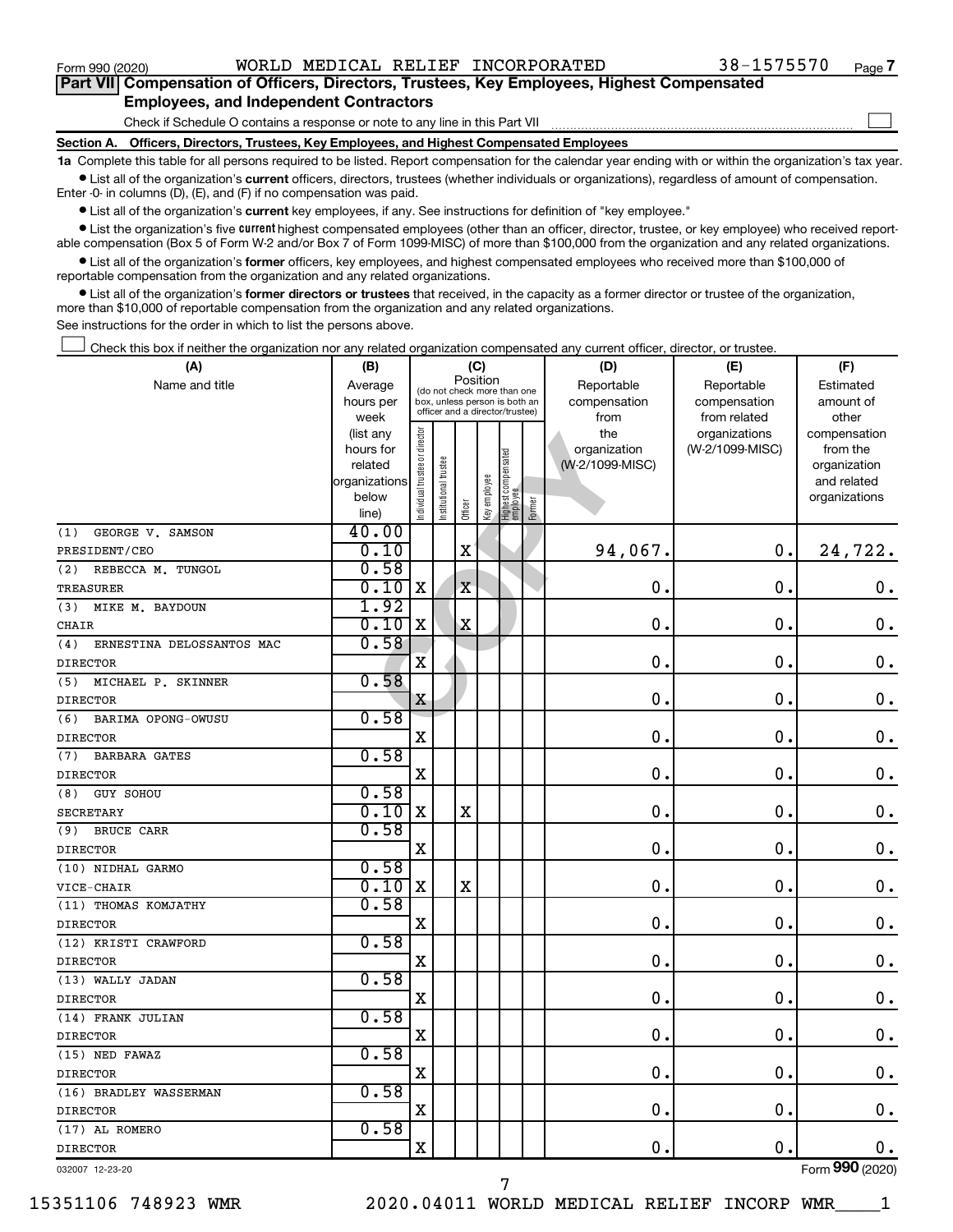|   | Form 990 (2020)                                                                                                                                                                                                                                                    | WORLD MEDICAL RELIEF INCORPORATED          |                                                               |                                                                                                                                                                                        |             |              |                                   |        |                                                                                       |                                                                                                        | 38-1575570   |                                                    |                                              |     | Page 8                       |
|---|--------------------------------------------------------------------------------------------------------------------------------------------------------------------------------------------------------------------------------------------------------------------|--------------------------------------------|---------------------------------------------------------------|----------------------------------------------------------------------------------------------------------------------------------------------------------------------------------------|-------------|--------------|-----------------------------------|--------|---------------------------------------------------------------------------------------|--------------------------------------------------------------------------------------------------------|--------------|----------------------------------------------------|----------------------------------------------|-----|------------------------------|
|   | <b>Part VII</b>                                                                                                                                                                                                                                                    |                                            |                                                               |                                                                                                                                                                                        |             |              |                                   |        |                                                                                       | Section A. Officers, Directors, Trustees, Key Employees, and Highest Compensated Employees (continued) |              |                                                    |                                              |     |                              |
|   | (A)<br>Name and title                                                                                                                                                                                                                                              |                                            | (B)<br>Average<br>hours per<br>week<br>(list any<br>hours for | (C)<br>(D)<br>Position<br>Reportable<br>(do not check more than one<br>compensation<br>box, unless person is both an<br>officer and a director/trustee)<br>from<br>the<br>organization |             |              |                                   |        | (E)<br>Reportable<br>compensation<br>from related<br>organizations<br>(W-2/1099-MISC) |                                                                                                        | compensation | (F)<br>Estimated<br>amount of<br>other<br>from the |                                              |     |                              |
|   |                                                                                                                                                                                                                                                                    | related<br>organizations<br>below<br>line) | Individual trustee or director                                | Institutional trustee                                                                                                                                                                  | Officer     | Key employee | Highest compensated<br>  employee | Former | (W-2/1099-MISC)                                                                       |                                                                                                        |              |                                                    | organization<br>and related<br>organizations |     |                              |
|   |                                                                                                                                                                                                                                                                    |                                            |                                                               |                                                                                                                                                                                        |             |              |                                   |        |                                                                                       |                                                                                                        |              |                                                    |                                              |     |                              |
|   |                                                                                                                                                                                                                                                                    |                                            |                                                               |                                                                                                                                                                                        |             |              |                                   |        |                                                                                       |                                                                                                        |              |                                                    |                                              |     |                              |
|   |                                                                                                                                                                                                                                                                    |                                            |                                                               |                                                                                                                                                                                        |             |              |                                   |        |                                                                                       |                                                                                                        |              |                                                    |                                              |     |                              |
|   |                                                                                                                                                                                                                                                                    |                                            |                                                               |                                                                                                                                                                                        |             |              |                                   |        |                                                                                       |                                                                                                        |              |                                                    |                                              |     |                              |
|   | 1b Subtotal                                                                                                                                                                                                                                                        |                                            |                                                               |                                                                                                                                                                                        |             |              |                                   |        |                                                                                       | 94,067.                                                                                                |              | $\overline{0}$ .                                   |                                              |     | 24, 722.                     |
|   |                                                                                                                                                                                                                                                                    |                                            |                                                               |                                                                                                                                                                                        |             |              |                                   |        |                                                                                       | 0.<br>94,067.                                                                                          |              | σ.<br>σ.                                           |                                              |     | $\overline{0}$ .<br>24, 722. |
| 2 | Total number of individuals (including but not limited to those listed above) who received more than \$100,000 of reportable<br>compensation from the organization $\blacktriangleright$                                                                           |                                            |                                                               |                                                                                                                                                                                        |             |              |                                   |        |                                                                                       |                                                                                                        |              |                                                    |                                              |     | 0                            |
|   |                                                                                                                                                                                                                                                                    |                                            |                                                               |                                                                                                                                                                                        |             |              |                                   |        |                                                                                       |                                                                                                        |              |                                                    |                                              | Yes | No                           |
| 3 | Did the organization list any former officer, director, trustee, key employee, or highest compensated employee on<br>line 1a? If "Yes," complete Schedule J for such individual [11] manufacture manufacture 1a? If "Yes," complete Schedule J for such individual |                                            |                                                               |                                                                                                                                                                                        |             |              |                                   |        |                                                                                       |                                                                                                        |              |                                                    | 3                                            |     | x                            |
|   | For any individual listed on line 1a, is the sum of reportable compensation and other compensation from the organization<br>and related organizations greater than \$150,000? If "Yes," complete Schedule J for such individual                                    |                                            |                                                               |                                                                                                                                                                                        |             |              |                                   |        |                                                                                       |                                                                                                        |              |                                                    | 4                                            |     | x                            |
| 5 | Did any person listed on line 1a receive or accrue compensation from any unrelated organization or individual for services<br>rendered to the organization? If "Yes," complete Schedule J for such person.<br><b>Section B. Independent Contractors</b>            |                                            |                                                               |                                                                                                                                                                                        |             |              |                                   |        |                                                                                       |                                                                                                        |              |                                                    | 5                                            |     | x                            |
| 1 | Complete this table for your five highest compensated independent contractors that received more than \$100,000 of compensation from                                                                                                                               |                                            |                                                               |                                                                                                                                                                                        |             |              |                                   |        |                                                                                       |                                                                                                        |              |                                                    |                                              |     |                              |
|   | the organization. Report compensation for the calendar year ending with or within the organization's tax year.                                                                                                                                                     |                                            |                                                               |                                                                                                                                                                                        |             |              |                                   |        |                                                                                       |                                                                                                        |              |                                                    |                                              |     |                              |
|   |                                                                                                                                                                                                                                                                    | (A)<br>Name and business address           |                                                               |                                                                                                                                                                                        | <b>NONE</b> |              |                                   |        |                                                                                       | (B)<br>Description of services                                                                         |              |                                                    | (C)<br>Compensation                          |     |                              |
|   |                                                                                                                                                                                                                                                                    |                                            |                                                               |                                                                                                                                                                                        |             |              |                                   |        |                                                                                       |                                                                                                        |              |                                                    |                                              |     |                              |
|   |                                                                                                                                                                                                                                                                    |                                            |                                                               |                                                                                                                                                                                        |             |              |                                   |        |                                                                                       |                                                                                                        |              |                                                    |                                              |     |                              |
|   |                                                                                                                                                                                                                                                                    |                                            |                                                               |                                                                                                                                                                                        |             |              |                                   |        |                                                                                       |                                                                                                        |              |                                                    |                                              |     |                              |
|   |                                                                                                                                                                                                                                                                    |                                            |                                                               |                                                                                                                                                                                        |             |              |                                   |        |                                                                                       |                                                                                                        |              |                                                    |                                              |     |                              |
| 2 | Total number of independent contractors (including but not limited to those listed above) who received more than<br>\$100,000 of compensation from the organization                                                                                                |                                            |                                                               |                                                                                                                                                                                        |             |              | 0                                 |        |                                                                                       |                                                                                                        |              |                                                    |                                              |     |                              |
|   |                                                                                                                                                                                                                                                                    |                                            |                                                               |                                                                                                                                                                                        |             |              |                                   |        |                                                                                       |                                                                                                        |              |                                                    | Form 990 (2020)                              |     |                              |

032008 12-23-20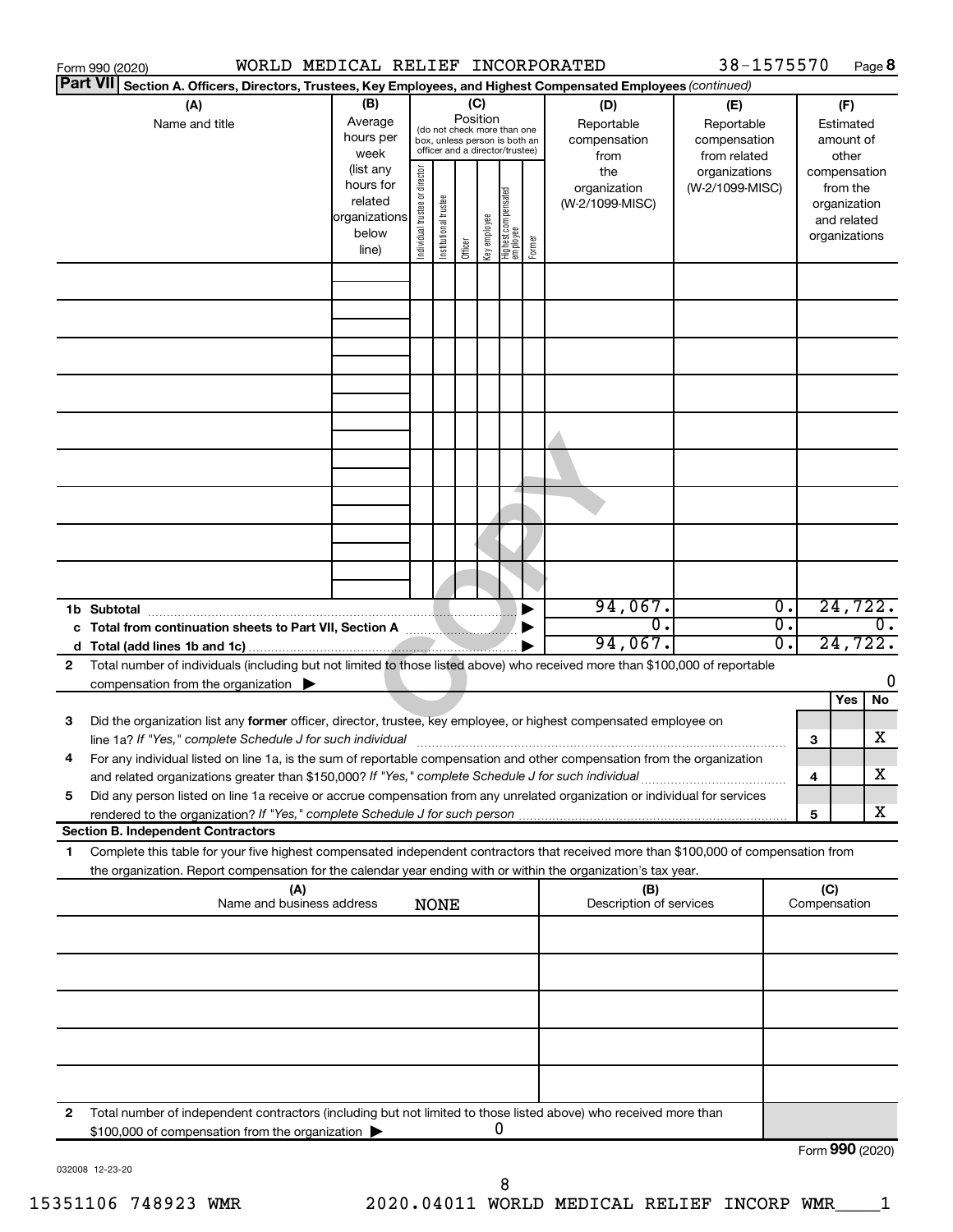|                                                           |              |                                                       |                                                 |                |                      | (A)           | (B)                               | (C)       | (D)                                  |
|-----------------------------------------------------------|--------------|-------------------------------------------------------|-------------------------------------------------|----------------|----------------------|---------------|-----------------------------------|-----------|--------------------------------------|
|                                                           |              |                                                       |                                                 |                |                      | Total revenue | Related or exempt                 | Unrelated | Revenue excluded                     |
|                                                           |              |                                                       |                                                 |                |                      |               | function revenue business revenue |           | from tax under<br>sections 512 - 514 |
|                                                           |              | 1 a Federated campaigns                               | 1a                                              |                |                      |               |                                   |           |                                      |
| Contributions, Gifts, Grants<br>and Other Similar Amounts |              | <b>b</b> Membership dues                              | 1 <sub>b</sub>                                  |                |                      |               |                                   |           |                                      |
|                                                           |              |                                                       | $\ldots \ldots \ldots \ldots$<br>1 <sub>c</sub> |                |                      |               |                                   |           |                                      |
|                                                           |              | c Fundraising events                                  |                                                 |                |                      |               |                                   |           |                                      |
|                                                           |              | d Related organizations                               | 1 <sub>d</sub>                                  |                |                      |               |                                   |           |                                      |
|                                                           |              | e Government grants (contributions)                   | 1e                                              |                | 198,416.             |               |                                   |           |                                      |
|                                                           |              | f All other contributions, gifts, grants, and         |                                                 |                |                      |               |                                   |           |                                      |
|                                                           |              | similar amounts not included above                    | 1f                                              |                | 33, 334, 903.        |               |                                   |           |                                      |
|                                                           |              | g Noncash contributions included in lines 1a-1f       | 1g                                              |                | 32,984,640.          |               |                                   |           |                                      |
|                                                           |              |                                                       |                                                 |                |                      | 33, 533, 319. |                                   |           |                                      |
|                                                           |              |                                                       |                                                 |                | <b>Business Code</b> |               |                                   |           |                                      |
|                                                           | 2а           | HANDLING SERV CHARGE                                  | 624200                                          | 596,673.       | 596,673.             |               |                                   |           |                                      |
|                                                           | b            | PRESCRIPTION SVC CHARGE                               | 624200                                          | 66,997.        | 66,997.              |               |                                   |           |                                      |
|                                                           | <sub>c</sub> | DURABLE MED EQUIP SERV                                |                                                 |                | 624200               | 15,692.       | 15,692.                           |           |                                      |
| Program Service<br>Revenue                                | d            |                                                       |                                                 |                |                      |               |                                   |           |                                      |
|                                                           | e            |                                                       |                                                 |                |                      |               |                                   |           |                                      |
|                                                           | f            | All other program service revenue                     |                                                 |                |                      |               |                                   |           |                                      |
|                                                           | a            |                                                       |                                                 |                |                      | 679, 362.     |                                   |           |                                      |
|                                                           | 3            | Investment income (including dividends, interest, and |                                                 |                |                      |               |                                   |           |                                      |
|                                                           |              |                                                       |                                                 |                |                      | 7,241         |                                   |           | 7,241.                               |
|                                                           | 4            | Income from investment of tax-exempt bond proceeds    |                                                 |                |                      |               |                                   |           |                                      |
|                                                           | 5            |                                                       |                                                 |                |                      |               |                                   |           |                                      |
|                                                           |              |                                                       | (i) Real                                        |                | (ii) Personal        |               |                                   |           |                                      |
|                                                           |              |                                                       |                                                 | 5,624.         |                      |               |                                   |           |                                      |
|                                                           |              | 6 a Gross rents<br>.                                  | 6a                                              | $\mathbf{0}$ . |                      |               |                                   |           |                                      |
|                                                           |              | <b>b</b> Less: rental expenses $\ldots$               | 6 <sub>b</sub>                                  |                |                      |               |                                   |           |                                      |
|                                                           | c            | Rental income or (loss)                               | 6c                                              | 5,624.         |                      |               |                                   |           |                                      |
|                                                           |              | d Net rental income or (loss)                         |                                                 |                |                      | 5,624.        |                                   |           | 5,624.                               |
|                                                           |              | 7 a Gross amount from sales of                        | (i) Securities                                  |                | (ii) Other           |               |                                   |           |                                      |
|                                                           |              | assets other than inventory                           | 7а                                              | 8,149.         |                      |               |                                   |           |                                      |
|                                                           |              | <b>b</b> Less: cost or other basis                    |                                                 |                |                      |               |                                   |           |                                      |
| ther Revenue                                              |              | and sales expenses                                    | 7b                                              | 0.             |                      |               |                                   |           |                                      |
|                                                           |              | c Gain or (loss)                                      | $\overline{7c}$                                 | 8,149.         |                      |               |                                   |           |                                      |
|                                                           |              |                                                       |                                                 |                | ▶                    | 8,149.        |                                   |           | 8,149.                               |
|                                                           |              | 8 a Gross income from fundraising events (not         |                                                 |                |                      |               |                                   |           |                                      |
| Ò                                                         |              | including \$                                          | оf                                              |                |                      |               |                                   |           |                                      |
|                                                           |              | contributions reported on line 1c). See               |                                                 |                |                      |               |                                   |           |                                      |
|                                                           |              |                                                       |                                                 | 8a             | 47,276.              |               |                                   |           |                                      |
|                                                           |              | <b>b</b> Less: direct expenses                        |                                                 | l 8b           | 9,565.               |               |                                   |           |                                      |
|                                                           |              | c Net income or (loss) from fundraising events        |                                                 |                | ▶                    | 37,711.       |                                   |           | 37,711.                              |
|                                                           |              | 9 a Gross income from gaming activities. See          |                                                 |                |                      |               |                                   |           |                                      |
|                                                           |              |                                                       |                                                 | l9a            |                      |               |                                   |           |                                      |
|                                                           |              |                                                       |                                                 | 9 <sub>b</sub> |                      |               |                                   |           |                                      |
|                                                           |              | c Net income or (loss) from gaming activities         |                                                 |                | ▶                    |               |                                   |           |                                      |
|                                                           |              |                                                       |                                                 |                |                      |               |                                   |           |                                      |
|                                                           |              | 10 a Gross sales of inventory, less returns           |                                                 |                |                      |               |                                   |           |                                      |
|                                                           |              |                                                       |                                                 | 10a            |                      |               |                                   |           |                                      |
|                                                           |              | <b>b</b> Less: cost of goods sold                     |                                                 | 10b            |                      |               |                                   |           |                                      |
|                                                           |              | c Net income or (loss) from sales of inventory        |                                                 |                |                      |               |                                   |           |                                      |
|                                                           |              |                                                       |                                                 |                | <b>Business Code</b> |               |                                   |           |                                      |
|                                                           | 11 a         | OTHER REVENUE                                         |                                                 |                | 900099               | 2,081.        |                                   |           | 2,081.                               |
|                                                           | b            |                                                       |                                                 |                |                      |               |                                   |           |                                      |
| Miscellaneous<br>Revenue                                  | c            |                                                       |                                                 |                |                      |               |                                   |           |                                      |
|                                                           |              |                                                       |                                                 |                |                      |               |                                   |           |                                      |
|                                                           |              |                                                       |                                                 |                |                      | 2,081.        |                                   |           |                                      |
|                                                           | 12           |                                                       |                                                 |                |                      | 34, 273, 487. | 679,362.                          | 0.        | 60,806.                              |

032009 12-23-20

Form (2020) **990**

| orm 990 (2020) |                                | <b>WORLD</b> M |  |
|----------------|--------------------------------|----------------|--|
|                | Part VIII Statement of Revenue |                |  |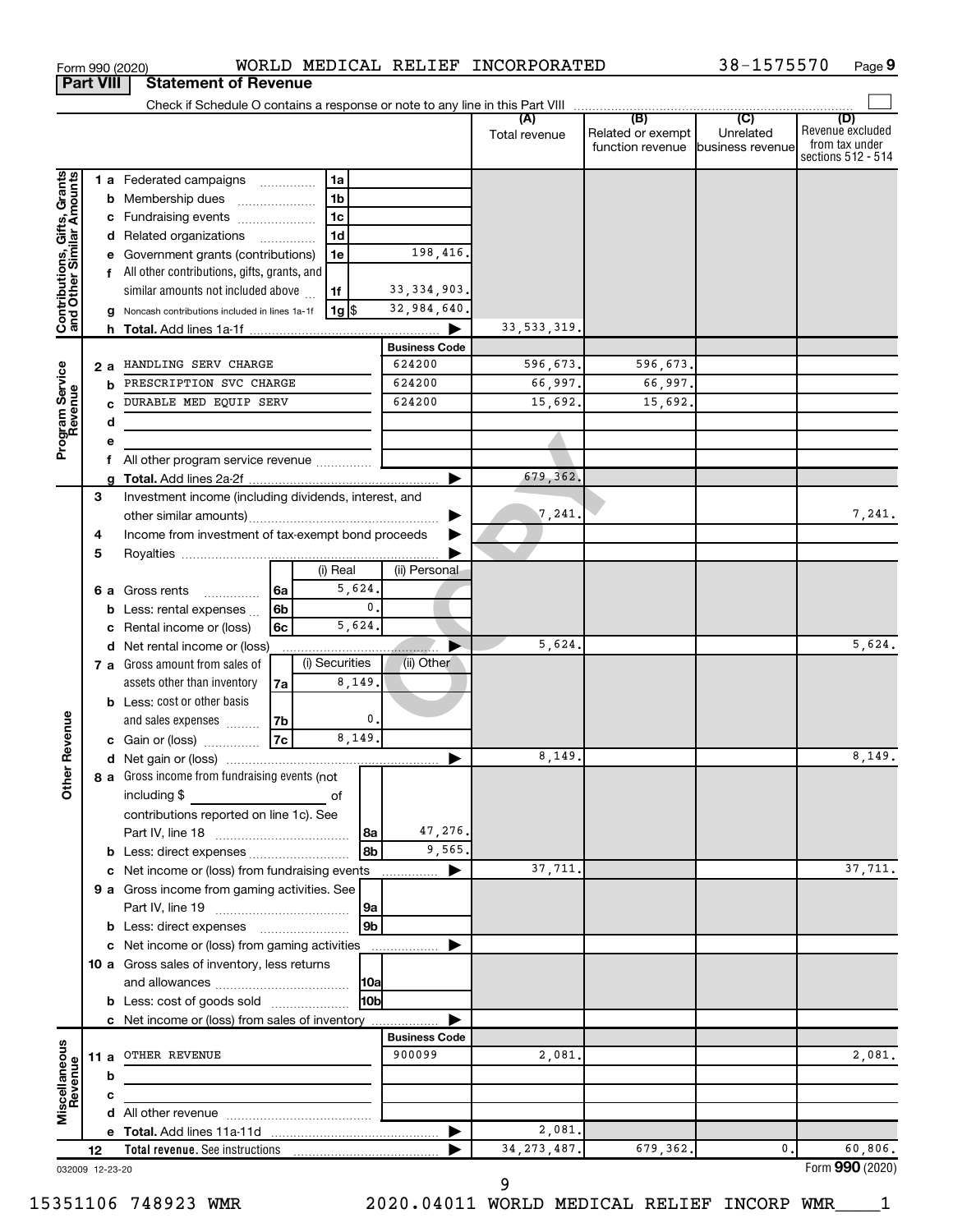Form 990 (2020) WORLD MEDICAL RELIEF INCORPORATED 38-1575570 <sub>Page</sub> **Part IX Statement of Functional Expenses**

38-1575570 Page 10

|                                                                              | Section 501(c)(3) and 501(c)(4) organizations must complete all columns. All other organizations must complete column (A).                               |                       |                                    |                                           |                                |  |  |  |  |  |
|------------------------------------------------------------------------------|----------------------------------------------------------------------------------------------------------------------------------------------------------|-----------------------|------------------------------------|-------------------------------------------|--------------------------------|--|--|--|--|--|
| Check if Schedule O contains a response or note to any line in this Part IX. |                                                                                                                                                          |                       |                                    |                                           |                                |  |  |  |  |  |
|                                                                              | Do not include amounts reported on lines 6b,<br>7b, 8b, 9b, and 10b of Part VIII.                                                                        | (A)<br>Total expenses | (B)<br>Program service<br>expenses | (C)<br>Management and<br>general expenses | (D)<br>Fundraising<br>expenses |  |  |  |  |  |
| 1.                                                                           | Grants and other assistance to domestic organizations                                                                                                    |                       |                                    |                                           |                                |  |  |  |  |  |
|                                                                              | and domestic governments. See Part IV, line 21                                                                                                           | 1,000.                | 1,000.                             |                                           |                                |  |  |  |  |  |
| $\mathbf{2}$                                                                 | Grants and other assistance to domestic                                                                                                                  |                       |                                    |                                           |                                |  |  |  |  |  |
|                                                                              | individuals. See Part IV, line 22                                                                                                                        | 2,362,525.            | 2,362,525.                         |                                           |                                |  |  |  |  |  |
| 3                                                                            | Grants and other assistance to foreign                                                                                                                   |                       |                                    |                                           |                                |  |  |  |  |  |
|                                                                              | organizations, foreign governments, and foreign                                                                                                          |                       |                                    |                                           |                                |  |  |  |  |  |
|                                                                              | individuals. See Part IV, lines 15 and 16                                                                                                                |                       | 30,704,378. 30,704,378.            |                                           |                                |  |  |  |  |  |
| 4                                                                            | Benefits paid to or for members                                                                                                                          |                       |                                    |                                           |                                |  |  |  |  |  |
| 5                                                                            | Compensation of current officers, directors,                                                                                                             |                       |                                    |                                           |                                |  |  |  |  |  |
|                                                                              | trustees, and key employees                                                                                                                              | 118,788.              | 84,526.                            | 28,323.                                   | 5,939.                         |  |  |  |  |  |
| 6                                                                            | Compensation not included above to disqualified                                                                                                          |                       |                                    |                                           |                                |  |  |  |  |  |
|                                                                              | persons (as defined under section 4958(f)(1)) and                                                                                                        |                       |                                    |                                           |                                |  |  |  |  |  |
|                                                                              | persons described in section 4958(c)(3)(B)                                                                                                               |                       |                                    |                                           |                                |  |  |  |  |  |
| 7                                                                            | Other salaries and wages                                                                                                                                 | 532,044.              | 452, 259.                          | 33,460.                                   | 46,325.                        |  |  |  |  |  |
| 8                                                                            | Pension plan accruals and contributions (include                                                                                                         |                       |                                    |                                           |                                |  |  |  |  |  |
|                                                                              | section 401(k) and 403(b) employer contributions)                                                                                                        |                       |                                    |                                           |                                |  |  |  |  |  |
| 9                                                                            | Other employee benefits                                                                                                                                  | 28, 102.              | 25,033.                            |                                           | $\frac{3,069}{3,520}$ .        |  |  |  |  |  |
| 10                                                                           |                                                                                                                                                          | 43,188.               | 35,738.                            | 3,930.                                    |                                |  |  |  |  |  |
| 11                                                                           | Fees for services (nonemployees):                                                                                                                        |                       |                                    |                                           |                                |  |  |  |  |  |
|                                                                              |                                                                                                                                                          |                       |                                    |                                           |                                |  |  |  |  |  |
|                                                                              |                                                                                                                                                          |                       |                                    |                                           |                                |  |  |  |  |  |
|                                                                              |                                                                                                                                                          |                       |                                    |                                           |                                |  |  |  |  |  |
|                                                                              |                                                                                                                                                          |                       |                                    |                                           |                                |  |  |  |  |  |
|                                                                              | e Professional fundraising services. See Part IV, line 17                                                                                                |                       |                                    |                                           |                                |  |  |  |  |  |
|                                                                              | Investment management fees                                                                                                                               |                       |                                    |                                           |                                |  |  |  |  |  |
|                                                                              | g Other. (If line 11g amount exceeds 10% of line 25,                                                                                                     |                       |                                    |                                           |                                |  |  |  |  |  |
|                                                                              | column (A) amount, list line 11g expenses on Sch O.)                                                                                                     | 133,366.              | 116,331.                           | 8,986.                                    | 8,049.                         |  |  |  |  |  |
| 12                                                                           |                                                                                                                                                          | 68,052.               | 57,118.                            | 5,478.                                    | 5,456.                         |  |  |  |  |  |
| 13                                                                           |                                                                                                                                                          |                       |                                    |                                           |                                |  |  |  |  |  |
| 14                                                                           |                                                                                                                                                          |                       |                                    |                                           |                                |  |  |  |  |  |
| 15                                                                           |                                                                                                                                                          | 53,480.               | 48, 132.                           | 3,209.                                    | 2,139.                         |  |  |  |  |  |
| 16                                                                           |                                                                                                                                                          |                       |                                    |                                           |                                |  |  |  |  |  |
| 17<br>18                                                                     |                                                                                                                                                          |                       |                                    |                                           |                                |  |  |  |  |  |
|                                                                              | Payments of travel or entertainment expenses<br>for any federal, state, or local public officials                                                        |                       |                                    |                                           |                                |  |  |  |  |  |
| 19                                                                           | Conferences, conventions, and meetings                                                                                                                   | 3,463.                | 2,866.                             | 315.                                      | 282.                           |  |  |  |  |  |
| 20                                                                           | Interest                                                                                                                                                 | 6, 268.               | 5,642.                             | 376.                                      | 250.                           |  |  |  |  |  |
| 21                                                                           |                                                                                                                                                          |                       |                                    |                                           |                                |  |  |  |  |  |
| 22                                                                           | Depreciation, depletion, and amortization                                                                                                                | 25,522.               | 22,969.                            | 1,532.                                    | 1,021.                         |  |  |  |  |  |
| 23                                                                           | Insurance                                                                                                                                                | 40, 229.              | 36, 206.                           | 2,012.                                    | 2,011.                         |  |  |  |  |  |
| 24                                                                           | Other expenses. Itemize expenses not covered<br>above (List miscellaneous expenses on line 24e. If<br>line 24e amount exceeds 10% of line 25, column (A) |                       |                                    |                                           |                                |  |  |  |  |  |
|                                                                              | amount, list line 24e expenses on Schedule O.)<br>MAINTENANCE                                                                                            | 63, 196.              |                                    | 3,792.                                    | 2,528.                         |  |  |  |  |  |
| a                                                                            |                                                                                                                                                          |                       | 56,876.                            |                                           |                                |  |  |  |  |  |
|                                                                              | PROGRAM SUPPLIES                                                                                                                                         | 28,192.               | 28, 192.                           |                                           |                                |  |  |  |  |  |
|                                                                              | VEHICLE<br>DUES, LICENSES & PERMITS                                                                                                                      | 15,121.<br>5,451.     | 15,121.<br>4,511.                  | 496.                                      | 444.                           |  |  |  |  |  |
|                                                                              |                                                                                                                                                          |                       |                                    |                                           |                                |  |  |  |  |  |
|                                                                              | e All other expenses                                                                                                                                     | 34, 232, 365.         | 34,059,423.                        | 91,909.                                   | 81,033.                        |  |  |  |  |  |
| 25                                                                           | Total functional expenses. Add lines 1 through 24e                                                                                                       |                       |                                    |                                           |                                |  |  |  |  |  |
| 26                                                                           | Joint costs. Complete this line only if the organization<br>reported in column (B) joint costs from a combined                                           |                       |                                    |                                           |                                |  |  |  |  |  |
|                                                                              | educational campaign and fundraising solicitation.                                                                                                       |                       |                                    |                                           |                                |  |  |  |  |  |
|                                                                              | Check here $\blacktriangleright$<br>if following SOP 98-2 (ASC 958-720)                                                                                  |                       |                                    |                                           |                                |  |  |  |  |  |

032010 12-23-20

10

Form (2020) **990**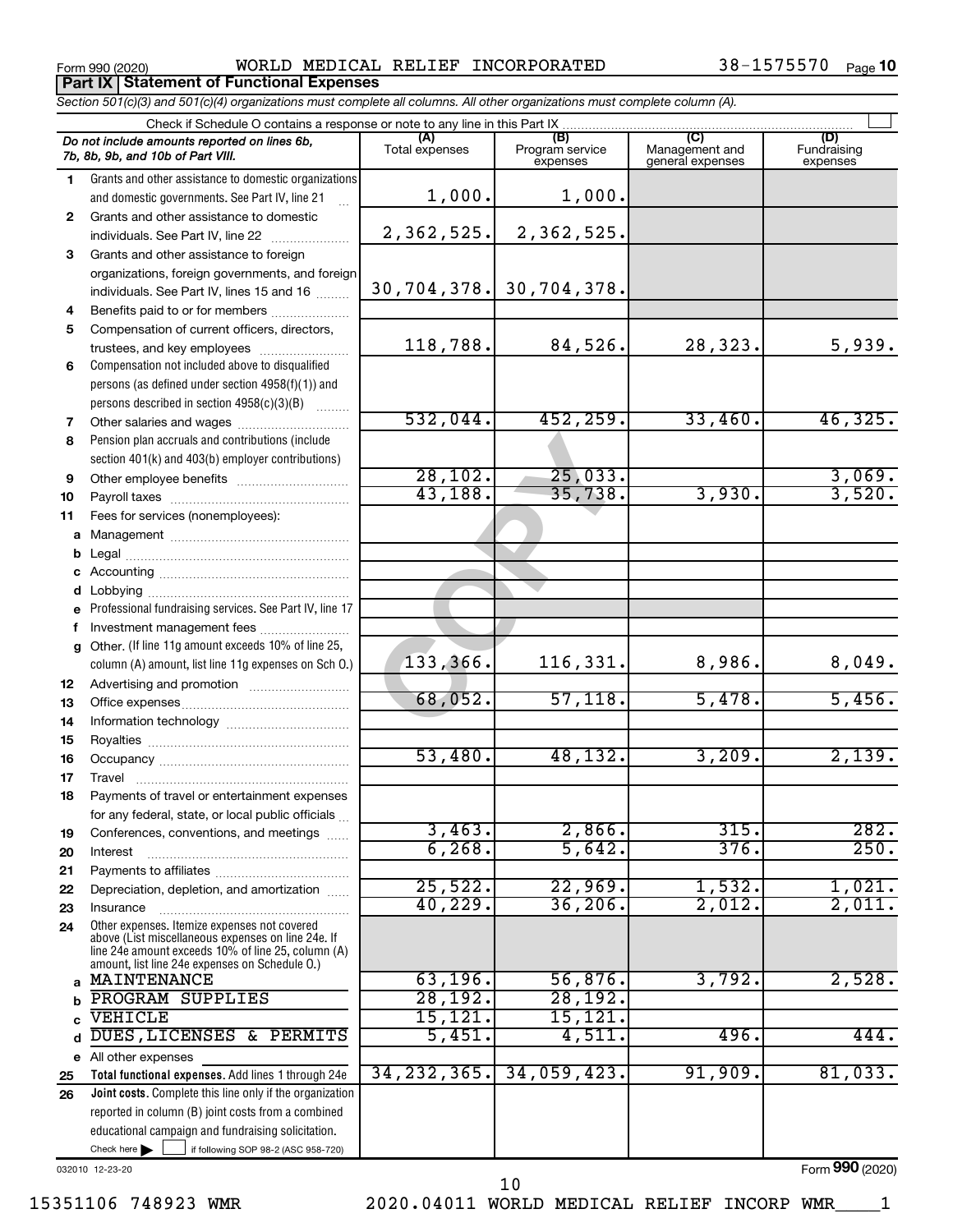**Part X Balance Sheet**

Form 990 (2020) Page WORLD MEDICAL RELIEF INCORPORATED 38-1575570 38-1575570 Page 11

|                             |    |                                                                                                                                               |                 |                           | (A)<br>Beginning of year |                 | (B)<br>End of year         |
|-----------------------------|----|-----------------------------------------------------------------------------------------------------------------------------------------------|-----------------|---------------------------|--------------------------|-----------------|----------------------------|
|                             | 1  |                                                                                                                                               |                 |                           | 34, 276.                 | $\mathbf{1}$    | 119,967.                   |
|                             | 2  |                                                                                                                                               |                 |                           |                          | $\mathbf{2}$    | 26,959.                    |
|                             | з  |                                                                                                                                               |                 |                           | 51,274.                  | 3               | 36, 103.                   |
|                             | 4  |                                                                                                                                               |                 |                           |                          | 4               |                            |
|                             | 5  | Loans and other receivables from any current or former officer, director,                                                                     |                 |                           |                          |                 |                            |
|                             |    | trustee, key employee, creator or founder, substantial contributor, or 35%                                                                    |                 |                           |                          |                 |                            |
|                             |    | controlled entity or family member of any of these persons                                                                                    |                 |                           |                          | 5               |                            |
|                             | 6  | Loans and other receivables from other disqualified persons (as defined                                                                       |                 |                           |                          |                 |                            |
|                             |    | under section 4958(f)(1)), and persons described in section 4958(c)(3)(B)                                                                     |                 | $\ldots$                  | 350.                     | 6               | ο.                         |
|                             | 7  |                                                                                                                                               |                 |                           | 161,806.                 | $\overline{7}$  | 123,450.                   |
| Assets                      | 8  |                                                                                                                                               |                 |                           | 2,326,510.               | 8               | 2, 275, 126.               |
|                             | 9  | Prepaid expenses and deferred charges                                                                                                         |                 |                           | 2,769.                   | 9               | 5,773.                     |
|                             |    | <b>10a</b> Land, buildings, and equipment: cost or other                                                                                      |                 |                           |                          |                 |                            |
|                             |    | basis. Complete Part VI of Schedule D  10a                                                                                                    |                 | $\frac{211,259}{138,954}$ |                          |                 |                            |
|                             |    | <b>b</b> Less: accumulated depreciation                                                                                                       | 10 <sub>b</sub> |                           | 97,827.                  | 10 <sub>c</sub> | 72,305.                    |
|                             | 11 |                                                                                                                                               |                 |                           |                          | 11              |                            |
|                             | 12 |                                                                                                                                               |                 |                           | 63,300.                  | 12              | 64,934.                    |
|                             | 13 |                                                                                                                                               |                 |                           |                          | 13              |                            |
|                             | 14 |                                                                                                                                               |                 |                           |                          | 14              |                            |
|                             | 15 |                                                                                                                                               |                 |                           |                          | 15              |                            |
|                             | 16 |                                                                                                                                               |                 |                           | 2,738,112.               | 16              | 2,724,617.                 |
|                             | 17 |                                                                                                                                               |                 |                           | 88,801.                  | 17              | 104,656.                   |
|                             | 18 |                                                                                                                                               |                 |                           | 18                       |                 |                            |
|                             | 19 |                                                                                                                                               | 129,000.        | 19                        | 127, 239.                |                 |                            |
|                             | 20 |                                                                                                                                               |                 |                           |                          | 20              |                            |
|                             | 21 | Escrow or custodial account liability. Complete Part IV of Schedule D                                                                         |                 |                           |                          | 21              |                            |
|                             | 22 | Loans and other payables to any current or former officer, director,                                                                          |                 |                           |                          |                 |                            |
| Liabilities                 |    | trustee, key employee, creator or founder, substantial contributor, or 35%                                                                    |                 |                           |                          |                 |                            |
|                             |    | controlled entity or family member of any of these persons <b>with all and the controlled</b> entity or family member of any of these persons |                 |                           |                          | 22              |                            |
|                             | 23 | Secured mortgages and notes payable to unrelated third parties                                                                                |                 |                           | 93,624.                  | 23              | 75,564.                    |
|                             | 24 | Unsecured notes and loans payable to unrelated third parties                                                                                  |                 |                           |                          | 24              |                            |
|                             | 25 | Other liabilities (including federal income tax, payables to related third                                                                    |                 |                           |                          |                 |                            |
|                             |    | parties, and other liabilities not included on lines 17-24). Complete Part X                                                                  |                 |                           |                          |                 |                            |
|                             |    | of Schedule D                                                                                                                                 |                 |                           |                          | 25              |                            |
|                             | 26 | Total liabilities. Add lines 17 through 25                                                                                                    |                 |                           | 311, 425.                | 26              | $307,459$ .                |
|                             |    | Organizations that follow FASB ASC 958, check here $\blacktriangleright \lfloor \underline{X} \rfloor$                                        |                 |                           |                          |                 |                            |
|                             |    | and complete lines 27, 28, 32, and 33.                                                                                                        |                 |                           |                          |                 |                            |
|                             | 27 |                                                                                                                                               |                 |                           | 2,358,508.               | 27              | $\frac{2,333,942}{83,216}$ |
|                             | 28 |                                                                                                                                               |                 |                           | 68, 179.                 | 28              |                            |
| Net Assets or Fund Balances |    | Organizations that do not follow FASB ASC 958, check here $\blacktriangleright$                                                               |                 |                           |                          |                 |                            |
|                             |    | and complete lines 29 through 33.                                                                                                             |                 |                           |                          |                 |                            |
|                             | 29 |                                                                                                                                               |                 |                           |                          | 29              |                            |
|                             | 30 | Paid-in or capital surplus, or land, building, or equipment fund                                                                              |                 |                           |                          | 30              |                            |
|                             | 31 | Retained earnings, endowment, accumulated income, or other funds                                                                              |                 |                           |                          | 31              |                            |
|                             | 32 |                                                                                                                                               |                 |                           | 2,426,687.               | 32              | 2,417,158.                 |
|                             | 33 |                                                                                                                                               |                 |                           | 2,738,112.               | 33              | 2,724,617.                 |

Form (2020) **990**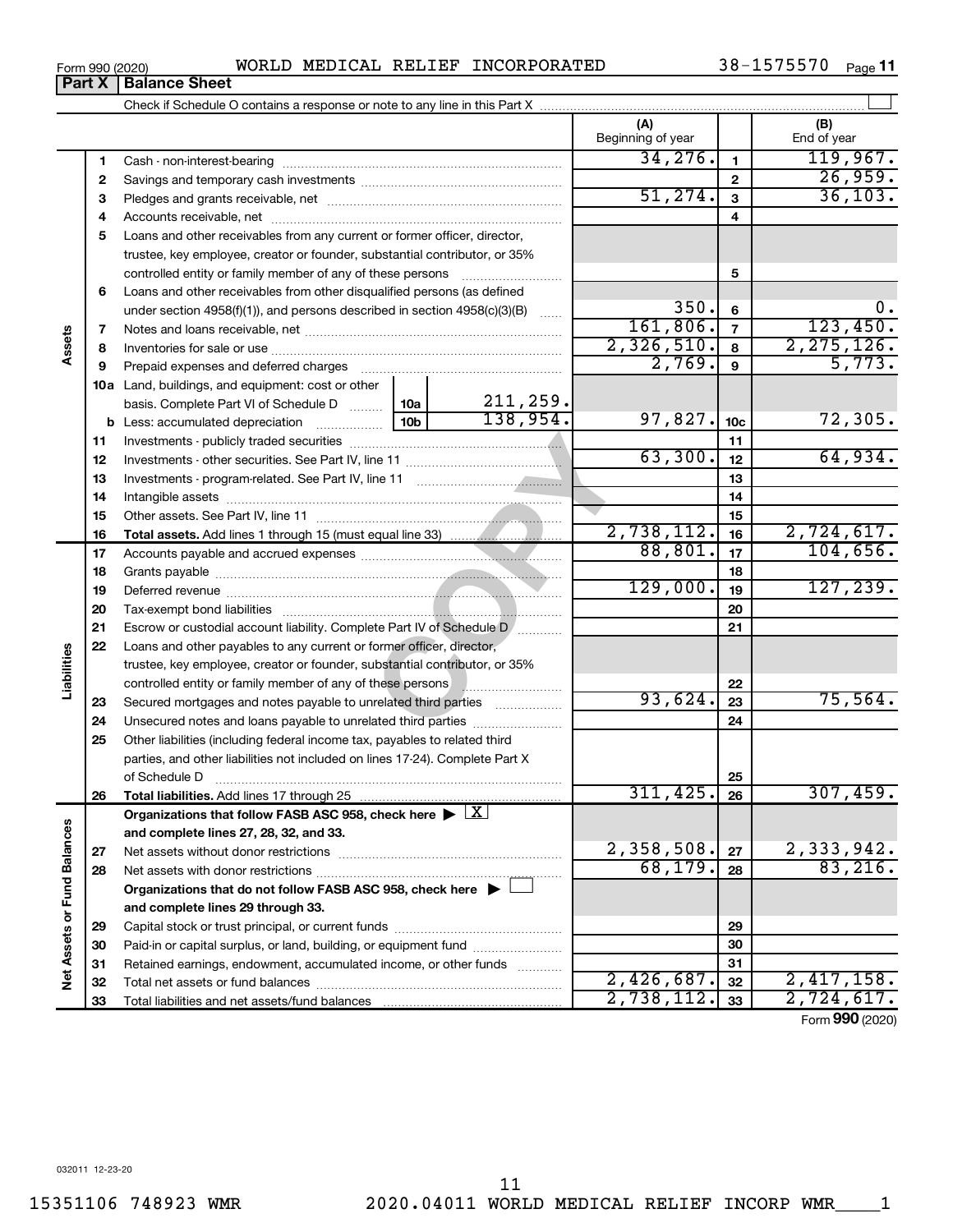|    | WORLD MEDICAL RELIEF INCORPORATED<br>Form 990 (2020)                                                                                                                                                                          |                         | 38-1575570      |         | Page 12            |  |  |
|----|-------------------------------------------------------------------------------------------------------------------------------------------------------------------------------------------------------------------------------|-------------------------|-----------------|---------|--------------------|--|--|
|    | <b>Part XI</b><br><b>Reconciliation of Net Assets</b>                                                                                                                                                                         |                         |                 |         |                    |  |  |
|    |                                                                                                                                                                                                                               |                         |                 |         | $\boxed{\text{X}}$ |  |  |
|    |                                                                                                                                                                                                                               |                         |                 |         |                    |  |  |
| 1  |                                                                                                                                                                                                                               | $\mathbf{1}$            | 34, 273, 487.   |         |                    |  |  |
| 2  |                                                                                                                                                                                                                               | $\overline{2}$          | 34, 232, 365.   | 41,122. |                    |  |  |
| 3  | 3                                                                                                                                                                                                                             |                         |                 |         |                    |  |  |
| 4  |                                                                                                                                                                                                                               | $\overline{\mathbf{4}}$ | 2,426,687.      |         |                    |  |  |
| 5  | Net unrealized gains (losses) on investments [11] matter in the content of the state of the state of the state of the state of the state of the state of the state of the state of the state of the state of the state of the | 5                       |                 | 1,634.  |                    |  |  |
| 6  |                                                                                                                                                                                                                               | 6                       |                 |         |                    |  |  |
| 7  |                                                                                                                                                                                                                               | $\overline{7}$          |                 |         |                    |  |  |
| 8  | Prior period adjustments www.communication.communication.communication.com/                                                                                                                                                   | 8                       |                 |         |                    |  |  |
| 9  | Other changes in net assets or fund balances (explain on Schedule O)                                                                                                                                                          | $\mathbf{q}$            | $-52, 285.$     |         |                    |  |  |
| 10 | Net assets or fund balances at end of year. Combine lines 3 through 9 (must equal Part X, line 32,                                                                                                                            |                         |                 |         |                    |  |  |
|    |                                                                                                                                                                                                                               | 10                      | 2,417,158.      |         |                    |  |  |
|    | <b>Part XII Financial Statements and Reporting</b>                                                                                                                                                                            |                         |                 |         |                    |  |  |
|    |                                                                                                                                                                                                                               |                         |                 |         |                    |  |  |
|    |                                                                                                                                                                                                                               |                         |                 | Yes     | No                 |  |  |
| 1  | $\boxed{\text{X}}$ Accrual<br>Accounting method used to prepare the Form 990: [130] Cash<br>Other                                                                                                                             |                         |                 |         |                    |  |  |
|    | If the organization changed its method of accounting from a prior year or checked "Other," explain in Schedule O.                                                                                                             |                         |                 |         |                    |  |  |
|    |                                                                                                                                                                                                                               |                         | 2a              |         | х                  |  |  |
|    | If "Yes," check a box below to indicate whether the financial statements for the year were compiled or reviewed on a                                                                                                          |                         |                 |         |                    |  |  |
|    | separate basis, consolidated basis, or both:                                                                                                                                                                                  |                         |                 |         |                    |  |  |
|    | Separate basis<br>Consolidated basis<br>Both consolidated and separate basis                                                                                                                                                  |                         |                 |         |                    |  |  |
|    | b Were the organization's financial statements audited by an independent accountant?                                                                                                                                          |                         | 2 <sub>b</sub>  | x       |                    |  |  |
|    | If "Yes," check a box below to indicate whether the financial statements for the year were audited on a separate basis,                                                                                                       |                         |                 |         |                    |  |  |
|    | consolidated basis, or both:                                                                                                                                                                                                  |                         |                 |         |                    |  |  |
|    | $\lfloor x \rfloor$ Separate basis<br>Consolidated basis<br>Both consolidated and separate basis                                                                                                                              |                         |                 |         |                    |  |  |
|    | c If "Yes" to line 2a or 2b, does the organization have a committee that assumes responsibility for oversight of the audit,                                                                                                   |                         |                 |         |                    |  |  |
|    | review, or compilation of its financial statements and selection of an independent accountant?                                                                                                                                |                         | 2c              | X       |                    |  |  |
|    | If the organization changed either its oversight process or selection process during the tax year, explain on Schedule O.                                                                                                     |                         |                 |         |                    |  |  |
|    | 3a As a result of a federal award, was the organization required to undergo an audit or audits as set forth in the Single Audit                                                                                               |                         |                 |         |                    |  |  |
|    |                                                                                                                                                                                                                               |                         | За              |         | x                  |  |  |
|    | b If "Yes," did the organization undergo the required audit or audits? If the organization did not undergo the required audit                                                                                                 |                         |                 |         |                    |  |  |
|    |                                                                                                                                                                                                                               |                         | 3 <sub>b</sub>  |         |                    |  |  |
|    |                                                                                                                                                                                                                               |                         | Form 990 (2020) |         |                    |  |  |

032012 12-23-20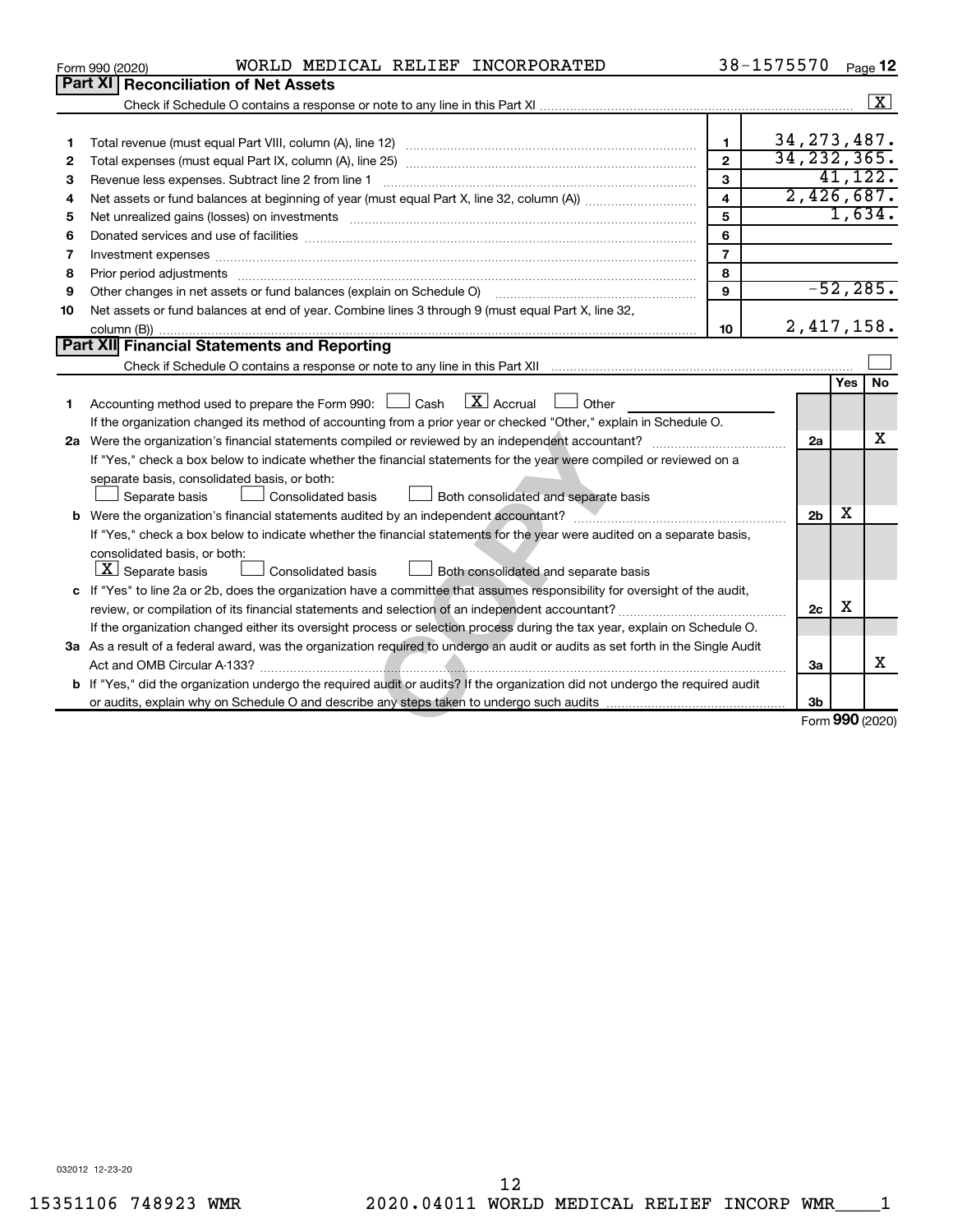| <b>SCHEDULE A</b> |  |
|-------------------|--|
|-------------------|--|

## Form 990 or 990-EZ) **Public Charity Status and Public Support**<br>
Complete if the organization is a section 501(c)(3) organization or a section<br> **2020**

**4947(a)(1) nonexempt charitable trust.**

| OMB No 1545-0047                    |
|-------------------------------------|
| 2020                                |
| <b>Open to Public</b><br>Inspection |

| Department of the Treasury<br>Internal Revenue Service |                 |                                                                                                                                                                                                                                                                                  |  | Attach to Form 990 or Form 990-EZ.<br>Go to www.irs.gov/Form990 for instructions and the latest information. |                                                                                                                                              | <b>Open to Public</b><br>Inspection |                                                                |                            |  |                                       |
|--------------------------------------------------------|-----------------|----------------------------------------------------------------------------------------------------------------------------------------------------------------------------------------------------------------------------------------------------------------------------------|--|--------------------------------------------------------------------------------------------------------------|----------------------------------------------------------------------------------------------------------------------------------------------|-------------------------------------|----------------------------------------------------------------|----------------------------|--|---------------------------------------|
|                                                        |                 | Name of the organization                                                                                                                                                                                                                                                         |  |                                                                                                              |                                                                                                                                              |                                     |                                                                |                            |  | <b>Employer identification number</b> |
|                                                        |                 |                                                                                                                                                                                                                                                                                  |  |                                                                                                              | WORLD MEDICAL RELIEF INCORPORATED                                                                                                            |                                     |                                                                |                            |  | 38-1575570                            |
| <b>Part I</b>                                          |                 |                                                                                                                                                                                                                                                                                  |  |                                                                                                              | Reason for Public Charity Status. (All organizations must complete this part.) See instructions.                                             |                                     |                                                                |                            |  |                                       |
|                                                        |                 |                                                                                                                                                                                                                                                                                  |  |                                                                                                              | The organization is not a private foundation because it is: (For lines 1 through 12, check only one box.)                                    |                                     |                                                                |                            |  |                                       |
| 1                                                      |                 |                                                                                                                                                                                                                                                                                  |  |                                                                                                              | A church, convention of churches, or association of churches described in section 170(b)(1)(A)(i).                                           |                                     |                                                                |                            |  |                                       |
| 2                                                      |                 |                                                                                                                                                                                                                                                                                  |  |                                                                                                              | A school described in section 170(b)(1)(A)(ii). (Attach Schedule E (Form 990 or 990-EZ).)                                                    |                                     |                                                                |                            |  |                                       |
| 3                                                      |                 |                                                                                                                                                                                                                                                                                  |  |                                                                                                              | A hospital or a cooperative hospital service organization described in section 170(b)(1)(A)(iii).                                            |                                     |                                                                |                            |  |                                       |
| 4                                                      |                 |                                                                                                                                                                                                                                                                                  |  |                                                                                                              | A medical research organization operated in conjunction with a hospital described in section 170(b)(1)(A)(iii). Enter the hospital's name,   |                                     |                                                                |                            |  |                                       |
|                                                        |                 | city, and state:                                                                                                                                                                                                                                                                 |  |                                                                                                              |                                                                                                                                              |                                     |                                                                |                            |  |                                       |
| 5                                                      |                 |                                                                                                                                                                                                                                                                                  |  |                                                                                                              | An organization operated for the benefit of a college or university owned or operated by a governmental unit described in                    |                                     |                                                                |                            |  |                                       |
|                                                        |                 |                                                                                                                                                                                                                                                                                  |  | section 170(b)(1)(A)(iv). (Complete Part II.)                                                                |                                                                                                                                              |                                     |                                                                |                            |  |                                       |
| 6                                                      |                 |                                                                                                                                                                                                                                                                                  |  |                                                                                                              | A federal, state, or local government or governmental unit described in section 170(b)(1)(A)(v).                                             |                                     |                                                                |                            |  |                                       |
|                                                        | $7 \mid X \mid$ |                                                                                                                                                                                                                                                                                  |  |                                                                                                              | An organization that normally receives a substantial part of its support from a governmental unit or from the general public described in    |                                     |                                                                |                            |  |                                       |
|                                                        |                 |                                                                                                                                                                                                                                                                                  |  | section 170(b)(1)(A)(vi). (Complete Part II.)                                                                |                                                                                                                                              |                                     |                                                                |                            |  |                                       |
| 8                                                      |                 |                                                                                                                                                                                                                                                                                  |  |                                                                                                              | A community trust described in section 170(b)(1)(A)(vi). (Complete Part II.)                                                                 |                                     |                                                                |                            |  |                                       |
| 9                                                      |                 |                                                                                                                                                                                                                                                                                  |  |                                                                                                              | An agricultural research organization described in section 170(b)(1)(A)(ix) operated in conjunction with a land-grant college                |                                     |                                                                |                            |  |                                       |
|                                                        |                 |                                                                                                                                                                                                                                                                                  |  |                                                                                                              | or university or a non-land-grant college of agriculture (see instructions). Enter the name, city, and state of the college or               |                                     |                                                                |                            |  |                                       |
|                                                        |                 | university:                                                                                                                                                                                                                                                                      |  |                                                                                                              |                                                                                                                                              |                                     |                                                                |                            |  |                                       |
| 10                                                     |                 |                                                                                                                                                                                                                                                                                  |  |                                                                                                              | An organization that normally receives (1) more than 33 1/3% of its support from contributions, membership fees, and gross receipts from     |                                     |                                                                |                            |  |                                       |
|                                                        |                 |                                                                                                                                                                                                                                                                                  |  |                                                                                                              | activities related to its exempt functions, subject to certain exceptions; and (2) no more than 33 1/3% of its support from gross investment |                                     |                                                                |                            |  |                                       |
|                                                        |                 |                                                                                                                                                                                                                                                                                  |  |                                                                                                              | income and unrelated business taxable income (less section 511 tax) from businesses acquired by the organization after June 30, 1975.        |                                     |                                                                |                            |  |                                       |
|                                                        |                 |                                                                                                                                                                                                                                                                                  |  | See section 509(a)(2). (Complete Part III.)                                                                  |                                                                                                                                              |                                     |                                                                |                            |  |                                       |
| 11                                                     |                 |                                                                                                                                                                                                                                                                                  |  |                                                                                                              | An organization organized and operated exclusively to test for public safety. See section 509(a)(4).                                         |                                     |                                                                |                            |  |                                       |
| 12                                                     |                 | An organization organized and operated exclusively for the benefit of, to perform the functions of, or to carry out the purposes of one or<br>more publicly supported organizations described in section 509(a)(1) or section 509(a)(2). See section 509(a)(3). Check the box in |  |                                                                                                              |                                                                                                                                              |                                     |                                                                |                            |  |                                       |
|                                                        |                 |                                                                                                                                                                                                                                                                                  |  |                                                                                                              |                                                                                                                                              |                                     |                                                                |                            |  |                                       |
|                                                        |                 |                                                                                                                                                                                                                                                                                  |  |                                                                                                              | lines 12a through 12d that describes the type of supporting organization and complete lines 12e, 12f, and 12g.                               |                                     |                                                                |                            |  |                                       |
| а                                                      |                 |                                                                                                                                                                                                                                                                                  |  |                                                                                                              | Type I. A supporting organization operated, supervised, or controlled by its supported organization(s), typically by giving                  |                                     |                                                                |                            |  |                                       |
|                                                        |                 |                                                                                                                                                                                                                                                                                  |  |                                                                                                              | the supported organization(s) the power to regularly appoint or elect a majority of the directors or trustees of the supporting              |                                     |                                                                |                            |  |                                       |
| b                                                      |                 |                                                                                                                                                                                                                                                                                  |  | organization. You must complete Part IV, Sections A and B.                                                   | Type II. A supporting organization supervised or controlled in connection with its supported organization(s), by having                      |                                     |                                                                |                            |  |                                       |
|                                                        |                 |                                                                                                                                                                                                                                                                                  |  |                                                                                                              | control or management of the supporting organization vested in the same persons that control or manage the supported                         |                                     |                                                                |                            |  |                                       |
|                                                        |                 |                                                                                                                                                                                                                                                                                  |  | organization(s). You must complete Part IV, Sections A and C.                                                |                                                                                                                                              |                                     |                                                                |                            |  |                                       |
| c                                                      |                 |                                                                                                                                                                                                                                                                                  |  |                                                                                                              | Type III functionally integrated. A supporting organization operated in connection with, and functionally integrated with,                   |                                     |                                                                |                            |  |                                       |
|                                                        |                 |                                                                                                                                                                                                                                                                                  |  |                                                                                                              | its supported organization(s) (see instructions). You must complete Part IV, Sections A, D, and E.                                           |                                     |                                                                |                            |  |                                       |
| d                                                      |                 |                                                                                                                                                                                                                                                                                  |  |                                                                                                              | Type III non-functionally integrated. A supporting organization operated in connection with its supported organization(s)                    |                                     |                                                                |                            |  |                                       |
|                                                        |                 |                                                                                                                                                                                                                                                                                  |  |                                                                                                              | that is not functionally integrated. The organization generally must satisfy a distribution requirement and an attentiveness                 |                                     |                                                                |                            |  |                                       |
|                                                        |                 |                                                                                                                                                                                                                                                                                  |  |                                                                                                              | requirement (see instructions). You must complete Part IV, Sections A and D, and Part V.                                                     |                                     |                                                                |                            |  |                                       |
| e                                                      |                 |                                                                                                                                                                                                                                                                                  |  |                                                                                                              | Check this box if the organization received a written determination from the IRS that it is a Type I, Type II, Type III                      |                                     |                                                                |                            |  |                                       |
|                                                        |                 |                                                                                                                                                                                                                                                                                  |  |                                                                                                              | functionally integrated, or Type III non-functionally integrated supporting organization.                                                    |                                     |                                                                |                            |  |                                       |
|                                                        |                 |                                                                                                                                                                                                                                                                                  |  |                                                                                                              |                                                                                                                                              |                                     |                                                                |                            |  |                                       |
|                                                        |                 |                                                                                                                                                                                                                                                                                  |  | Provide the following information about the supported organization(s).                                       |                                                                                                                                              |                                     |                                                                |                            |  |                                       |
|                                                        |                 | (i) Name of supported                                                                                                                                                                                                                                                            |  | (ii) EIN                                                                                                     | (iii) Type of organization<br>(described on lines 1-10)                                                                                      |                                     | (iv) Is the organization listed<br>in your governing document? | (v) Amount of monetary     |  | (vi) Amount of other                  |
|                                                        |                 | organization                                                                                                                                                                                                                                                                     |  |                                                                                                              | above (see instructions))                                                                                                                    | Yes                                 | No                                                             | support (see instructions) |  | support (see instructions)            |
|                                                        |                 |                                                                                                                                                                                                                                                                                  |  |                                                                                                              |                                                                                                                                              |                                     |                                                                |                            |  |                                       |
|                                                        |                 |                                                                                                                                                                                                                                                                                  |  |                                                                                                              |                                                                                                                                              |                                     |                                                                |                            |  |                                       |
|                                                        |                 |                                                                                                                                                                                                                                                                                  |  |                                                                                                              |                                                                                                                                              |                                     |                                                                |                            |  |                                       |
|                                                        |                 |                                                                                                                                                                                                                                                                                  |  |                                                                                                              |                                                                                                                                              |                                     |                                                                |                            |  |                                       |
|                                                        |                 |                                                                                                                                                                                                                                                                                  |  |                                                                                                              |                                                                                                                                              |                                     |                                                                |                            |  |                                       |
|                                                        |                 |                                                                                                                                                                                                                                                                                  |  |                                                                                                              |                                                                                                                                              |                                     |                                                                |                            |  |                                       |
|                                                        |                 |                                                                                                                                                                                                                                                                                  |  |                                                                                                              |                                                                                                                                              |                                     |                                                                |                            |  |                                       |
|                                                        |                 |                                                                                                                                                                                                                                                                                  |  |                                                                                                              |                                                                                                                                              |                                     |                                                                |                            |  |                                       |
|                                                        |                 |                                                                                                                                                                                                                                                                                  |  |                                                                                                              |                                                                                                                                              |                                     |                                                                |                            |  |                                       |
| Total                                                  |                 |                                                                                                                                                                                                                                                                                  |  |                                                                                                              |                                                                                                                                              |                                     |                                                                |                            |  |                                       |

LHA For Paperwork Reduction Act Notice, see the Instructions for Form 990 or 990-EZ. 032021 01-25-21 Schedule A (Form 990 or 990-EZ) 2020 13

15351106 748923 WMR 2020.04011 WORLD MEDICAL RELIEF INCORP WMR\_\_\_\_1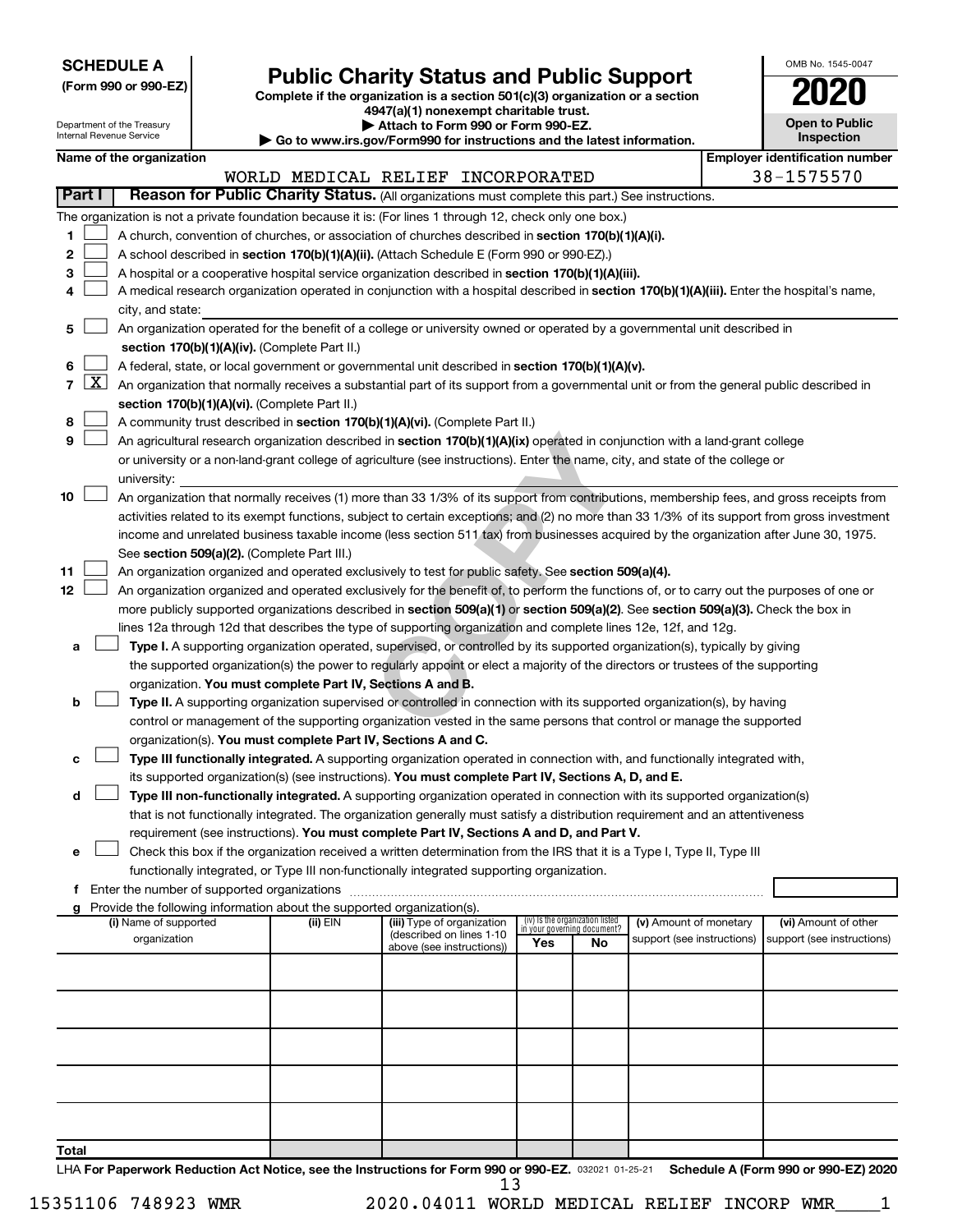#### Schedule A (Form 990 or 990-EZ) 2020  $\,$  WORLD  $\,$  MEDICAL RELIEF INCORPORATED  $\,$  38 – 1575570  $\,$  Page

(Complete only if you checked the box on line 5, 7, or 8 of Part I or if the organization failed to qualify under Part III. If the organization **Part II** | Support Schedule for Organizations Described in Sections 170(b)(1)(A)(iv) and 170(b)(1)(A)(vi)

fails to qualify under the tests listed below, please complete Part III.)

|     | <b>Section A. Public Support</b>                                                                                                                                                                                                                                                    |                             |          |            |            |                                      |                                                        |
|-----|-------------------------------------------------------------------------------------------------------------------------------------------------------------------------------------------------------------------------------------------------------------------------------------|-----------------------------|----------|------------|------------|--------------------------------------|--------------------------------------------------------|
|     | Calendar year (or fiscal year beginning in)                                                                                                                                                                                                                                         | (a) 2016                    | (b) 2017 | $(c)$ 2018 | $(d)$ 2019 | (e) 2020                             | (f) Total                                              |
|     | 1 Gifts, grants, contributions, and                                                                                                                                                                                                                                                 |                             |          |            |            |                                      |                                                        |
|     | membership fees received. (Do not                                                                                                                                                                                                                                                   |                             |          |            |            |                                      |                                                        |
|     | include any "unusual grants.")                                                                                                                                                                                                                                                      |                             |          |            |            |                                      | 29458832.29873547.33687521.35399135.33533319.161952354 |
|     | 2 Tax revenues levied for the organ-                                                                                                                                                                                                                                                |                             |          |            |            |                                      |                                                        |
|     | ization's benefit and either paid to                                                                                                                                                                                                                                                |                             |          |            |            |                                      |                                                        |
|     | or expended on its behalf                                                                                                                                                                                                                                                           |                             |          |            |            |                                      |                                                        |
|     | 3 The value of services or facilities                                                                                                                                                                                                                                               |                             |          |            |            |                                      |                                                        |
|     | furnished by a governmental unit to                                                                                                                                                                                                                                                 |                             |          |            |            |                                      |                                                        |
|     | the organization without charge                                                                                                                                                                                                                                                     |                             |          |            |            |                                      |                                                        |
|     | 4 Total. Add lines 1 through 3                                                                                                                                                                                                                                                      |                             |          |            |            |                                      | 29458832.29873547.33687521.35399135.33533319.161952354 |
| 5   | The portion of total contributions                                                                                                                                                                                                                                                  |                             |          |            |            |                                      |                                                        |
|     | by each person (other than a                                                                                                                                                                                                                                                        |                             |          |            |            |                                      |                                                        |
|     | governmental unit or publicly                                                                                                                                                                                                                                                       |                             |          |            |            |                                      |                                                        |
|     | supported organization) included                                                                                                                                                                                                                                                    |                             |          |            |            |                                      |                                                        |
|     | on line 1 that exceeds 2% of the                                                                                                                                                                                                                                                    |                             |          |            |            |                                      |                                                        |
|     | amount shown on line 11,                                                                                                                                                                                                                                                            |                             |          |            |            |                                      |                                                        |
|     | column (f)                                                                                                                                                                                                                                                                          |                             |          |            |            |                                      |                                                        |
|     | 6 Public support. Subtract line 5 from line 4.                                                                                                                                                                                                                                      |                             |          |            |            |                                      | 161952354                                              |
|     | <b>Section B. Total Support</b>                                                                                                                                                                                                                                                     |                             |          |            |            |                                      |                                                        |
|     | Calendar year (or fiscal year beginning in)                                                                                                                                                                                                                                         | (a) 2016                    | (b) 2017 | $(c)$ 2018 | $(d)$ 2019 | (e) 2020                             | (f) Total                                              |
|     | 7 Amounts from line 4                                                                                                                                                                                                                                                               | 29458832.29873547.33687521. |          |            |            |                                      | 35399135.33533319.161952354                            |
| 8   | Gross income from interest.                                                                                                                                                                                                                                                         |                             |          |            |            |                                      |                                                        |
|     | dividends, payments received on                                                                                                                                                                                                                                                     |                             |          |            |            |                                      |                                                        |
|     | securities loans, rents, royalties,                                                                                                                                                                                                                                                 |                             |          |            |            |                                      |                                                        |
|     | and income from similar sources                                                                                                                                                                                                                                                     | 19,455.                     | 15,519.  | 10,330.    | 9,086.     | 12,865.                              | 67,255.                                                |
|     | 9 Net income from unrelated business                                                                                                                                                                                                                                                |                             |          |            |            |                                      |                                                        |
|     | activities, whether or not the                                                                                                                                                                                                                                                      |                             |          |            |            |                                      |                                                        |
|     | business is regularly carried on                                                                                                                                                                                                                                                    |                             |          |            |            |                                      |                                                        |
|     | 10 Other income. Do not include gain                                                                                                                                                                                                                                                |                             |          |            |            |                                      |                                                        |
|     | or loss from the sale of capital                                                                                                                                                                                                                                                    |                             |          |            |            |                                      |                                                        |
|     | assets (Explain in Part VI.)                                                                                                                                                                                                                                                        | 11,535.                     | 6,828.   | 2,914.     | 547.       | 2,081.                               | 23,905.                                                |
|     | 11 Total support. Add lines 7 through 10                                                                                                                                                                                                                                            |                             |          |            |            |                                      | 162043514                                              |
|     | <b>12</b> Gross receipts from related activities, etc. (see instructions)                                                                                                                                                                                                           |                             |          |            |            | 12                                   | 3,693,142.                                             |
|     | 13 First 5 years. If the Form 990 is for the organization's first, second, third, fourth, or fifth tax year as a section 501(c)(3)                                                                                                                                                  |                             |          |            |            |                                      |                                                        |
|     | organization, check this box and stop here                                                                                                                                                                                                                                          |                             |          |            |            |                                      |                                                        |
|     | <b>Section C. Computation of Public Support Percentage</b>                                                                                                                                                                                                                          |                             |          |            |            |                                      | 99.94                                                  |
|     |                                                                                                                                                                                                                                                                                     |                             |          |            |            | 14                                   | %<br>99.87                                             |
|     |                                                                                                                                                                                                                                                                                     |                             |          |            |            | 15                                   | %                                                      |
|     | 16a 33 1/3% support test - 2020. If the organization did not check the box on line 13, and line 14 is 33 1/3% or more, check this box and                                                                                                                                           |                             |          |            |            |                                      | $\blacktriangleright$ $\boxed{\text{X}}$               |
|     | stop here. The organization qualifies as a publicly supported organization manufaction manufacture or the organization manufacture or the organization manufacture or the organization of the state of the state of the state                                                       |                             |          |            |            |                                      |                                                        |
|     | b 33 1/3% support test - 2019. If the organization did not check a box on line 13 or 16a, and line 15 is 33 1/3% or more, check this box                                                                                                                                            |                             |          |            |            |                                      |                                                        |
|     |                                                                                                                                                                                                                                                                                     |                             |          |            |            |                                      |                                                        |
|     | 17a 10% -facts-and-circumstances test - 2020. If the organization did not check a box on line 13, 16a, or 16b, and line 14 is 10% or more,<br>and if the organization meets the facts-and-circumstances test, check this box and stop here. Explain in Part VI how the organization |                             |          |            |            |                                      |                                                        |
|     | meets the facts-and-circumstances test. The organization qualifies as a publicly supported organization                                                                                                                                                                             |                             |          |            |            |                                      |                                                        |
|     | <b>b 10%</b> -facts-and-circumstances test - 2019. If the organization did not check a box on line 13, 16a, 16b, or 17a, and line 15 is 10% or                                                                                                                                      |                             |          |            |            |                                      |                                                        |
|     | more, and if the organization meets the facts-and-circumstances test, check this box and stop here. Explain in Part VI how the                                                                                                                                                      |                             |          |            |            |                                      |                                                        |
|     | organization meets the facts-and-circumstances test. The organization qualifies as a publicly supported organization                                                                                                                                                                |                             |          |            |            |                                      |                                                        |
| 18. | Private foundation. If the organization did not check a box on line 13, 16a, 16b, 17a, or 17b, check this box and see instructions                                                                                                                                                  |                             |          |            |            |                                      |                                                        |
|     |                                                                                                                                                                                                                                                                                     |                             |          |            |            | Schedule A (Form 990 or 990-EZ) 2020 |                                                        |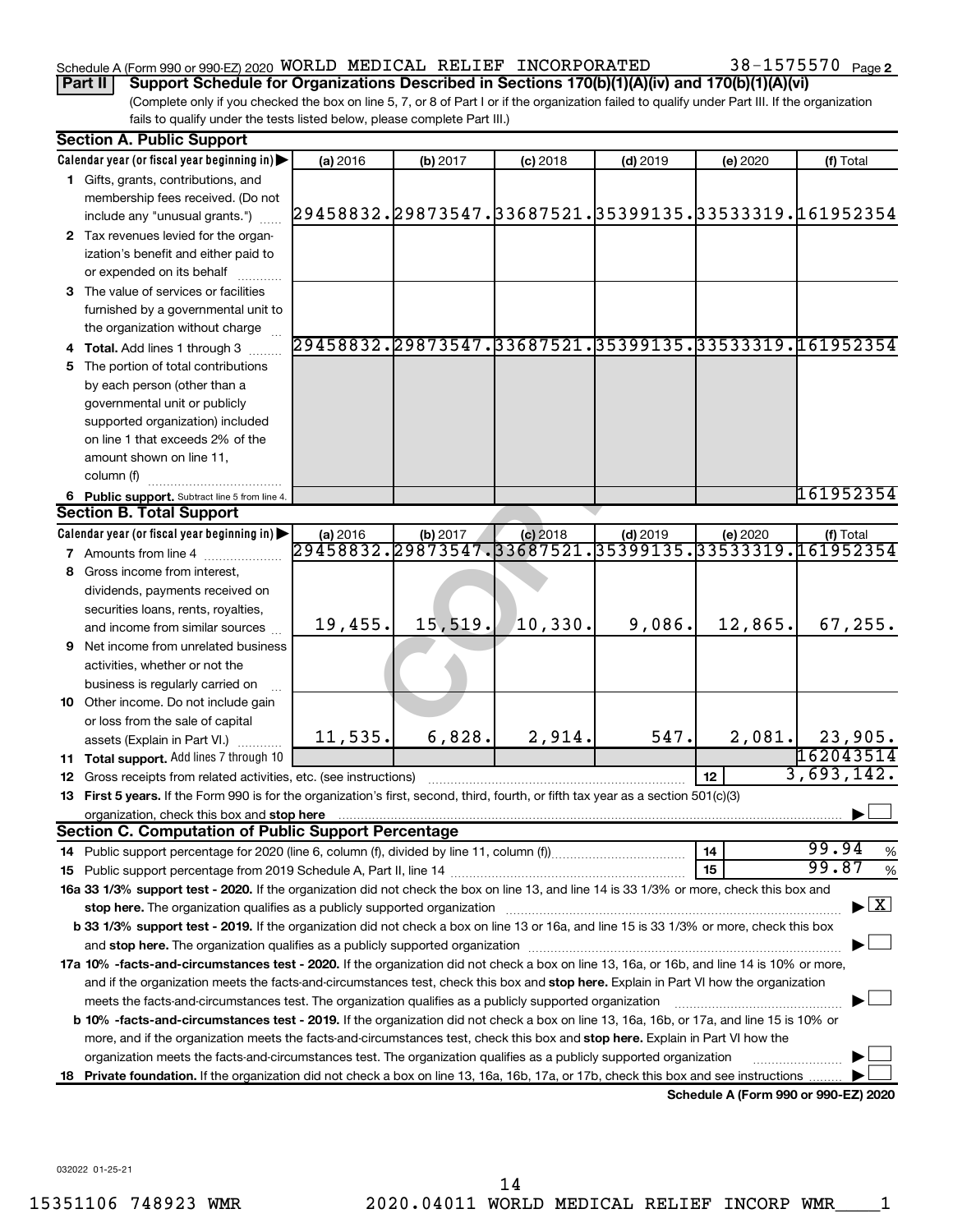#### Schedule A (Form 990 or 990-EZ) 2020  $\,$  WORLD  $\,$  MEDICAL RELIEF INCORPORATED  $\,$  38 – 1575570  $\,$  Page **Part III | Support Schedule for Organizations Described in Section 509(a)(2)**

(Complete only if you checked the box on line 10 of Part I or if the organization failed to qualify under Part II. If the organization fails to qualify under the tests listed below, please complete Part II.)

| Calendar year (or fiscal year beginning in)                                                                                                                                      | (a) 2016 | (b) 2017 | $(c)$ 2018 | $(d)$ 2019 |    | (e) 2020 | (f) Total                            |
|----------------------------------------------------------------------------------------------------------------------------------------------------------------------------------|----------|----------|------------|------------|----|----------|--------------------------------------|
| 1 Gifts, grants, contributions, and                                                                                                                                              |          |          |            |            |    |          |                                      |
| membership fees received. (Do not                                                                                                                                                |          |          |            |            |    |          |                                      |
| include any "unusual grants.")                                                                                                                                                   |          |          |            |            |    |          |                                      |
| Gross receipts from admissions,<br>$\mathbf{2}$<br>merchandise sold or services per-<br>formed, or facilities furnished in<br>any activity that is related to the                |          |          |            |            |    |          |                                      |
| organization's tax-exempt purpose                                                                                                                                                |          |          |            |            |    |          |                                      |
| Gross receipts from activities that<br>З.                                                                                                                                        |          |          |            |            |    |          |                                      |
| are not an unrelated trade or bus-                                                                                                                                               |          |          |            |            |    |          |                                      |
| iness under section 513                                                                                                                                                          |          |          |            |            |    |          |                                      |
| Tax revenues levied for the organ-<br>4                                                                                                                                          |          |          |            |            |    |          |                                      |
| ization's benefit and either paid to<br>or expended on its behalf                                                                                                                |          |          |            |            |    |          |                                      |
| The value of services or facilities<br>5                                                                                                                                         |          |          |            |            |    |          |                                      |
| furnished by a governmental unit to                                                                                                                                              |          |          |            |            |    |          |                                      |
| the organization without charge                                                                                                                                                  |          |          |            |            |    |          |                                      |
| Total. Add lines 1 through 5<br>6                                                                                                                                                |          |          |            |            |    |          |                                      |
| 7a Amounts included on lines 1, 2, and                                                                                                                                           |          |          |            |            |    |          |                                      |
| 3 received from disqualified persons                                                                                                                                             |          |          |            |            |    |          |                                      |
| <b>b</b> Amounts included on lines 2 and 3 received<br>from other than disqualified persons that<br>exceed the greater of \$5,000 or 1% of the<br>amount on line 13 for the year |          |          |            |            |    |          |                                      |
| c Add lines 7a and 7b                                                                                                                                                            |          |          |            |            |    |          |                                      |
| 8 Public support. (Subtract line 7c from line 6.)                                                                                                                                |          |          |            |            |    |          |                                      |
| <b>Section B. Total Support</b>                                                                                                                                                  |          |          |            |            |    |          |                                      |
| Calendar year (or fiscal year beginning in)                                                                                                                                      | (a) 2016 | (b) 2017 | $(c)$ 2018 | $(d)$ 2019 |    | (e) 2020 | (f) Total                            |
| 9 Amounts from line 6                                                                                                                                                            |          |          |            |            |    |          |                                      |
| <b>10a</b> Gross income from interest,<br>dividends, payments received on<br>securities loans, rents, royalties,<br>and income from similar sources                              |          |          |            |            |    |          |                                      |
| <b>b</b> Unrelated business taxable income                                                                                                                                       |          |          |            |            |    |          |                                      |
| (less section 511 taxes) from businesses<br>acquired after June 30, 1975                                                                                                         |          |          |            |            |    |          |                                      |
| c Add lines 10a and 10b                                                                                                                                                          |          |          |            |            |    |          |                                      |
| 11 Net income from unrelated business<br>activities not included in line 10b.<br>whether or not the business is<br>regularly carried on                                          |          |          |            |            |    |          |                                      |
| <b>12</b> Other income. Do not include gain<br>or loss from the sale of capital                                                                                                  |          |          |            |            |    |          |                                      |
| assets (Explain in Part VI.)<br>13 Total support. (Add lines 9, 10c, 11, and 12.)                                                                                                |          |          |            |            |    |          |                                      |
| 14 First 5 years. If the Form 990 is for the organization's first, second, third, fourth, or fifth tax year as a section 501(c)(3) organization,                                 |          |          |            |            |    |          |                                      |
|                                                                                                                                                                                  |          |          |            |            |    |          |                                      |
| <b>Section C. Computation of Public Support Percentage</b>                                                                                                                       |          |          |            |            |    |          |                                      |
|                                                                                                                                                                                  |          |          |            |            | 15 |          | %                                    |
|                                                                                                                                                                                  |          |          |            |            | 16 |          | %                                    |
| Section D. Computation of Investment Income Percentage                                                                                                                           |          |          |            |            |    |          |                                      |
|                                                                                                                                                                                  |          |          |            |            | 17 |          | %                                    |
|                                                                                                                                                                                  |          |          |            |            | 18 |          | %                                    |
| 19a 33 1/3% support tests - 2020. If the organization did not check the box on line 14, and line 15 is more than 33 1/3%, and line 17 is not                                     |          |          |            |            |    |          |                                      |
|                                                                                                                                                                                  |          |          |            |            |    |          |                                      |
| more than 33 1/3%, check this box and stop here. The organization qualifies as a publicly supported organization                                                                 |          |          |            |            |    |          |                                      |
| <b>b 33 1/3% support tests - 2019.</b> If the organization did not check a box on line 14 or line 19a, and line 16 is more than 33 1/3%, and                                     |          |          |            |            |    |          |                                      |
|                                                                                                                                                                                  |          |          |            |            |    |          |                                      |
| line 18 is not more than 33 1/3%, check this box and stop here. The organization qualifies as a publicly supported organization                                                  |          |          |            |            |    |          |                                      |
|                                                                                                                                                                                  |          |          |            |            |    |          |                                      |
| 032023 01-25-21                                                                                                                                                                  |          |          | 15         |            |    |          | Schedule A (Form 990 or 990-EZ) 2020 |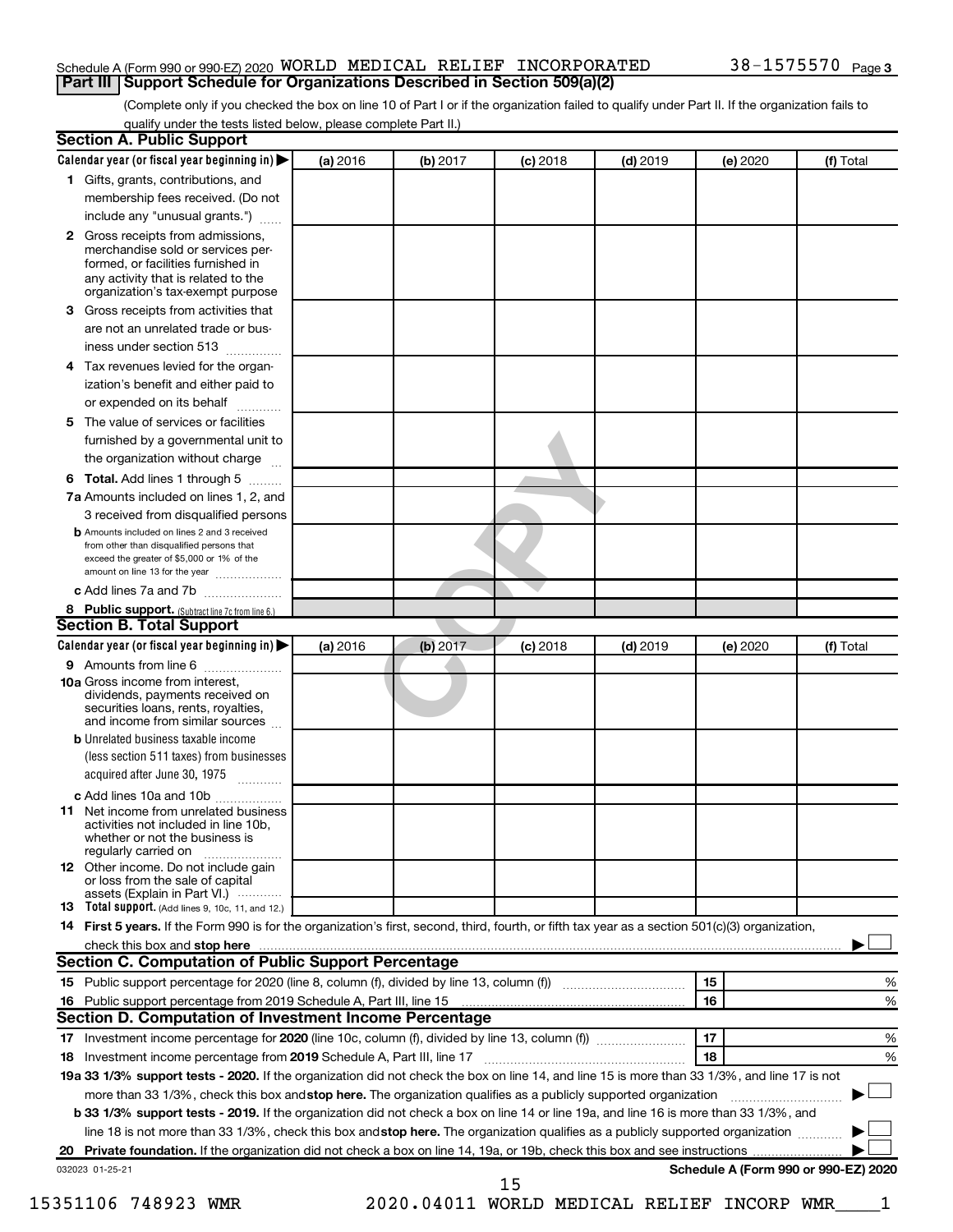**1**

**2**

**3a**

**3b**

**3c**

**4a**

**4b**

**4c**

**5a**

**5b 5c**

**6**

**7**

**8**

**9a**

**9b**

**9c**

**10a**

**10b**

**Yes No**

#### **Part IV Supporting Organizations**

(Complete only if you checked a box in line 12 on Part I. If you checked box 12a, Part I, complete Sections A and B. If you checked box 12b, Part I, complete Sections A and C. If you checked box 12c, Part I, complete Sections A, D, and E. If you checked box 12d, Part I, complete Sections A and D, and complete Part V.)

#### **Section A. All Supporting Organizations**

- **1** Are all of the organization's supported organizations listed by name in the organization's governing documents? If "No," describe in Part VI how the supported organizations are designated. If designated by *class or purpose, describe the designation. If historic and continuing relationship, explain.*
- **2** Did the organization have any supported organization that does not have an IRS determination of status under section 509(a)(1) or (2)? If "Yes," explain in Part **VI** how the organization determined that the supported *organization was described in section 509(a)(1) or (2).*
- **3a** Did the organization have a supported organization described in section 501(c)(4), (5), or (6)? If "Yes," answer *lines 3b and 3c below.*
- **b** Did the organization confirm that each supported organization qualified under section 501(c)(4), (5), or (6) and satisfied the public support tests under section 509(a)(2)? If "Yes," describe in Part VI when and how the *organization made the determination.*
- **c** Did the organization ensure that all support to such organizations was used exclusively for section 170(c)(2)(B) purposes? If "Yes," explain in Part VI what controls the organization put in place to ensure such use.
- **4 a** *If* Was any supported organization not organized in the United States ("foreign supported organization")? *"Yes," and if you checked box 12a or 12b in Part I, answer lines 4b and 4c below.*
- **b** Did the organization have ultimate control and discretion in deciding whether to make grants to the foreign supported organization? If "Yes," describe in Part VI how the organization had such control and discretion *despite being controlled or supervised by or in connection with its supported organizations.*
- **c** Did the organization support any foreign supported organization that does not have an IRS determination under sections 501(c)(3) and 509(a)(1) or (2)? If "Yes," explain in Part VI what controls the organization used *to ensure that all support to the foreign supported organization was used exclusively for section 170(c)(2)(B) purposes.*
- the United States ("foreign supported organization")? *I*<br>answer lines 4b and 4c below.<br>Consider the foreign supported organization")? *I*<br>answer lines 4b and 4c below.<br>**VI** how the organization had such control and discre **5a** Did the organization add, substitute, or remove any supported organizations during the tax year? If "Yes," answer lines 5b and 5c below (if applicable). Also, provide detail in **Part VI,** including (i) the names and EIN *numbers of the supported organizations added, substituted, or removed; (ii) the reasons for each such action; (iii) the authority under the organization's organizing document authorizing such action; and (iv) how the action was accomplished (such as by amendment to the organizing document).*
- **b** Type I or Type II only. Was any added or substituted supported organization part of a class already designated in the organization's organizing document?
- **c Substitutions only.**  Was the substitution the result of an event beyond the organization's control?
- **6** Did the organization provide support (whether in the form of grants or the provision of services or facilities) to **Part VI.** support or benefit one or more of the filing organization's supported organizations? If "Yes," provide detail in anyone other than (i) its supported organizations, (ii) individuals that are part of the charitable class benefited by one or more of its supported organizations, or (iii) other supporting organizations that also
- **7** Did the organization provide a grant, loan, compensation, or other similar payment to a substantial contributor regard to a substantial contributor? If "Yes," complete Part I of Schedule L (Form 990 or 990-EZ). (as defined in section 4958(c)(3)(C)), a family member of a substantial contributor, or a 35% controlled entity with
- **8** Did the organization make a loan to a disqualified person (as defined in section 4958) not described in line 7? *If "Yes," complete Part I of Schedule L (Form 990 or 990-EZ).*
- **9 a** Was the organization controlled directly or indirectly at any time during the tax year by one or more in section 509(a)(1) or (2))? If "Yes," provide detail in **Part VI.** disqualified persons, as defined in section 4946 (other than foundation managers and organizations described
- **b** Did one or more disqualified persons (as defined in line 9a) hold a controlling interest in any entity in which the supporting organization had an interest? If "Yes," provide detail in Part VI.
- **c** Did a disqualified person (as defined in line 9a) have an ownership interest in, or derive any personal benefit from, assets in which the supporting organization also had an interest? If "Yes," provide detail in Part VI.
- **10 a** Was the organization subject to the excess business holdings rules of section 4943 because of section supporting organizations)? If "Yes," answer line 10b below. 4943(f) (regarding certain Type II supporting organizations, and all Type III non-functionally integrated
	- **b** Did the organization have any excess business holdings in the tax year? (Use Schedule C, Form 4720, to *determine whether the organization had excess business holdings.)*

16

032024 01-25-21

15351106 748923 WMR 2020.04011 WORLD MEDICAL RELIEF INCORP WMR\_\_\_\_1

**Schedule A (Form 990 or 990-EZ) 2020**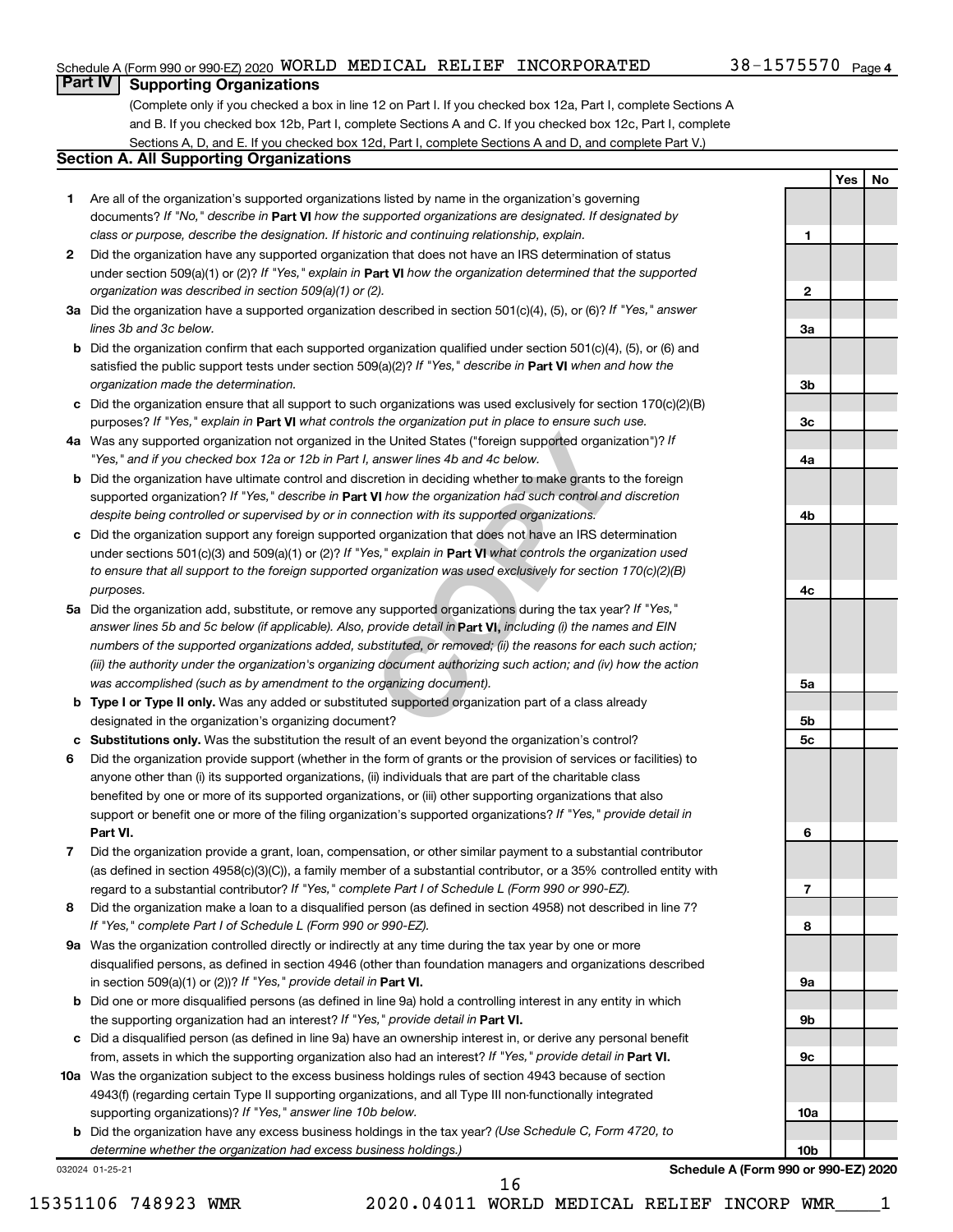#### Schedule A (Form 990 or 990-EZ) 2020  $\,$  WORLD  $\,$  MEDICAL RELIEF INCORPORATED  $\,$  38 – 1575570  $\,$  Page **Part IV | Supporting Organizations** *(continued)*

|              |                                                                                                                                                                                                                                                            |     | Yes        | No  |
|--------------|------------------------------------------------------------------------------------------------------------------------------------------------------------------------------------------------------------------------------------------------------------|-----|------------|-----|
| 11           | Has the organization accepted a gift or contribution from any of the following persons?                                                                                                                                                                    |     |            |     |
|              | a A person who directly or indirectly controls, either alone or together with persons described in lines 11b and                                                                                                                                           |     |            |     |
|              | 11c below, the governing body of a supported organization?                                                                                                                                                                                                 | 11a |            |     |
|              | <b>b</b> A family member of a person described in line 11a above?                                                                                                                                                                                          | 11b |            |     |
|              | c A 35% controlled entity of a person described in line 11a or 11b above? If "Yes" to line 11a, 11b, or 11c, provide                                                                                                                                       |     |            |     |
|              | detail in <b>Part VI.</b>                                                                                                                                                                                                                                  | 11c |            |     |
|              | <b>Section B. Type I Supporting Organizations</b>                                                                                                                                                                                                          |     |            |     |
|              |                                                                                                                                                                                                                                                            |     | <b>Yes</b> | No. |
| 1            | Did the governing body, members of the governing body, officers acting in their official capacity, or membership of one or                                                                                                                                 |     |            |     |
|              | more supported organizations have the power to regularly appoint or elect at least a majority of the organization's officers,                                                                                                                              |     |            |     |
|              | directors, or trustees at all times during the tax year? If "No," describe in Part VI how the supported organization(s)                                                                                                                                    |     |            |     |
|              | effectively operated, supervised, or controlled the organization's activities. If the organization had more than one supported<br>organization, describe how the powers to appoint and/or remove officers, directors, or trustees were allocated among the |     |            |     |
|              | supported organizations and what conditions or restrictions, if any, applied to such powers during the tax year.                                                                                                                                           | 1   |            |     |
| $\mathbf{2}$ | Did the organization operate for the benefit of any supported organization other than the supported                                                                                                                                                        |     |            |     |
|              | organization(s) that operated, supervised, or controlled the supporting organization? If "Yes," explain in                                                                                                                                                 |     |            |     |
|              | Part VI how providing such benefit carried out the purposes of the supported organization(s) that operated,                                                                                                                                                |     |            |     |
|              | supervised, or controlled the supporting organization.                                                                                                                                                                                                     | 2   |            |     |
|              | <b>Section C. Type II Supporting Organizations</b>                                                                                                                                                                                                         |     |            |     |
|              |                                                                                                                                                                                                                                                            |     | <b>Yes</b> | No. |
| 1.           | Were a majority of the organization's directors or trustees during the tax year also a majority of the directors                                                                                                                                           |     |            |     |
|              | or trustees of each of the organization's supported organization(s)? If "No," describe in Part VI how control                                                                                                                                              |     |            |     |
|              | or management of the supporting organization was vested in the same persons that controlled or managed                                                                                                                                                     |     |            |     |
|              | the supported organization(s).                                                                                                                                                                                                                             | 1   |            |     |
|              | Section D. All Type III Supporting Organizations                                                                                                                                                                                                           |     |            |     |
|              |                                                                                                                                                                                                                                                            |     | <b>Yes</b> | No  |
| 1            | Did the organization provide to each of its supported organizations, by the last day of the fifth month of the                                                                                                                                             |     |            |     |
|              | organization's tax year, (i) a written notice describing the type and amount of support provided during the prior tax                                                                                                                                      |     |            |     |
|              | year, (ii) a copy of the Form 990 that was most recently filed as of the date of notification, and (iii) copies of the                                                                                                                                     |     |            |     |
|              | organization's governing documents in effect on the date of notification, to the extent not previously provided?                                                                                                                                           | 1   |            |     |
| 2            | Were any of the organization's officers, directors, or trustees either (i) appointed or elected by the supported                                                                                                                                           |     |            |     |
|              | organization(s) or (ii) serving on the governing body of a supported organization? If "No," explain in Part VI how                                                                                                                                         |     |            |     |
|              | the organization maintained a close and continuous working relationship with the supported organization(s).                                                                                                                                                | 2   |            |     |
| 3            | By reason of the relationship described in line 2, above, did the organization's supported organizations have a                                                                                                                                            |     |            |     |
|              | significant voice in the organization's investment policies and in directing the use of the organization's                                                                                                                                                 |     |            |     |
|              | income or assets at all times during the tax year? If "Yes," describe in Part VI the role the organization's                                                                                                                                               |     |            |     |
|              | supported organizations played in this regard.                                                                                                                                                                                                             | З   |            |     |
|              | Section E. Type III Functionally Integrated Supporting Organizations                                                                                                                                                                                       |     |            |     |
| 1            | Check the box next to the method that the organization used to satisfy the Integral Part Test during the yealsee instructions).                                                                                                                            |     |            |     |
| a            | The organization satisfied the Activities Test. Complete line 2 below.                                                                                                                                                                                     |     |            |     |
| b            | The organization is the parent of each of its supported organizations. Complete line 3 below.                                                                                                                                                              |     |            |     |
| c            | The organization supported a governmental entity. Describe in Part VI how you supported a governmental entity (see instructions).                                                                                                                          |     |            |     |
| 2            | Activities Test. Answer lines 2a and 2b below.                                                                                                                                                                                                             |     | Yes        | No  |
| а            | Did substantially all of the organization's activities during the tax year directly further the exempt purposes of                                                                                                                                         |     |            |     |
|              | the supported organization(s) to which the organization was responsive? If "Yes," then in Part VI identify                                                                                                                                                 |     |            |     |
|              | those supported organizations and explain how these activities directly furthered their exempt purposes,                                                                                                                                                   |     |            |     |
|              | how the organization was responsive to those supported organizations, and how the organization determined                                                                                                                                                  |     |            |     |
|              | that these activities constituted substantially all of its activities.                                                                                                                                                                                     | 2a  |            |     |
|              | <b>b</b> Did the activities described in line 2a, above, constitute activities that, but for the organization's involvement,                                                                                                                               |     |            |     |
|              | one or more of the organization's supported organization(s) would have been engaged in? If "Yes," explain in                                                                                                                                               |     |            |     |
|              | <b>Part VI</b> the reasons for the organization's position that its supported organization(s) would have engaged in                                                                                                                                        |     |            |     |
|              | these activities but for the organization's involvement.                                                                                                                                                                                                   | 2b  |            |     |
| З            | Parent of Supported Organizations. Answer lines 3a and 3b below.                                                                                                                                                                                           |     |            |     |
| а            | Did the organization have the power to regularly appoint or elect a majority of the officers, directors, or                                                                                                                                                |     |            |     |
|              | trustees of each of the supported organizations? If "Yes" or "No" provide details in Part VI.                                                                                                                                                              | За  |            |     |
|              | <b>b</b> Did the organization exercise a substantial degree of direction over the policies, programs, and activities of each                                                                                                                               |     |            |     |
|              | of its supported organizations? If "Yes," describe in Part VI the role played by the organization in this regard.                                                                                                                                          | Зb  |            |     |
|              | Schedule A (Form 990 or 990-EZ) 2020<br>032025 01-25-21                                                                                                                                                                                                    |     |            |     |

15351106 748923 WMR 2020.04011 WORLD MEDICAL RELIEF INCORP WMR\_\_\_\_1

17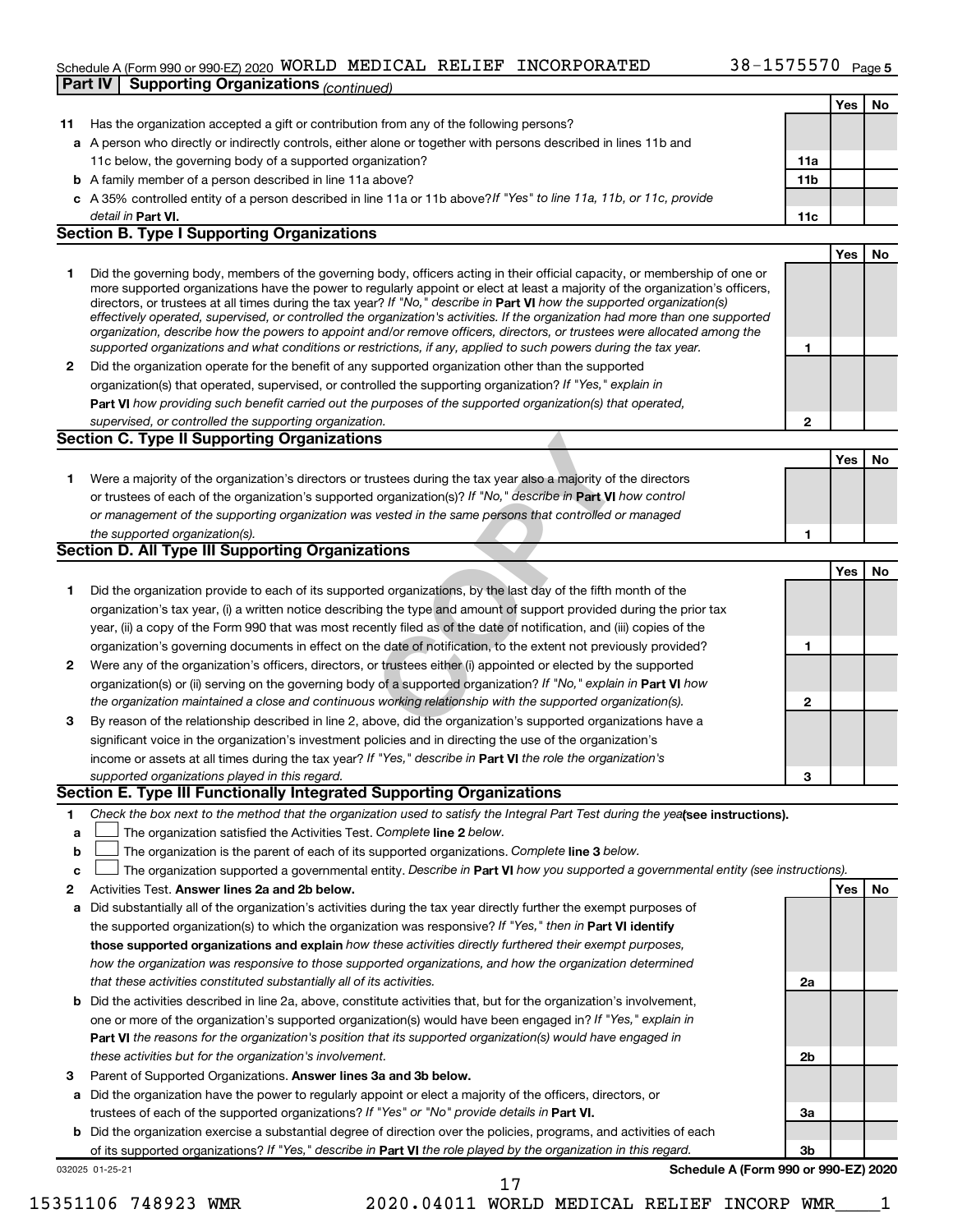#### Schedule A (Form 990 or 990-EZ) 2020  $\,$  WORLD  $\,$  MEDICAL RELIEF INCORPORATED  $\,$  38 – 1575570  $\,$  Page **Part V** | Type III Non-Functionally Integrated 509(a)(3) Supporting Organizations

1 Check here if the organization satisfied the Integral Part Test as a qualifying trust on Nov. 20, 1970 (explain in Part VI). See instructions. All other Type III non-functionally integrated supporting organizations must complete Sections A through E.

|    | Section A - Adjusted Net Income                                                                                                   |                | (A) Prior Year | (B) Current Year<br>(optional) |
|----|-----------------------------------------------------------------------------------------------------------------------------------|----------------|----------------|--------------------------------|
| 1  | Net short-term capital gain                                                                                                       | 1              |                |                                |
| 2  | Recoveries of prior-year distributions                                                                                            | 2              |                |                                |
| З  | Other gross income (see instructions)                                                                                             | 3              |                |                                |
| 4  | Add lines 1 through 3.                                                                                                            | 4              |                |                                |
| 5  | Depreciation and depletion                                                                                                        | 5              |                |                                |
| 6  | Portion of operating expenses paid or incurred for production or                                                                  |                |                |                                |
|    | collection of gross income or for management, conservation, or                                                                    |                |                |                                |
|    | maintenance of property held for production of income (see instructions)                                                          | 6              |                |                                |
| 7  | Other expenses (see instructions)                                                                                                 | 7              |                |                                |
| 8  | Adjusted Net Income (subtract lines 5, 6, and 7 from line 4)                                                                      | 8              |                |                                |
|    | <b>Section B - Minimum Asset Amount</b>                                                                                           |                | (A) Prior Year | (B) Current Year<br>(optional) |
| 1. | Aggregate fair market value of all non-exempt-use assets (see                                                                     |                |                |                                |
|    | instructions for short tax year or assets held for part of year):                                                                 |                |                |                                |
|    | <b>a</b> Average monthly value of securities                                                                                      | 1a             |                |                                |
|    | <b>b</b> Average monthly cash balances                                                                                            | 1 <sub>b</sub> |                |                                |
|    | c Fair market value of other non-exempt-use assets                                                                                | 1 <sub>c</sub> |                |                                |
|    | d Total (add lines 1a, 1b, and 1c)                                                                                                | 1 <sub>d</sub> |                |                                |
|    | e Discount claimed for blockage or other factors                                                                                  |                |                |                                |
|    | (explain in detail in <b>Part VI</b> ):                                                                                           |                |                |                                |
| 2  | Acquisition indebtedness applicable to non-exempt-use assets                                                                      | 2              |                |                                |
| 3  | Subtract line 2 from line 1d.                                                                                                     | 3              |                |                                |
| 4  | Cash deemed held for exempt use. Enter 0.015 of line 3 (for greater amount,                                                       |                |                |                                |
|    | see instructions).                                                                                                                | 4              |                |                                |
| 5  | Net value of non-exempt-use assets (subtract line 4 from line 3)                                                                  | 5              |                |                                |
| 6  | Multiply line 5 by 0.035.                                                                                                         | 6              |                |                                |
| 7  | Recoveries of prior-year distributions                                                                                            | 7              |                |                                |
| 8  | Minimum Asset Amount (add line 7 to line 6)                                                                                       | 8              |                |                                |
|    | <b>Section C - Distributable Amount</b>                                                                                           |                |                | <b>Current Year</b>            |
| 1  | Adjusted net income for prior year (from Section A, line 8, column A)                                                             | 1              |                |                                |
| 2  | Enter 0.85 of line 1.                                                                                                             | $\overline{2}$ |                |                                |
| З  | Minimum asset amount for prior year (from Section B, line 8, column A)                                                            | 3              |                |                                |
| 4  | Enter greater of line 2 or line 3.                                                                                                | 4              |                |                                |
| 5  | Income tax imposed in prior year                                                                                                  | 5              |                |                                |
| 6  | <b>Distributable Amount.</b> Subtract line 5 from line 4, unless subject to                                                       |                |                |                                |
|    | emergency temporary reduction (see instructions).                                                                                 | 6              |                |                                |
| 7  | Check here if the current year is the organization's first as a non-functionally integrated Type III supporting organization (see |                |                |                                |

instructions).

**Schedule A (Form 990 or 990-EZ) 2020**

032026 01-25-21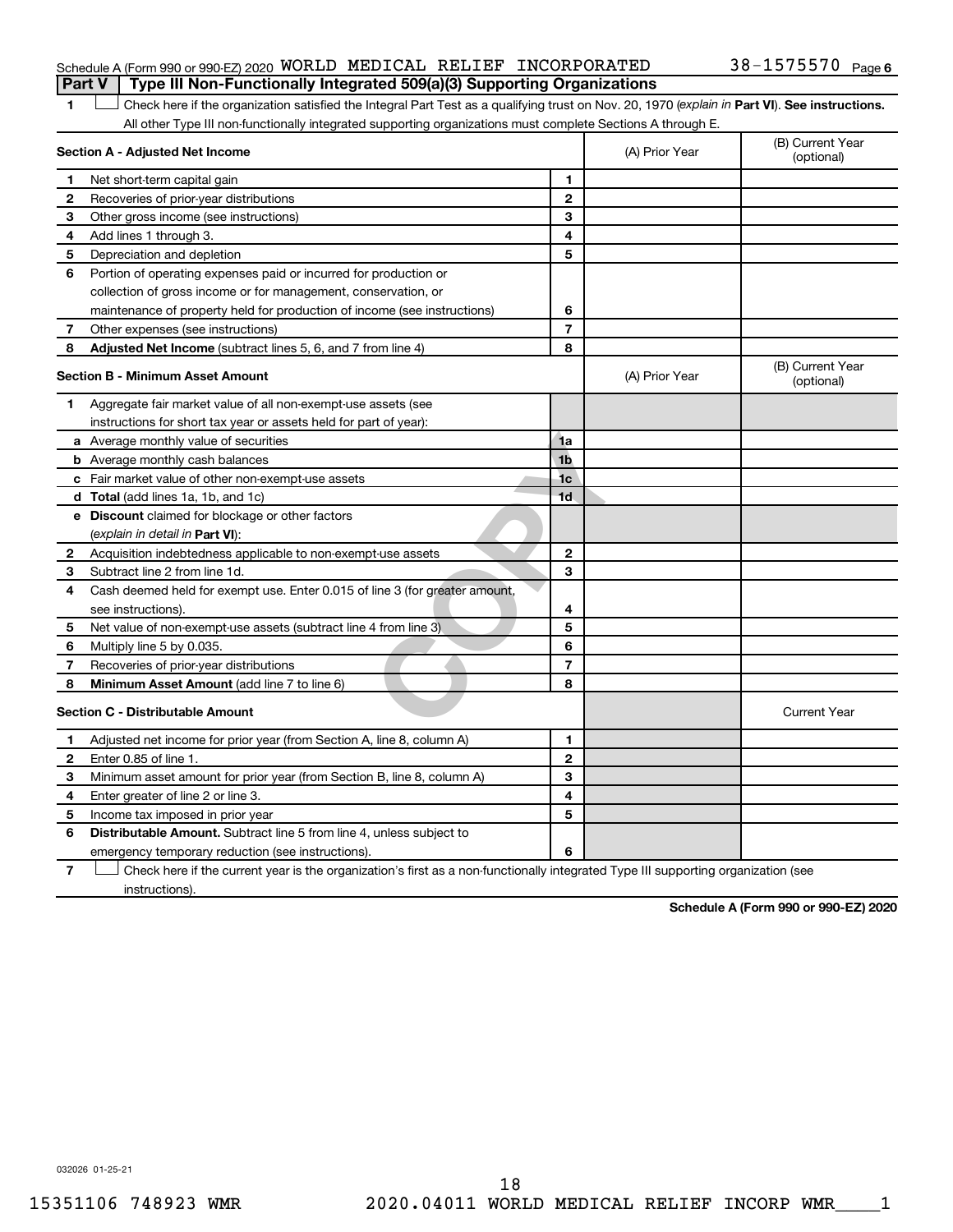#### Schedule A (Form 990 or 990-EZ) 2020 Page WORLD MEDICAL RELIEF INCORPORATED 38-1575570

| <b>Part V</b> | Type III Non-Functionally Integrated 509(a)(3) Supporting Organizations (continued)        |                                    |                                               |    |                                                  |
|---------------|--------------------------------------------------------------------------------------------|------------------------------------|-----------------------------------------------|----|--------------------------------------------------|
|               | <b>Section D - Distributions</b>                                                           |                                    |                                               |    | <b>Current Year</b>                              |
| 1             | Amounts paid to supported organizations to accomplish exempt purposes                      |                                    | 1                                             |    |                                                  |
| 2             | Amounts paid to perform activity that directly furthers exempt purposes of supported       |                                    |                                               |    |                                                  |
|               | organizations, in excess of income from activity                                           |                                    | 2                                             |    |                                                  |
| 3             | Administrative expenses paid to accomplish exempt purposes of supported organizations      |                                    | 3                                             |    |                                                  |
| 4             | Amounts paid to acquire exempt-use assets                                                  |                                    |                                               | 4  |                                                  |
| 5             | Qualified set-aside amounts (prior IRS approval required - provide details in Part VI)     |                                    |                                               | 5  |                                                  |
| 6             | Other distributions ( <i>describe in Part VI</i> ). See instructions.                      |                                    |                                               | 6  |                                                  |
| 7             | Total annual distributions. Add lines 1 through 6.                                         |                                    |                                               | 7  |                                                  |
| 8             | Distributions to attentive supported organizations to which the organization is responsive |                                    |                                               |    |                                                  |
|               | (provide details in Part VI). See instructions.                                            |                                    |                                               | 8  |                                                  |
| 9             | Distributable amount for 2020 from Section C, line 6                                       |                                    |                                               | 9  |                                                  |
| 10            | Line 8 amount divided by line 9 amount                                                     |                                    |                                               | 10 |                                                  |
|               | <b>Section E - Distribution Allocations (see instructions)</b>                             | (i)<br><b>Excess Distributions</b> | (ii)<br><b>Underdistributions</b><br>Pre-2020 |    | (iii)<br><b>Distributable</b><br>Amount for 2020 |
| 1             | Distributable amount for 2020 from Section C, line 6                                       |                                    |                                               |    |                                                  |
| 2             | Underdistributions, if any, for years prior to 2020 (reason-                               |                                    |                                               |    |                                                  |
|               | able cause required - explain in Part VI). See instructions.                               |                                    |                                               |    |                                                  |
| 3             | Excess distributions carryover, if any, to 2020                                            |                                    |                                               |    |                                                  |
|               | a From 2015                                                                                |                                    |                                               |    |                                                  |
|               | $b$ From 2016                                                                              |                                    |                                               |    |                                                  |
|               | c From 2017                                                                                |                                    |                                               |    |                                                  |
|               | <b>d</b> From 2018                                                                         |                                    |                                               |    |                                                  |
|               | e From 2019                                                                                |                                    |                                               |    |                                                  |
|               | f Total of lines 3a through 3e                                                             |                                    |                                               |    |                                                  |
|               | g Applied to underdistributions of prior years                                             |                                    |                                               |    |                                                  |
|               | <b>h</b> Applied to 2020 distributable amount                                              |                                    |                                               |    |                                                  |
| Ť.            | Carryover from 2015 not applied (see instructions)                                         |                                    |                                               |    |                                                  |
|               | Remainder. Subtract lines 3g, 3h, and 3i from line 3f.                                     |                                    |                                               |    |                                                  |
| 4             | Distributions for 2020 from Section D,                                                     |                                    |                                               |    |                                                  |
|               | line 7:                                                                                    |                                    |                                               |    |                                                  |
|               | a Applied to underdistributions of prior years                                             |                                    |                                               |    |                                                  |
|               | <b>b</b> Applied to 2020 distributable amount                                              |                                    |                                               |    |                                                  |
|               | c Remainder. Subtract lines 4a and 4b from line 4.                                         |                                    |                                               |    |                                                  |
| 5             | Remaining underdistributions for years prior to 2020, if                                   |                                    |                                               |    |                                                  |
|               | any. Subtract lines 3g and 4a from line 2. For result greater                              |                                    |                                               |    |                                                  |
|               | than zero, explain in Part VI. See instructions.                                           |                                    |                                               |    |                                                  |
| 6             | Remaining underdistributions for 2020. Subtract lines 3h                                   |                                    |                                               |    |                                                  |
|               | and 4b from line 1. For result greater than zero, explain in                               |                                    |                                               |    |                                                  |
|               | <b>Part VI.</b> See instructions.                                                          |                                    |                                               |    |                                                  |
| 7             | Excess distributions carryover to 2021. Add lines 3j                                       |                                    |                                               |    |                                                  |
|               | and 4c.                                                                                    |                                    |                                               |    |                                                  |
| 8             | Breakdown of line 7:                                                                       |                                    |                                               |    |                                                  |
|               | a Excess from 2016                                                                         |                                    |                                               |    |                                                  |
|               | <b>b</b> Excess from 2017                                                                  |                                    |                                               |    |                                                  |
|               | c Excess from 2018                                                                         |                                    |                                               |    |                                                  |
|               | d Excess from 2019                                                                         |                                    |                                               |    |                                                  |
|               | e Excess from 2020                                                                         |                                    |                                               |    |                                                  |

**Schedule A (Form 990 or 990-EZ) 2020**

032027 01-25-21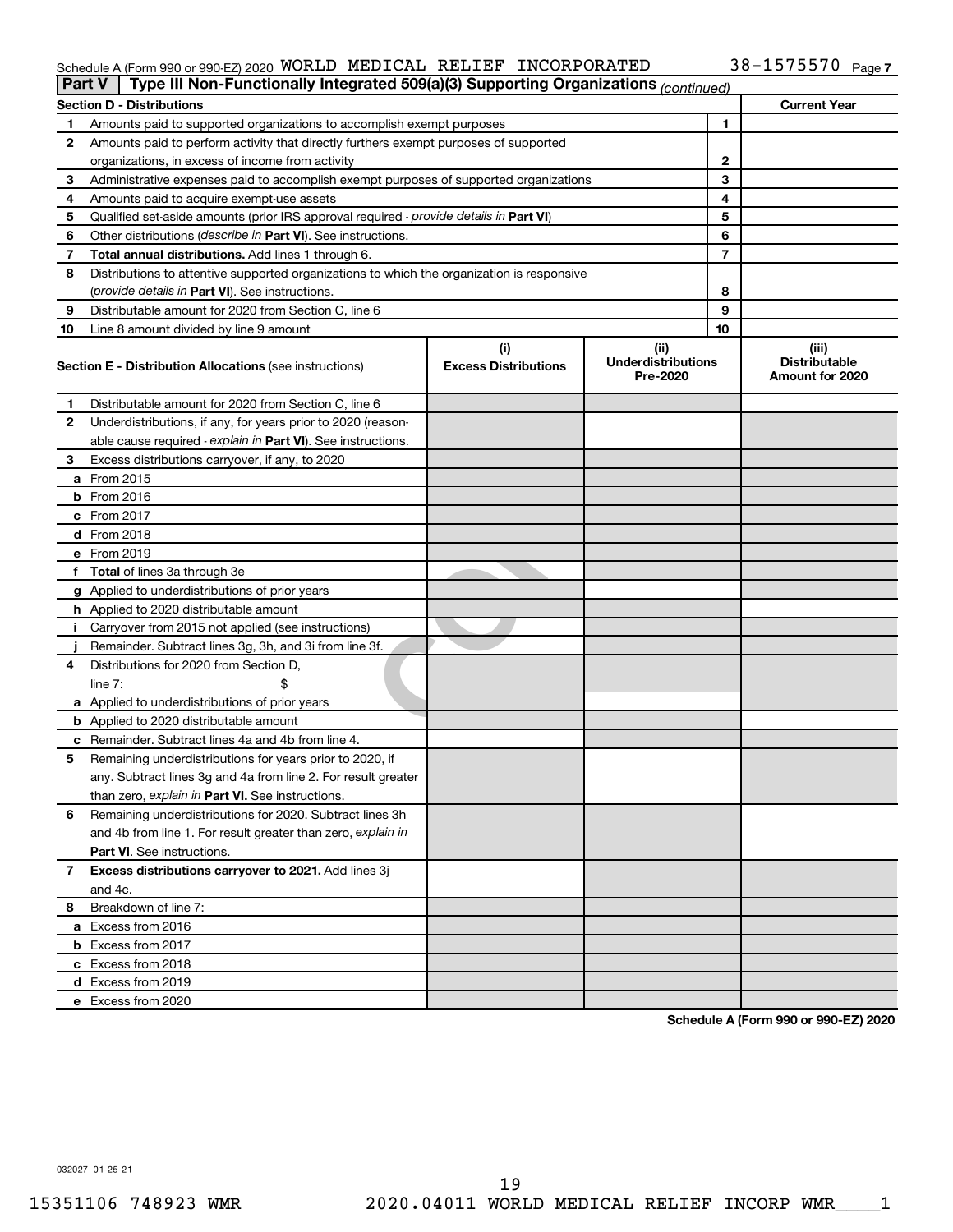|                 |                      |  | Schedule A (Form 990 or 990-EZ) 2020 WORLD MEDICAL RELIEF INCORPORATED                                                                                                                                                                                                                                                                                                                                                                                                                                                                                               |    |  |                                      | 38-1575570 Page 8 |
|-----------------|----------------------|--|----------------------------------------------------------------------------------------------------------------------------------------------------------------------------------------------------------------------------------------------------------------------------------------------------------------------------------------------------------------------------------------------------------------------------------------------------------------------------------------------------------------------------------------------------------------------|----|--|--------------------------------------|-------------------|
| Part VI         |                      |  | Supplemental Information. Provide the explanations required by Part II, line 10; Part II, line 17a or 17b; Part III, line 12;<br>Part IV, Section A, lines 1, 2, 3b, 3c, 4b, 4c, 5a, 6, 9a, 9b, 9c, 11a, 11b, and 11c; Part IV, Section B, lines 1 and 2; Part IV, Section C,<br>line 1; Part IV, Section D, lines 2 and 3; Part IV, Section E, lines 1c, 2a, 2b, 3a, and 3b; Part V, line 1; Part V, Section B, line 1e; Part V,<br>Section D, lines 5, 6, and 8; and Part V, Section E, lines 2, 5, and 6. Also complete this part for any additional information. |    |  |                                      |                   |
|                 | (See instructions.)  |  |                                                                                                                                                                                                                                                                                                                                                                                                                                                                                                                                                                      |    |  |                                      |                   |
|                 |                      |  | SCHEDULE A, PART II, LINE 10, EXPLANATION FOR OTHER INCOME:                                                                                                                                                                                                                                                                                                                                                                                                                                                                                                          |    |  |                                      |                   |
|                 |                      |  |                                                                                                                                                                                                                                                                                                                                                                                                                                                                                                                                                                      |    |  |                                      |                   |
|                 | MISCELLANEOUS INCOME |  |                                                                                                                                                                                                                                                                                                                                                                                                                                                                                                                                                                      |    |  |                                      |                   |
|                 |                      |  |                                                                                                                                                                                                                                                                                                                                                                                                                                                                                                                                                                      |    |  |                                      |                   |
|                 |                      |  |                                                                                                                                                                                                                                                                                                                                                                                                                                                                                                                                                                      |    |  |                                      |                   |
|                 |                      |  |                                                                                                                                                                                                                                                                                                                                                                                                                                                                                                                                                                      |    |  |                                      |                   |
|                 |                      |  |                                                                                                                                                                                                                                                                                                                                                                                                                                                                                                                                                                      |    |  |                                      |                   |
|                 |                      |  |                                                                                                                                                                                                                                                                                                                                                                                                                                                                                                                                                                      |    |  |                                      |                   |
|                 |                      |  |                                                                                                                                                                                                                                                                                                                                                                                                                                                                                                                                                                      |    |  |                                      |                   |
|                 |                      |  |                                                                                                                                                                                                                                                                                                                                                                                                                                                                                                                                                                      |    |  |                                      |                   |
|                 |                      |  |                                                                                                                                                                                                                                                                                                                                                                                                                                                                                                                                                                      |    |  |                                      |                   |
|                 |                      |  |                                                                                                                                                                                                                                                                                                                                                                                                                                                                                                                                                                      |    |  |                                      |                   |
|                 |                      |  |                                                                                                                                                                                                                                                                                                                                                                                                                                                                                                                                                                      |    |  |                                      |                   |
|                 |                      |  |                                                                                                                                                                                                                                                                                                                                                                                                                                                                                                                                                                      |    |  |                                      |                   |
|                 |                      |  |                                                                                                                                                                                                                                                                                                                                                                                                                                                                                                                                                                      |    |  |                                      |                   |
|                 |                      |  |                                                                                                                                                                                                                                                                                                                                                                                                                                                                                                                                                                      |    |  |                                      |                   |
|                 |                      |  |                                                                                                                                                                                                                                                                                                                                                                                                                                                                                                                                                                      |    |  |                                      |                   |
|                 |                      |  |                                                                                                                                                                                                                                                                                                                                                                                                                                                                                                                                                                      |    |  |                                      |                   |
|                 |                      |  |                                                                                                                                                                                                                                                                                                                                                                                                                                                                                                                                                                      |    |  |                                      |                   |
|                 |                      |  |                                                                                                                                                                                                                                                                                                                                                                                                                                                                                                                                                                      |    |  |                                      |                   |
|                 |                      |  |                                                                                                                                                                                                                                                                                                                                                                                                                                                                                                                                                                      |    |  |                                      |                   |
|                 |                      |  |                                                                                                                                                                                                                                                                                                                                                                                                                                                                                                                                                                      |    |  |                                      |                   |
|                 |                      |  |                                                                                                                                                                                                                                                                                                                                                                                                                                                                                                                                                                      |    |  |                                      |                   |
|                 |                      |  |                                                                                                                                                                                                                                                                                                                                                                                                                                                                                                                                                                      |    |  |                                      |                   |
|                 |                      |  |                                                                                                                                                                                                                                                                                                                                                                                                                                                                                                                                                                      |    |  |                                      |                   |
|                 |                      |  |                                                                                                                                                                                                                                                                                                                                                                                                                                                                                                                                                                      |    |  |                                      |                   |
|                 |                      |  |                                                                                                                                                                                                                                                                                                                                                                                                                                                                                                                                                                      |    |  |                                      |                   |
|                 |                      |  |                                                                                                                                                                                                                                                                                                                                                                                                                                                                                                                                                                      |    |  |                                      |                   |
|                 |                      |  |                                                                                                                                                                                                                                                                                                                                                                                                                                                                                                                                                                      |    |  |                                      |                   |
|                 |                      |  |                                                                                                                                                                                                                                                                                                                                                                                                                                                                                                                                                                      |    |  |                                      |                   |
|                 |                      |  |                                                                                                                                                                                                                                                                                                                                                                                                                                                                                                                                                                      |    |  |                                      |                   |
|                 |                      |  |                                                                                                                                                                                                                                                                                                                                                                                                                                                                                                                                                                      |    |  |                                      |                   |
|                 |                      |  |                                                                                                                                                                                                                                                                                                                                                                                                                                                                                                                                                                      |    |  |                                      |                   |
|                 |                      |  |                                                                                                                                                                                                                                                                                                                                                                                                                                                                                                                                                                      |    |  |                                      |                   |
|                 |                      |  |                                                                                                                                                                                                                                                                                                                                                                                                                                                                                                                                                                      |    |  |                                      |                   |
|                 |                      |  |                                                                                                                                                                                                                                                                                                                                                                                                                                                                                                                                                                      |    |  |                                      |                   |
|                 |                      |  |                                                                                                                                                                                                                                                                                                                                                                                                                                                                                                                                                                      |    |  |                                      |                   |
| 032028 01-25-21 |                      |  |                                                                                                                                                                                                                                                                                                                                                                                                                                                                                                                                                                      |    |  | Schedule A (Form 990 or 990-EZ) 2020 |                   |
|                 |                      |  |                                                                                                                                                                                                                                                                                                                                                                                                                                                                                                                                                                      | 20 |  |                                      |                   |
|                 | 15351106 748923 WMR  |  | 2020.04011 WORLD MEDICAL RELIEF INCORP WMR                                                                                                                                                                                                                                                                                                                                                                                                                                                                                                                           |    |  |                                      |                   |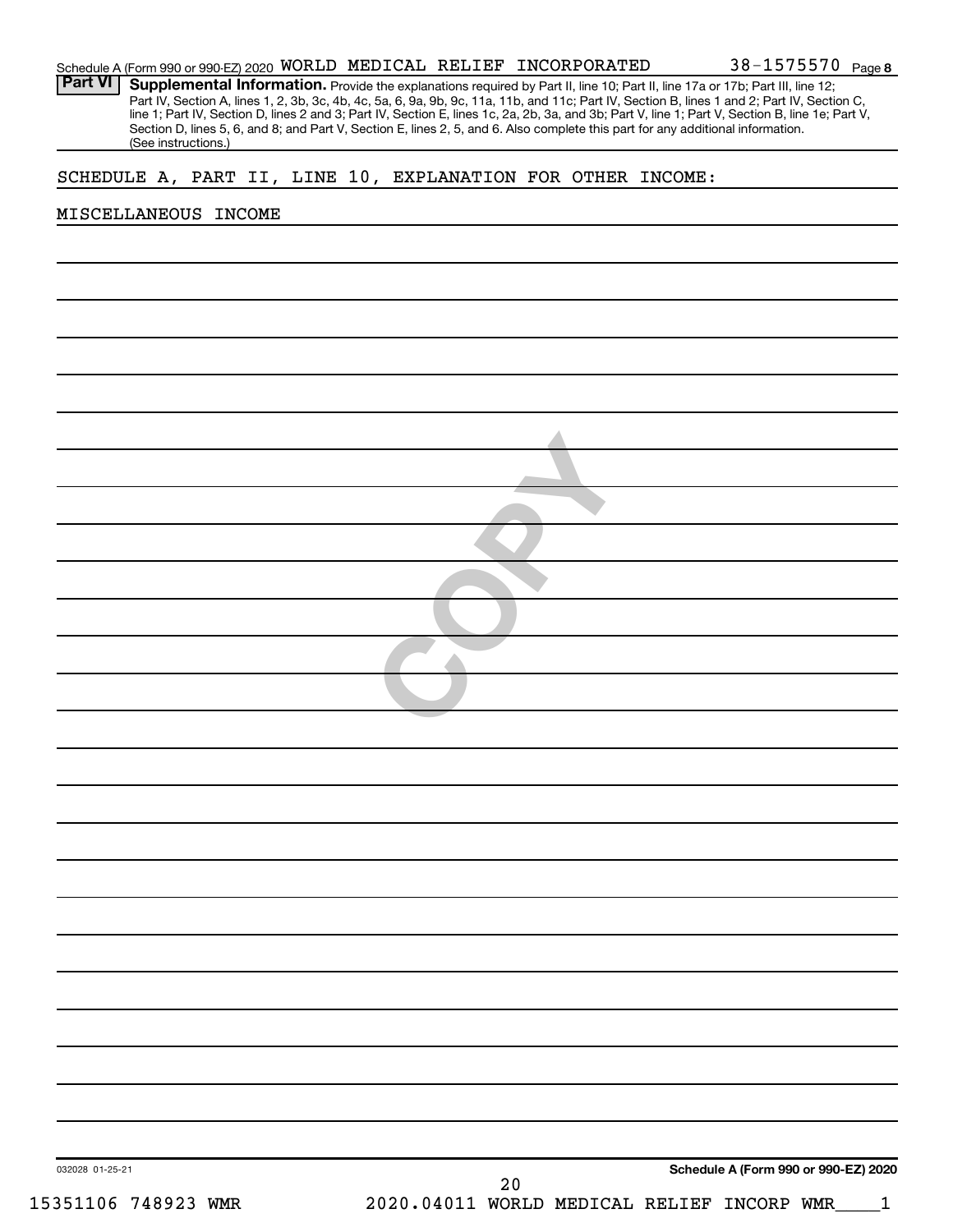| (Form 990) |  |
|------------|--|
|------------|--|

# **SCHEDULE D Supplemental Financial Statements**<br> **Example 5 Agent IV** line 6 7 A 9 10 11a 11b 11d 11d 11d 11d 12a or 12b

**(Form 990) | Complete if the organization answered "Yes" on Form 990, Part IV, line 6, 7, 8, 9, 10, 11a, 11b, 11c, 11d, 11e, 11f, 12a, or 12b.**

**| Attach to Form 990. |Go to www.irs.gov/Form990 for instructions and the latest information.**



Department of the Treasury Internal Revenue Service

**Name of the organization Employer identification number** WORLD MEDICAL RELIEF INCORPORATED

|    |                                                                                                                                                | (a) Donor advised funds | (b) Funds and other accounts                          |
|----|------------------------------------------------------------------------------------------------------------------------------------------------|-------------------------|-------------------------------------------------------|
| 1  |                                                                                                                                                |                         |                                                       |
| 2  | Aggregate value of contributions to (during year)                                                                                              |                         |                                                       |
| З  |                                                                                                                                                |                         |                                                       |
| 4  |                                                                                                                                                |                         |                                                       |
| 5  | Did the organization inform all donors and donor advisors in writing that the assets held in donor advised funds                               |                         |                                                       |
|    |                                                                                                                                                |                         | Yes<br><b>No</b>                                      |
| 6  | Did the organization inform all grantees, donors, and donor advisors in writing that grant funds can be used only                              |                         |                                                       |
|    | for charitable purposes and not for the benefit of the donor or donor advisor, or for any other purpose conferring                             |                         |                                                       |
|    |                                                                                                                                                |                         | Yes<br>No                                             |
|    | Part II<br>Conservation Easements. Complete if the organization answered "Yes" on Form 990, Part IV, line 7.                                   |                         |                                                       |
| 1. | Purpose(s) of conservation easements held by the organization (check all that apply).                                                          |                         |                                                       |
|    | Preservation of land for public use (for example, recreation or education)                                                                     |                         | Preservation of a historically important land area    |
|    | Protection of natural habitat                                                                                                                  |                         | Preservation of a certified historic structure        |
|    | Preservation of open space                                                                                                                     |                         |                                                       |
| 2  | Complete lines 2a through 2d if the organization held a qualified conservation contribution in the form of a conservation easement on the last |                         |                                                       |
|    | day of the tax year.                                                                                                                           |                         | Held at the End of the Tax Year                       |
| а  |                                                                                                                                                |                         | 2a                                                    |
|    | Total acreage restricted by conservation easements                                                                                             |                         | 2 <sub>b</sub>                                        |
|    |                                                                                                                                                |                         | 2c                                                    |
| d  | Number of conservation easements included in (c) acquired after 7/25/06, and not on a historic structure                                       |                         |                                                       |
|    | listed in the National Register [111] March 1997 (120) 1997 (120) 1998 (130) 1998 (130) 1999 (130) 1999 (130) 1                                |                         | 2d                                                    |
| 3  | Number of conservation easements modified, transferred, released, extinguished, or terminated by the organization during the tax               |                         |                                                       |
|    | year                                                                                                                                           |                         |                                                       |
| 4  | Number of states where property subject to conservation easement is located >                                                                  |                         |                                                       |
| 5  | Does the organization have a written policy regarding the periodic monitoring, inspection, handling of                                         |                         |                                                       |
|    | violations, and enforcement of the conservation easements it holds?                                                                            |                         | Yes<br><b>No</b>                                      |
| 6  | Staff and volunteer hours devoted to monitoring, inspecting, handling of violations, and enforcing conservation easements during the year      |                         |                                                       |
|    |                                                                                                                                                |                         |                                                       |
| 7  | Amount of expenses incurred in monitoring, inspecting, handling of violations, and enforcing conservation easements during the year            |                         |                                                       |
|    | $\blacktriangleright$ \$                                                                                                                       |                         |                                                       |
| 8  | Does each conservation easement reported on line 2(d) above satisfy the requirements of section 170(h)(4)(B)(i)                                |                         |                                                       |
|    |                                                                                                                                                |                         | Yes<br>No                                             |
| 9  | In Part XIII, describe how the organization reports conservation easements in its revenue and expense statement and                            |                         |                                                       |
|    | balance sheet, and include, if applicable, the text of the footnote to the organization's financial statements that describes the              |                         |                                                       |
|    | organization's accounting for conservation easements.                                                                                          |                         |                                                       |
|    | Organizations Maintaining Collections of Art, Historical Treasures, or Other Similar Assets.<br>Part III                                       |                         |                                                       |
|    | Complete if the organization answered "Yes" on Form 990, Part IV, line 8.                                                                      |                         |                                                       |
|    | 1a If the organization elected, as permitted under FASB ASC 958, not to report in its revenue statement and balance sheet works                |                         |                                                       |
|    | of art, historical treasures, or other similar assets held for public exhibition, education, or research in furtherance of public              |                         |                                                       |
|    | service, provide in Part XIII the text of the footnote to its financial statements that describes these items.                                 |                         |                                                       |
|    |                                                                                                                                                |                         |                                                       |
|    |                                                                                                                                                |                         |                                                       |
|    | <b>b</b> If the organization elected, as permitted under FASB ASC 958, to report in its revenue statement and balance sheet works of           |                         |                                                       |
|    | art, historical treasures, or other similar assets held for public exhibition, education, or research in furtherance of public service,        |                         |                                                       |
|    | provide the following amounts relating to these items:                                                                                         |                         |                                                       |
|    |                                                                                                                                                |                         |                                                       |
|    | (ii) Assets included in Form 990, Part X                                                                                                       |                         | $\blacktriangleright$ \$                              |
| 2  | If the organization received or held works of art, historical treasures, or other similar assets for financial gain, provide                   |                         |                                                       |
|    | the following amounts required to be reported under FASB ASC 958 relating to these items:                                                      |                         |                                                       |
| а  |                                                                                                                                                |                         | - \$                                                  |
|    | LHA For Paperwork Reduction Act Notice, see the Instructions for Form 990.                                                                     |                         | $\blacktriangleright$ s<br>Schedule D (Form 990) 2020 |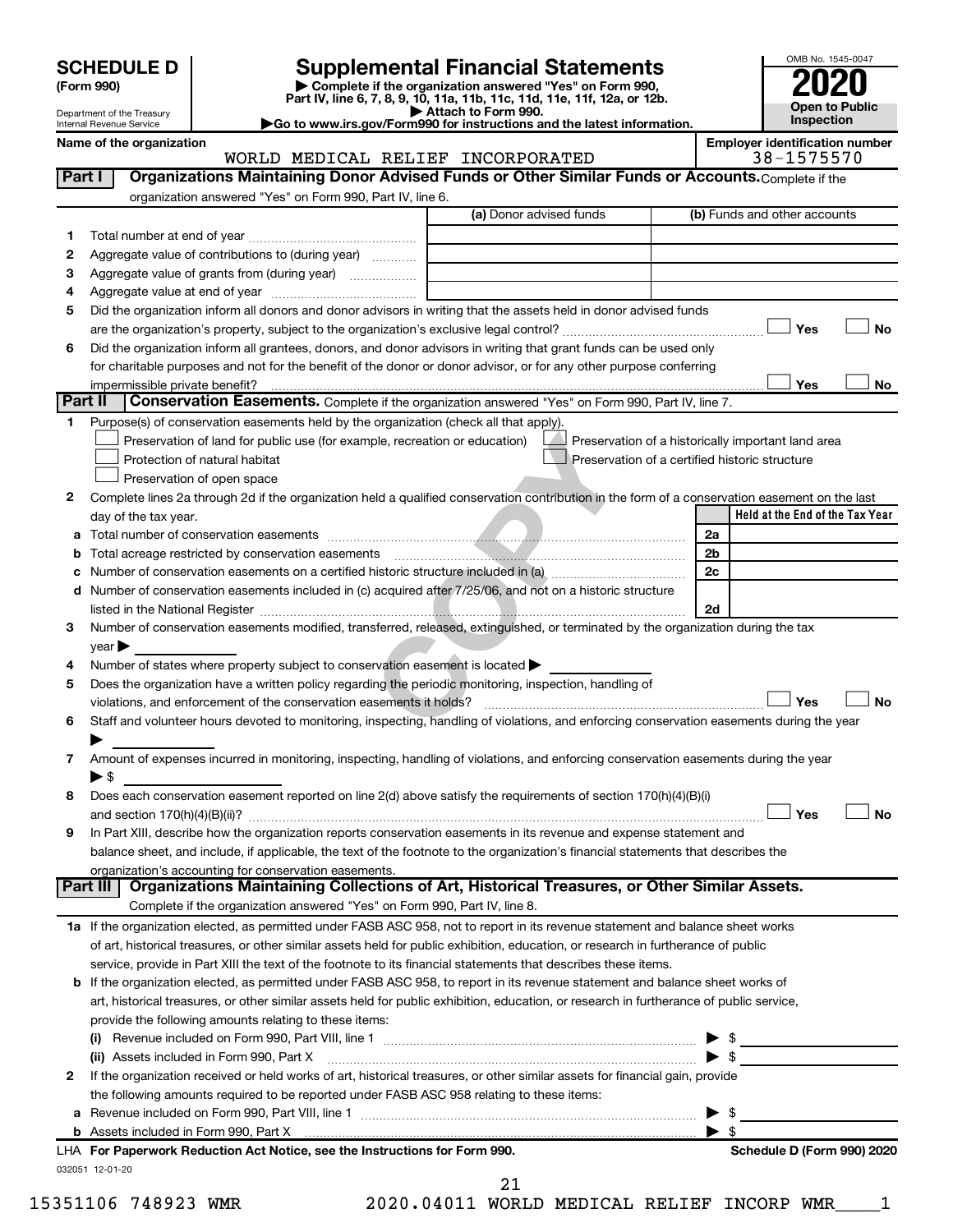|               | Schedule D (Form 990) 2020                                                                                                                                                                                                     | WORLD MEDICAL RELIEF INCORPORATED |                |                                                                                                                                                                                                                                |         |                 | 38-1575570 Page 2          |                     |         |         |
|---------------|--------------------------------------------------------------------------------------------------------------------------------------------------------------------------------------------------------------------------------|-----------------------------------|----------------|--------------------------------------------------------------------------------------------------------------------------------------------------------------------------------------------------------------------------------|---------|-----------------|----------------------------|---------------------|---------|---------|
|               | Organizations Maintaining Collections of Art, Historical Treasures, or Other Similar Assets (continued)<br>Part III                                                                                                            |                                   |                |                                                                                                                                                                                                                                |         |                 |                            |                     |         |         |
| 3             | Using the organization's acquisition, accession, and other records, check any of the following that make significant use of its                                                                                                |                                   |                |                                                                                                                                                                                                                                |         |                 |                            |                     |         |         |
|               | collection items (check all that apply):                                                                                                                                                                                       |                                   |                |                                                                                                                                                                                                                                |         |                 |                            |                     |         |         |
| a             | Public exhibition                                                                                                                                                                                                              |                                   |                | Loan or exchange program                                                                                                                                                                                                       |         |                 |                            |                     |         |         |
| b             | Scholarly research                                                                                                                                                                                                             | e                                 |                | Other the contract of the contract of the contract of the contract of the contract of the contract of the contract of the contract of the contract of the contract of the contract of the contract of the contract of the cont |         |                 |                            |                     |         |         |
| c             | Preservation for future generations                                                                                                                                                                                            |                                   |                |                                                                                                                                                                                                                                |         |                 |                            |                     |         |         |
| 4             | Provide a description of the organization's collections and explain how they further the organization's exempt purpose in Part XIII.                                                                                           |                                   |                |                                                                                                                                                                                                                                |         |                 |                            |                     |         |         |
| 5             | During the year, did the organization solicit or receive donations of art, historical treasures, or other similar assets                                                                                                       |                                   |                |                                                                                                                                                                                                                                |         |                 |                            |                     |         |         |
|               |                                                                                                                                                                                                                                |                                   |                |                                                                                                                                                                                                                                |         |                 |                            | Yes                 |         | No      |
|               | <b>Part IV</b><br><b>Escrow and Custodial Arrangements.</b> Complete if the organization answered "Yes" on Form 990, Part IV, line 9, or                                                                                       |                                   |                |                                                                                                                                                                                                                                |         |                 |                            |                     |         |         |
|               | reported an amount on Form 990, Part X, line 21.                                                                                                                                                                               |                                   |                |                                                                                                                                                                                                                                |         |                 |                            |                     |         |         |
|               | 1a Is the organization an agent, trustee, custodian or other intermediary for contributions or other assets not included                                                                                                       |                                   |                |                                                                                                                                                                                                                                |         |                 |                            |                     |         |         |
|               | on Form 990, Part X? [11] matter contracts and contracts and contracts are contracted as a form 990, Part X?                                                                                                                   |                                   |                |                                                                                                                                                                                                                                |         |                 |                            | Yes                 |         | No      |
|               | <b>b</b> If "Yes," explain the arrangement in Part XIII and complete the following table:                                                                                                                                      |                                   |                |                                                                                                                                                                                                                                |         |                 |                            |                     |         |         |
|               |                                                                                                                                                                                                                                |                                   |                |                                                                                                                                                                                                                                |         |                 |                            | Amount              |         |         |
|               | c Beginning balance measurements and the contract of the contract of the contract of the contract of the contract of the contract of the contract of the contract of the contract of the contract of the contract of the contr |                                   |                |                                                                                                                                                                                                                                |         | 1c              |                            |                     |         |         |
|               | d Additions during the year manufactured and an account of the year manufactured and account of the year manufactured and account of the year manufactured and account of the year manufactured and account of the year manufa |                                   |                |                                                                                                                                                                                                                                |         | 1d              |                            |                     |         |         |
|               | e Distributions during the year manufactured and contained and contained and contained and contained and contained and contained and contained and contained and contained and contained and contained and contained and conta |                                   |                |                                                                                                                                                                                                                                |         | 1e              |                            |                     |         |         |
| Ť.            |                                                                                                                                                                                                                                |                                   |                |                                                                                                                                                                                                                                |         | 1f              |                            |                     |         |         |
|               | 2a Did the organization include an amount on Form 990, Part X, line 21, for escrow or custodial account liability?                                                                                                             |                                   |                |                                                                                                                                                                                                                                |         |                 | .                          | Yes                 |         | No      |
|               |                                                                                                                                                                                                                                |                                   |                |                                                                                                                                                                                                                                |         |                 |                            |                     |         |         |
| <b>Part V</b> | <b>Endowment Funds.</b> Complete if the organization answered "Yes" on Form 990, Part IV, line 10.                                                                                                                             |                                   |                |                                                                                                                                                                                                                                |         |                 |                            |                     |         |         |
|               |                                                                                                                                                                                                                                | (a) Current year                  | (b) Prior year | (c) Two years back                                                                                                                                                                                                             |         |                 | (d) Three years back       | (e) Four years back |         |         |
|               | 1a Beginning of year balance                                                                                                                                                                                                   | 13,300.                           | 11,261.        |                                                                                                                                                                                                                                | 11,924. |                 | 10,850.                    |                     |         | 10,652. |
| b             |                                                                                                                                                                                                                                |                                   |                |                                                                                                                                                                                                                                |         |                 |                            |                     |         | 859.    |
|               | 1,694.<br>2,095.<br>$-607.$<br>1,708.<br>Net investment earnings, gains, and losses<br>с<br>506                                                                                                                                |                                   |                |                                                                                                                                                                                                                                |         |                 |                            |                     |         | 545.    |
|               | d Grants or scholarships                                                                                                                                                                                                       |                                   |                |                                                                                                                                                                                                                                |         |                 |                            |                     |         |         |
|               | e Other expenditures for facilities                                                                                                                                                                                            |                                   |                |                                                                                                                                                                                                                                |         |                 |                            |                     |         |         |
|               | and programs                                                                                                                                                                                                                   | 60.                               |                | 56.                                                                                                                                                                                                                            | 56.     |                 | 128,                       |                     |         | 116.    |
|               | f Administrative expenses                                                                                                                                                                                                      | 14.934.                           | 13,300.        |                                                                                                                                                                                                                                | 11,261. |                 | 11,924.                    |                     |         | 10,850. |
| g<br>2        | Provide the estimated percentage of the current year end balance (line 1g, column (a)) held as:                                                                                                                                |                                   |                |                                                                                                                                                                                                                                |         |                 |                            |                     |         |         |
|               | Board designated or quasi-endowment                                                                                                                                                                                            | 33.0400                           | %              |                                                                                                                                                                                                                                |         |                 |                            |                     |         |         |
| а<br>b        | Permanent endowment > 66.9600                                                                                                                                                                                                  | $\%$                              |                |                                                                                                                                                                                                                                |         |                 |                            |                     |         |         |
|               | c Term endowment $\blacktriangleright$                                                                                                                                                                                         | %                                 |                |                                                                                                                                                                                                                                |         |                 |                            |                     |         |         |
|               | The percentages on lines 2a, 2b, and 2c should equal 100%.                                                                                                                                                                     |                                   |                |                                                                                                                                                                                                                                |         |                 |                            |                     |         |         |
|               | 3a Are there endowment funds not in the possession of the organization that are held and administered for the organization                                                                                                     |                                   |                |                                                                                                                                                                                                                                |         |                 |                            |                     |         |         |
|               | by:                                                                                                                                                                                                                            |                                   |                |                                                                                                                                                                                                                                |         |                 |                            |                     | Yes     | No      |
|               | (i)                                                                                                                                                                                                                            |                                   |                |                                                                                                                                                                                                                                |         |                 |                            | 3a(i)               | X       |         |
|               |                                                                                                                                                                                                                                |                                   |                |                                                                                                                                                                                                                                |         |                 |                            | 3a(ii)              |         | X       |
|               |                                                                                                                                                                                                                                |                                   |                |                                                                                                                                                                                                                                |         |                 |                            | 3b                  |         |         |
| 4             | Describe in Part XIII the intended uses of the organization's endowment funds.                                                                                                                                                 |                                   |                |                                                                                                                                                                                                                                |         |                 |                            |                     |         |         |
|               | <b>Part VI</b><br>Land, Buildings, and Equipment.                                                                                                                                                                              |                                   |                |                                                                                                                                                                                                                                |         |                 |                            |                     |         |         |
|               | Complete if the organization answered "Yes" on Form 990, Part IV, line 11a. See Form 990, Part X, line 10.                                                                                                                     |                                   |                |                                                                                                                                                                                                                                |         |                 |                            |                     |         |         |
|               | Description of property                                                                                                                                                                                                        | (a) Cost or other                 |                | (b) Cost or other                                                                                                                                                                                                              |         | (c) Accumulated |                            | (d) Book value      |         |         |
|               |                                                                                                                                                                                                                                | basis (investment)                |                | basis (other)                                                                                                                                                                                                                  |         | depreciation    |                            |                     |         |         |
|               |                                                                                                                                                                                                                                |                                   |                |                                                                                                                                                                                                                                |         |                 |                            |                     |         |         |
|               |                                                                                                                                                                                                                                |                                   |                |                                                                                                                                                                                                                                |         |                 |                            |                     |         |         |
|               |                                                                                                                                                                                                                                |                                   |                |                                                                                                                                                                                                                                |         |                 |                            |                     |         |         |
|               |                                                                                                                                                                                                                                |                                   |                | 34,905.                                                                                                                                                                                                                        |         | 31,024.         |                            |                     | 3,881.  |         |
|               |                                                                                                                                                                                                                                |                                   |                | 176, 354.                                                                                                                                                                                                                      |         | 107,930.        |                            |                     | 68,424. |         |
|               | Total. Add lines 1a through 1e. (Column (d) must equal Form 990, Part X, column (B), line 10c.)                                                                                                                                |                                   |                |                                                                                                                                                                                                                                |         |                 |                            |                     | 72,305. |         |
|               |                                                                                                                                                                                                                                |                                   |                |                                                                                                                                                                                                                                |         |                 | Schedule D (Form 990) 2020 |                     |         |         |

032052 12-01-20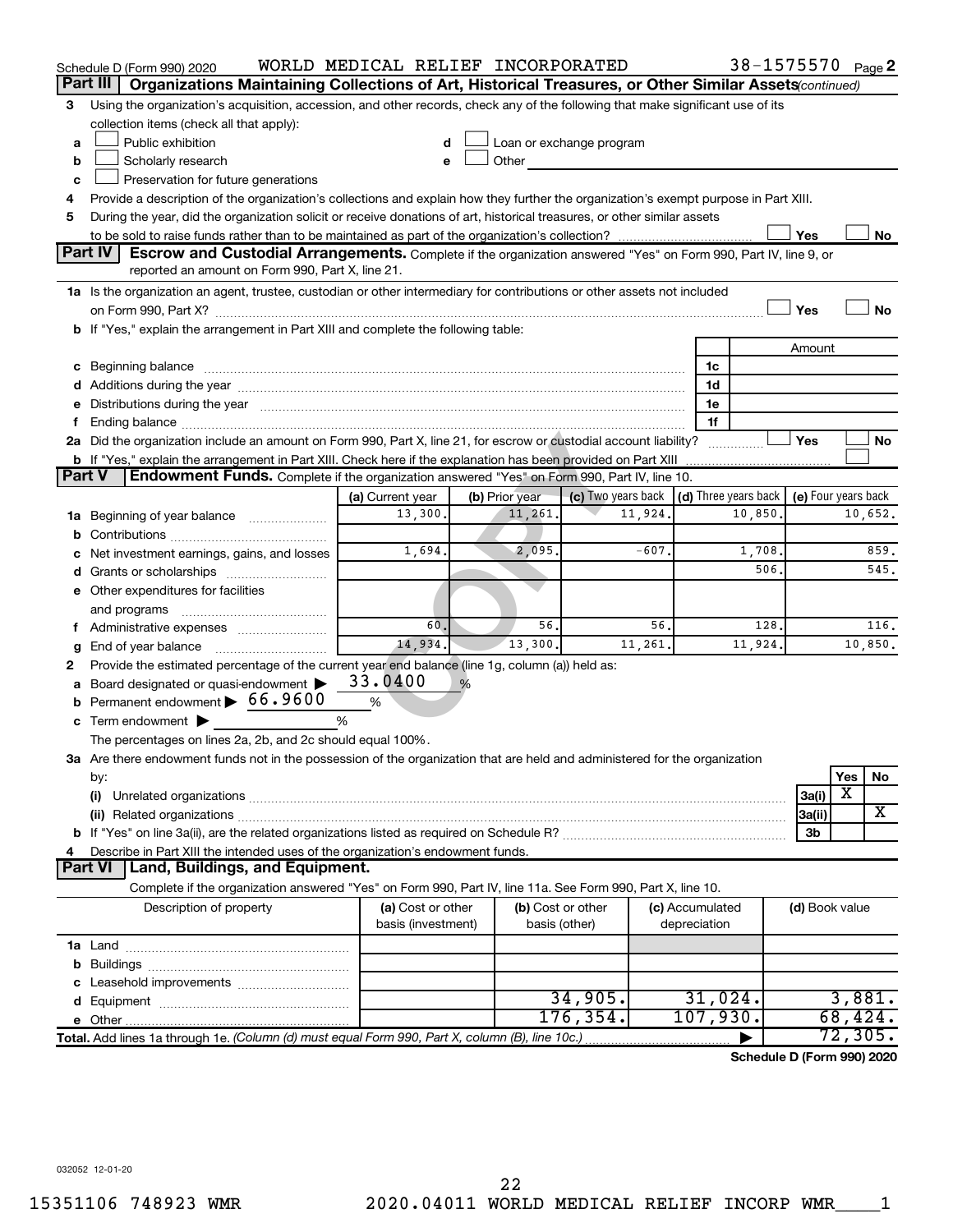|                  | Schedule D (Form 990) 2020                                                                                        |                              | WORLD MEDICAL RELIEF INCORPORATED |  | 38-1575570<br>Page 3                                                                                                                                                                                                                                                                                    |
|------------------|-------------------------------------------------------------------------------------------------------------------|------------------------------|-----------------------------------|--|---------------------------------------------------------------------------------------------------------------------------------------------------------------------------------------------------------------------------------------------------------------------------------------------------------|
| <b>Part VIII</b> | <b>Investments - Other Securities.</b>                                                                            |                              |                                   |  |                                                                                                                                                                                                                                                                                                         |
|                  | Complete if the organization answered "Yes" on Form 990, Part IV, line 11b. See Form 990, Part X, line 12.        |                              |                                   |  |                                                                                                                                                                                                                                                                                                         |
|                  | (a) Description of security or category (including name of security)                                              |                              | (b) Book value                    |  | (c) Method of valuation: Cost or end-of-year market value                                                                                                                                                                                                                                               |
|                  | (1) Financial derivatives                                                                                         |                              |                                   |  |                                                                                                                                                                                                                                                                                                         |
|                  |                                                                                                                   |                              |                                   |  |                                                                                                                                                                                                                                                                                                         |
| (3) Other        |                                                                                                                   |                              |                                   |  |                                                                                                                                                                                                                                                                                                         |
| (A)              |                                                                                                                   |                              |                                   |  |                                                                                                                                                                                                                                                                                                         |
| (B)              |                                                                                                                   |                              |                                   |  |                                                                                                                                                                                                                                                                                                         |
| (C)              |                                                                                                                   |                              |                                   |  |                                                                                                                                                                                                                                                                                                         |
| (D)              |                                                                                                                   |                              |                                   |  |                                                                                                                                                                                                                                                                                                         |
| (E)              |                                                                                                                   |                              |                                   |  |                                                                                                                                                                                                                                                                                                         |
| (F)              |                                                                                                                   |                              |                                   |  |                                                                                                                                                                                                                                                                                                         |
| (G)              |                                                                                                                   |                              |                                   |  |                                                                                                                                                                                                                                                                                                         |
| (H)              |                                                                                                                   |                              |                                   |  |                                                                                                                                                                                                                                                                                                         |
|                  | Total. (Col. (b) must equal Form 990, Part X, col. (B) line 12.)                                                  |                              |                                   |  |                                                                                                                                                                                                                                                                                                         |
|                  | Part VIII Investments - Program Related.                                                                          |                              |                                   |  |                                                                                                                                                                                                                                                                                                         |
|                  | Complete if the organization answered "Yes" on Form 990, Part IV, line 11c. See Form 990, Part X, line 13.        |                              |                                   |  |                                                                                                                                                                                                                                                                                                         |
|                  | (a) Description of investment                                                                                     |                              | (b) Book value                    |  | (c) Method of valuation: Cost or end-of-year market value                                                                                                                                                                                                                                               |
| (1)              |                                                                                                                   |                              |                                   |  |                                                                                                                                                                                                                                                                                                         |
| (2)              |                                                                                                                   |                              |                                   |  |                                                                                                                                                                                                                                                                                                         |
| (3)              |                                                                                                                   |                              |                                   |  |                                                                                                                                                                                                                                                                                                         |
| (4)              |                                                                                                                   |                              |                                   |  |                                                                                                                                                                                                                                                                                                         |
| (5)              |                                                                                                                   |                              |                                   |  |                                                                                                                                                                                                                                                                                                         |
| (6)              |                                                                                                                   |                              |                                   |  |                                                                                                                                                                                                                                                                                                         |
| (7)              |                                                                                                                   |                              |                                   |  |                                                                                                                                                                                                                                                                                                         |
| (8)              |                                                                                                                   |                              |                                   |  |                                                                                                                                                                                                                                                                                                         |
| (9)              |                                                                                                                   |                              |                                   |  |                                                                                                                                                                                                                                                                                                         |
| Part IX          | Total. (Col. (b) must equal Form 990, Part X, col. (B) line 13.)<br><b>Other Assets.</b>                          |                              |                                   |  |                                                                                                                                                                                                                                                                                                         |
|                  |                                                                                                                   |                              |                                   |  |                                                                                                                                                                                                                                                                                                         |
|                  | Complete if the organization answered "Yes" on Form 990, Part IV, line 11d. See Form 990, Part X, line 15.        |                              | (a) Description                   |  | (b) Book value                                                                                                                                                                                                                                                                                          |
|                  |                                                                                                                   |                              |                                   |  |                                                                                                                                                                                                                                                                                                         |
| (1)              |                                                                                                                   |                              |                                   |  |                                                                                                                                                                                                                                                                                                         |
| (2)              |                                                                                                                   |                              |                                   |  |                                                                                                                                                                                                                                                                                                         |
| (3)              |                                                                                                                   |                              |                                   |  |                                                                                                                                                                                                                                                                                                         |
| (4)              |                                                                                                                   |                              |                                   |  |                                                                                                                                                                                                                                                                                                         |
| (5)              |                                                                                                                   |                              |                                   |  |                                                                                                                                                                                                                                                                                                         |
| (6)              |                                                                                                                   |                              |                                   |  |                                                                                                                                                                                                                                                                                                         |
| (7)<br>(8)       |                                                                                                                   |                              |                                   |  |                                                                                                                                                                                                                                                                                                         |
| (9)              |                                                                                                                   |                              |                                   |  |                                                                                                                                                                                                                                                                                                         |
|                  | Total. (Column (b) must equal Form 990, Part X, col. (B) line 15.)                                                |                              |                                   |  |                                                                                                                                                                                                                                                                                                         |
| Part X           | <b>Other Liabilities.</b>                                                                                         |                              |                                   |  |                                                                                                                                                                                                                                                                                                         |
|                  | Complete if the organization answered "Yes" on Form 990, Part IV, line 11e or 11f. See Form 990, Part X, line 25. |                              |                                   |  |                                                                                                                                                                                                                                                                                                         |
| 1.               |                                                                                                                   | (a) Description of liability |                                   |  | (b) Book value                                                                                                                                                                                                                                                                                          |
| (1)              | Federal income taxes                                                                                              |                              |                                   |  |                                                                                                                                                                                                                                                                                                         |
| (2)              |                                                                                                                   |                              |                                   |  |                                                                                                                                                                                                                                                                                                         |
| (3)              |                                                                                                                   |                              |                                   |  |                                                                                                                                                                                                                                                                                                         |
| (4)              |                                                                                                                   |                              |                                   |  |                                                                                                                                                                                                                                                                                                         |
| (5)              |                                                                                                                   |                              |                                   |  |                                                                                                                                                                                                                                                                                                         |
| (6)              |                                                                                                                   |                              |                                   |  |                                                                                                                                                                                                                                                                                                         |
| (7)              |                                                                                                                   |                              |                                   |  |                                                                                                                                                                                                                                                                                                         |
| (8)              |                                                                                                                   |                              |                                   |  |                                                                                                                                                                                                                                                                                                         |
| (9)              |                                                                                                                   |                              |                                   |  |                                                                                                                                                                                                                                                                                                         |
|                  |                                                                                                                   |                              |                                   |  |                                                                                                                                                                                                                                                                                                         |
|                  |                                                                                                                   |                              |                                   |  |                                                                                                                                                                                                                                                                                                         |
|                  |                                                                                                                   |                              |                                   |  | 2. Liability for uncertain tax positions. In Part XIII, provide the text of the footnote to the organization's financial statements that reports the<br>organization's liability for uncertain tax positions under FASB ASC 740. Check here if the text of the footnote has been provided in Part XIII. |

**Schedule D (Form 990) 2020**

032053 12-01-20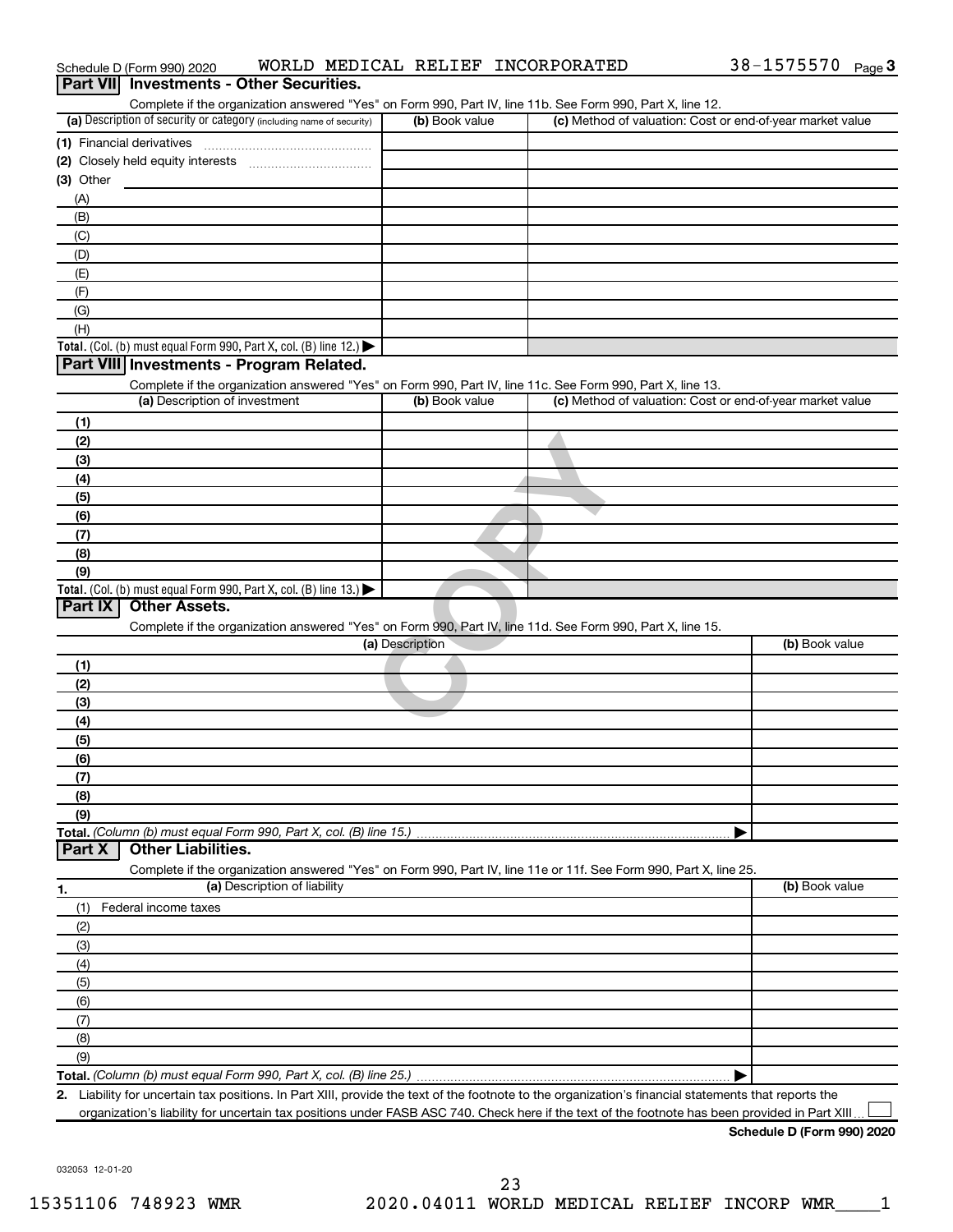|    | WORLD MEDICAL RELIEF INCORPORATED<br>Schedule D (Form 990) 2020                                                                                                |                |           |                | 38-1575570 Page 4 |
|----|----------------------------------------------------------------------------------------------------------------------------------------------------------------|----------------|-----------|----------------|-------------------|
|    | Reconciliation of Revenue per Audited Financial Statements With Revenue per Return.<br>Part XI                                                                 |                |           |                |                   |
|    | Complete if the organization answered "Yes" on Form 990, Part IV, line 12a.                                                                                    |                |           |                |                   |
| 1  | Total revenue, gains, and other support per audited financial statements                                                                                       |                |           | $\blacksquare$ | 34,380,251.       |
| 2  | Amounts included on line 1 but not on Form 990, Part VIII, line 12:                                                                                            |                |           |                |                   |
| a  | Net unrealized gains (losses) on investments [111] Met unrealized gains (losses) on investments [11] Metamanic                                                 | 2a             | 1,634.    |                |                   |
| b  |                                                                                                                                                                | 2 <sub>b</sub> | 105, 130. |                |                   |
| с  |                                                                                                                                                                | 2c             |           |                |                   |
| d  | Other (Describe in Part XIII.) (2000) (2000) (2000) (2010) (2010) (2010) (2010) (2010) (2010) (2010) (2010) (20                                                | 2d             |           |                |                   |
|    | e Add lines 2a through 2d                                                                                                                                      |                |           | 2е             | 106,764.          |
| 3  |                                                                                                                                                                |                |           | 3              | 34, 273, 487.     |
| 4  | Amounts included on Form 990, Part VIII, line 12, but not on line 1:                                                                                           |                |           |                |                   |
| a  | Investment expenses not included on Form 990, Part VIII, line 7b                                                                                               | 4a             |           |                |                   |
| b  |                                                                                                                                                                | 4b             |           |                |                   |
| c. | Add lines 4a and 4b                                                                                                                                            |                |           | 4c             | 0.                |
|    |                                                                                                                                                                |                |           | 5              | 34, 273, 487.     |
|    | Part XII   Reconciliation of Expenses per Audited Financial Statements With Expenses per Return.                                                               |                |           |                |                   |
|    | Complete if the organization answered "Yes" on Form 990, Part IV, line 12a.                                                                                    |                |           |                |                   |
| 1  |                                                                                                                                                                |                |           | $\blacksquare$ | 34,337,495.       |
| 2  | Amounts included on line 1 but not on Form 990, Part IX, line 25:                                                                                              |                |           |                |                   |
| a  |                                                                                                                                                                | 2a             | 105, 130. |                |                   |
| b  | Prior year adjustments <i>www.www.www.www.www.www.www.www.www.</i> ww.                                                                                         | 2 <sub>b</sub> |           |                |                   |
| c  |                                                                                                                                                                | 2 <sub>c</sub> |           |                |                   |
| d  |                                                                                                                                                                | 2d             |           |                |                   |
|    | e Add lines 2a through 2d <b>must be a constructed as a constructed by a construction of the Add lines 2a through 2d</b>                                       |                |           | 2e             | 105, 130.         |
| З  |                                                                                                                                                                |                |           | 3              | 34, 232, 365.     |
| 4  | Amounts included on Form 990, Part IX, line 25, but not on line 1:                                                                                             |                |           |                |                   |
| a  | Investment expenses not included on Form 990, Part VIII, line 7b [1000111111111111111111111111111111                                                           | 4a             |           |                |                   |
| b  |                                                                                                                                                                | 4 <sub>h</sub> |           |                |                   |
|    | c Add lines 4a and 4b                                                                                                                                          |                |           | 4c             | 0.                |
|    |                                                                                                                                                                |                |           | 5              | 34, 232, 365.     |
|    | Part XIII Supplemental Information.                                                                                                                            |                |           |                |                   |
|    | Provide the descriptions required for Part II, lines 3, 5, and 9; Part III, lines 1a and 4; Part IV, lines 1b and 2b; Part V, line 4; Part X, line 2; Part XI, |                |           |                |                   |
|    | lines 2d and 4b; and Part XII, lines 2d and 4b. Also complete this part to provide any additional information.                                                 |                |           |                |                   |
|    |                                                                                                                                                                |                |           |                |                   |
|    |                                                                                                                                                                |                |           |                |                   |

PART V, LINE 4:

INVESTMENT EARNINGS FROM THE FUNDS WILL BE USED TO SUPPORT FUTURE

OPERATIONS AND PROGRAMS OF THE ORGANIZATION.

032054 12-01-20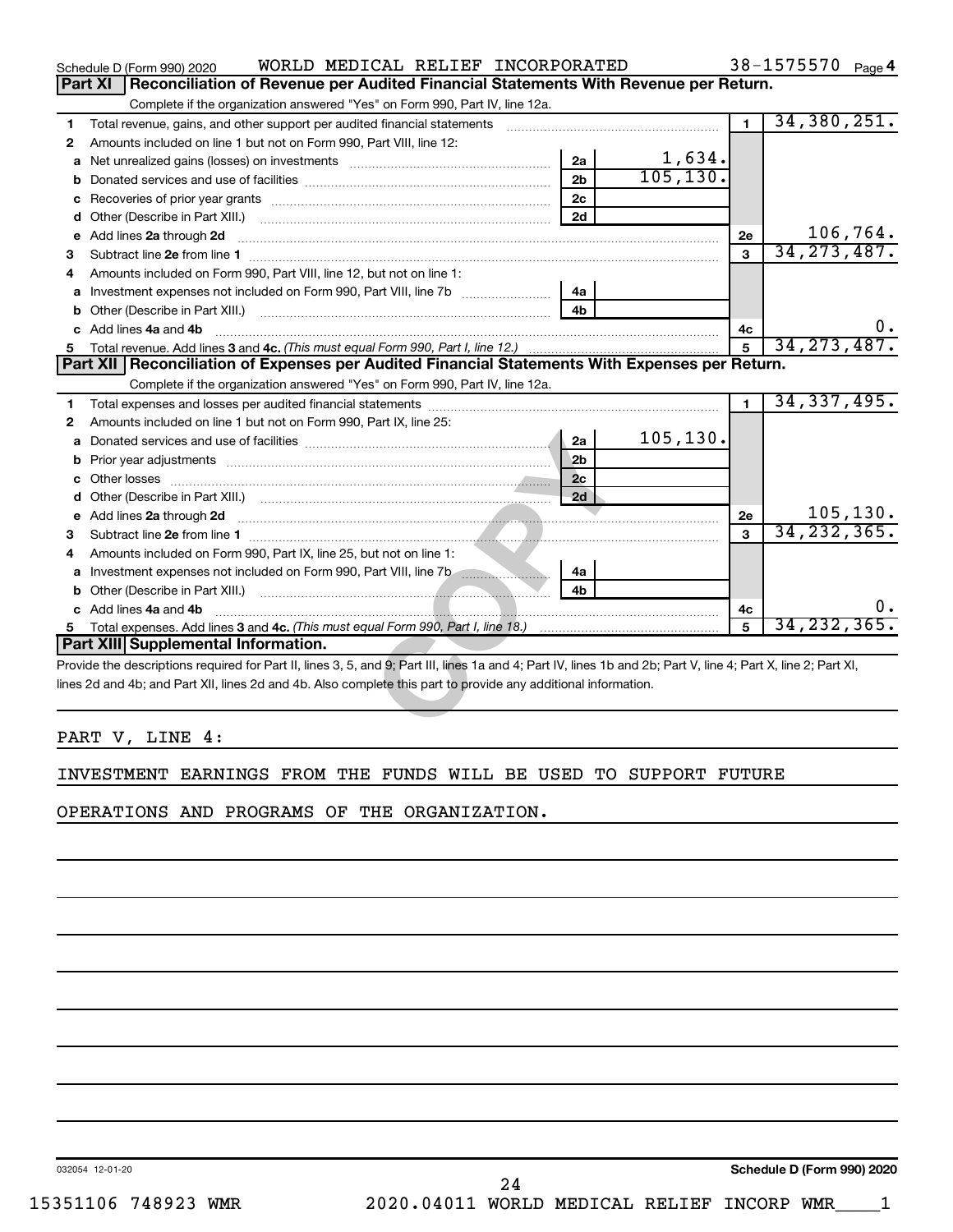|              |                                        |                              |                                 | <b>Statement of Activities Outside the United States</b>                                                                                                                                                                                             |                               | OMB No. 1545-0047                     |
|--------------|----------------------------------------|------------------------------|---------------------------------|------------------------------------------------------------------------------------------------------------------------------------------------------------------------------------------------------------------------------------------------------|-------------------------------|---------------------------------------|
|              | <b>SCHEDULE F</b><br>(Form 990)        |                              |                                 | Complete if the organization answered "Yes" on Form 990, Part IV, line 14b, 15, or 16.                                                                                                                                                               |                               |                                       |
|              | Department of the Treasury             |                              |                                 | Attach to Form 990.                                                                                                                                                                                                                                  |                               | <b>Open to Public</b>                 |
|              | Internal Revenue Service               |                              |                                 | Go to www.irs.gov/Form990 for instructions and the latest information.                                                                                                                                                                               |                               | Inspection                            |
|              | Name of the organization               |                              |                                 |                                                                                                                                                                                                                                                      |                               | <b>Employer identification number</b> |
|              | WORLD MEDICAL RELIEF INCORPORATED      |                              |                                 |                                                                                                                                                                                                                                                      | 38-1575570                    |                                       |
|              | Part I                                 |                              |                                 | General Information on Activities Outside the United States. Complete if the organization answered "Yes" on                                                                                                                                          |                               |                                       |
|              |                                        | Form 990, Part IV, line 14b. |                                 |                                                                                                                                                                                                                                                      |                               |                                       |
| 1.           |                                        |                              |                                 | For grantmakers. Does the organization maintain records to substantiate the amount of its grants and other assistance,<br>the grantees' eligibility for the grants or assistance, and the selection criteria used to award the grants or assistance? |                               | $\boxed{\text{X}}$ No<br><b>」Yes</b>  |
|              |                                        |                              |                                 |                                                                                                                                                                                                                                                      |                               |                                       |
| $\mathbf{2}$ |                                        |                              |                                 | For grantmakers. Describe in Part V the organization's procedures for monitoring the use of its grants and other assistance outside the                                                                                                              |                               |                                       |
|              | United States.                         |                              |                                 |                                                                                                                                                                                                                                                      |                               |                                       |
| 3            | (a) Region                             |                              | (b) Number of $ $ (c) Number of | Activities per Region. (The following Part I, line 3 table can be duplicated if additional space is needed.)<br>(d) Activities conducted in the region                                                                                               | (e) If activity listed in (d) | (f) Total                             |
|              |                                        | offices                      | employees,<br>agents, and       | (by type) (such as, fundraising, pro-                                                                                                                                                                                                                | is a program service,         | expenditures                          |
|              |                                        | in the region                | independent                     | gram services, investments, grants to                                                                                                                                                                                                                | describe specific type        | for and<br>investments                |
|              |                                        |                              | contractors<br>in the region    | recipients located in the region)                                                                                                                                                                                                                    | of service(s) in the region   | in the region                         |
|              |                                        |                              |                                 |                                                                                                                                                                                                                                                      |                               |                                       |
|              |                                        |                              |                                 |                                                                                                                                                                                                                                                      |                               |                                       |
|              |                                        |                              |                                 |                                                                                                                                                                                                                                                      |                               |                                       |
|              |                                        |                              |                                 |                                                                                                                                                                                                                                                      |                               |                                       |
|              |                                        |                              |                                 |                                                                                                                                                                                                                                                      |                               |                                       |
|              |                                        |                              |                                 |                                                                                                                                                                                                                                                      |                               |                                       |
|              |                                        |                              |                                 |                                                                                                                                                                                                                                                      |                               |                                       |
|              |                                        |                              |                                 |                                                                                                                                                                                                                                                      |                               |                                       |
|              |                                        |                              |                                 |                                                                                                                                                                                                                                                      |                               |                                       |
|              |                                        |                              |                                 |                                                                                                                                                                                                                                                      |                               |                                       |
|              |                                        |                              |                                 |                                                                                                                                                                                                                                                      |                               |                                       |
|              |                                        |                              |                                 |                                                                                                                                                                                                                                                      |                               |                                       |
|              |                                        |                              |                                 |                                                                                                                                                                                                                                                      |                               |                                       |
|              |                                        |                              |                                 |                                                                                                                                                                                                                                                      |                               |                                       |
|              |                                        |                              |                                 |                                                                                                                                                                                                                                                      |                               |                                       |
|              |                                        |                              |                                 |                                                                                                                                                                                                                                                      |                               |                                       |
|              |                                        |                              |                                 |                                                                                                                                                                                                                                                      |                               |                                       |
|              |                                        |                              |                                 |                                                                                                                                                                                                                                                      |                               |                                       |
|              |                                        |                              |                                 |                                                                                                                                                                                                                                                      |                               |                                       |
|              |                                        |                              |                                 |                                                                                                                                                                                                                                                      |                               |                                       |
|              |                                        |                              |                                 |                                                                                                                                                                                                                                                      |                               |                                       |
|              |                                        |                              |                                 |                                                                                                                                                                                                                                                      |                               |                                       |
|              |                                        |                              |                                 |                                                                                                                                                                                                                                                      |                               |                                       |
|              |                                        |                              |                                 |                                                                                                                                                                                                                                                      |                               |                                       |
|              |                                        |                              |                                 |                                                                                                                                                                                                                                                      |                               |                                       |
|              |                                        |                              |                                 |                                                                                                                                                                                                                                                      |                               |                                       |
|              | <b>3 a</b> Subtotal<br>.               | 0                            | 0                               |                                                                                                                                                                                                                                                      |                               | 0.                                    |
|              | <b>b</b> Total from continuation       |                              |                                 |                                                                                                                                                                                                                                                      |                               |                                       |
|              | sheets to Part I                       | n                            | 0                               |                                                                                                                                                                                                                                                      |                               | 0.                                    |
|              | c Totals (add lines 3a<br>and 3b)<br>. |                              | 0                               |                                                                                                                                                                                                                                                      |                               | 0.                                    |
|              |                                        |                              |                                 |                                                                                                                                                                                                                                                      |                               |                                       |

**For Paperwork Reduction Act Notice, see the Instructions for Form 990. Schedule F (Form 990) 2020** LHA

OMB No. 1545-0047

032071 12-03-20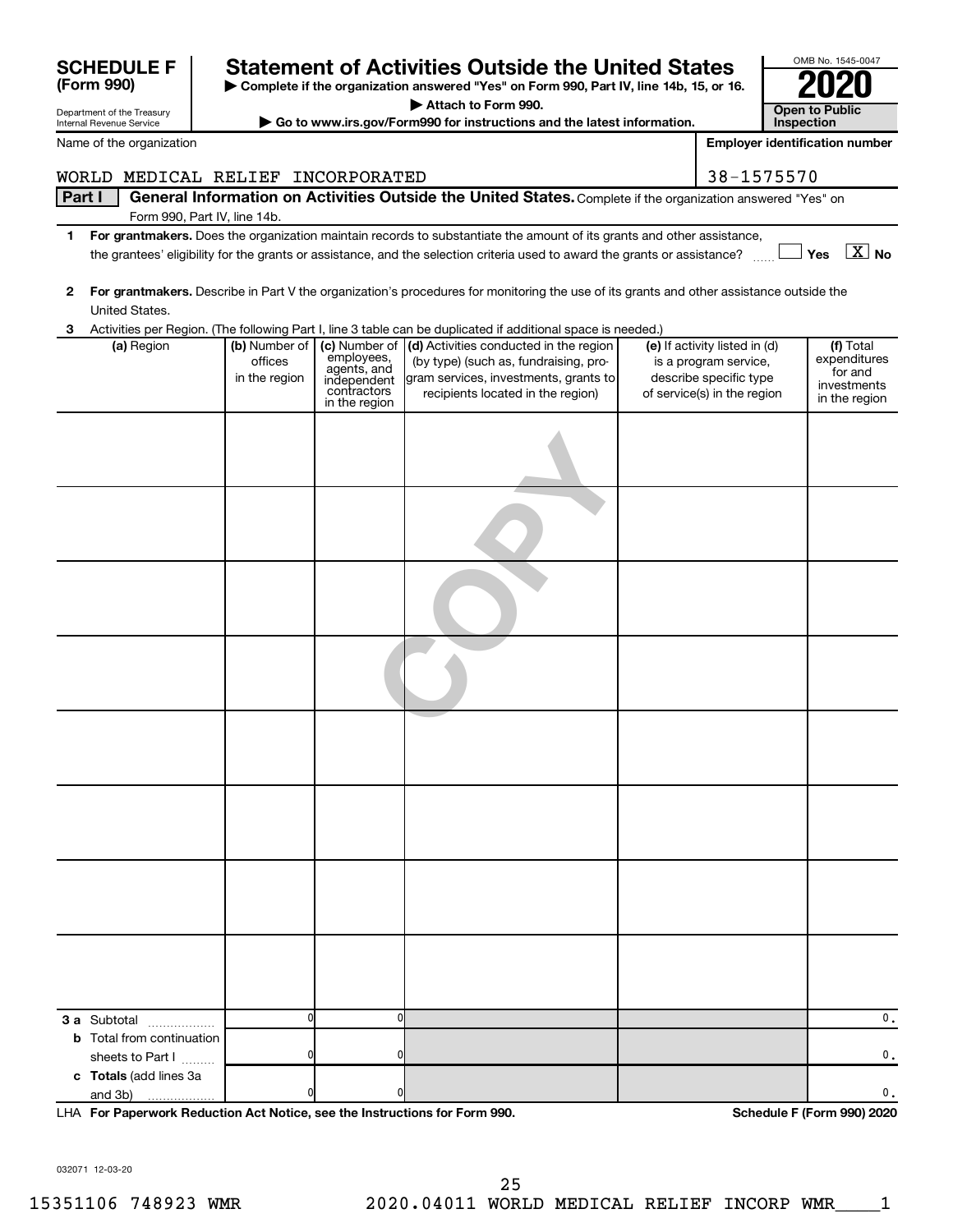Part II | Grants and Other Assistance to Organizations or Entities Outside the United States. Complete if the organization answered "Yes" on Form 990, Part IV, line 15, for any recipient who received more than \$5,000. Part II can be duplicated if additional space is needed.

| 1<br>(a) Name of organization                              | (b) IRS code section<br>and EIN (if applicable) | (c) Region                      | (d) Purpose of<br>grant                                                                                                                 | (e) Amount<br>of cash grant | (f) Manner of<br>cash disbursement | (g) Amount of<br>noncash<br>assistance | (h) Description<br>of noncash<br>assistance | (i) Method of<br>valuation (book, FMV,<br>appraisal, other) |
|------------------------------------------------------------|-------------------------------------------------|---------------------------------|-----------------------------------------------------------------------------------------------------------------------------------------|-----------------------------|------------------------------------|----------------------------------------|---------------------------------------------|-------------------------------------------------------------|
|                                                            |                                                 |                                 |                                                                                                                                         |                             |                                    |                                        |                                             |                                                             |
|                                                            |                                                 | CENTRAL AMERICA                 | MEDICAL EQUIPMENT AND                                                                                                                   |                             |                                    |                                        | MEDICAL EQUIPMENT                           |                                                             |
|                                                            |                                                 | AND THE CARIBBEAN               | <b>SUPPLIES</b>                                                                                                                         | $\mathbf{0}$                |                                    |                                        | 483,800. AND SUPPLIES                       | FMV & ESTIMATE                                              |
|                                                            |                                                 |                                 |                                                                                                                                         |                             |                                    |                                        |                                             |                                                             |
|                                                            |                                                 | EAST ASIA AND THE               |                                                                                                                                         |                             |                                    |                                        |                                             |                                                             |
|                                                            |                                                 | PACIFIC                         | MEDICINE                                                                                                                                | $\overline{0}$              |                                    |                                        | 32,051. MEDICINE                            | FMV & ESTIMATE                                              |
|                                                            |                                                 |                                 |                                                                                                                                         |                             |                                    |                                        |                                             |                                                             |
|                                                            |                                                 |                                 | MEDICINE, MEDICAL                                                                                                                       |                             |                                    |                                        | MEDICINE, MEDICAL                           |                                                             |
|                                                            |                                                 | MIDDLE EAST AND<br>NORTH AFRICA | EQUIPMENT AND<br>SUPPLIES                                                                                                               | 0                           |                                    |                                        | EQUIPMENT AND<br>12693918SUPPLIES           | FMV & ESTIMATE                                              |
|                                                            |                                                 |                                 |                                                                                                                                         |                             |                                    |                                        |                                             |                                                             |
|                                                            |                                                 |                                 | MEDICINE, MEDICAL                                                                                                                       |                             |                                    |                                        | MEDICINE, MEDICAL                           |                                                             |
|                                                            |                                                 | <b>SUB-SAHARAN</b>              | EQUIPMENT AND                                                                                                                           |                             |                                    |                                        | EOUIPMENT AND                               |                                                             |
|                                                            |                                                 | AFRICA                          | SUPPLIES                                                                                                                                | 0                           |                                    |                                        | 15884752SUPPLIES                            | FMV & ESTIMATE                                              |
|                                                            |                                                 |                                 |                                                                                                                                         |                             |                                    |                                        |                                             |                                                             |
|                                                            |                                                 |                                 | MEDICAL EQUIPMENT AND                                                                                                                   |                             |                                    |                                        | MEDICAL EQUIPMENT                           |                                                             |
|                                                            |                                                 | SOUTH ASIA                      | SUPPLIES                                                                                                                                | $\mathbf{0}$                |                                    |                                        | 511,860. AND SUPPLIES                       | FMV & ESTIMATE                                              |
|                                                            |                                                 |                                 |                                                                                                                                         |                             |                                    |                                        |                                             |                                                             |
|                                                            |                                                 | <b>RUSSIA</b> &                 |                                                                                                                                         |                             |                                    |                                        |                                             |                                                             |
|                                                            |                                                 | NEIGHBORING                     | MEDICAL EQUIPMENT AND                                                                                                                   |                             |                                    |                                        | MEDICAL EQUIPMENT                           |                                                             |
|                                                            |                                                 | <b>STATES</b>                   | SUPPLIES                                                                                                                                | $\mathbf 0$                 |                                    |                                        | 1086480. AND SUPPLIES                       | FMV & ESTIMATE                                              |
|                                                            |                                                 |                                 |                                                                                                                                         |                             |                                    |                                        |                                             |                                                             |
|                                                            |                                                 |                                 |                                                                                                                                         |                             |                                    |                                        |                                             |                                                             |
|                                                            |                                                 |                                 |                                                                                                                                         |                             |                                    |                                        |                                             |                                                             |
|                                                            |                                                 |                                 |                                                                                                                                         |                             |                                    |                                        |                                             |                                                             |
|                                                            |                                                 |                                 |                                                                                                                                         |                             |                                    |                                        |                                             |                                                             |
|                                                            |                                                 |                                 |                                                                                                                                         |                             |                                    |                                        |                                             |                                                             |
| 2                                                          |                                                 |                                 | Enter total number of recipient organizations listed above that are recognized as charities by the foreign country, recognized as a tax |                             |                                    |                                        |                                             |                                                             |
|                                                            |                                                 |                                 |                                                                                                                                         |                             |                                    |                                        |                                             |                                                             |
| Enter total number of other organizations or entities<br>3 |                                                 |                                 |                                                                                                                                         |                             |                                    |                                        |                                             |                                                             |

**Schedule F (Form 990) 2020**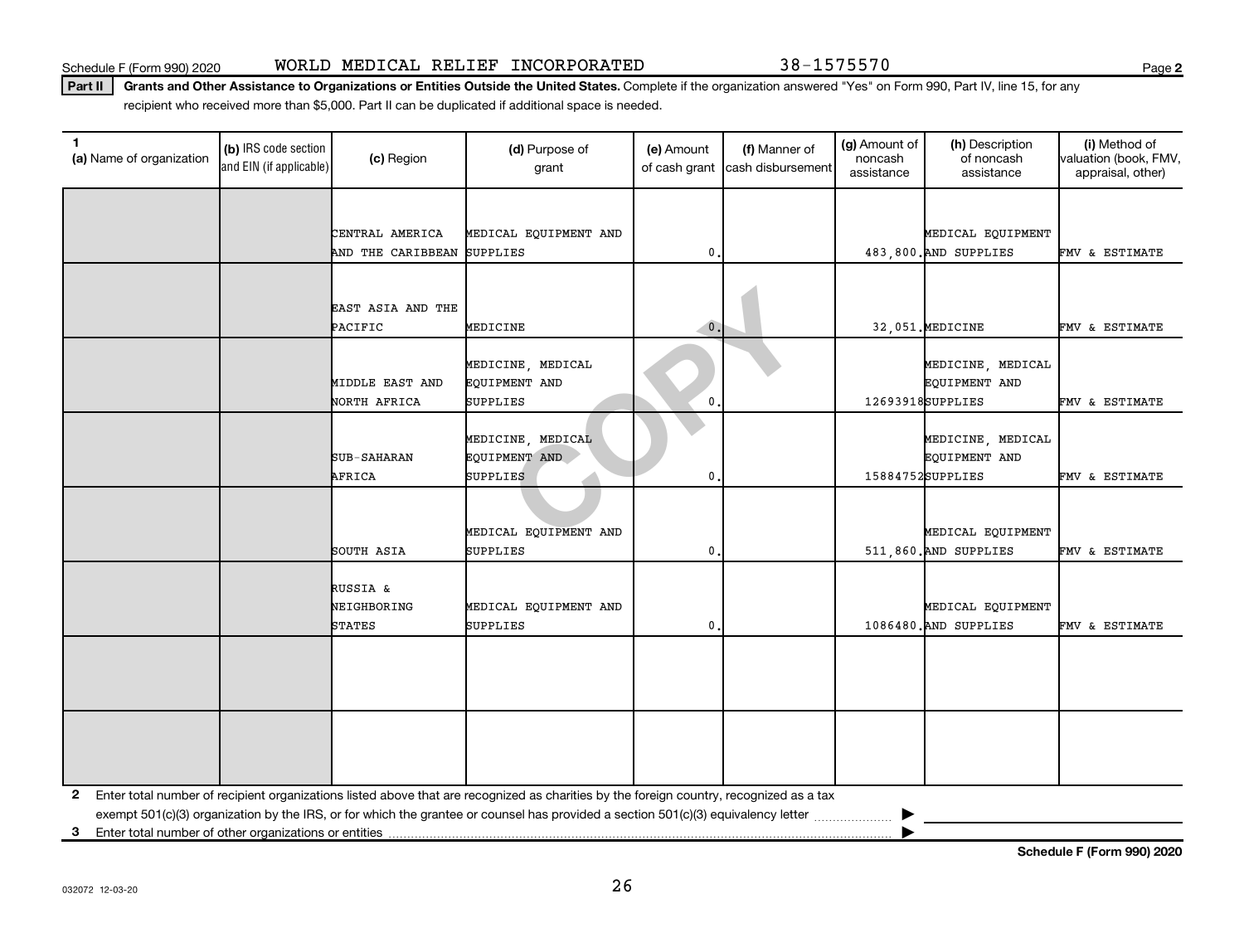| Schedule F (Form 990) 2020 | INCORPORATED<br>MEDICAL<br>RELIEF<br><b>WORLD</b> | E7EE7A<br>ി റ<br>־ הי | Page |
|----------------------------|---------------------------------------------------|-----------------------|------|

Page 3

Part III Grants and Other Assistance to Individuals Outside the United States. Complete if the organization answered "Yes" on Form 990, Part IV, line 16. Part III can be duplicated if additional space is needed.

| a ca. . so asp. ca.ca.  ass.<br>(a) Type of grant or assistance | (b) Region | (c) Number of<br>recipients | (d) Amount of<br>cash grant | (e) Manner of<br>cash disbursement | (f) Amount of<br>noncash<br>assistance | (g) Description of<br>noncash assistance | (h) Method of<br>valuation<br>(book, FMV,<br>appraisal, other) |
|-----------------------------------------------------------------|------------|-----------------------------|-----------------------------|------------------------------------|----------------------------------------|------------------------------------------|----------------------------------------------------------------|
|                                                                 |            |                             |                             |                                    |                                        |                                          |                                                                |
|                                                                 |            |                             |                             |                                    |                                        |                                          |                                                                |
|                                                                 |            |                             |                             |                                    |                                        |                                          |                                                                |
|                                                                 |            |                             |                             |                                    |                                        |                                          |                                                                |
|                                                                 |            |                             |                             |                                    |                                        |                                          |                                                                |
|                                                                 |            |                             |                             |                                    |                                        |                                          |                                                                |
|                                                                 |            |                             |                             |                                    |                                        |                                          |                                                                |
|                                                                 |            |                             |                             |                                    |                                        |                                          |                                                                |
|                                                                 |            |                             |                             |                                    |                                        |                                          |                                                                |
|                                                                 |            |                             |                             |                                    |                                        |                                          |                                                                |

**Schedule F (Form 990) 2020**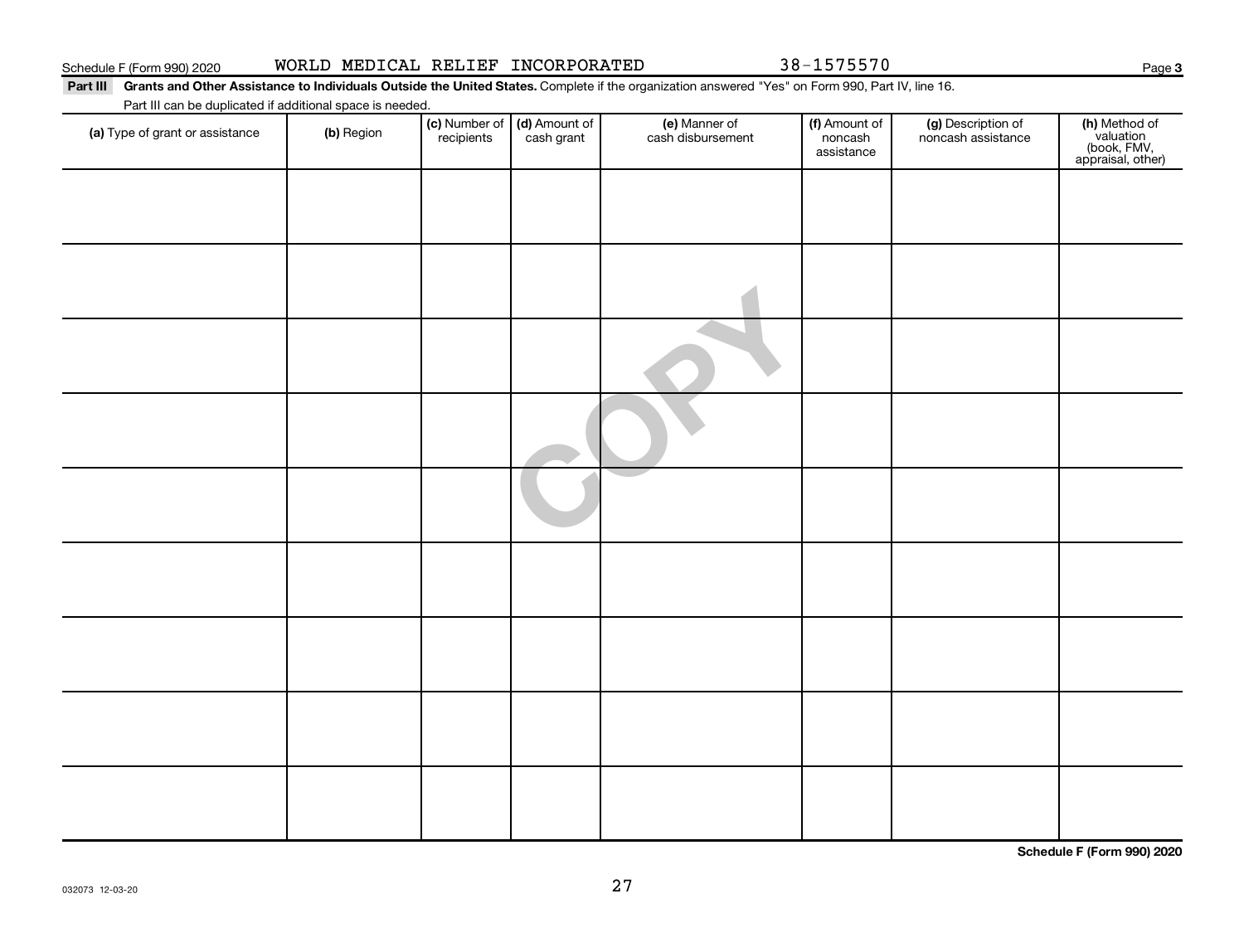#### Schedule F (Form 990) 2020 WORLD MEDICAL RELIEF INCORPORATED 38-1575570 <sub>Page</sub> **Part IV F** (Form 990) 2020 **I**<br>**Part IV Foreign Forms**

| 2<br>3<br>4<br>5<br>6 |                                                                                                                                                                                                                                                                                                                                   |     |                            |
|-----------------------|-----------------------------------------------------------------------------------------------------------------------------------------------------------------------------------------------------------------------------------------------------------------------------------------------------------------------------------|-----|----------------------------|
|                       | Did the organization have any operations in or related to any boycotting countries during the tax year? If<br>"Yes," the organization may be required to separately file Form 5713, International Boycott Report (see                                                                                                             | Yes | $\overline{X}$ No          |
|                       | Did the organization have an ownership interest in a foreign partnership during the tax year? If "Yes,"<br>the organization may be required to file Form 8865, Return of U.S. Persons With Respect to Certain                                                                                                                     | Yes | $\overline{\mathbf{X}}$ No |
|                       | Was the organization a direct or indirect shareholder of a passive foreign investment company or a<br>qualified electing fund during the tax year? If "Yes," the organization may be required to file Form 8621,<br>Information Return by a Shareholder of a Passive Foreign Investment Company or Qualified Electing             | Yes | $\overline{X}$ No          |
|                       | Did the organization have an ownership interest in a foreign corporation during the tax year? If "Yes,"<br>the organization may be required to file Form 5471, Information Return of U.S. Persons With Respect to                                                                                                                 | Yes | $X _{N_{\Omega}}$          |
|                       | Did the organization have an interest in a foreign trust during the tax year? If "Yes," the organization may<br>be required to separately file Form 3520, Annual Return To Report Transactions With Foreign Trusts and<br>Receipt of Certain Foreign Gifts, and/or Form 3520-A, Annual Information Return of Foreign Trust With a | Yes | $\overline{X}$ No          |
| 1                     | Was the organization a U.S. transferor of property to a foreign corporation during the tax year? If "Yes,"<br>the organization may be required to file Form 926, Return by a U.S. Transferor of Property to a Foreign                                                                                                             | Yes | $X$ No                     |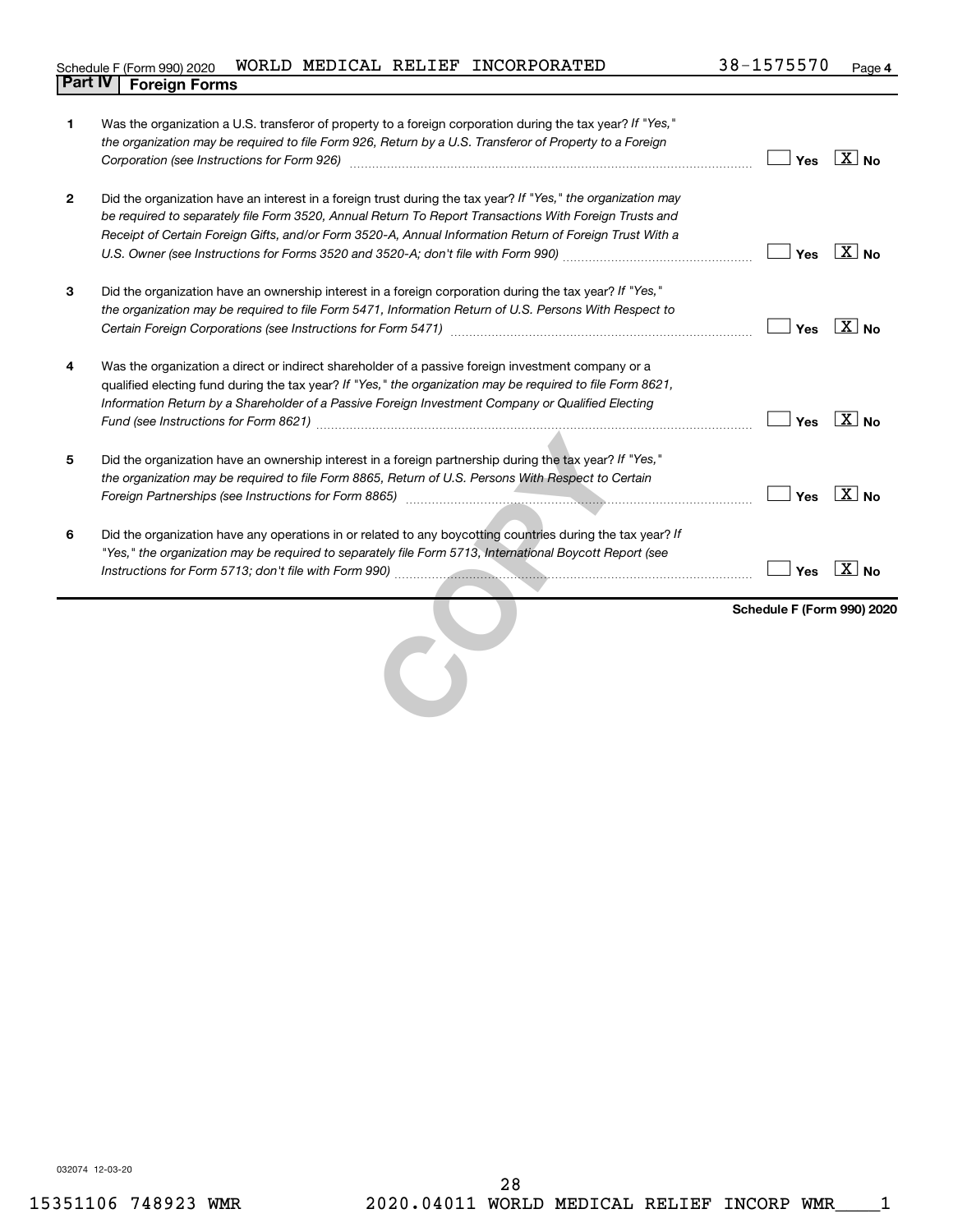|               | Schedule F (Form 990) 2020      |  | WORLD MEDICAL RELIEF INCORPORATED | 38-1575570                                                                                                                            | Page |
|---------------|---------------------------------|--|-----------------------------------|---------------------------------------------------------------------------------------------------------------------------------------|------|
| <b>Part V</b> | <b>Supplemental Information</b> |  |                                   |                                                                                                                                       |      |
|               |                                 |  |                                   | Provide the information required by Part I, line 2 (monitoring of funds); Part I, line 3, column (f) (accounting method; amounts of   |      |
|               |                                 |  |                                   | investments vs. expenditures per region); Part II, line 1 (accounting method); Part III (accounting method); and Part III, column (c) |      |
|               |                                 |  |                                   | (estimated number of recipients), as applicable. Also complete this part to provide any additional information. See instructions.     |      |
|               |                                 |  |                                   |                                                                                                                                       |      |
|               |                                 |  |                                   |                                                                                                                                       |      |
|               |                                 |  |                                   |                                                                                                                                       |      |
|               |                                 |  |                                   |                                                                                                                                       |      |
|               |                                 |  |                                   |                                                                                                                                       |      |
|               |                                 |  |                                   |                                                                                                                                       |      |
|               |                                 |  |                                   |                                                                                                                                       |      |
|               |                                 |  |                                   |                                                                                                                                       |      |
|               |                                 |  |                                   |                                                                                                                                       |      |
|               |                                 |  |                                   |                                                                                                                                       |      |
|               |                                 |  |                                   |                                                                                                                                       |      |
|               |                                 |  |                                   |                                                                                                                                       |      |
|               |                                 |  |                                   |                                                                                                                                       |      |
|               |                                 |  |                                   |                                                                                                                                       |      |
|               |                                 |  |                                   |                                                                                                                                       |      |
|               |                                 |  |                                   |                                                                                                                                       |      |
|               |                                 |  |                                   |                                                                                                                                       |      |
|               |                                 |  |                                   |                                                                                                                                       |      |
|               |                                 |  |                                   |                                                                                                                                       |      |
|               |                                 |  |                                   |                                                                                                                                       |      |
|               |                                 |  |                                   |                                                                                                                                       |      |
|               |                                 |  |                                   |                                                                                                                                       |      |
|               |                                 |  |                                   |                                                                                                                                       |      |
|               |                                 |  |                                   |                                                                                                                                       |      |
|               |                                 |  |                                   |                                                                                                                                       |      |
|               |                                 |  |                                   |                                                                                                                                       |      |
|               |                                 |  |                                   |                                                                                                                                       |      |
|               |                                 |  |                                   |                                                                                                                                       |      |
|               |                                 |  |                                   |                                                                                                                                       |      |
|               |                                 |  |                                   |                                                                                                                                       |      |
|               |                                 |  |                                   |                                                                                                                                       |      |
|               |                                 |  |                                   |                                                                                                                                       |      |
|               |                                 |  |                                   |                                                                                                                                       |      |
|               |                                 |  |                                   |                                                                                                                                       |      |
|               |                                 |  |                                   |                                                                                                                                       |      |
|               |                                 |  |                                   |                                                                                                                                       |      |
|               |                                 |  |                                   |                                                                                                                                       |      |
|               |                                 |  |                                   |                                                                                                                                       |      |
|               |                                 |  |                                   |                                                                                                                                       |      |
|               |                                 |  |                                   |                                                                                                                                       |      |
|               |                                 |  |                                   |                                                                                                                                       |      |
|               |                                 |  |                                   |                                                                                                                                       |      |
|               |                                 |  |                                   |                                                                                                                                       |      |
|               |                                 |  |                                   |                                                                                                                                       |      |
|               |                                 |  |                                   |                                                                                                                                       |      |
|               |                                 |  |                                   |                                                                                                                                       |      |
|               |                                 |  |                                   |                                                                                                                                       |      |
|               |                                 |  |                                   |                                                                                                                                       |      |
|               |                                 |  |                                   |                                                                                                                                       |      |
|               |                                 |  |                                   |                                                                                                                                       |      |
|               |                                 |  |                                   |                                                                                                                                       |      |
|               |                                 |  |                                   |                                                                                                                                       |      |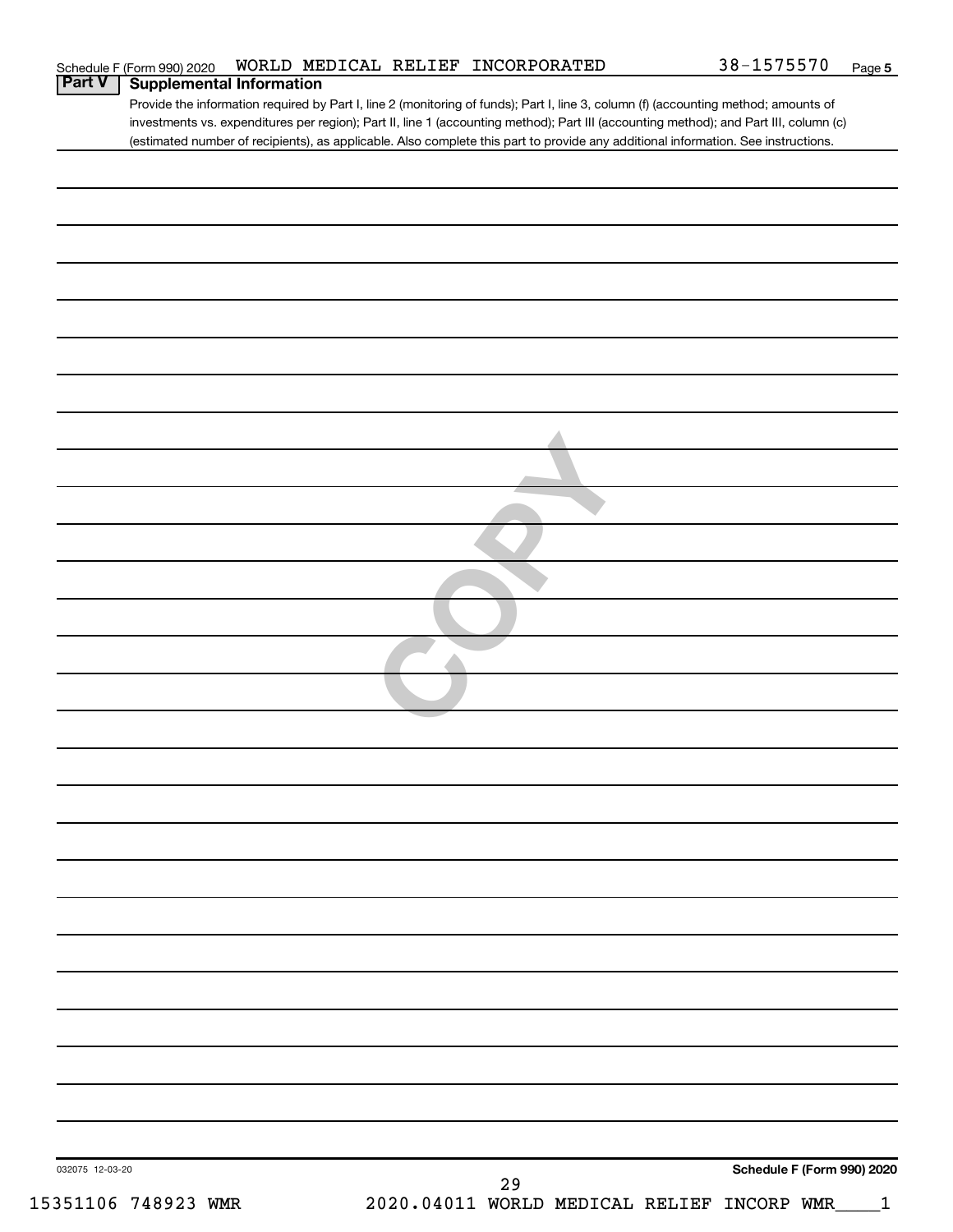| <b>SCHEDULE G</b>                                                                                  |                                                                                                        | <b>Supplemental Information Regarding Fundraising or Gaming Activities</b>                                                                         |     |                                         |                                       |  |                                        | OMB No. 1545-0047                       |
|----------------------------------------------------------------------------------------------------|--------------------------------------------------------------------------------------------------------|----------------------------------------------------------------------------------------------------------------------------------------------------|-----|-----------------------------------------|---------------------------------------|--|----------------------------------------|-----------------------------------------|
| (Form 990 or 990-EZ)                                                                               |                                                                                                        | Complete if the organization answered "Yes" on Form 990, Part IV, line 17, 18, or 19, or if the                                                    |     |                                         |                                       |  |                                        |                                         |
| Department of the Treasury                                                                         | organization entered more than \$15,000 on Form 990-EZ, line 6a.<br>Attach to Form 990 or Form 990-EZ. |                                                                                                                                                    |     |                                         |                                       |  |                                        | <b>Open to Public</b>                   |
| Internal Revenue Service<br>Go to www.irs.gov/Form990 for instructions and the latest information. |                                                                                                        |                                                                                                                                                    |     |                                         |                                       |  | Inspection                             |                                         |
| Name of the organization                                                                           |                                                                                                        |                                                                                                                                                    |     |                                         |                                       |  |                                        | <b>Employer identification number</b>   |
|                                                                                                    |                                                                                                        | WORLD MEDICAL RELIEF INCORPORATED                                                                                                                  |     |                                         |                                       |  | 38-1575570                             |                                         |
| Part I                                                                                             | required to complete this part.                                                                        | Fundraising Activities. Complete if the organization answered "Yes" on Form 990, Part IV, line 17. Form 990-EZ filers are not                      |     |                                         |                                       |  |                                        |                                         |
|                                                                                                    |                                                                                                        | 1 Indicate whether the organization raised funds through any of the following activities. Check all that apply.                                    |     |                                         |                                       |  |                                        |                                         |
| Mail solicitations<br>a                                                                            |                                                                                                        | e                                                                                                                                                  |     |                                         | Solicitation of non-government grants |  |                                        |                                         |
| b                                                                                                  | Internet and email solicitations                                                                       | f                                                                                                                                                  |     |                                         | Solicitation of government grants     |  |                                        |                                         |
| Phone solicitations<br>c                                                                           |                                                                                                        | Special fundraising events<br>g                                                                                                                    |     |                                         |                                       |  |                                        |                                         |
| In-person solicitations<br>d                                                                       |                                                                                                        | 2 a Did the organization have a written or oral agreement with any individual (including officers, directors, trustees, or                         |     |                                         |                                       |  |                                        |                                         |
|                                                                                                    |                                                                                                        | key employees listed in Form 990, Part VII) or entity in connection with professional fundraising services?                                        |     |                                         |                                       |  | Yes                                    | No                                      |
|                                                                                                    |                                                                                                        | b If "Yes," list the 10 highest paid individuals or entities (fundraisers) pursuant to agreements under which the fundraiser is to be              |     |                                         |                                       |  |                                        |                                         |
| compensated at least \$5,000 by the organization.                                                  |                                                                                                        |                                                                                                                                                    |     |                                         |                                       |  |                                        |                                         |
|                                                                                                    |                                                                                                        |                                                                                                                                                    |     |                                         |                                       |  |                                        |                                         |
| (i) Name and address of individual                                                                 |                                                                                                        | (ii) Activity                                                                                                                                      |     | (iii) Did<br>fundraiser<br>have custody | (iv) Gross receipts                   |  | (v) Amount paid<br>to (or retained by) | (vi) Amount paid<br>to (or retained by) |
| or entity (fundraiser)                                                                             |                                                                                                        |                                                                                                                                                    |     | or control of<br>contributions?         | from activity                         |  | fundraiser<br>listed in col. (i)       | organization                            |
|                                                                                                    |                                                                                                        |                                                                                                                                                    | Yes | No.                                     |                                       |  |                                        |                                         |
|                                                                                                    |                                                                                                        |                                                                                                                                                    |     |                                         |                                       |  |                                        |                                         |
|                                                                                                    |                                                                                                        |                                                                                                                                                    |     |                                         |                                       |  |                                        |                                         |
|                                                                                                    |                                                                                                        |                                                                                                                                                    |     |                                         |                                       |  |                                        |                                         |
|                                                                                                    |                                                                                                        |                                                                                                                                                    |     |                                         |                                       |  |                                        |                                         |
|                                                                                                    |                                                                                                        |                                                                                                                                                    |     |                                         |                                       |  |                                        |                                         |
|                                                                                                    |                                                                                                        |                                                                                                                                                    |     |                                         |                                       |  |                                        |                                         |
|                                                                                                    |                                                                                                        |                                                                                                                                                    |     |                                         |                                       |  |                                        |                                         |
|                                                                                                    |                                                                                                        |                                                                                                                                                    |     |                                         |                                       |  |                                        |                                         |
|                                                                                                    |                                                                                                        |                                                                                                                                                    |     |                                         |                                       |  |                                        |                                         |
|                                                                                                    |                                                                                                        |                                                                                                                                                    |     |                                         |                                       |  |                                        |                                         |
|                                                                                                    |                                                                                                        |                                                                                                                                                    |     |                                         |                                       |  |                                        |                                         |
|                                                                                                    |                                                                                                        |                                                                                                                                                    |     |                                         |                                       |  |                                        |                                         |
|                                                                                                    |                                                                                                        |                                                                                                                                                    |     |                                         |                                       |  |                                        |                                         |
| Total                                                                                              |                                                                                                        |                                                                                                                                                    |     |                                         |                                       |  |                                        |                                         |
| or licensing.                                                                                      |                                                                                                        | 3 List all states in which the organization is registered or licensed to solicit contributions or has been notified it is exempt from registration |     |                                         |                                       |  |                                        |                                         |
|                                                                                                    |                                                                                                        |                                                                                                                                                    |     |                                         |                                       |  |                                        |                                         |
|                                                                                                    |                                                                                                        |                                                                                                                                                    |     |                                         |                                       |  |                                        |                                         |
|                                                                                                    |                                                                                                        |                                                                                                                                                    |     |                                         |                                       |  |                                        |                                         |
|                                                                                                    |                                                                                                        |                                                                                                                                                    |     |                                         |                                       |  |                                        |                                         |
|                                                                                                    |                                                                                                        |                                                                                                                                                    |     |                                         |                                       |  |                                        |                                         |
|                                                                                                    |                                                                                                        |                                                                                                                                                    |     |                                         |                                       |  |                                        |                                         |
|                                                                                                    |                                                                                                        |                                                                                                                                                    |     |                                         |                                       |  |                                        |                                         |
|                                                                                                    |                                                                                                        |                                                                                                                                                    |     |                                         |                                       |  |                                        |                                         |
|                                                                                                    |                                                                                                        |                                                                                                                                                    |     |                                         |                                       |  |                                        |                                         |
|                                                                                                    |                                                                                                        |                                                                                                                                                    |     |                                         |                                       |  |                                        |                                         |

**For Paperwork Reduction Act Notice, see the Instructions for Form 990 or 990-EZ. Schedule G (Form 990 or 990-EZ) 2020** LHA

032081 11-25-20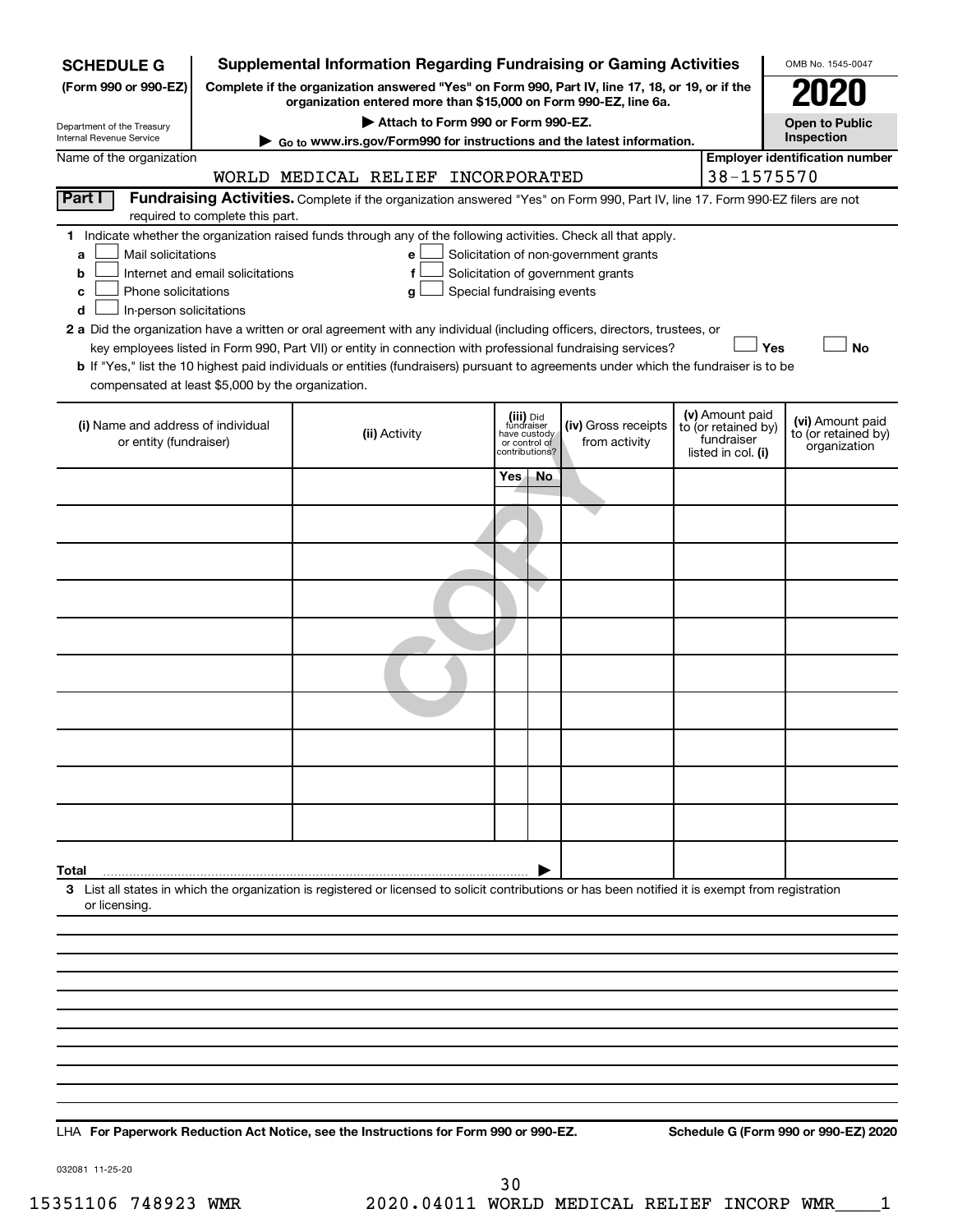Part II | Fundraising Events. Complete if the organization answered "Yes" on Form 990, Part IV, line 18, or reported more than \$15,000

|                 |              | of fundraising event contributions and gross income on Form 990-EZ, lines 1 and 6b. List events with gross receipts greater than \$5,000.           |                |                                                  |                                 |                                                     |
|-----------------|--------------|-----------------------------------------------------------------------------------------------------------------------------------------------------|----------------|--------------------------------------------------|---------------------------------|-----------------------------------------------------|
|                 |              |                                                                                                                                                     | $(a)$ Event #1 | (b) Event #2                                     | (c) Other events<br><b>NONE</b> | (d) Total events<br>(add col. (a) through           |
|                 |              |                                                                                                                                                     | GALA           |                                                  |                                 | col. (c)                                            |
|                 |              |                                                                                                                                                     | (event type)   | (event type)                                     | (total number)                  |                                                     |
| Revenue         | 1.           |                                                                                                                                                     | 47,276.        |                                                  |                                 | 47,276.                                             |
|                 | $\mathbf{2}$ |                                                                                                                                                     |                |                                                  |                                 |                                                     |
|                 | 3            | Gross income (line 1 minus line 2)                                                                                                                  | 47,276.        |                                                  |                                 | 47,276.                                             |
|                 | 4            |                                                                                                                                                     |                |                                                  |                                 |                                                     |
|                 | 5            |                                                                                                                                                     |                |                                                  |                                 |                                                     |
|                 | 6            |                                                                                                                                                     |                |                                                  |                                 |                                                     |
| Direct Expenses | 7            | Food and beverages                                                                                                                                  |                |                                                  |                                 |                                                     |
|                 | 8            |                                                                                                                                                     |                |                                                  |                                 |                                                     |
|                 | 9            |                                                                                                                                                     | 9,565.         |                                                  |                                 | 9,565.                                              |
|                 | 10           | Direct expense summary. Add lines 4 through 9 in column (d)                                                                                         |                |                                                  |                                 | 9,565.                                              |
|                 |              | 11 Net income summary. Subtract line 10 from line 3, column (d)                                                                                     |                |                                                  |                                 | 37,711.                                             |
|                 | Part III     | Gaming. Complete if the organization answered "Yes" on Form 990, Part IV, line 19, or reported more than                                            |                |                                                  |                                 |                                                     |
|                 |              | \$15,000 on Form 990-EZ, line 6a.                                                                                                                   |                |                                                  |                                 |                                                     |
| Revenue         |              |                                                                                                                                                     | (a) Bingo      | (b) Pull tabs/instant<br>bingo/progressive bingo | (c) Other gaming                | (d) Total gaming (add<br>col. (a) through col. (c)) |
|                 |              |                                                                                                                                                     |                |                                                  |                                 |                                                     |
|                 | 1.           |                                                                                                                                                     |                |                                                  |                                 |                                                     |
|                 | 2            |                                                                                                                                                     |                |                                                  |                                 |                                                     |
| Direct Expenses | 3            |                                                                                                                                                     |                |                                                  |                                 |                                                     |
|                 | 4            |                                                                                                                                                     |                |                                                  |                                 |                                                     |
|                 |              |                                                                                                                                                     |                |                                                  |                                 |                                                     |
|                 |              |                                                                                                                                                     | %<br>Yes       | Yes<br>%                                         | Yes<br>%                        |                                                     |
|                 |              | 6 Volunteer labor                                                                                                                                   | No             | No                                               | No                              |                                                     |
|                 | 7            | Direct expense summary. Add lines 2 through 5 in column (d)                                                                                         |                |                                                  |                                 |                                                     |
|                 | 8            |                                                                                                                                                     |                |                                                  |                                 |                                                     |
|                 |              |                                                                                                                                                     |                |                                                  |                                 |                                                     |
| 9               |              | Enter the state(s) in which the organization conducts gaming activities:                                                                            |                |                                                  |                                 |                                                     |
|                 |              |                                                                                                                                                     |                |                                                  |                                 | Yes<br><b>No</b>                                    |
|                 |              | <b>b</b> If "No," explain:<br><u> 1989 - Johann Johann Stoff, deutscher Stoff, der Stoff, der Stoff, der Stoff, der Stoff, der Stoff, der Stoff</u> |                |                                                  |                                 |                                                     |
|                 |              |                                                                                                                                                     |                |                                                  |                                 |                                                     |
|                 |              |                                                                                                                                                     |                |                                                  |                                 | Yes<br>No                                           |
|                 |              |                                                                                                                                                     |                |                                                  |                                 |                                                     |
|                 |              |                                                                                                                                                     |                |                                                  |                                 |                                                     |
|                 |              |                                                                                                                                                     |                |                                                  |                                 |                                                     |
|                 |              | 032082 11-25-20                                                                                                                                     |                |                                                  |                                 | Schedule G (Form 990 or 990-EZ) 2020                |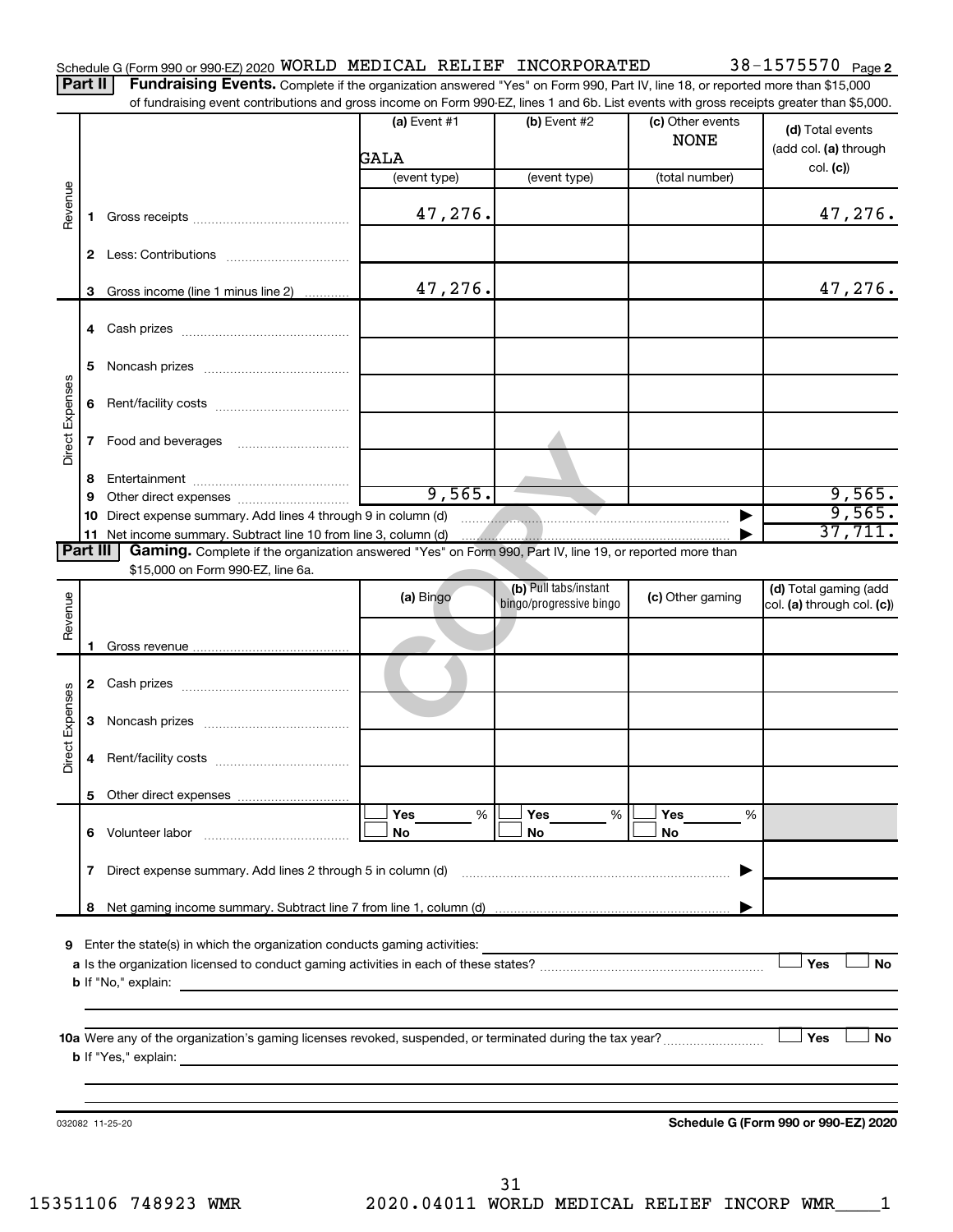| Schedule G (Form 990 or 990-EZ) 2020 WORLD MEDICAL RELIEF INCORPORATED                                                                                                                                                                                             | $38 - 1575570$ Page 3 |           |
|--------------------------------------------------------------------------------------------------------------------------------------------------------------------------------------------------------------------------------------------------------------------|-----------------------|-----------|
|                                                                                                                                                                                                                                                                    | Yes                   | <b>No</b> |
| 12 Is the organization a grantor, beneficiary or trustee of a trust, or a member of a partnership or other entity formed                                                                                                                                           | <b>」Yes</b>           | <b>No</b> |
| 13 Indicate the percentage of gaming activity conducted in:                                                                                                                                                                                                        |                       |           |
|                                                                                                                                                                                                                                                                    | 13a                   | %         |
| <b>b</b> An outside facility <i>www.communicality.communicality.communicality www.communicality.communicality.communicality</i>                                                                                                                                    | 13 <sub>b</sub>       | %         |
| 14 Enter the name and address of the person who prepares the organization's gaming/special events books and records:                                                                                                                                               |                       |           |
| Name $\blacktriangleright$<br><u>and the state of the state of the state of the state of the state of the state of the state of the state of the state of the state of the state of the state of the state of the state of the state of the state of the state</u> |                       |           |
| Address ><br><u> 1989 - Johann Stoff, amerikansk politiker (* 1908)</u>                                                                                                                                                                                            |                       |           |
|                                                                                                                                                                                                                                                                    |                       | No        |
|                                                                                                                                                                                                                                                                    |                       |           |
| of gaming revenue retained by the third party $\triangleright$ \$                                                                                                                                                                                                  |                       |           |
| c If "Yes," enter name and address of the third party:                                                                                                                                                                                                             |                       |           |
| Name $\blacktriangleright$<br><u>and the state of the state of the state of the state of the state of the state of the state of the state of the state of the state of the state of the state of the state of the state of the state of the state of the state</u> |                       |           |
| Address ><br><u>and the state of the state of the state of the state of the state of the state of the state of the state of the state of the state of the state of the state of the state of the state of the state of the state of the state</u>                  |                       |           |
|                                                                                                                                                                                                                                                                    |                       |           |
| <b>16</b> Gaming manager information:                                                                                                                                                                                                                              |                       |           |
|                                                                                                                                                                                                                                                                    |                       |           |
| Name $\blacktriangleright$<br><u>and the state of the state of the state of the state of the state of the state of the state of the state of the state of the state of the state of the state of the state of the state of the state of the state of the state</u> |                       |           |
| Gaming manager compensation > \$                                                                                                                                                                                                                                   |                       |           |
|                                                                                                                                                                                                                                                                    |                       |           |
| Description of services provided >                                                                                                                                                                                                                                 |                       |           |
|                                                                                                                                                                                                                                                                    |                       |           |
|                                                                                                                                                                                                                                                                    |                       |           |
| Director/officer<br>Employee<br>Independent contractor                                                                                                                                                                                                             |                       |           |
| <b>17</b> Mandatory distributions:                                                                                                                                                                                                                                 |                       |           |
| a Is the organization required under state law to make charitable distributions from the gaming proceeds to                                                                                                                                                        |                       |           |
| retain the state gaming license?                                                                                                                                                                                                                                   | $\Box$ Yes $\Box$ No  |           |
| <b>b</b> Enter the amount of distributions required under state law to be distributed to other exempt organizations or spent in the                                                                                                                                |                       |           |
| organization's own exempt activities during the tax year $\triangleright$ \$                                                                                                                                                                                       |                       |           |
| Supplemental Information. Provide the explanations required by Part I, line 2b, columns (iii) and (v); and Part III, lines 9, 9b, 10b,<br><b>Part IV</b>                                                                                                           |                       |           |
| 15b, 15c, 16, and 17b, as applicable. Also provide any additional information. See instructions.                                                                                                                                                                   |                       |           |
|                                                                                                                                                                                                                                                                    |                       |           |
|                                                                                                                                                                                                                                                                    |                       |           |
|                                                                                                                                                                                                                                                                    |                       |           |
|                                                                                                                                                                                                                                                                    |                       |           |
|                                                                                                                                                                                                                                                                    |                       |           |
|                                                                                                                                                                                                                                                                    |                       |           |
|                                                                                                                                                                                                                                                                    |                       |           |
|                                                                                                                                                                                                                                                                    |                       |           |
|                                                                                                                                                                                                                                                                    |                       |           |
|                                                                                                                                                                                                                                                                    |                       |           |
|                                                                                                                                                                                                                                                                    |                       |           |
|                                                                                                                                                                                                                                                                    |                       |           |
|                                                                                                                                                                                                                                                                    |                       |           |
| Schedule G (Form 990 or 990-EZ) 2020<br>032083 11-25-20<br>32                                                                                                                                                                                                      |                       |           |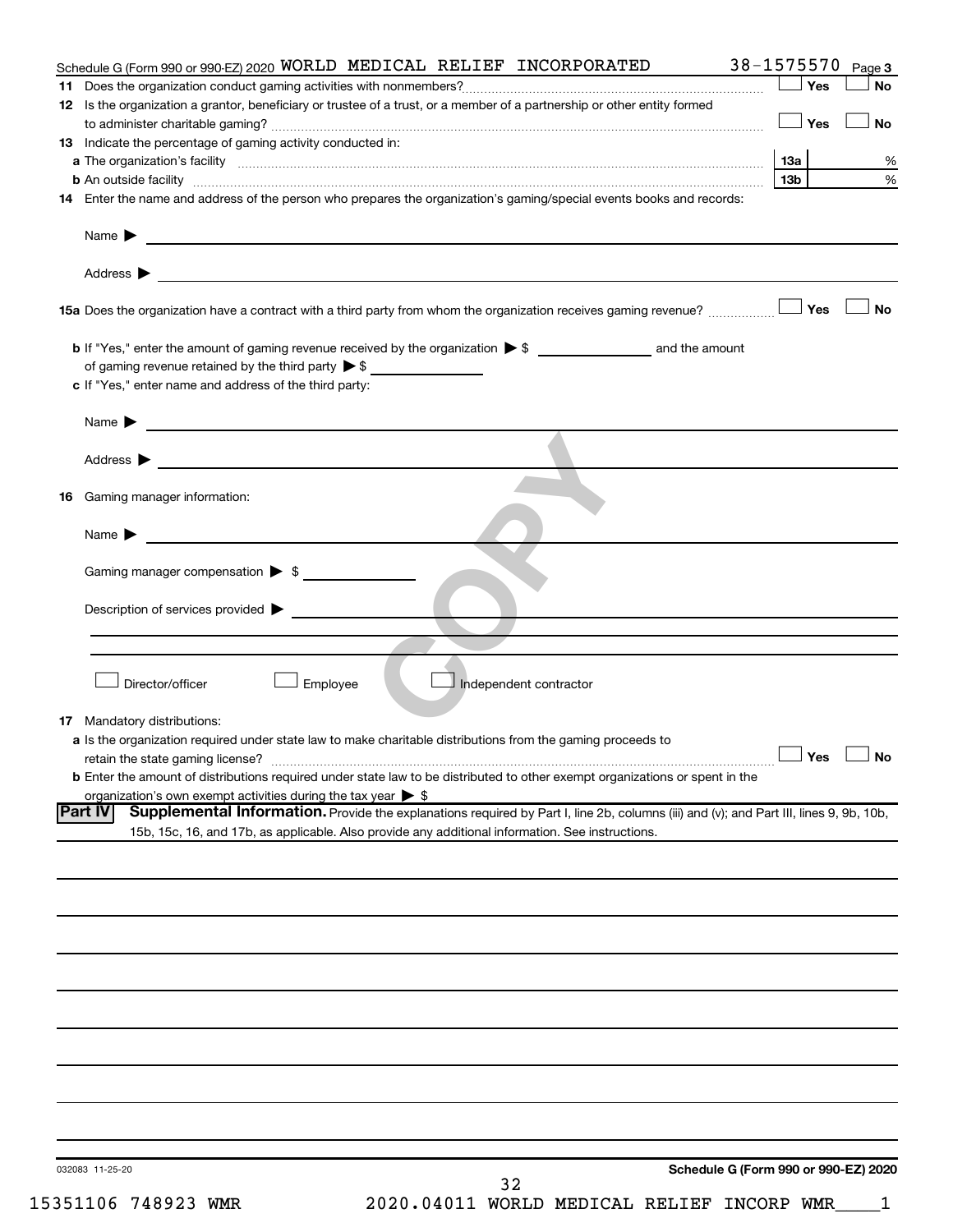|                | Schedule G (Form 990 or 990-EZ)             | WORLD | MEDICAL | RELIEF | INCORPORATED | 5570'<br>38–<br>5755 | $P$ age 4 |
|----------------|---------------------------------------------|-------|---------|--------|--------------|----------------------|-----------|
| <b>Part IV</b> | <b>Supplemental Information (continued)</b> |       |         |        |              |                      |           |
|                |                                             |       |         |        |              |                      |           |

|                     | Schedule G (Form 990 or 990-EZ)                                  |
|---------------------|------------------------------------------------------------------|
| 032084 04-01-20     |                                                                  |
| 15351106 748923 WMR | 33<br>2020.04011 WORLD MEDICAL RELIEF INCORP WMR<br>$\mathbf{1}$ |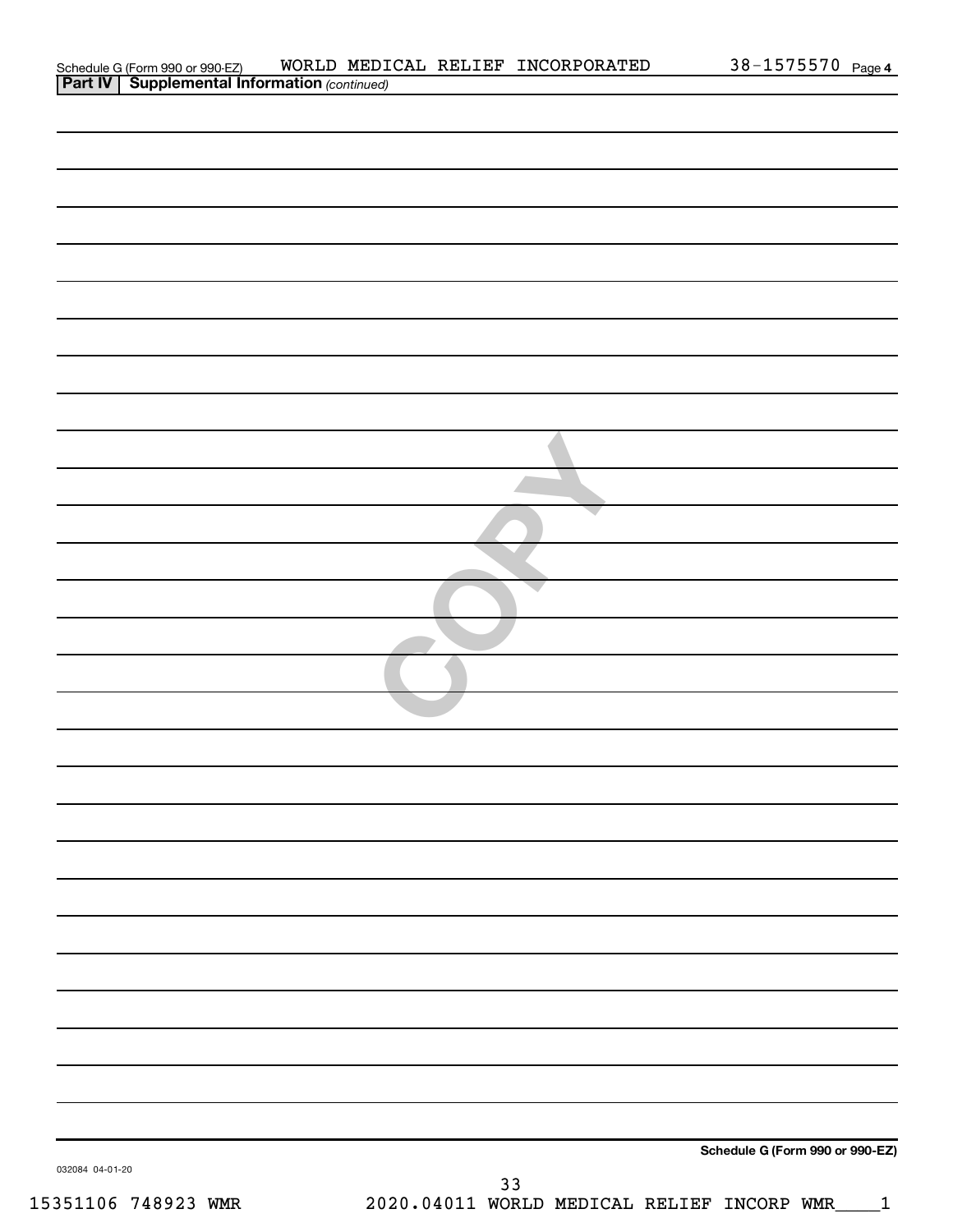| <b>SCHEDULE I</b><br>(Form 990)                        |                                                                                                                                                                                                                                                                                           |           | <b>Grants and Other Assistance to Organizations,</b><br>Governments, and Individuals in the United States<br>Complete if the organization answered "Yes" on Form 990, Part IV, line 21 or 22. |                             |                                                       |                                                                |                                          | OMB No. 1545-0047<br>202                            |
|--------------------------------------------------------|-------------------------------------------------------------------------------------------------------------------------------------------------------------------------------------------------------------------------------------------------------------------------------------------|-----------|-----------------------------------------------------------------------------------------------------------------------------------------------------------------------------------------------|-----------------------------|-------------------------------------------------------|----------------------------------------------------------------|------------------------------------------|-----------------------------------------------------|
| Department of the Treasury<br>Internal Revenue Service |                                                                                                                                                                                                                                                                                           |           |                                                                                                                                                                                               | Attach to Form 990.         | Go to www.irs.gov/Form990 for the latest information. |                                                                |                                          | <b>Open to Public</b><br>Inspection                 |
| Name of the organization                               |                                                                                                                                                                                                                                                                                           |           | WORLD MEDICAL RELIEF INCORPORATED                                                                                                                                                             |                             |                                                       |                                                                |                                          | <b>Employer identification number</b><br>38-1575570 |
| Part I                                                 | <b>General Information on Grants and Assistance</b>                                                                                                                                                                                                                                       |           |                                                                                                                                                                                               |                             |                                                       |                                                                |                                          |                                                     |
| $\mathbf 1$<br>$\mathbf{2}$                            | Does the organization maintain records to substantiate the amount of the grants or assistance, the grantees' eligibility for the grants or assistance, and the selection<br>Describe in Part IV the organization's procedures for monitoring the use of grant funds in the United States. |           |                                                                                                                                                                                               |                             |                                                       |                                                                |                                          | $\boxed{\text{X}}$ Yes<br>l No                      |
| Part II                                                | Grants and Other Assistance to Domestic Organizations and Domestic Governments. Complete if the organization answered "Yes" on Form 990, Part IV, line 21, for any                                                                                                                        |           |                                                                                                                                                                                               |                             |                                                       |                                                                |                                          |                                                     |
|                                                        | recipient that received more than \$5,000. Part II can be duplicated if additional space is needed.                                                                                                                                                                                       |           |                                                                                                                                                                                               |                             |                                                       |                                                                |                                          |                                                     |
|                                                        | 1 (a) Name and address of organization<br>or government                                                                                                                                                                                                                                   | $(b)$ EIN | (c) IRC section<br>(if applicable)                                                                                                                                                            | (d) Amount of<br>cash grant | (e) Amount of<br>non-cash<br>assistance               | (f) Method of<br>valuation (book,<br>FMV, appraisal,<br>other) | (g) Description of<br>noncash assistance | (h) Purpose of grant<br>or assistance               |
|                                                        |                                                                                                                                                                                                                                                                                           |           |                                                                                                                                                                                               |                             |                                                       |                                                                |                                          |                                                     |
|                                                        |                                                                                                                                                                                                                                                                                           |           |                                                                                                                                                                                               |                             |                                                       |                                                                |                                          |                                                     |
|                                                        |                                                                                                                                                                                                                                                                                           |           |                                                                                                                                                                                               |                             |                                                       |                                                                |                                          |                                                     |
|                                                        |                                                                                                                                                                                                                                                                                           |           |                                                                                                                                                                                               |                             |                                                       |                                                                |                                          |                                                     |
|                                                        |                                                                                                                                                                                                                                                                                           |           |                                                                                                                                                                                               |                             |                                                       |                                                                |                                          |                                                     |
|                                                        |                                                                                                                                                                                                                                                                                           |           |                                                                                                                                                                                               |                             |                                                       |                                                                |                                          |                                                     |
| $\mathbf{2}$<br>3                                      |                                                                                                                                                                                                                                                                                           |           |                                                                                                                                                                                               |                             |                                                       |                                                                |                                          |                                                     |

**For Paperwork Reduction Act Notice, see the Instructions for Form 990. Schedule I (Form 990) 2020** LHA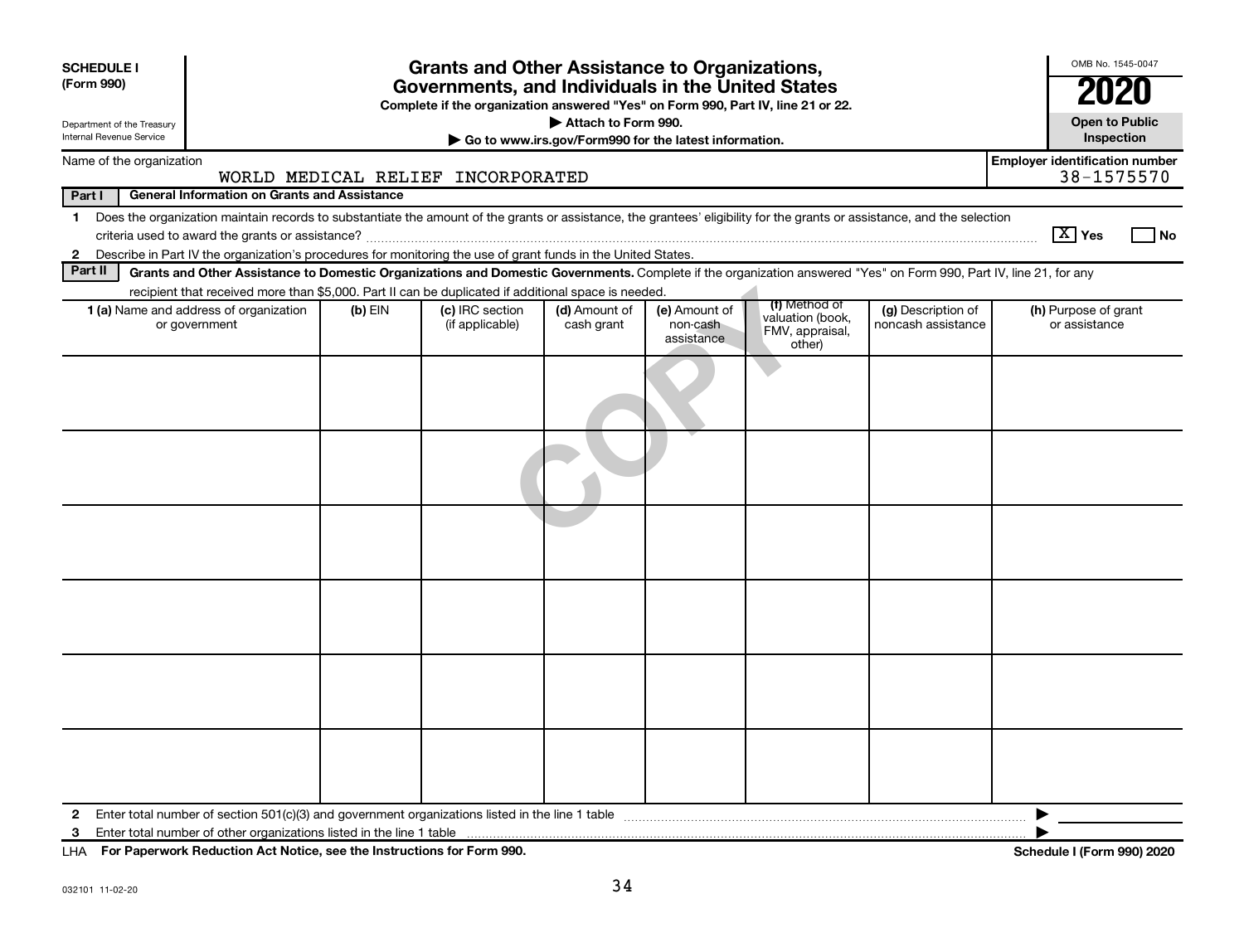#### Schedule I (Form 990) 2020 Page WORLD MEDICAL RELIEF INCORPORATED 38-1575570

**2**

Part III | Grants and Other Assistance to Domestic Individuals. Complete if the organization answered "Yes" on Form 990, Part IV, line 22. Part III can be duplicated if additional space is needed.

| (a) Type of grant or assistance                                                          | (b) Number of<br>recipients                                                                                                               | (c) Amount of<br>cash grant | (d) Amount of non-<br>cash assistance | (e) Method of valuation<br>(book, FMV, appraisal, other) | (f) Description of noncash assistance                                                       |  |  |  |  |
|------------------------------------------------------------------------------------------|-------------------------------------------------------------------------------------------------------------------------------------------|-----------------------------|---------------------------------------|----------------------------------------------------------|---------------------------------------------------------------------------------------------|--|--|--|--|
| FREE OR BELOW COST MEDICAL PRESCRIPTIONS, DURABLE<br>MEDICAL EQUIPMENT, MEDICAL SUPPLIES | 25155                                                                                                                                     | 0.                          |                                       | 2,362,525. FMV AND ESTIMATE                              | FREE OR BELOW COST MEDICAL<br>PRESCRIPTIONS, DURABLE MEDICAL<br>EQUIPMENT, MEDICAL SUPPLIES |  |  |  |  |
|                                                                                          |                                                                                                                                           |                             |                                       |                                                          |                                                                                             |  |  |  |  |
|                                                                                          |                                                                                                                                           |                             |                                       |                                                          |                                                                                             |  |  |  |  |
|                                                                                          |                                                                                                                                           |                             |                                       |                                                          |                                                                                             |  |  |  |  |
|                                                                                          |                                                                                                                                           |                             |                                       |                                                          |                                                                                             |  |  |  |  |
| Part IV                                                                                  | Supplemental Information. Provide the information required in Part I, line 2; Part III, column (b); and any other additional information. |                             |                                       |                                                          |                                                                                             |  |  |  |  |

PART I, LINE 2:

THE ORGANIZATION RECEIVES FUNDING TO PROVIDE SPECIFIC ASSISTANCE TO

INDIVIDUALS. INDIVIDUALS ARE SCREENED TO DETERMINE IF THEY QUALIFY FOR

ASSISTANCE BASED ON FUNDER CRITERIA. DOCUMENTATION OF THIS SCREENING

PROCESS IS MAINTAINED BY THE ORGANIZATION.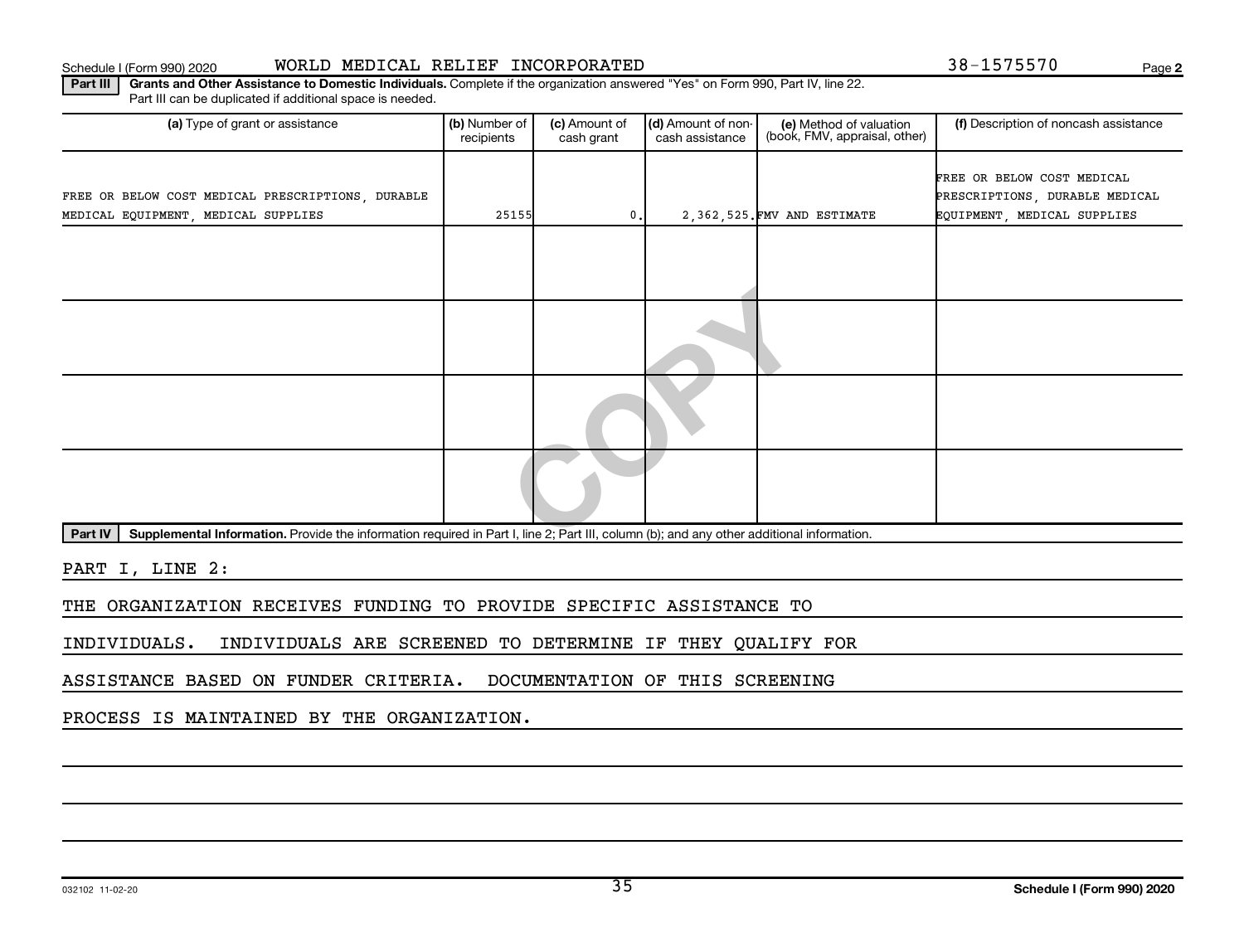#### **SCHEDULE M (Form 990)**

### **Noncash Contributions**

OMB No. 1545-0047

**Open to Public**

Department of the Treasury Internal Revenue Service

Name of the organization

◆ Complete if the organizations answered "Yes" on Form 990, Part IV, lines 29 or 30.<br>● Complete if the organizations answered "Yes" on Form 990, Part IV, lines 29 or 30. **Attach to Form 990.**  $\blacktriangleright$ 

 **Go to www.irs.gov/Form990 for instructions and the latest information.** J

**Inspection Employer identification number**

### WORLD MEDICAL RELIEF INCORPORATED | 38-1575570

| Part I | <b>Types of Property</b>                                                                                                                                                  |                               |                                      |                                                    |                                                              |     |     |    |
|--------|---------------------------------------------------------------------------------------------------------------------------------------------------------------------------|-------------------------------|--------------------------------------|----------------------------------------------------|--------------------------------------------------------------|-----|-----|----|
|        |                                                                                                                                                                           | (a)<br>Check if<br>applicable | (b)<br>Number of<br>contributions or | (c)<br>Noncash contribution<br>amounts reported on | (d)<br>Method of determining<br>noncash contribution amounts |     |     |    |
|        |                                                                                                                                                                           |                               |                                      | litems contributed Form 990, Part VIII, line 1g    |                                                              |     |     |    |
| 1      |                                                                                                                                                                           |                               |                                      |                                                    |                                                              |     |     |    |
| 2      |                                                                                                                                                                           |                               |                                      |                                                    |                                                              |     |     |    |
| З      | Art - Fractional interests                                                                                                                                                |                               |                                      |                                                    |                                                              |     |     |    |
| 4      |                                                                                                                                                                           |                               |                                      |                                                    |                                                              |     |     |    |
| 5      | Clothing and household goods                                                                                                                                              |                               |                                      |                                                    |                                                              |     |     |    |
| 6      |                                                                                                                                                                           |                               |                                      |                                                    |                                                              |     |     |    |
| 7      |                                                                                                                                                                           |                               |                                      |                                                    |                                                              |     |     |    |
| 8      |                                                                                                                                                                           |                               |                                      |                                                    |                                                              |     |     |    |
| 9      | Securities - Publicly traded                                                                                                                                              |                               |                                      |                                                    |                                                              |     |     |    |
| 10     | Securities - Closely held stock                                                                                                                                           |                               |                                      |                                                    |                                                              |     |     |    |
| 11     | Securities - Partnership, LLC, or                                                                                                                                         |                               |                                      |                                                    |                                                              |     |     |    |
| 12     |                                                                                                                                                                           |                               |                                      |                                                    |                                                              |     |     |    |
| 13     | Qualified conservation contribution -                                                                                                                                     |                               |                                      |                                                    |                                                              |     |     |    |
|        |                                                                                                                                                                           |                               |                                      |                                                    |                                                              |     |     |    |
| 14     | Qualified conservation contribution - Other                                                                                                                               |                               |                                      |                                                    |                                                              |     |     |    |
| 15     | Real estate - Residential                                                                                                                                                 |                               |                                      |                                                    |                                                              |     |     |    |
| 16     | Real estate - Commercial                                                                                                                                                  |                               |                                      |                                                    |                                                              |     |     |    |
| 17     |                                                                                                                                                                           |                               |                                      |                                                    |                                                              |     |     |    |
| 18     |                                                                                                                                                                           |                               |                                      |                                                    |                                                              |     |     |    |
| 19     |                                                                                                                                                                           |                               |                                      |                                                    |                                                              |     |     |    |
| 20     | Drugs and medical supplies                                                                                                                                                | $\overline{\text{x}}$         |                                      | 33,160,179. FMV AND ESTIMATE                       |                                                              |     |     |    |
| 21     |                                                                                                                                                                           |                               |                                      |                                                    |                                                              |     |     |    |
| 22     |                                                                                                                                                                           |                               |                                      |                                                    |                                                              |     |     |    |
| 23     |                                                                                                                                                                           |                               |                                      |                                                    |                                                              |     |     |    |
| 24     |                                                                                                                                                                           |                               |                                      |                                                    |                                                              |     |     |    |
| 25     | Other $\blacktriangleright$                                                                                                                                               |                               |                                      |                                                    |                                                              |     |     |    |
| 26     | Other $\blacktriangleright$                                                                                                                                               |                               |                                      |                                                    |                                                              |     |     |    |
| 27     | Other $\blacktriangleright$                                                                                                                                               |                               |                                      |                                                    |                                                              |     |     |    |
| 28     | Other $\blacktriangleright$                                                                                                                                               |                               |                                      |                                                    |                                                              |     |     |    |
| 29     | Number of Forms 8283 received by the organization during the tax year for contributions                                                                                   |                               |                                      |                                                    |                                                              |     |     |    |
|        | for which the organization completed Form 8283, Part V, Donee Acknowledgement                                                                                             |                               |                                      | 29                                                 |                                                              |     |     |    |
|        |                                                                                                                                                                           |                               |                                      |                                                    |                                                              |     | Yes | No |
|        | 30a During the year, did the organization receive by contribution any property reported in Part I, lines 1 through 28, that it                                            |                               |                                      |                                                    |                                                              |     |     |    |
|        | must hold for at least three years from the date of the initial contribution, and which isn't required to be used for                                                     |                               |                                      |                                                    |                                                              |     |     | x. |
|        |                                                                                                                                                                           |                               |                                      |                                                    |                                                              | 30a |     |    |
|        | <b>b</b> If "Yes," describe the arrangement in Part II.<br>Does the organization have a gift acceptance policy that requires the review of any nonstandard contributions? |                               |                                      |                                                    |                                                              | 31  |     | x  |
| 31     | 32a Does the organization hire or use third parties or related organizations to solicit, process, or sell noncash                                                         |                               |                                      |                                                    |                                                              |     |     |    |
|        | contributions?                                                                                                                                                            |                               |                                      |                                                    |                                                              | 32a |     | x  |
|        | <b>b</b> If "Yes," describe in Part II.                                                                                                                                   |                               |                                      |                                                    |                                                              |     |     |    |
|        |                                                                                                                                                                           |                               |                                      |                                                    |                                                              |     |     |    |

- **33** If the organization didn't report an amount in column (c) for a type of property for which column (a) is checked, describe in Part II.
- **For Paperwork Reduction Act Notice, see the Instructions for Form 990. Schedule M (Form 990) 2020** LHA

032141 11-23-20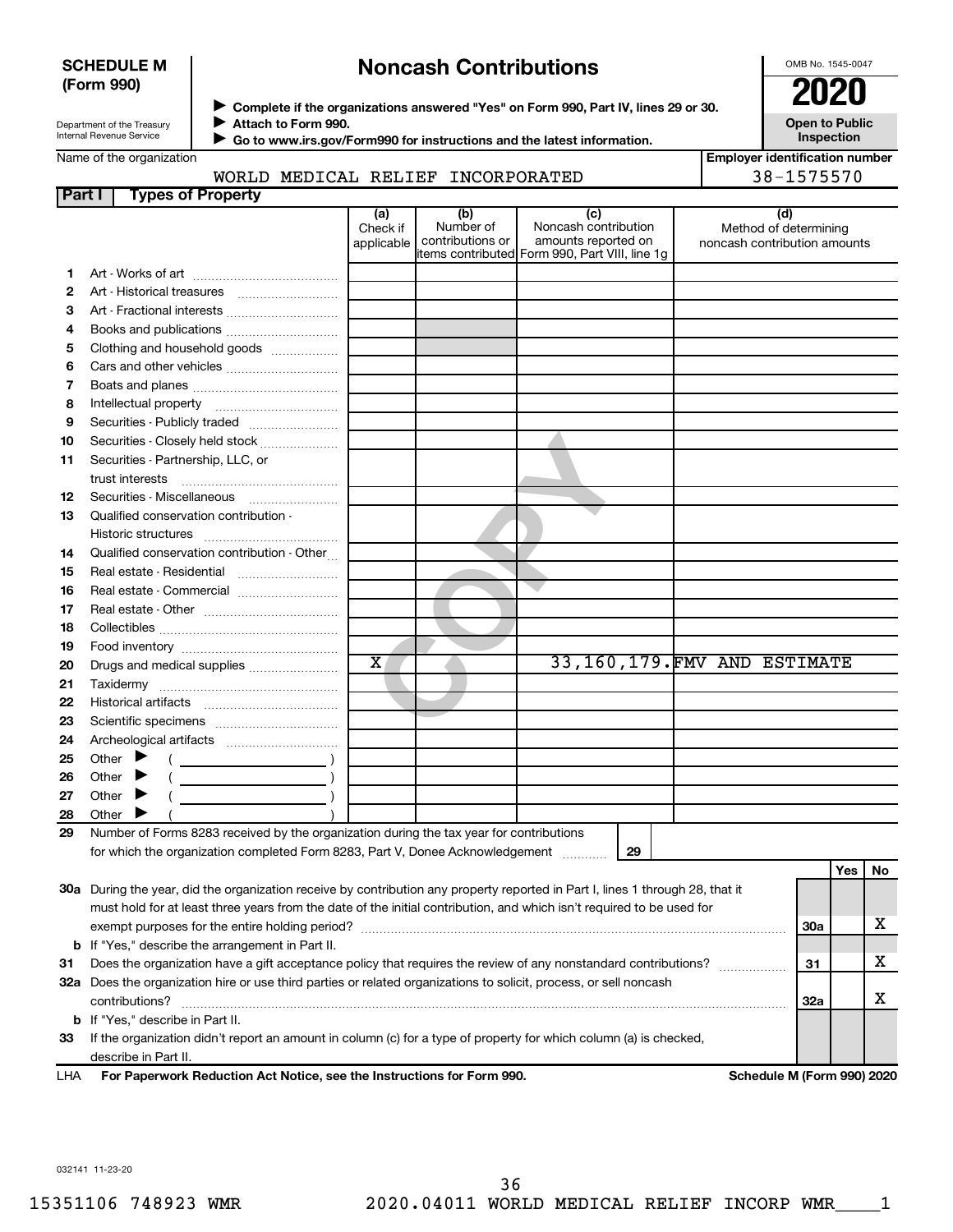Part II | Supplemental Information. Provide the information required by Part I, lines 30b, 32b, and 33, and whether the organization is reporting in Part I, column (b), the number of contributions, the number of items received, or a combination of both. Also complete this part for any additional information.

**COPY** 

SCHEDULE M, PART I, COLUMN (B):

#### NUMBER OF CONTRIBUTIONS

**Schedule M (Form 990) 2020**

032142 11-23-20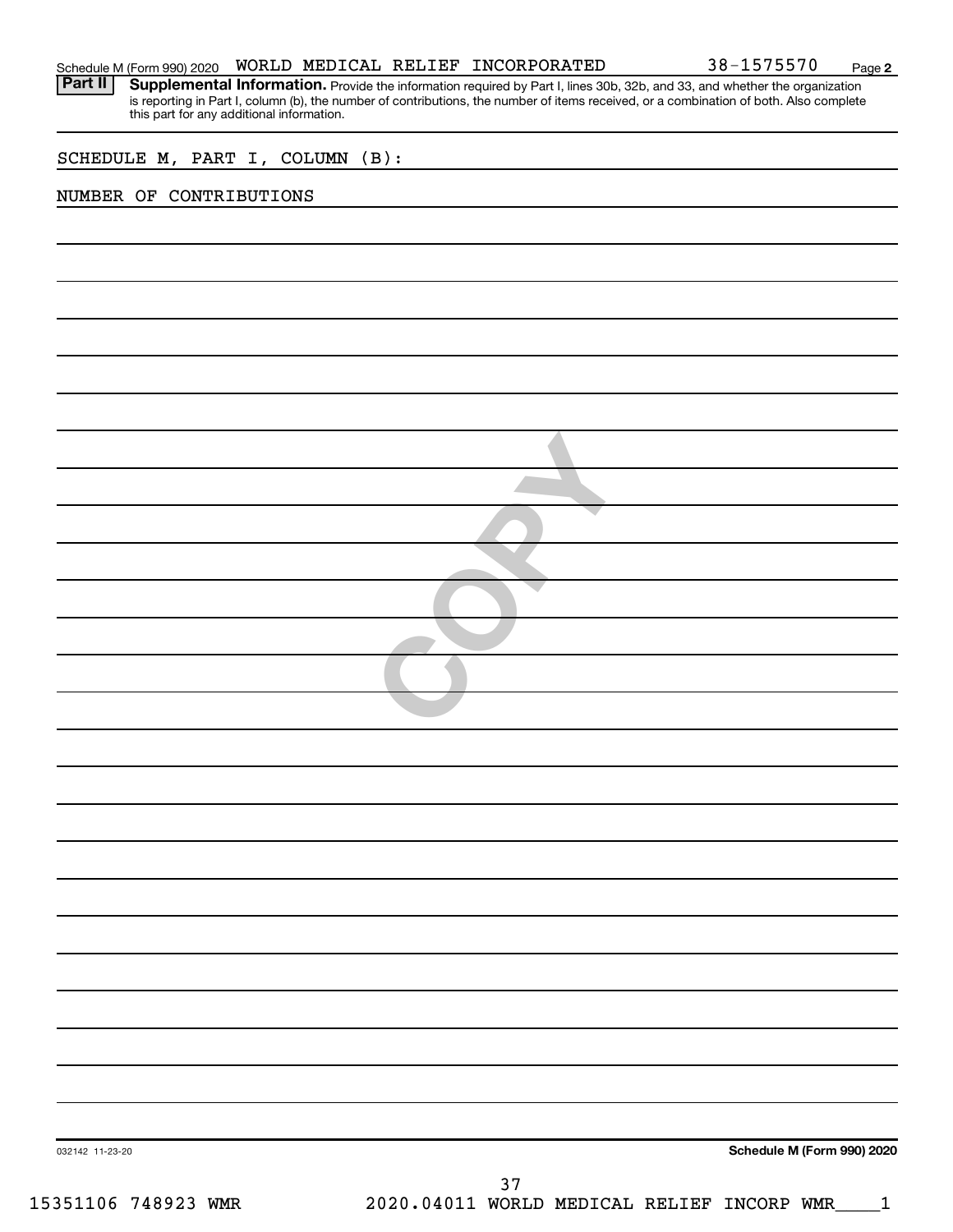Department of the Treasury **(Form 990 or 990-EZ)**

Name of the organization

Internal Revenue Service

**SCHEDULE O Supplemental Information to Form 990 or 990-EZ 2020**<br>(Form 990 or 990-EZ) Complete to provide information for responses to specific questions on

**Complete to provide information for responses to specific questions on Form 990 or 990-EZ or to provide any additional information. | Attach to Form 990 or 990-EZ. | Go to www.irs.gov/Form990 for the latest information.**



**Employer identification number** WORLD MEDICAL RELIEF INCORPORATED | 38-1575570

FORM 990, PART VI, SECTION A, LINE 8B:

THE ORGANIZATION DOES NOT HAVE ANY COMMITTEES WITH AUTHORITY TO MAKE

DECISIONS INDEPENDENT OF THE BOARD OF DIRECTORS.

FORM 990, PART VI, SECTION B, LINE 11B:

THE BOARD OF DIRECTORS ENGAGES AN INDEPENDENT CERTIFIED PUBLIC ACCOUNTING

FIRM TO PREPARE THE FORM 990. THE COMPLETED RETURN IS REVIEWED BY THE

DENT/CEO AND MAILED TO THE<br>
.<br>
.<br>
. LINE 12C:<br>
O COMPLETE A WRITTEN ACKNOW<br>
EST AT THE TIME OF APPOINTM<br>
.. LINE 15A: FINANCE COMMITTEE, THE PRESIDENT/CEO AND MAILED TO THE REST OF THE BOARD OF

DIRECTORS BEFORE BEING FILED.

FORM 990, PART VI, SECTION B, LINE 12C:

BOARD MEMBERS ARE REQUIRED TO COMPLETE A WRITTEN ACKNOWLEDGEMENT REGARDING

POTENTIAL CONFLICTS OF INTEREST AT THE TIME OF APPOINTMENT.

FORM 990, PART VI, SECTION B, LINE 15A:

A COMPENSATION COMMITTEE MAKES RECOMMENDATIONS AND BASED ON THESE

RECOMMENDATIONS THE BOARD OF DIRECTORS REVIEWS AND APPROVES THE

PRESIDENT/CEO'S SALARY.

FORM 990, PART VI, SECTION C, LINE 19:

THE ORGANIZATION MAKES ITS FINANCIAL STATEMENTS, FORM 990, AND PRIVACY

POLICY AVAILABLE TO THE PUBLIC ON THEIR WEBSITE.

FORM 990, PART XI, LINE 9, CHANGES IN NET ASSETS:

INVENTORY ADJUSTMENT -52,285.

032211 11-20-20 **For Paperwork Reduction Act Notice, see the Instructions for Form 990 or 990-EZ. Schedule O (Form 990 or 990-EZ) 2020** LHA

15351106 748923 WMR 2020.04011 WORLD MEDICAL RELIEF INCORP WMR\_\_\_\_1

38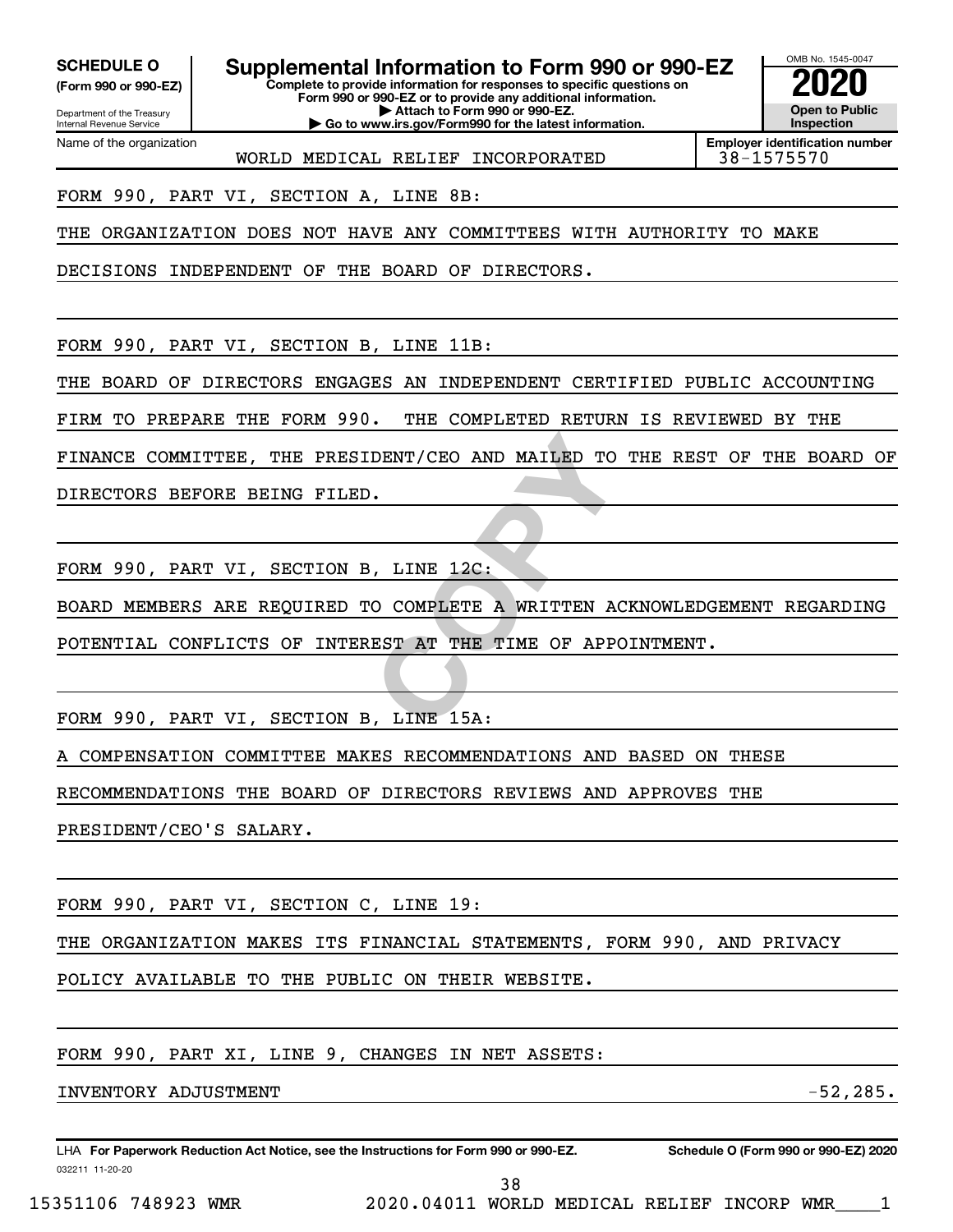| <b>SCHEDULE R</b> |
|-------------------|
|                   |

Department of the Treasury

### **Related Organizations and Unrelated Partnerships**

**(Form 990) Complete if the organization answered "Yes" on Form 990, Part IV, line 33, 34, 35b, 36, or 37.** |

■ Attach to Form 990. **Dependent of Attach to Form 990.** Open to Public

OMB No. 1545-0047

**| Go to www.irs.gov/Form990 for instructions and the latest information. Inspection 2020**<br>Open to Public

**Employer identification number**

Internal Revenue Service Name of the organization

#### WORLD MEDICAL RELIEF INCORPORATED

Part I ldentification of Disregarded Entities. Complete if the organization answered "Yes" on Form 990, Part IV, line 33.

| (a)<br>Name, address, and EIN (if applicable)<br>of disregarded entity                                                                                                                                                        | (b)<br>Primary activity | (c)<br>Legal domicile (state or<br>foreign country) | (d)<br>Total income | (e)<br>End-of-year assets | (f)<br>Direct controlling<br>entity |  |  |  |  |
|-------------------------------------------------------------------------------------------------------------------------------------------------------------------------------------------------------------------------------|-------------------------|-----------------------------------------------------|---------------------|---------------------------|-------------------------------------|--|--|--|--|
|                                                                                                                                                                                                                               |                         |                                                     |                     |                           |                                     |  |  |  |  |
|                                                                                                                                                                                                                               |                         |                                                     |                     |                           |                                     |  |  |  |  |
|                                                                                                                                                                                                                               |                         |                                                     |                     |                           |                                     |  |  |  |  |
|                                                                                                                                                                                                                               |                         |                                                     |                     |                           |                                     |  |  |  |  |
| Identification of Related Tax-Exempt Organizations. Complete if the organization answered "Yes" on Form 990, Part IV, line 34, because it had one or more related tax-exempt<br>Part II<br>organizations during the tax year. |                         |                                                     |                     |                           |                                     |  |  |  |  |

#### **Part II** Identification of Related Tax-Exempt Organizations. Complete if the organization answered "Yes" on Form 990, Part IV, line 34, because it had one or more related tax-exempt<br>Part II acconizations during the tax ye organizations during the tax year.

| (a)<br>Name, address, and EIN<br>of related organization | (b)<br>Primary activity | (c)<br>Legal domicile (state or<br>foreign country) | (d)<br>Exempt Code<br>section | (e)<br>Public charity<br>status (if section | (f)<br>Direct controlling<br>entity |     | $(g)$<br>Section 512(b)(13)<br>controlled<br>entity? |
|----------------------------------------------------------|-------------------------|-----------------------------------------------------|-------------------------------|---------------------------------------------|-------------------------------------|-----|------------------------------------------------------|
|                                                          |                         |                                                     |                               | 501(c)(3))                                  |                                     | Yes | No                                                   |
| IRENE M. AUBERLIN FOUNDATION - 38-2815534                |                         |                                                     |                               |                                             | WORLD MEDICAL                       |     |                                                      |
| 21725 MELROSE AVENUE                                     | PUBLIC SUPPORTING       |                                                     |                               | LINE 12 TYPE                                | RELIEF                              |     |                                                      |
| SOUTHFIELD, MI 48075                                     | <b>DRGANIZATION</b>     | MICHIGAN                                            | 501(C)(3)                     |                                             | INCORPORATED                        |     | X                                                    |
|                                                          |                         |                                                     |                               |                                             |                                     |     |                                                      |
|                                                          |                         |                                                     |                               |                                             |                                     |     |                                                      |
|                                                          |                         |                                                     |                               |                                             |                                     |     |                                                      |

**For Paperwork Reduction Act Notice, see the Instructions for Form 990. Schedule R (Form 990) 2020**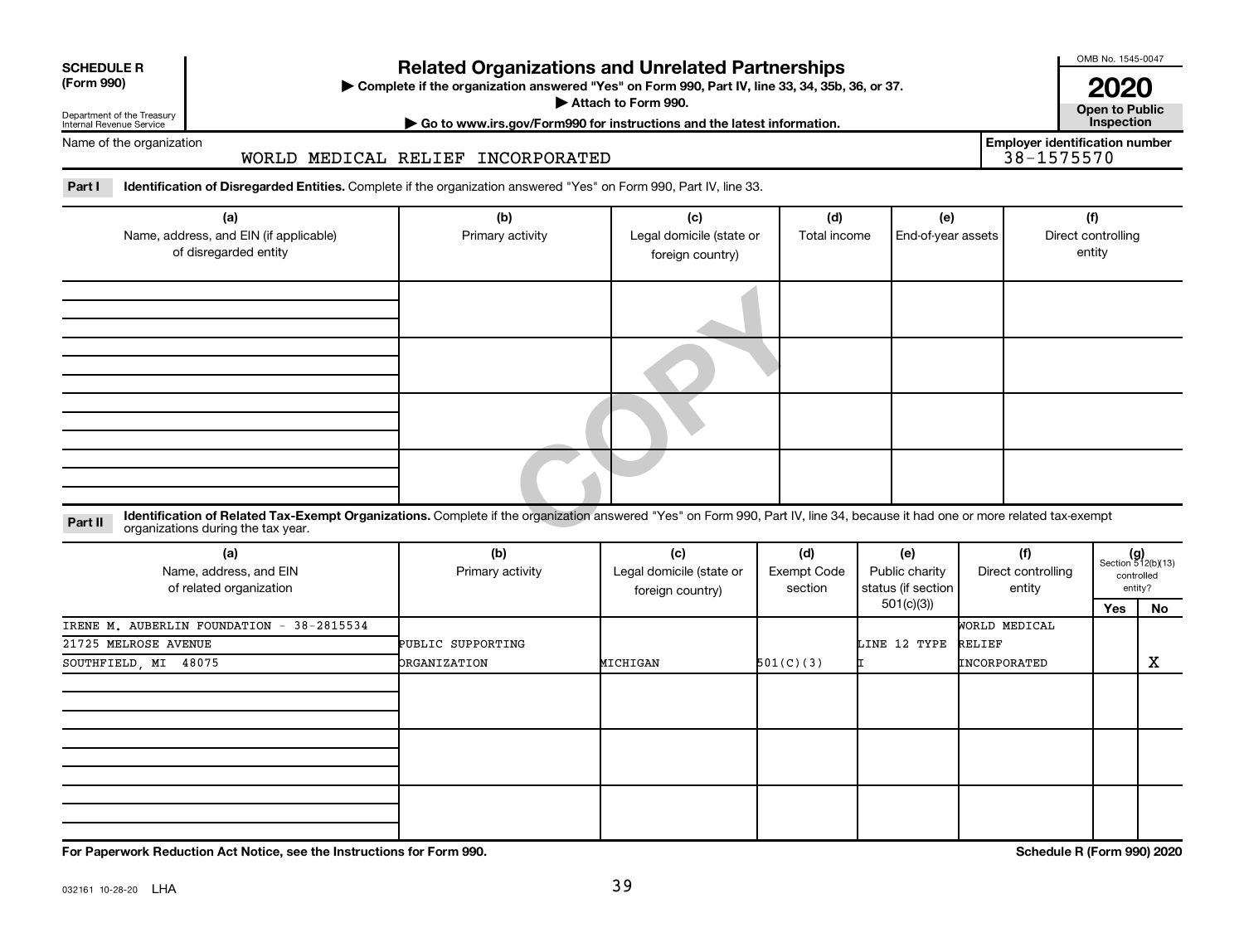#### Schedule R (Form 990) 2020 WORLD MEDICAL RELIEF INCORPORATED 38-1575570  $_{\text{Page}}$

**2**

Part III Identification of Related Organizations Taxable as a Partnership. Complete if the organization answered "Yes" on Form 990, Part IV, line 34, because it had one or more related<br>Read to the organizations tracted as organizations treated as a partnership during the tax year.

| (a)                                                                                                                                                                                                                                                                         | (b)              | (c)                            | (d)                          |                      | (e)                                                                   | (f)                      | (g)                     | (h)                              |           | (i)                         |            | (i)      | (k)                                |    |
|-----------------------------------------------------------------------------------------------------------------------------------------------------------------------------------------------------------------------------------------------------------------------------|------------------|--------------------------------|------------------------------|----------------------|-----------------------------------------------------------------------|--------------------------|-------------------------|----------------------------------|-----------|-----------------------------|------------|----------|------------------------------------|----|
| Name, address, and EIN<br>of related organization                                                                                                                                                                                                                           | Primary activity | Legal<br>domicile<br>(state or | Direct controlling<br>entity |                      | Predominant income<br>(related, unrelated,<br>excluded from tax under | Share of total<br>income | Share of<br>end-of-year | Disproportionate<br>allocations? |           | Code V-UBI<br>amount in box |            | managing | General or Percentage<br>ownership |    |
|                                                                                                                                                                                                                                                                             |                  | foreian                        |                              |                      | sections $512-514$ )                                                  |                          | assets                  |                                  | <b>No</b> | 20 of Schedule              |            |          |                                    |    |
|                                                                                                                                                                                                                                                                             |                  | country)                       |                              |                      |                                                                       |                          |                         | <b>Yes</b>                       |           | K-1 (Form 1065) Yes No      |            |          |                                    |    |
|                                                                                                                                                                                                                                                                             |                  |                                |                              |                      |                                                                       |                          |                         |                                  |           |                             |            |          |                                    |    |
|                                                                                                                                                                                                                                                                             |                  |                                |                              |                      |                                                                       |                          |                         |                                  |           |                             |            |          |                                    |    |
|                                                                                                                                                                                                                                                                             |                  |                                |                              |                      |                                                                       |                          |                         |                                  |           |                             |            |          |                                    |    |
|                                                                                                                                                                                                                                                                             |                  |                                |                              |                      |                                                                       |                          |                         |                                  |           |                             |            |          |                                    |    |
|                                                                                                                                                                                                                                                                             |                  |                                |                              |                      |                                                                       |                          |                         |                                  |           |                             |            |          |                                    |    |
|                                                                                                                                                                                                                                                                             |                  |                                |                              |                      |                                                                       |                          |                         |                                  |           |                             |            |          |                                    |    |
|                                                                                                                                                                                                                                                                             |                  |                                |                              |                      |                                                                       |                          |                         |                                  |           |                             |            |          |                                    |    |
|                                                                                                                                                                                                                                                                             |                  |                                |                              |                      |                                                                       |                          |                         |                                  |           |                             |            |          |                                    |    |
|                                                                                                                                                                                                                                                                             |                  |                                |                              |                      |                                                                       |                          |                         |                                  |           |                             |            |          |                                    |    |
|                                                                                                                                                                                                                                                                             |                  |                                |                              |                      |                                                                       |                          |                         |                                  |           |                             |            |          |                                    |    |
|                                                                                                                                                                                                                                                                             |                  |                                |                              |                      |                                                                       |                          |                         |                                  |           |                             |            |          |                                    |    |
|                                                                                                                                                                                                                                                                             |                  |                                |                              |                      |                                                                       |                          |                         |                                  |           |                             |            |          |                                    |    |
|                                                                                                                                                                                                                                                                             |                  |                                |                              |                      |                                                                       |                          |                         |                                  |           |                             |            |          |                                    |    |
|                                                                                                                                                                                                                                                                             |                  |                                |                              |                      |                                                                       |                          |                         |                                  |           |                             |            |          |                                    |    |
|                                                                                                                                                                                                                                                                             |                  |                                |                              |                      |                                                                       |                          |                         |                                  |           |                             |            |          |                                    |    |
|                                                                                                                                                                                                                                                                             |                  |                                |                              |                      |                                                                       |                          |                         |                                  |           |                             |            |          |                                    |    |
| Identification of Related Organizations Taxable as a Corporation or Trust. Complete if the organization answered "Yes" on Form 990, Part IV, line 34, because it had one or more related<br>Part IV<br>organizations treated as a corporation or trust during the tax year. |                  |                                |                              |                      |                                                                       |                          |                         |                                  |           |                             |            |          |                                    |    |
| (a)                                                                                                                                                                                                                                                                         |                  |                                | (b)                          | (c)                  | (d)                                                                   | (e)                      | (f)                     |                                  |           | (g)                         | (h)        |          | (i)<br>Section                     |    |
| Name, address, and EIN                                                                                                                                                                                                                                                      |                  |                                | Primary activity             | Legal domicile       | Direct controlling                                                    | Type of entity           | Share of total          |                                  |           | Share of                    | Percentage |          | 512(b)(13)                         |    |
| of related organization                                                                                                                                                                                                                                                     |                  |                                |                              | (state or<br>foreign | entity                                                                | (C corp, S corp,         | income                  |                                  |           | end-of-year                 | ownership  |          | controlled<br>entity?              |    |
|                                                                                                                                                                                                                                                                             |                  |                                |                              | country)             |                                                                       | or trust)                |                         |                                  |           | assets                      |            |          | Yes                                | No |
|                                                                                                                                                                                                                                                                             |                  |                                |                              |                      |                                                                       |                          |                         |                                  |           |                             |            |          |                                    |    |

| OF FUILLOU OF YOU HEALTON |  | foreign<br>country) | ີບການ |  | 11001110 | chu vi year<br>assets |  | entity?    |
|---------------------------|--|---------------------|-------|--|----------|-----------------------|--|------------|
|                           |  |                     |       |  |          |                       |  | $Yes$   No |
|                           |  |                     |       |  |          |                       |  |            |
|                           |  |                     |       |  |          |                       |  |            |
|                           |  |                     |       |  |          |                       |  |            |
|                           |  |                     |       |  |          |                       |  |            |
|                           |  |                     |       |  |          |                       |  |            |
|                           |  |                     |       |  |          |                       |  |            |
|                           |  |                     |       |  |          |                       |  |            |
|                           |  |                     |       |  |          |                       |  |            |
|                           |  |                     |       |  |          |                       |  |            |
|                           |  |                     |       |  |          |                       |  |            |
|                           |  |                     |       |  |          |                       |  |            |
|                           |  |                     |       |  |          |                       |  |            |
|                           |  |                     |       |  |          |                       |  |            |
|                           |  |                     |       |  |          |                       |  |            |
|                           |  |                     |       |  |          |                       |  |            |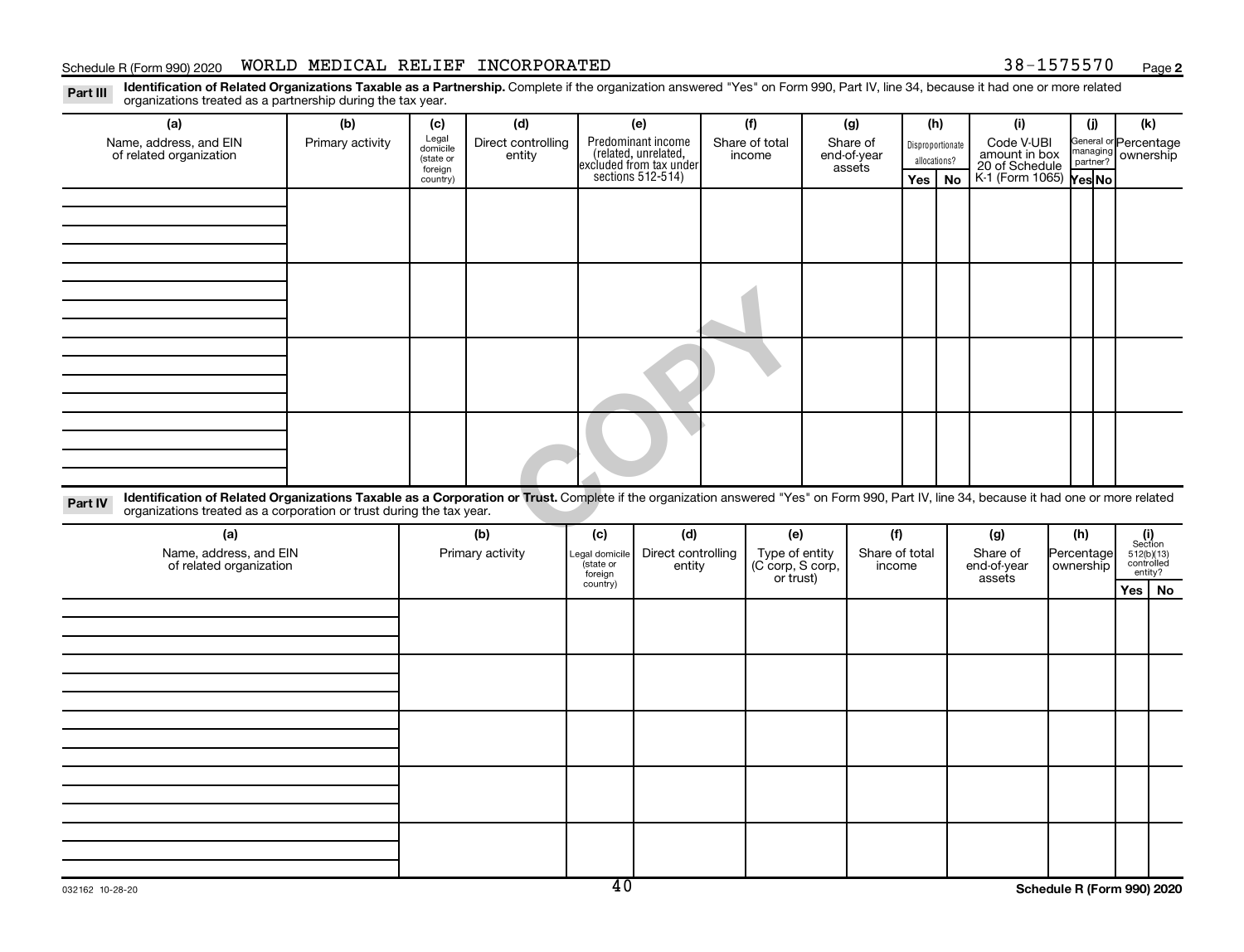#### Schedule R (Form 990) 2020 WORLD MEDICAL RELIEF INCORPORATED 38-1575570  $_{\text{Page}}$

|                                                                                                                                                                                | Note: Complete line 1 if any entity is listed in Parts II, III, or IV of this schedule.                                                                                                                                              |                    |                        |                                              |                 | <b>Yes</b>              | No                      |
|--------------------------------------------------------------------------------------------------------------------------------------------------------------------------------|--------------------------------------------------------------------------------------------------------------------------------------------------------------------------------------------------------------------------------------|--------------------|------------------------|----------------------------------------------|-----------------|-------------------------|-------------------------|
|                                                                                                                                                                                | During the tax year, did the organization engage in any of the following transactions with one or more related organizations listed in Parts II-IV?                                                                                  |                    |                        |                                              |                 |                         |                         |
|                                                                                                                                                                                |                                                                                                                                                                                                                                      |                    |                        |                                              | 1a              |                         | $\overline{\mathbf{x}}$ |
|                                                                                                                                                                                |                                                                                                                                                                                                                                      |                    |                        |                                              | 1 <sub>b</sub>  |                         | $\overline{\mathbf{X}}$ |
|                                                                                                                                                                                |                                                                                                                                                                                                                                      |                    |                        |                                              | 1 <sub>c</sub>  | $\overline{\textbf{x}}$ |                         |
|                                                                                                                                                                                | d Loans or loan guarantees to or for related organization(s) www.communities.com/www.communities.com/www.communities.com/www.communities.com/www.communities.com/www.communities.com/www.communities.com/www.communities.com/w       |                    |                        |                                              | 1 <sub>d</sub>  |                         | $\overline{\mathbf{x}}$ |
|                                                                                                                                                                                |                                                                                                                                                                                                                                      |                    |                        |                                              | 1e              |                         | $\overline{\textbf{x}}$ |
|                                                                                                                                                                                |                                                                                                                                                                                                                                      |                    |                        |                                              |                 |                         |                         |
|                                                                                                                                                                                | Dividends from related organization(s) manufactured and contract and contract or produced and contract and contract or produced and contract and contract and contract and contract and contract and contract and contract and<br>1f |                    |                        |                                              |                 |                         |                         |
| g                                                                                                                                                                              | Sale of assets to related organization(s) www.assemicroscopy.com/news/market/2010/03/2010 13/2010 13/30/2010 13/30/2010 13/30/2010 13/30/2010 13/30/2010 13/30/2010 13/30/2010 13/30/2010 13/30/2010 13/30/2010 13/30/2010 13/       |                    |                        |                                              | 1 <sub>g</sub>  |                         | $\overline{\texttt{x}}$ |
|                                                                                                                                                                                | h Purchase of assets from related organization(s) manufactured manufactured manufactured manufactured manufactured manufactured manufactured manufactured manufactured manufactured manufactured manufactured manufactured man       |                    |                        |                                              | 1 <sub>h</sub>  |                         | $\overline{\textbf{x}}$ |
|                                                                                                                                                                                | 11                                                                                                                                                                                                                                   |                    |                        |                                              |                 |                         | $\overline{\texttt{x}}$ |
|                                                                                                                                                                                |                                                                                                                                                                                                                                      |                    |                        |                                              | 1j              |                         | $\overline{\texttt{x}}$ |
|                                                                                                                                                                                |                                                                                                                                                                                                                                      |                    |                        |                                              |                 |                         |                         |
|                                                                                                                                                                                | 1k                                                                                                                                                                                                                                   |                    |                        |                                              |                 |                         |                         |
|                                                                                                                                                                                | Performance of services or membership or fundraising solicitations for related organization(s) [1999] Derformance of services or membership or fundraising solicitations for related organization(s)                                 |                    |                        |                                              | 11              |                         | $\overline{\mathbf{x}}$ |
|                                                                                                                                                                                |                                                                                                                                                                                                                                      |                    |                        |                                              | 1 <sub>m</sub>  |                         | $\overline{\texttt{x}}$ |
|                                                                                                                                                                                |                                                                                                                                                                                                                                      |                    |                        |                                              | 1n              |                         | $\overline{\texttt{x}}$ |
|                                                                                                                                                                                | <b>o</b> Sharing of paid employees with related organization(s)                                                                                                                                                                      |                    |                        |                                              | 10 <sub>o</sub> |                         | $\mathbf{x}$            |
|                                                                                                                                                                                |                                                                                                                                                                                                                                      |                    |                        |                                              |                 |                         |                         |
|                                                                                                                                                                                |                                                                                                                                                                                                                                      |                    |                        |                                              | 1p              |                         | X                       |
| a                                                                                                                                                                              |                                                                                                                                                                                                                                      |                    |                        |                                              | 1a              |                         | $\overline{\mathbf{x}}$ |
|                                                                                                                                                                                |                                                                                                                                                                                                                                      |                    |                        |                                              |                 |                         |                         |
|                                                                                                                                                                                | Other transfer of cash or property to related organization(s) www.communities.com/www.communities/communities/                                                                                                                       |                    |                        |                                              |                 |                         |                         |
|                                                                                                                                                                                |                                                                                                                                                                                                                                      |                    |                        |                                              |                 |                         | $\overline{\mathbf{x}}$ |
| 2 If the answer to any of the above is "Yes," see the instructions for information on who must complete this line, including covered relationships and transaction thresholds. |                                                                                                                                                                                                                                      |                    |                        |                                              |                 |                         |                         |
|                                                                                                                                                                                | Name of related organization                                                                                                                                                                                                         | (b)<br>Transaction | (c)<br>Amount involved | (d)<br>Method of determining amount involved |                 |                         |                         |

|     | Name of related organization | $\sim$<br>Transaction<br>type (a-s) | Amount involved | $\mathbf{v}$<br>Method of determining amount involved |
|-----|------------------------------|-------------------------------------|-----------------|-------------------------------------------------------|
| (1) |                              |                                     |                 |                                                       |
| (2) |                              |                                     |                 |                                                       |
| (3) |                              |                                     |                 |                                                       |
| (4) |                              |                                     |                 |                                                       |
| (5) |                              |                                     |                 |                                                       |
| (6) |                              | ---                                 |                 |                                                       |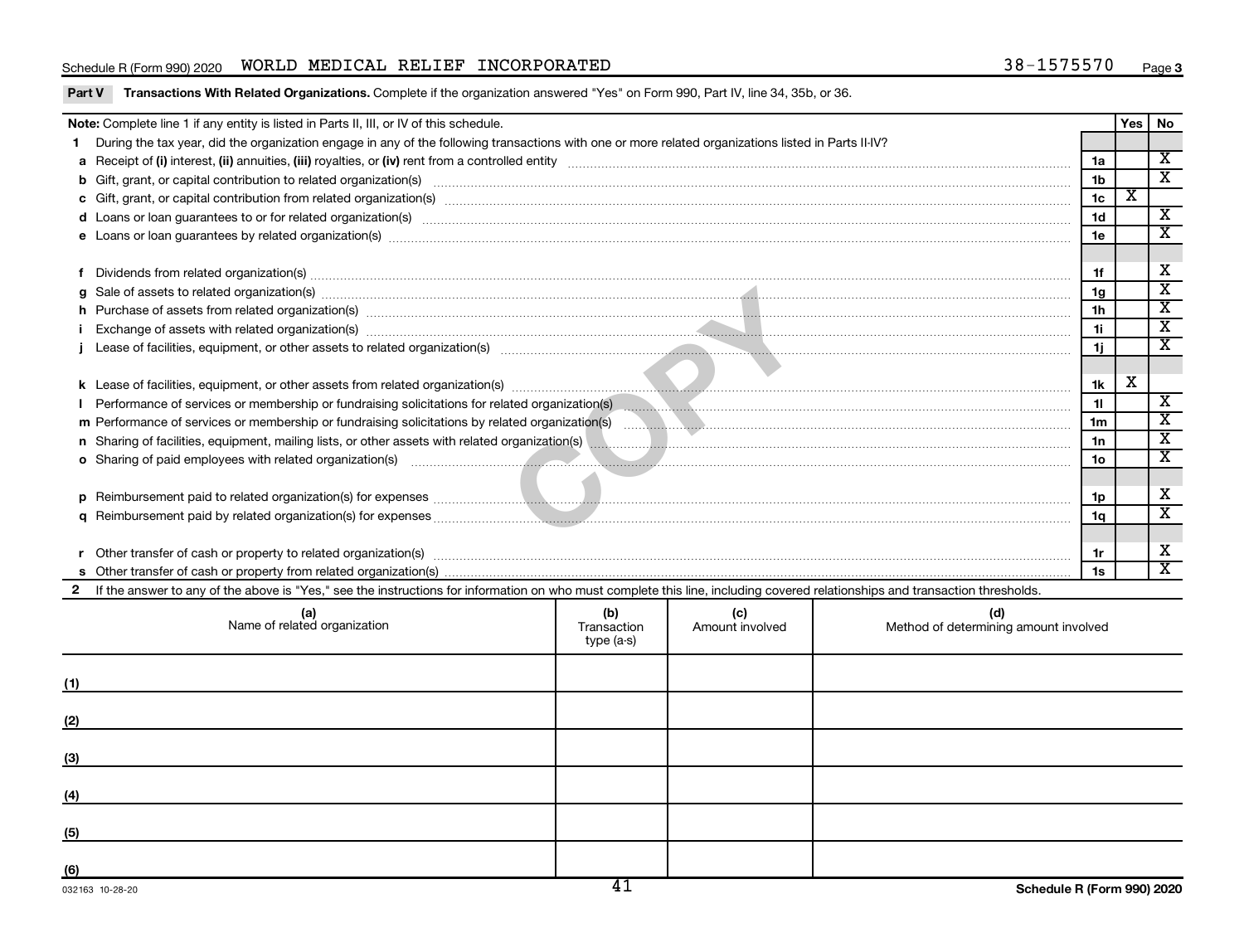#### Schedule R (Form 990) 2020 WORLD MEDICAL RELIEF INCORPORATED 38-1575570  $_{\text{Page}}$

#### Part VI Unrelated Organizations Taxable as a Partnership. Complete if the organization answered "Yes" on Form 990, Part IV, line 37.

Provide the following information for each entity taxed as a partnership through which the organization conducted more than five percent of its activities (measured by total assets or gross revenue) that was not a related organization. See instructions regarding exclusion for certain investment partnerships.

| (a)<br>Name, address, and EIN<br>of entity | . ت<br>(b)<br>Primary activity | (c)<br>Legal domicile<br>(state or foreign<br>country) | - - - - <sub>1</sub> - - 1<br>(d)<br>Predominant income<br>(related, unrelated,<br>excluded from tax under<br>sections 512-514) | (e)<br>Are all<br>partners sec.<br>$\frac{501(c)(3)}{0rgs?}$<br>Yes No | (f)<br>Share of<br>total<br>income | (g)<br>Share of<br>end-of-year<br>assets | (h)<br>Dispropor-<br>tionate<br>allocations?<br>Yes No | (i)<br>Code V-UBI<br>amount in box 20<br>of Schedule K-1<br>(Form 1065) | (i)<br>Yes NO | (k)<br>General or Percentage<br>managing<br>partner? Ownership |
|--------------------------------------------|--------------------------------|--------------------------------------------------------|---------------------------------------------------------------------------------------------------------------------------------|------------------------------------------------------------------------|------------------------------------|------------------------------------------|--------------------------------------------------------|-------------------------------------------------------------------------|---------------|----------------------------------------------------------------|
|                                            |                                |                                                        |                                                                                                                                 |                                                                        |                                    |                                          |                                                        |                                                                         |               |                                                                |
|                                            |                                |                                                        |                                                                                                                                 |                                                                        |                                    |                                          |                                                        |                                                                         |               |                                                                |
|                                            |                                |                                                        |                                                                                                                                 |                                                                        |                                    |                                          |                                                        |                                                                         |               |                                                                |
|                                            |                                |                                                        |                                                                                                                                 |                                                                        |                                    |                                          |                                                        |                                                                         |               |                                                                |
|                                            |                                |                                                        |                                                                                                                                 |                                                                        |                                    |                                          |                                                        |                                                                         |               |                                                                |
|                                            |                                |                                                        |                                                                                                                                 |                                                                        |                                    |                                          |                                                        |                                                                         |               |                                                                |
|                                            |                                |                                                        |                                                                                                                                 |                                                                        |                                    |                                          |                                                        |                                                                         |               |                                                                |
|                                            |                                |                                                        |                                                                                                                                 |                                                                        |                                    |                                          |                                                        |                                                                         |               |                                                                |

**Schedule R (Form 990) 2020**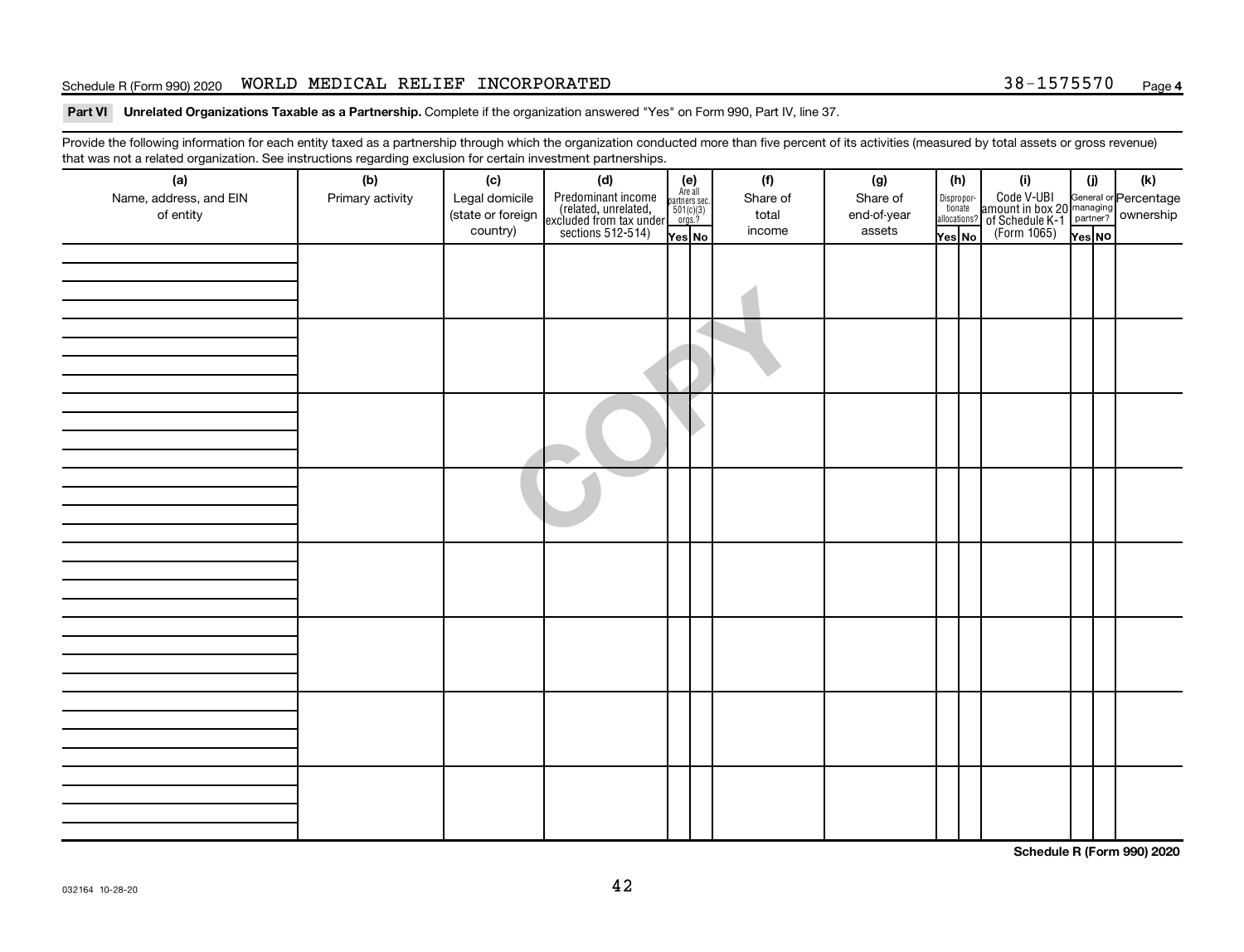|  | Part VII   Supplemental Information |  |
|--|-------------------------------------|--|
|--|-------------------------------------|--|

Provide additional information for responses to questions on Schedule R. See instructions.

| 032165 10-28-20     | Schedule R (Form 990) 2020                                 |
|---------------------|------------------------------------------------------------|
|                     | 43                                                         |
| 15351106 748923 WMR | 2020.04011 WORLD MEDICAL RELIEF INCORP WMR<br>$\mathbf{1}$ |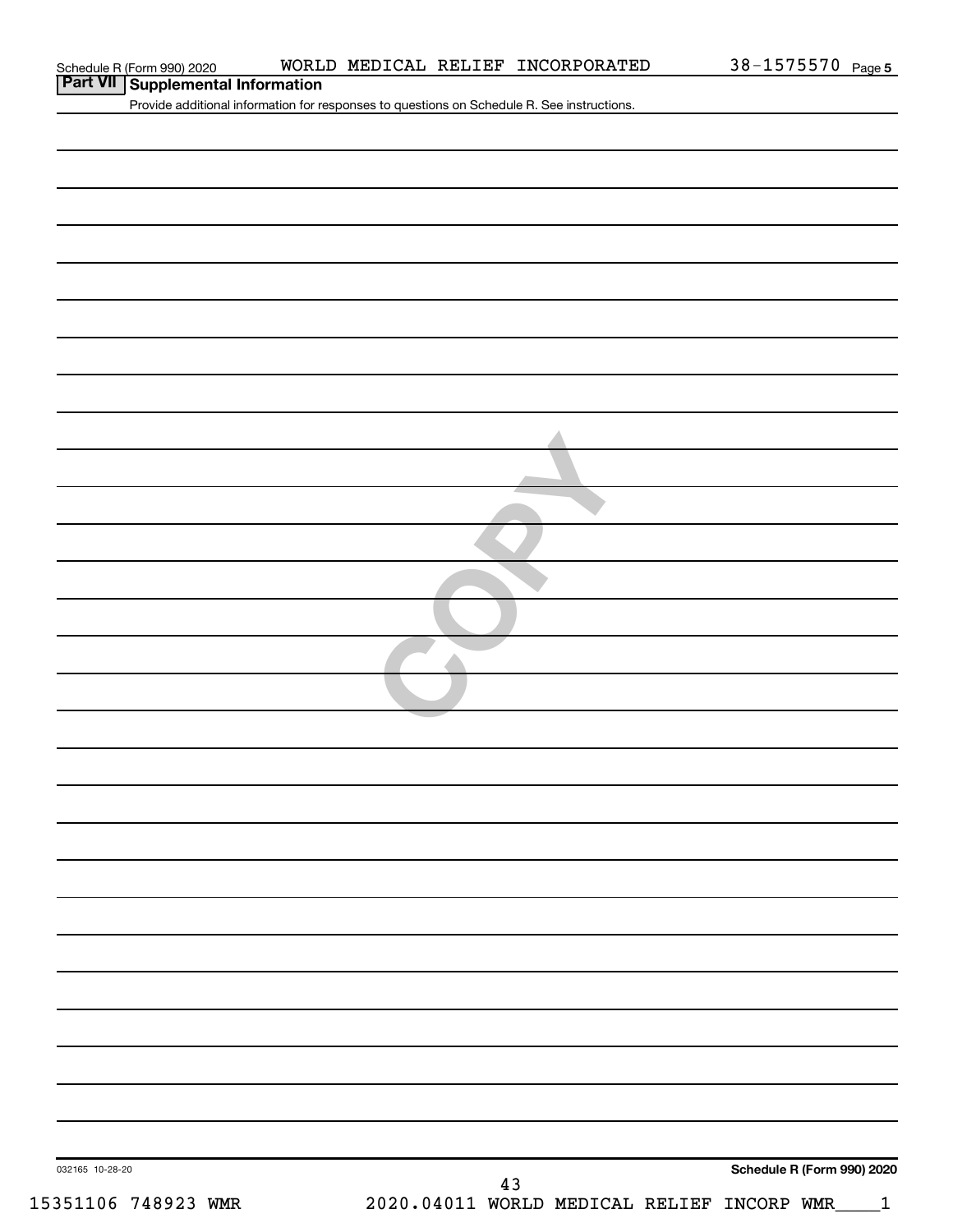| Form                                                           |
|----------------------------------------------------------------|
| Department of the Treasury<br>Internal Revenue Service<br>(99) |
|                                                                |

# **4562 Depreciation and Amortization**<br>(Including Information on Listed Property) 990 **2020**

**(Including Information on Listed Property)** 990

**| Attach to your tax return.**

**nternal Revenue Service**  $\left(99\right)$  **<b>b Go to www.irs.gov/Form4562 for instructions and the latest information.** Sequence No. 179<br>Name(s) shown on return and the lates and the lates are activity to which this form relates

Attachment Sequence No.

OMB No. 1545-0172

|     | WORLD MEDICAL RELIEF INCORPORATED                                                                                                                                                                                              |                           |                                                                                                 | <b>FORM 990 PAGE 10</b>      |                  |              | 38-1575570                 |
|-----|--------------------------------------------------------------------------------------------------------------------------------------------------------------------------------------------------------------------------------|---------------------------|-------------------------------------------------------------------------------------------------|------------------------------|------------------|--------------|----------------------------|
|     | Election To Expense Certain Property Under Section 179 Note: If you have any listed property, complete Part V before you complete Part I.<br><b>Part I</b>                                                                     |                           |                                                                                                 |                              |                  |              |                            |
|     | 1 Maximum amount (see instructions)                                                                                                                                                                                            |                           |                                                                                                 |                              |                  | 1            | 1,040,000.                 |
|     |                                                                                                                                                                                                                                |                           |                                                                                                 |                              |                  | $\mathbf{2}$ |                            |
| З.  | Threshold cost of section 179 property before reduction in limitation [11] manuscription control cost of section 179 property before reduction in limitation [11] manuscription of the section 179 property before reduction i |                           |                                                                                                 |                              |                  | 3            | 2,590,000.                 |
| 4   |                                                                                                                                                                                                                                | $\overline{\bf{4}}$       |                                                                                                 |                              |                  |              |                            |
| 5   |                                                                                                                                                                                                                                |                           |                                                                                                 | (b) Cost (business use only) | (c) Elected cost | 5            |                            |
| 6   | (a) Description of property                                                                                                                                                                                                    |                           |                                                                                                 |                              |                  |              |                            |
|     |                                                                                                                                                                                                                                |                           |                                                                                                 |                              |                  |              |                            |
|     |                                                                                                                                                                                                                                |                           |                                                                                                 |                              |                  |              |                            |
|     |                                                                                                                                                                                                                                |                           |                                                                                                 |                              |                  |              |                            |
|     |                                                                                                                                                                                                                                |                           |                                                                                                 |                              |                  |              |                            |
|     | 7 Listed property. Enter the amount from line 29                                                                                                                                                                               |                           |                                                                                                 | $\overline{7}$               |                  |              |                            |
|     |                                                                                                                                                                                                                                |                           |                                                                                                 |                              |                  | 8            |                            |
|     |                                                                                                                                                                                                                                |                           |                                                                                                 |                              | 9                |              |                            |
|     |                                                                                                                                                                                                                                |                           |                                                                                                 |                              |                  | 10           |                            |
|     |                                                                                                                                                                                                                                |                           |                                                                                                 |                              |                  | 11           |                            |
|     |                                                                                                                                                                                                                                |                           |                                                                                                 |                              |                  | 12           |                            |
|     | 13 Carryover of disallowed deduction to 2021. Add lines 9 and 10, less line 12                                                                                                                                                 |                           |                                                                                                 | 13                           |                  |              |                            |
|     | Note: Don't use Part II or Part III below for listed property. Instead, use Part V.<br><b>Part II</b>                                                                                                                          |                           |                                                                                                 |                              |                  |              |                            |
|     | Special Depreciation Allowance and Other Depreciation (Don't include listed property.)                                                                                                                                         |                           |                                                                                                 |                              |                  |              |                            |
|     | 14 Special depreciation allowance for qualified property (other than listed property) placed in service during                                                                                                                 |                           |                                                                                                 |                              |                  |              |                            |
|     | the tax year                                                                                                                                                                                                                   |                           |                                                                                                 |                              |                  | 14           |                            |
|     | 15 Property subject to section 168(f)(1) election material content content content and content and content and content and content and content and content and content and content and content and content and content and con |                           |                                                                                                 |                              |                  | 15           |                            |
|     | <b>16</b> Other depreciation (including ACRS)<br><b>Part III</b>                                                                                                                                                               |                           |                                                                                                 |                              |                  | 16           |                            |
|     | MACRS Depreciation (Don't include listed property. See instructions.)                                                                                                                                                          |                           | <b>Section A</b>                                                                                |                              |                  |              |                            |
|     |                                                                                                                                                                                                                                |                           |                                                                                                 |                              |                  |              |                            |
|     |                                                                                                                                                                                                                                |                           |                                                                                                 |                              |                  | 17           |                            |
|     | 18 If you are electing to group any assets placed in service during the tax year into one or more general asset accounts, check here                                                                                           |                           | Section B - Assets Placed in Service During 2020 Tax Year Using the General Depreciation System |                              |                  |              |                            |
|     |                                                                                                                                                                                                                                | (b) Month and             | (c) Basis for depreciation                                                                      |                              |                  |              |                            |
|     | (a) Classification of property                                                                                                                                                                                                 | year placed<br>in service | (business/investment use<br>only - see instructions)                                            | (d) Recovery<br>period       | (e) Convention   | (f) Method   | (g) Depreciation deduction |
| 19a | 3-year property                                                                                                                                                                                                                |                           |                                                                                                 |                              |                  |              |                            |
| b   | 5-year property                                                                                                                                                                                                                |                           |                                                                                                 |                              |                  |              |                            |
| c   | 7-year property                                                                                                                                                                                                                |                           |                                                                                                 |                              |                  |              |                            |
| d   | 10-year property                                                                                                                                                                                                               |                           |                                                                                                 |                              |                  |              |                            |
| е   | 15-year property                                                                                                                                                                                                               |                           |                                                                                                 |                              |                  |              |                            |
| f   | 20-year property                                                                                                                                                                                                               |                           |                                                                                                 |                              |                  |              |                            |
| g   | 25-year property                                                                                                                                                                                                               |                           |                                                                                                 | 25 yrs.                      |                  | S/L          |                            |
|     | Residential rental property                                                                                                                                                                                                    | $\prime$                  |                                                                                                 | 27.5 yrs.                    | MМ               | S/L          |                            |
| h   |                                                                                                                                                                                                                                | $\prime$                  |                                                                                                 | 27.5 yrs.                    | MМ               | S/L          |                            |
|     |                                                                                                                                                                                                                                | $\prime$                  |                                                                                                 | 39 yrs.                      | <b>MM</b>        | S/L          |                            |
| j.  | Nonresidential real property                                                                                                                                                                                                   |                           |                                                                                                 |                              | МM               | S/L          |                            |
|     | Section C - Assets Placed in Service During 2020 Tax Year Using the Alternative Depreciation System                                                                                                                            |                           |                                                                                                 |                              |                  |              |                            |
| 20a | Class life                                                                                                                                                                                                                     |                           |                                                                                                 |                              |                  | S/L          |                            |
| b   | 12-year                                                                                                                                                                                                                        |                           |                                                                                                 | 12 yrs.                      |                  | S/L          |                            |
| с   | 30-year                                                                                                                                                                                                                        |                           |                                                                                                 | 30 yrs.                      | MМ               | S/L          |                            |
| d   | 40-year                                                                                                                                                                                                                        | $\sqrt{2}$                |                                                                                                 | 40 yrs.                      | МM               | S/L          |                            |
|     | <b>Part IV</b><br><b>Summary (See instructions.)</b>                                                                                                                                                                           |                           |                                                                                                 |                              |                  |              |                            |
|     | 21 Listed property. Enter amount from line 28                                                                                                                                                                                  |                           |                                                                                                 |                              |                  | 21           |                            |
|     | 22 Total. Add amounts from line 12, lines 14 through 17, lines 19 and 20 in column (g), and line 21.                                                                                                                           |                           |                                                                                                 |                              |                  |              |                            |
|     | Enter here and on the appropriate lines of your return. Partnerships and S corporations - see instr.                                                                                                                           |                           |                                                                                                 |                              |                  | 22           | 0.                         |
|     | 23 For assets shown above and placed in service during the current year, enter the                                                                                                                                             |                           |                                                                                                 |                              |                  |              |                            |
|     |                                                                                                                                                                                                                                |                           |                                                                                                 | 23                           |                  |              |                            |
|     | 016251 12-18-20 LHA For Paperwork Reduction Act Notice, see separate instructions.                                                                                                                                             |                           |                                                                                                 |                              |                  |              | Form 4562 (2020)           |